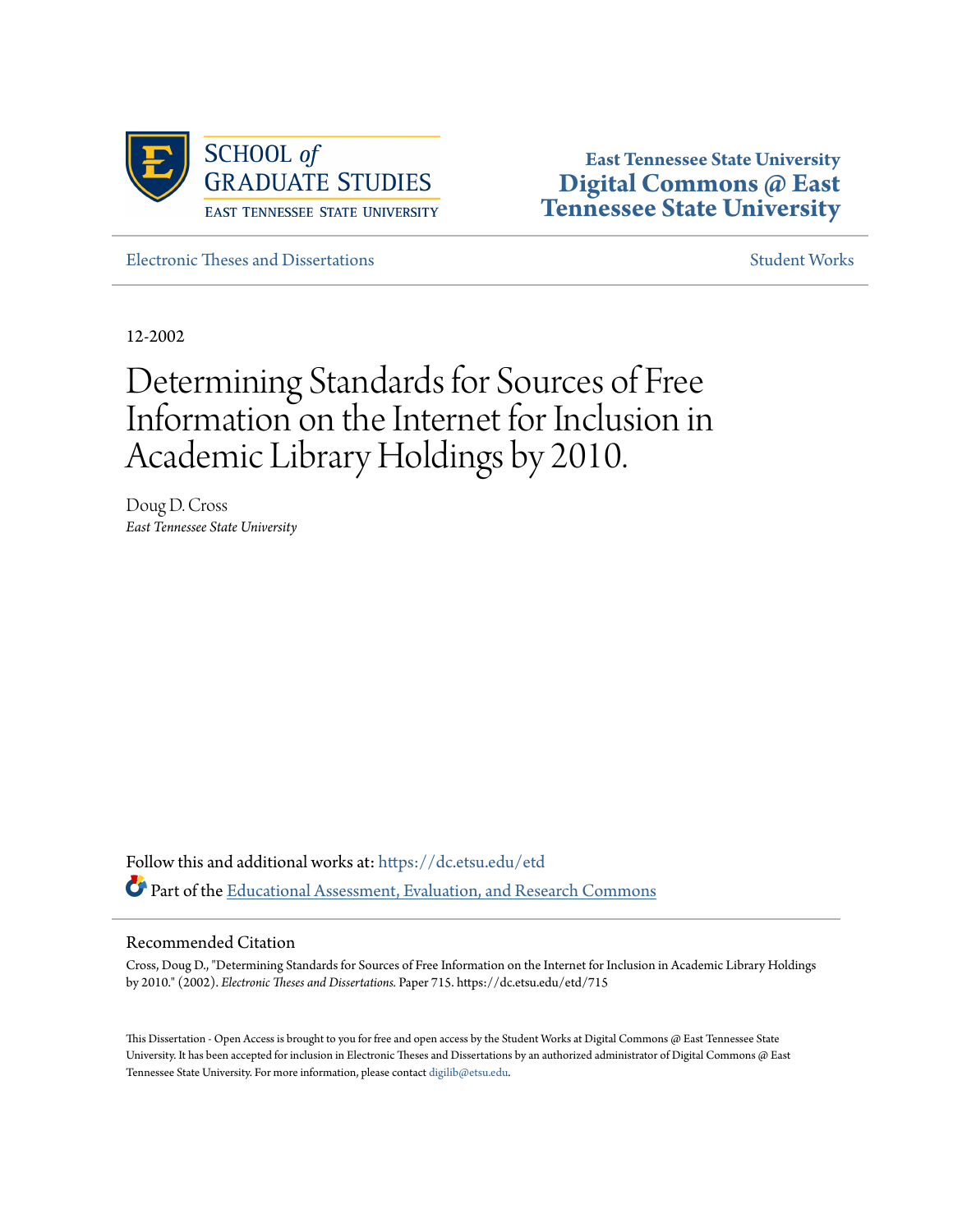Determining Standards for Sources of Free Information on the Internet for Inclusion in Academic Library Holdings by 2010

A dissertation

presented to

the faculty of the Department of Educational Leadership and Policy Analysis

East Tennessee State University

In partial fulfillment

of the requirements for the degree

Doctor of Education

by

Douglas D. Cross

December 2002

Dr. Terrence Tollefson, Chair

Dr. Louise L. MacKay

Dr. Norma MacRae

Dr. Russell Mays

Keywords: Information Retrieval—Evaluation, World Wide Web—Evaluation, Internet Content—Evaluation, Information Needs—Evaluation, Use Studies—Internet.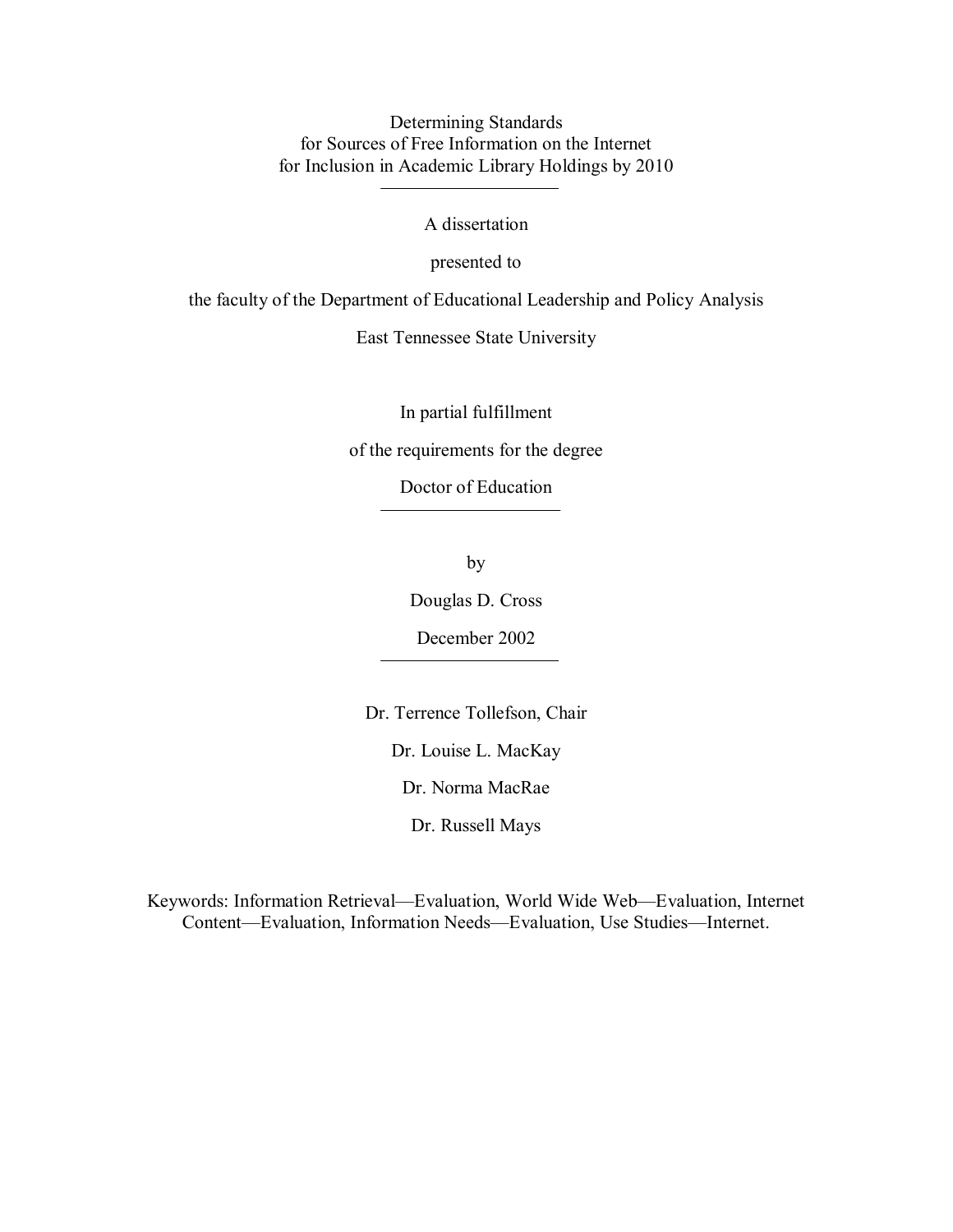#### ABSTRACT

### Determining Standards for Sources of Free Information on the Internet for Inclusion in Academic Library Holdings By 2010

by

#### Douglas D. Cross

The purpose of this study was to develop a consensus from a panel of experts composed of library deans/directors, reference librarians, and instructors with online teaching experience. The panel developed the methodology necessary for evaluating free sources of information on the Internet for inclusion in academic library holdings by the year 2010. The following areas were explored as they related to the forecast: 1) The changes in higher education institutions that will be necessary to prepare students to deal with free sources of information on the Internet; 2) The procedures that librarians need to develop and implement to ensure that free Internet materials will meet quality standards for inclusion in academic library holdings; and 3) The things that publishers of free sources of information on the Internet need to do to ensure that their materials will be considered for inclusion in academic library holdings.

The Delphi panel was composed of 24 members: eight library deans/directors, eight reference librarians, and eight instructors with online teaching experience. The members of the panel were selected from the community colleges of the Tennessee Board of Regents System.

In the first round of the study, panelists responded to 10 open-ended questions on an e-mail questionnaire dealing with free sources of information on the Internet. The narrative responses to the questions were specific and provided a basis on which to develop the Round 2 Questionnaire. In the second round of the Delphi study, panelists responded to 9 questions with 42 subparts.

The results of this study may be used to project the information needs of students as well as suggest strategies for publishers on the basis of the data collected in this study. A major finding of the study was the need for reliable information in documents on the Internet. The Delphi panel also listed the lack of permanence of Internet sites as a major reason librarians do not use free sources of information on the Internet. The Delphi panel recommended that educators assist students in dealing with Internet materials by teaching them how to use critical thinking skills.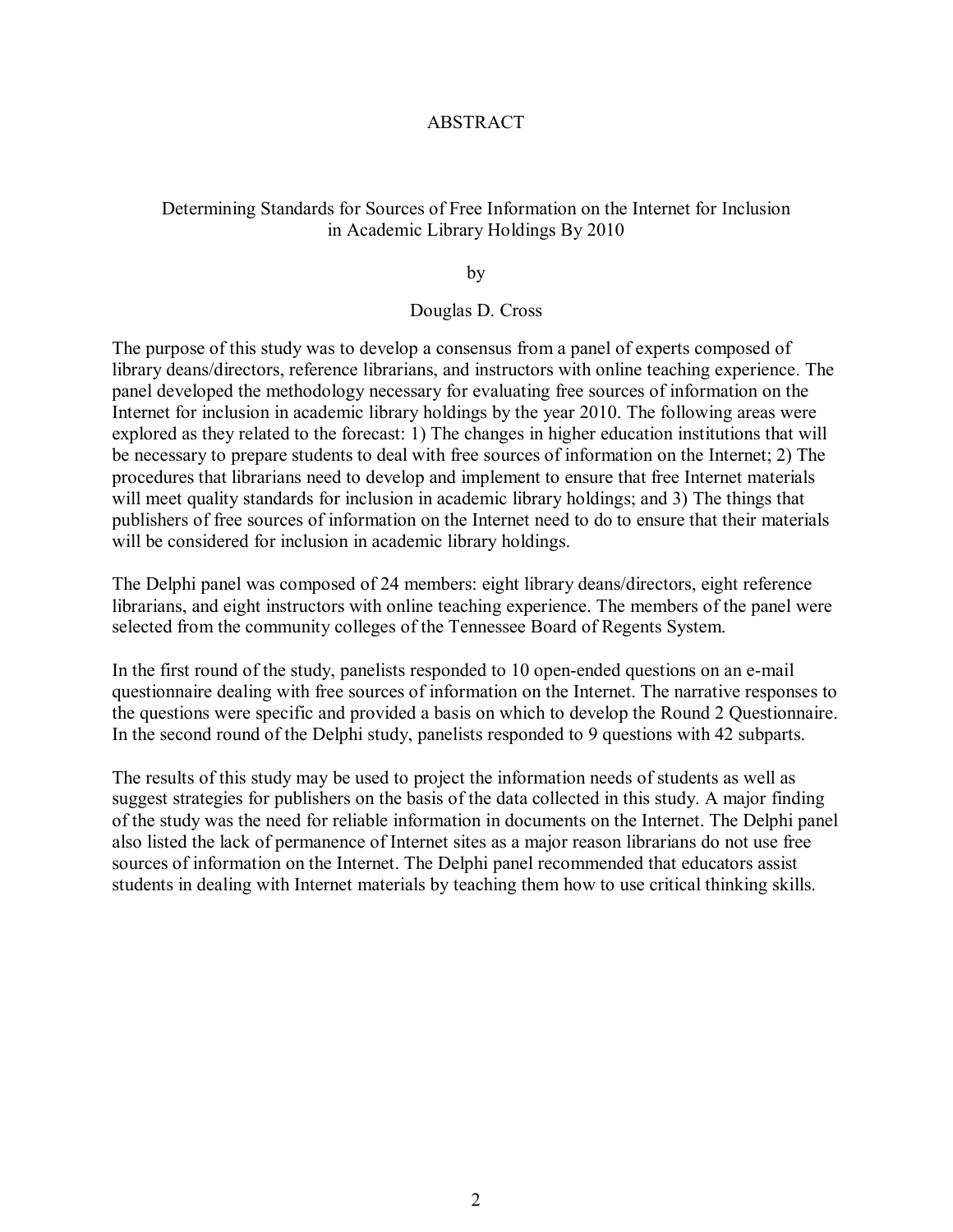# INSTITUTIONAL REVIEW BOARD APPROVAL

This is to certify that the following study has been filed and approved by the Institutional Review Board of East Tennessee State University.

|                                                             | Title of Grant or Project Determining Standards for Sources of Free Information on the |  |  |  |
|-------------------------------------------------------------|----------------------------------------------------------------------------------------|--|--|--|
| Internet for Inclusion in Academic Library Holdings by 2010 |                                                                                        |  |  |  |
| Principal Investigator Douglas D. Cross                     |                                                                                        |  |  |  |
| Department                                                  | Educational Leadership and Policy Analysis                                             |  |  |  |
| Date Submitted                                              |                                                                                        |  |  |  |

Institutional Review Board, Chair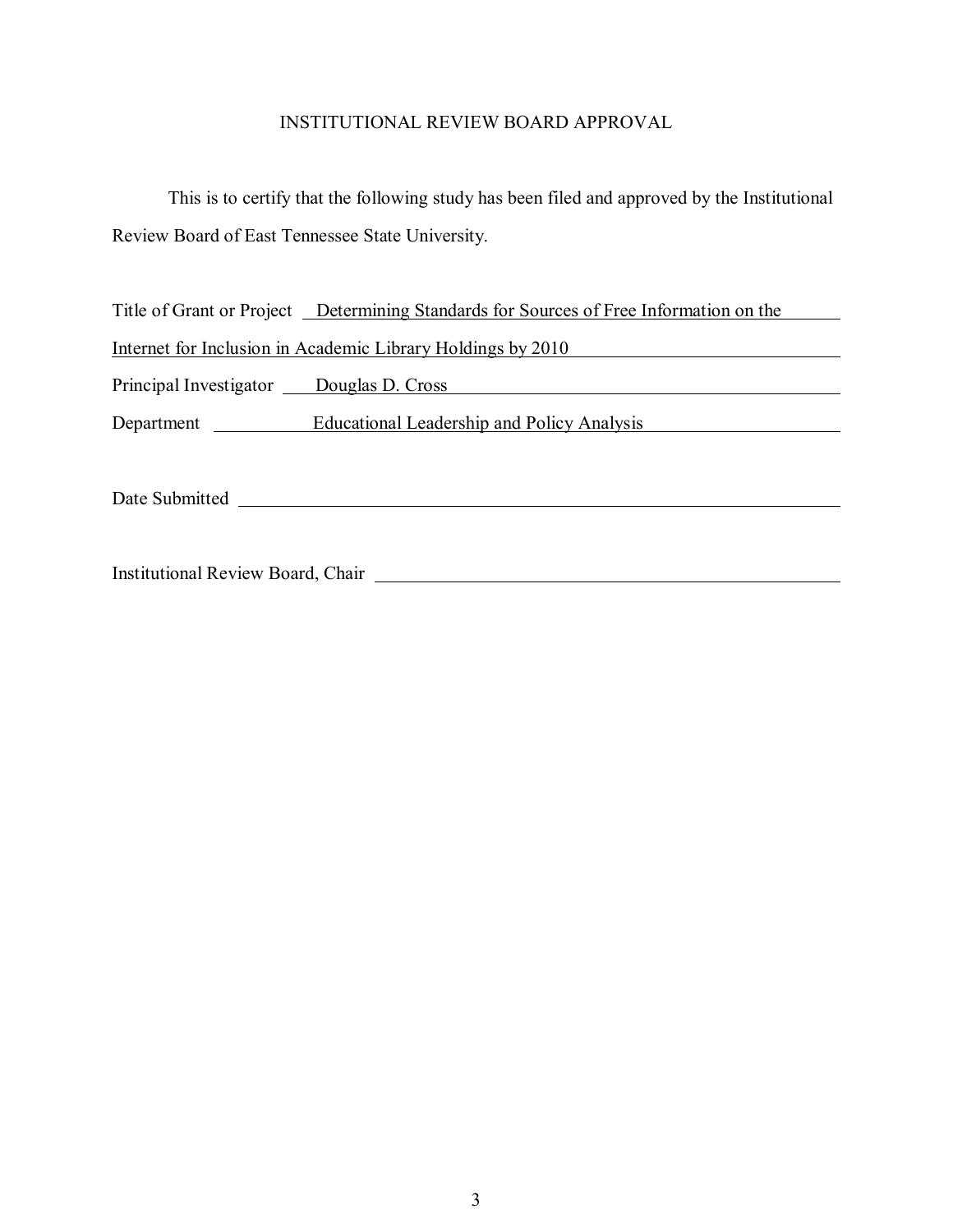#### DEDICATION

This study is dedicated to my mother, Cleo Cross, and my library mentor, Ms. Elise Barrett. Cleo Cross led her family by being the first to graduate from college and enter the teaching profession. Her character and fortitude throughout her life inspired others, particularly her children and grandchildren, to follow in her footsteps. Ms. Barrett encouraged me to enter the library profession and guided me during my career as a librarian. She served as my mentor and confidant for over three decades.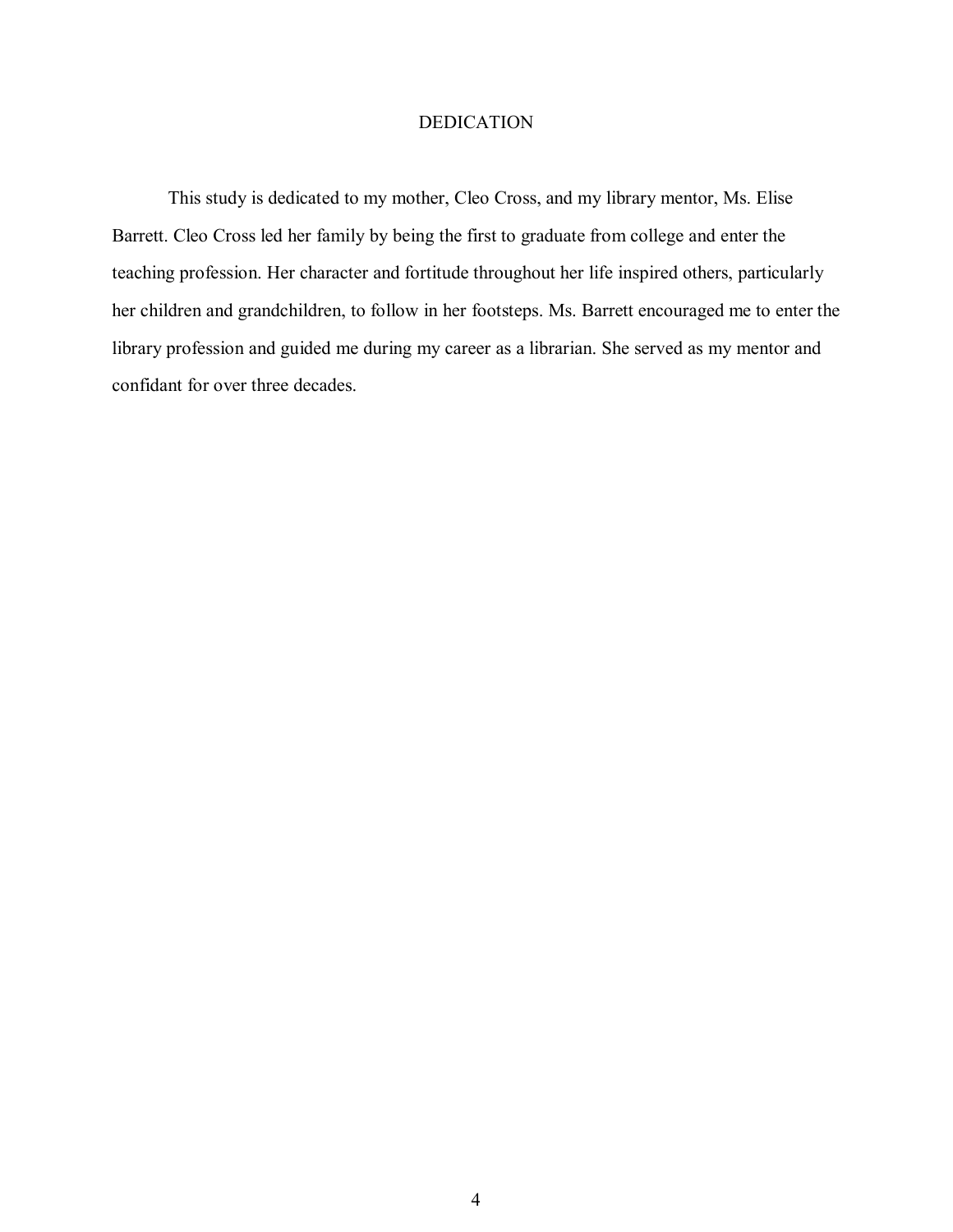#### ACKNOWLEDGEMENTS

I would like to express my heartfelt appreciation to Dr. Terrence Tollefson, my committee chairperson. He has provided guidance, patience, encouragement, and served as mentor to me during my program. His assistance, guidance, and tutorage provided me with the stimulus needed to complete this degree and dissertation.

I would like to thank my committee members for their insight, guidance, wisdom, and assistance in completing this dissertation. Dr. Louise L. MacKay, Dr. Norma MacRae, and Dr. Russell Mays provided invaluable insight and expertise in the process of completing this dissertation.

Special recognition goes to my wife, Helen Cross, who has provided encouragement and support as I pursued my educational goals. She has my eternal love and appreciation.

A special thanks goes to my friends and colleagues Jim Damewood, Jackie Matthews, and Regina Hoskins who provided assistance, encouragement, and expertise in completing this dissertation.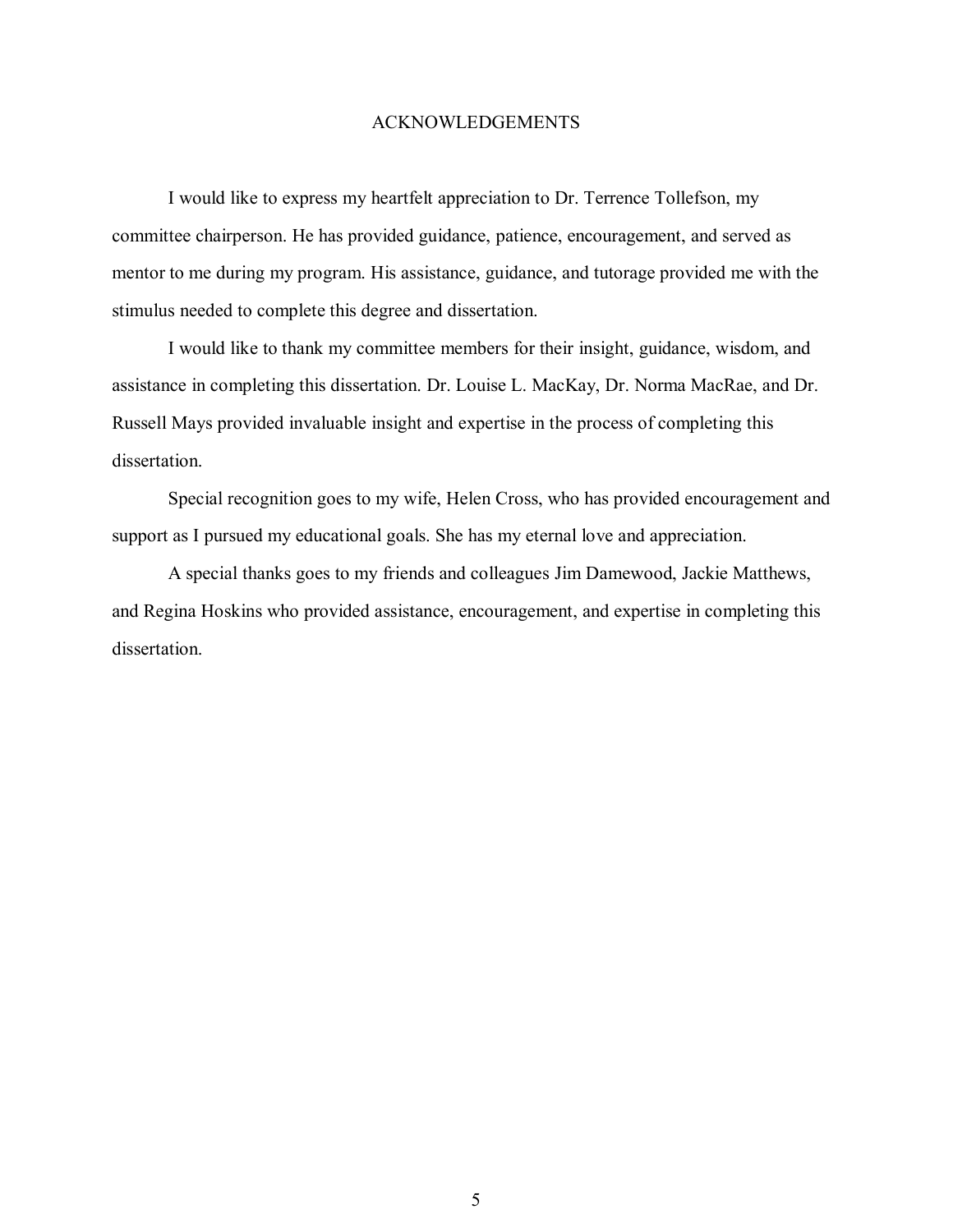# **CONTENTS**

| Chapter | Page |
|---------|------|
|         |      |
|         | 12   |
|         | 13   |
|         | 14   |
|         | 15   |
|         | 16   |
|         | 16   |
|         | 16   |
|         |      |
|         | 18   |
|         | 21   |
|         | 25   |
|         | 28   |
|         | 37   |
|         | 41   |
|         | 41   |
|         | 47   |
|         | 48   |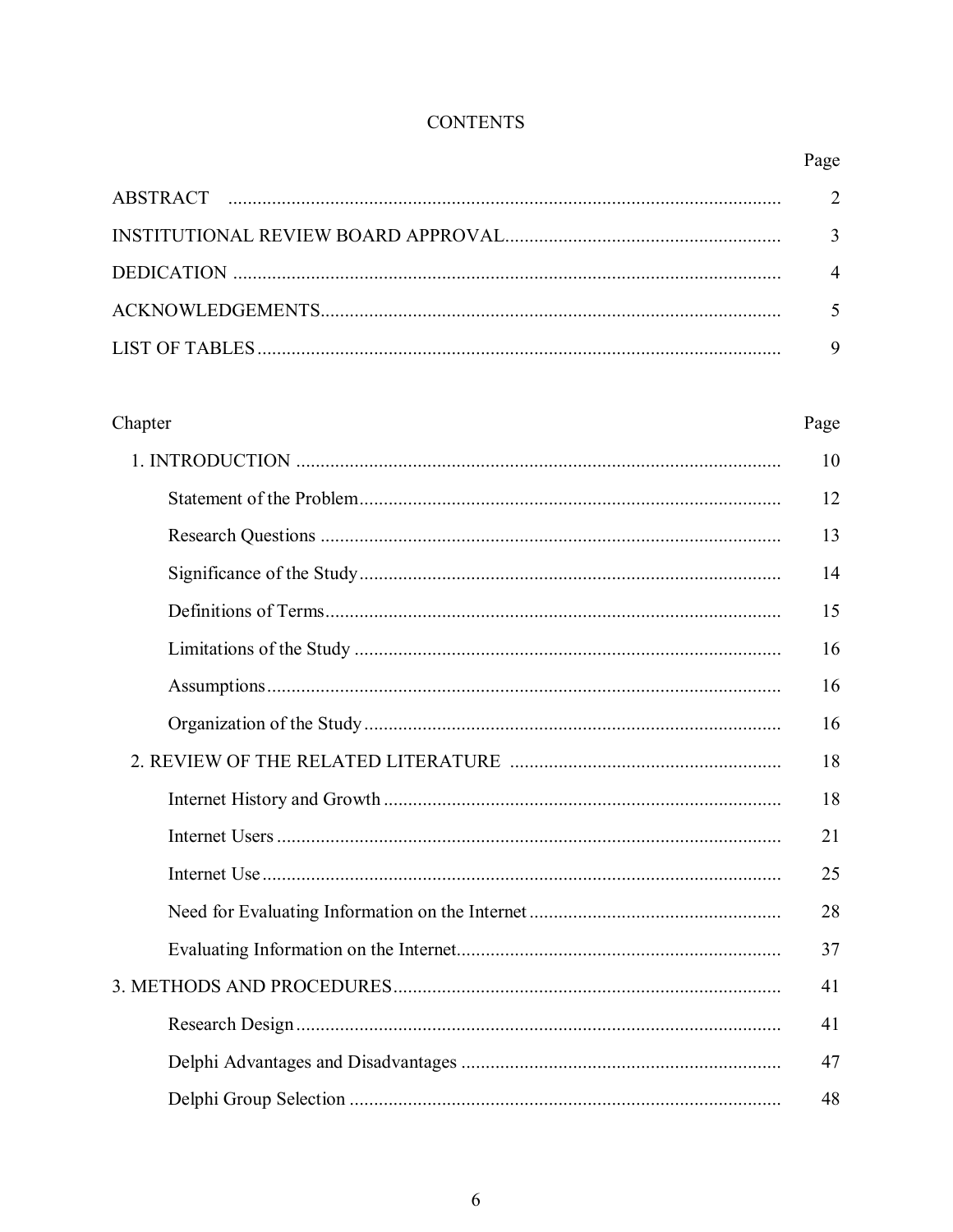| Chapter |    |
|---------|----|
|         | 50 |
|         | 51 |
|         | 52 |
|         | 53 |
|         | 54 |
|         | 54 |
|         | 54 |
|         | 55 |
|         | 55 |
|         | 57 |
|         | 60 |
|         | 61 |
|         | 61 |
|         | 62 |
|         | 70 |
|         |    |
|         | 72 |
|         | 72 |
|         | 74 |
|         | 78 |
|         | 81 |
|         | 81 |
|         |    |
|         | 94 |
|         | 96 |
|         | 99 |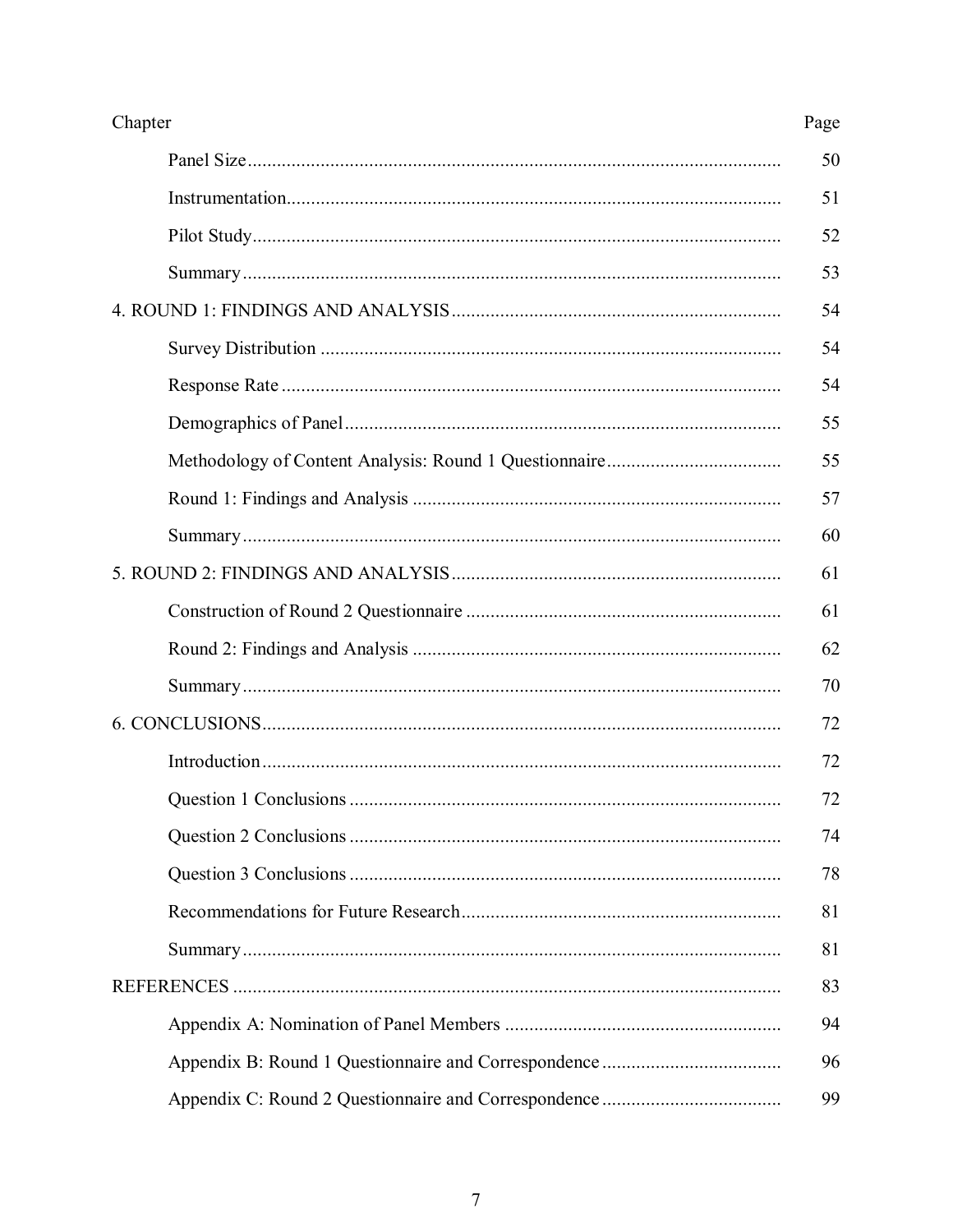| Chapter     |      |
|-------------|------|
|             | 109. |
|             | 134. |
| <b>VITA</b> |      |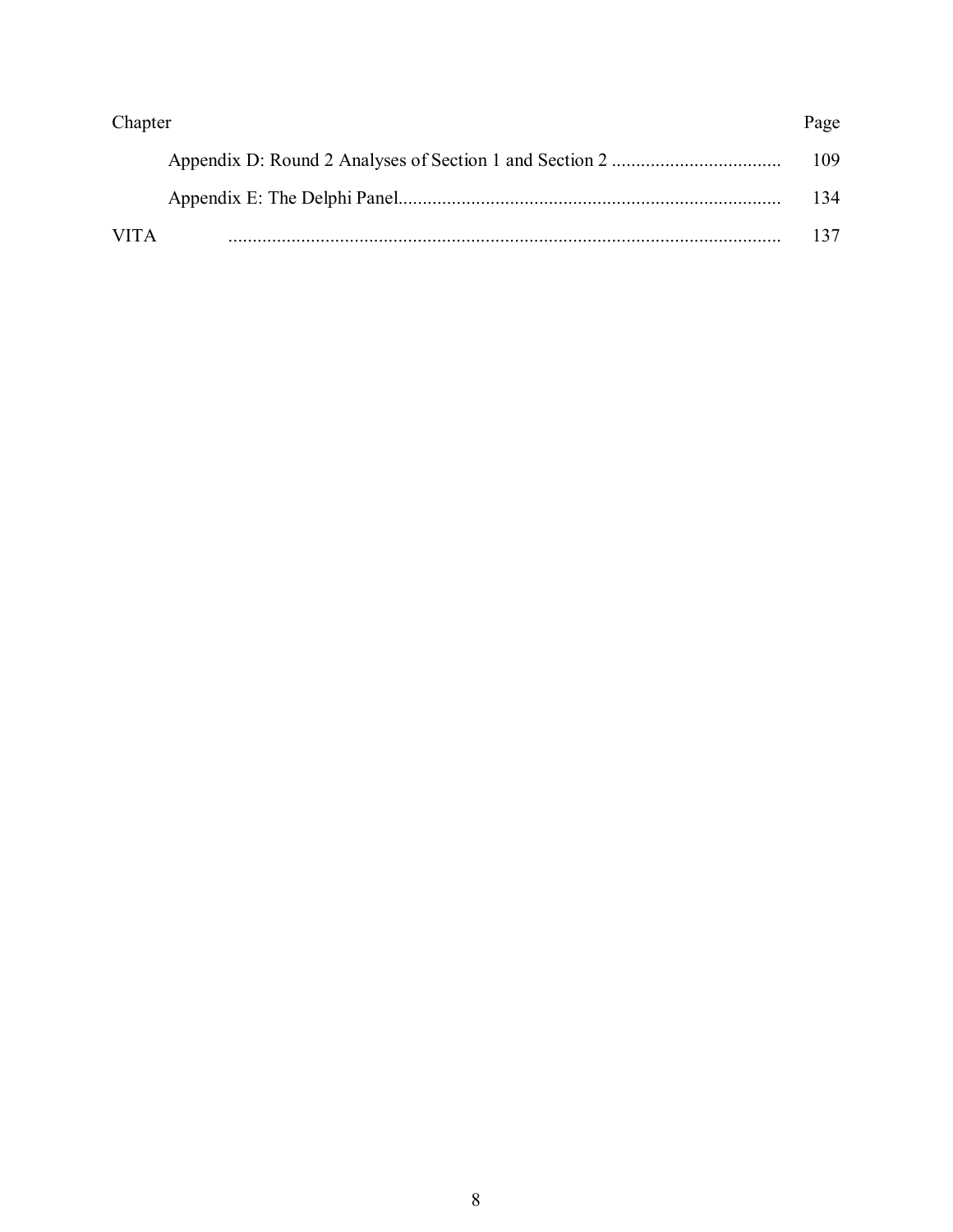# LIST OF TABLES

| Table   |                                                                      | Page |
|---------|----------------------------------------------------------------------|------|
|         |                                                                      |      |
|         | Round 2 Questionnaire – Sections 1 and 2                             |      |
|         | Ranking Order for Section 2 and Means and Standard                   |      |
|         |                                                                      | 109  |
|         | 2. Round 2 Questionnaire – Section 1                                 |      |
|         |                                                                      | 114  |
|         | 3. Round 2 Questionnaire - Section 1                                 |      |
|         | Library Deans/Directors - Means and Standard Deviation               |      |
|         |                                                                      | 119  |
|         | 4. Round 2 Questionnaire – Section 1                                 |      |
|         | Reference Librarians - Means and Standard Deviation for Likert Scale | 124  |
| $5_{-}$ | Round 2 Questionnaire – Section 1                                    |      |
|         | Online Instructors - Means and Standard Deviation for Likert Scale   | 129  |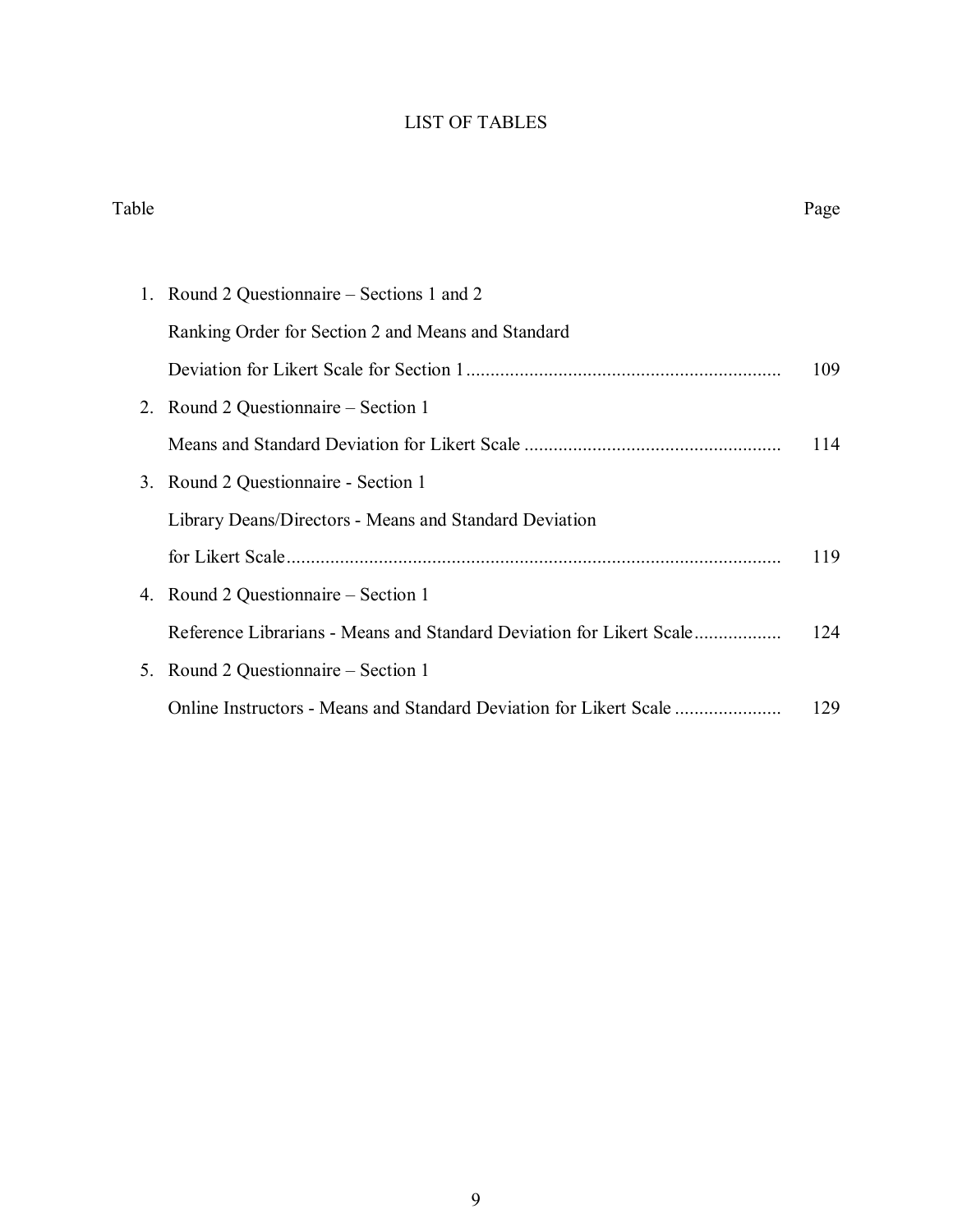#### CHAPTER 1

#### INTRODUCTION

An assumption, bordering on a myth, has developed that the technology revolution will provide colleges with access to free information on the Internet, that libraries will no longer be needed, and that any academic information required by students or faculty will be immediately available via the Internet (Marcum, 2000). In his article entitled "Easy to Find but Not Necessarily True," Baule (1997) stated a second assumption: "Since it is on the Internet, it must be true" (p. 26). The problem is that these assumptions and myths are not supported by experience. In writing about the troubling myths regarding online information, Miller (1997) stated:

[M]any myths about electronic information that are now widely accepted both in academic and society at large: All information is now available electronically. A related myth is just as dangerous: All information is available free somewhere on the World Wide Web, if only one is clever enough to find it. (p. A44)

The problem of growing misinformation is a result of the exponential growth of the information society. Traditional media sources such as newspapers, magazines, and books have always included some mistakes in spite of editing, but the Internet speeds the delivery and reach of information, often without any editing. In 1996, Pierre Salinger, press secretary to former President John F. Kennedy, provided an example. Salinger announced that he had proof that the tragic crash of TWA flight 800 was caused by a bomb. He later admitted that his source had been a document on the Internet, which had subsequently been debunked online by a leading aviation expert. In fact, the document had been based on an unsubstantiated rumor (Jurek, 1997). "What the Internet hucksters won't tell you is that the Internet is an ocean of unedited data, without any pretense of completeness. Lacking editors, reviewers or critics, the Internet has become a wasteland of unfiltered data" (Stoll, 1995, p. 41).

The growth of the Internet, in particular the World Wide Web, has made electronic publishing a reality. Anyone with a computer and an Internet connection can now write and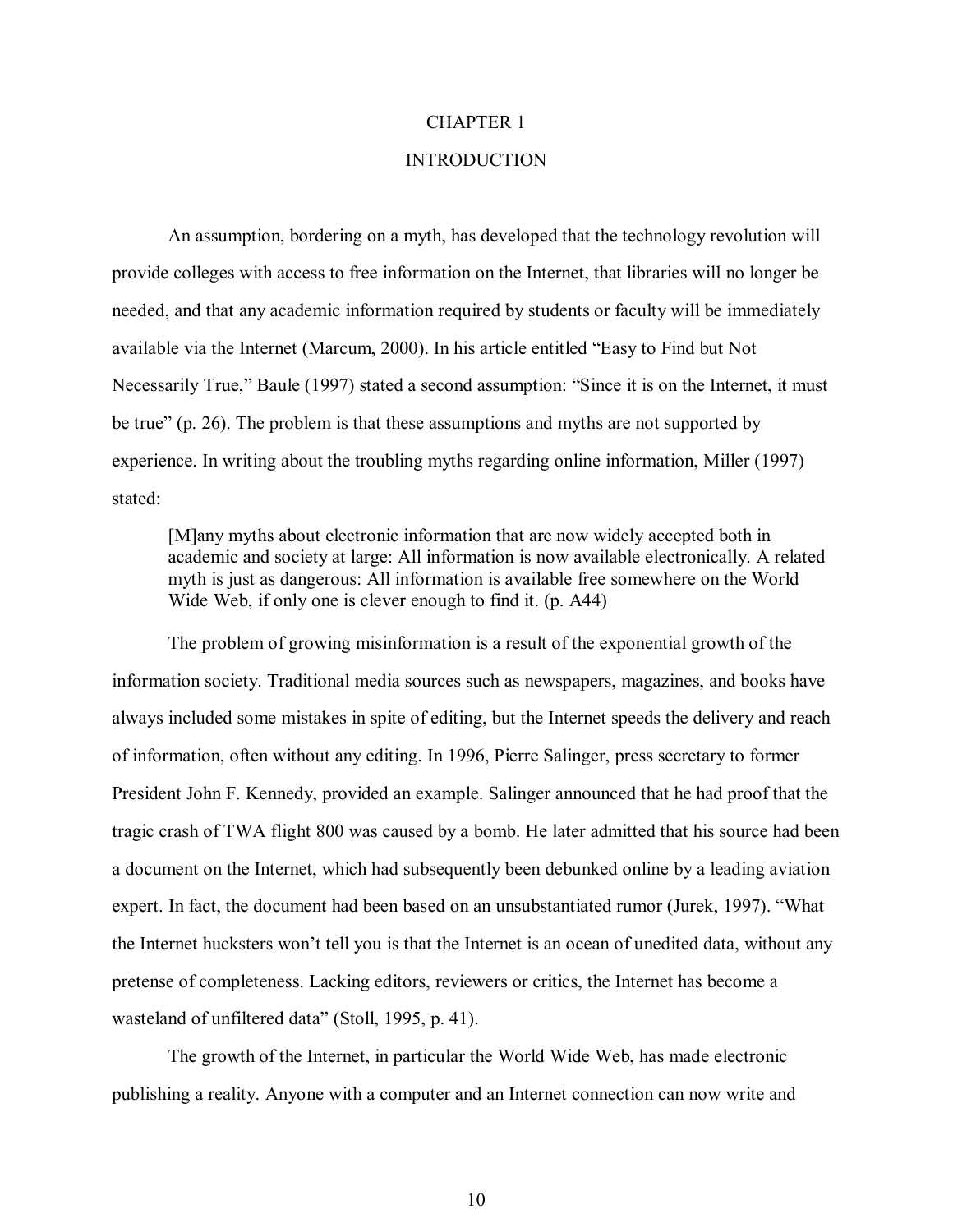publish on the Internet. Traditional print-dominated libraries have long been held, if mistakenly, to be repositories of facts, truths, and honesty, whereas the Internet has often been associated with urban myths and legends (McMurdo, 1998).

From a practical perspective, the growth of information and the development of better electronic searching tools increase the possibility of finding informed answers to questions by using the Internet. Tillman (2001) said, "But, within the morass of networked data are both valuable nuggets and an incredible amount of junk"  $(p, 1)$ . The Internet provides a mechanism for students, teachers, and researchers to search for information throughout the world. When using an academic library, the books, journals, and other resources have been evaluated by a variety of mechanisms established by professional librarians. The indexes or databases used to locate information sources are produced by professional or scholarly organizations that select peer-reviewed articles to be included in their publications. In traditional libraries, everything from the index to the actual information is evaluated by subject area scholars and professional librarians. However, when one uses the Internet, none of the evaluation criteria for traditional library sources generally applies. Information on the Internet is often not evaluated prior to its publication. The ease of publishing on the Web results in a wide variation in quality, ranging from the scholarly to the dubious (Kirk, 1996). "The Internet epitomizes the concept of caveat lector: Let the reader beware" (p. 1). Free information sources on the Internet are increasing at an incredible rate. The Internet is a global structure, which makes it unlikely that an individual or a nation could significantly change the chaotic state of flux that characterizes the Internet (Oliver, Wilkinson, & Bennett, 1999).

In the article, "Internet Keeping Most Reference Librarians Busier than Ever Before" (Mandak, 2000), the high expectations of the library patrons for information have been further increased by the Internet. Patrons call the library because they think the librarian can push a button on the computer keyboard and the information will be there. "In the old days people used to come in looking for information and say, 'I can't use the encyclopedia,' but nowadays people come in and say, 'My teacher says I have to find this on the Internet'" (p. D3). In "The Internet"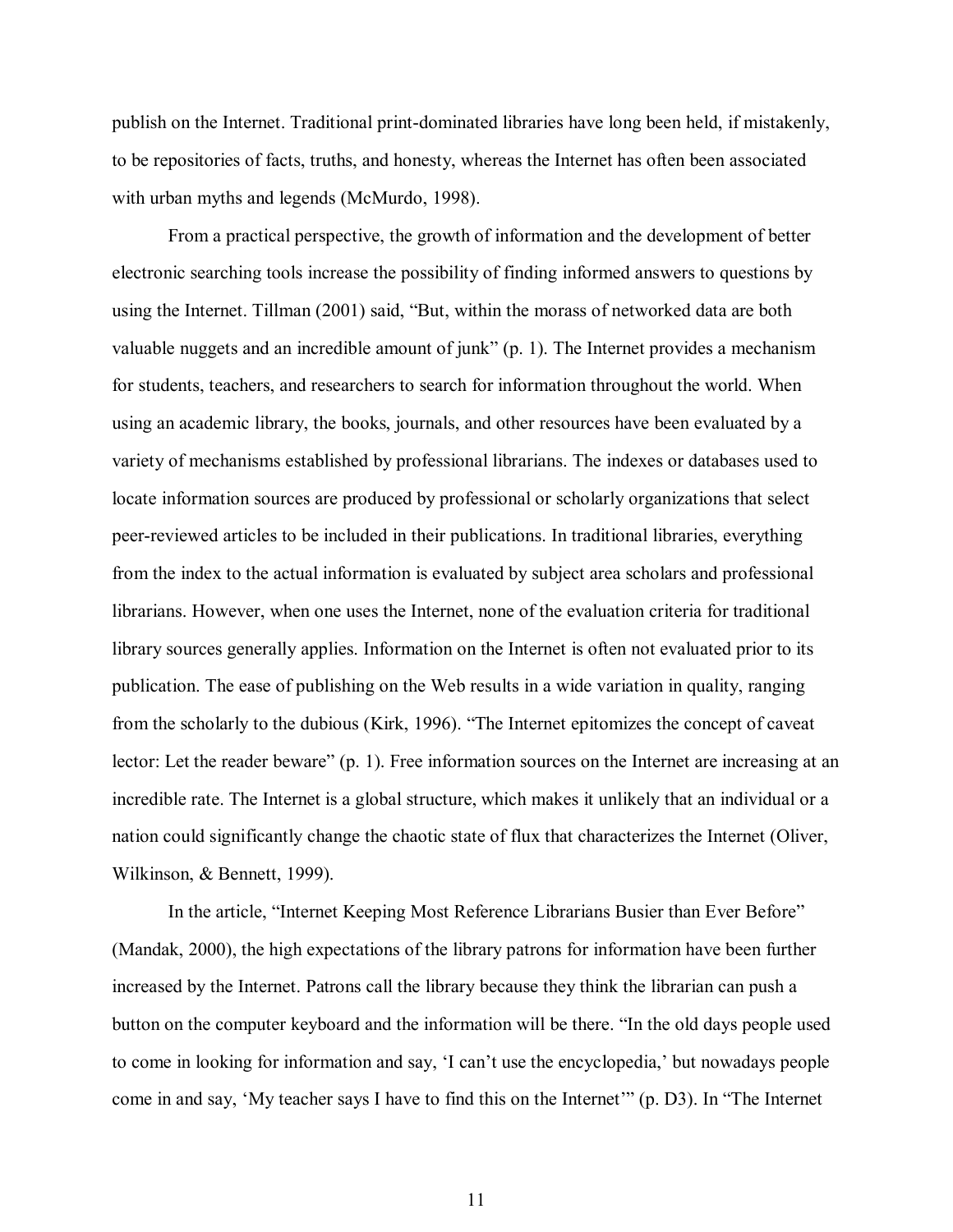as a Source of Academic Research Information: Findings of Two Pilot Studies" (Kibirige & Depalo, 2000), 91% of survey respondents indicated that they had used the Internet on a daily or weekly basis. Of that group, 84% indicated that search engines were the preferred tools for searching topical subjects on the Internet, as contrasted to online and CD-ROM databases. ìUnfortunately, the average user seems to have the impression that the Internet is a be-all and almost a panacea to all information problems" (p. 12). In a study of veterinary medical students, the authors found that " $[A]$ lmost 60% of the students reported using the Internet for locating current information" (Pelzer, Wiese, & Leysen, 1998, p. 346). Internet information sources are growing at an incredible rate; however, much of that information has not yet been evaluated. Educators need to evaluate Internet resources and teach their students to do the same (Oliver et al., 1999). Many students who primarily use the publicly accessible websites take them at face value without considering that these resources could be biased or inaccurate. "They have a kind of mystical faith that what they find on the net is true" (Block, 2001, p. 33).

It is also dangerous to assert  $-$  or assume  $-$  that all information is now online, free, and easy to use. Legislators, university presidents, and others hear the assertions that all information is free, may believe them, and may reduce library budgets. The results can be disastrous for higher education, robbing researchers of resources they need, and impoverishing all those who depend on future developments and breakthroughs in scholarship (Miller, 1997).

#### Statement of the Problem

According to Billings (1995), the United States of America has an information infrastructure called libraries. The role of the college library has been to select and provide the best information available. To ensure quality holdings of books, periodicals, reference materials, and bibliographies, such libraries have been evaluated by content experts, particularly college faculty members, using a comprehensive process. This process evolved over the centuries to the point that individuals engaging in research used such recommended sources as the *Education Index* to locate materials. The inclusion of sources in *Library Literature* and other indexes has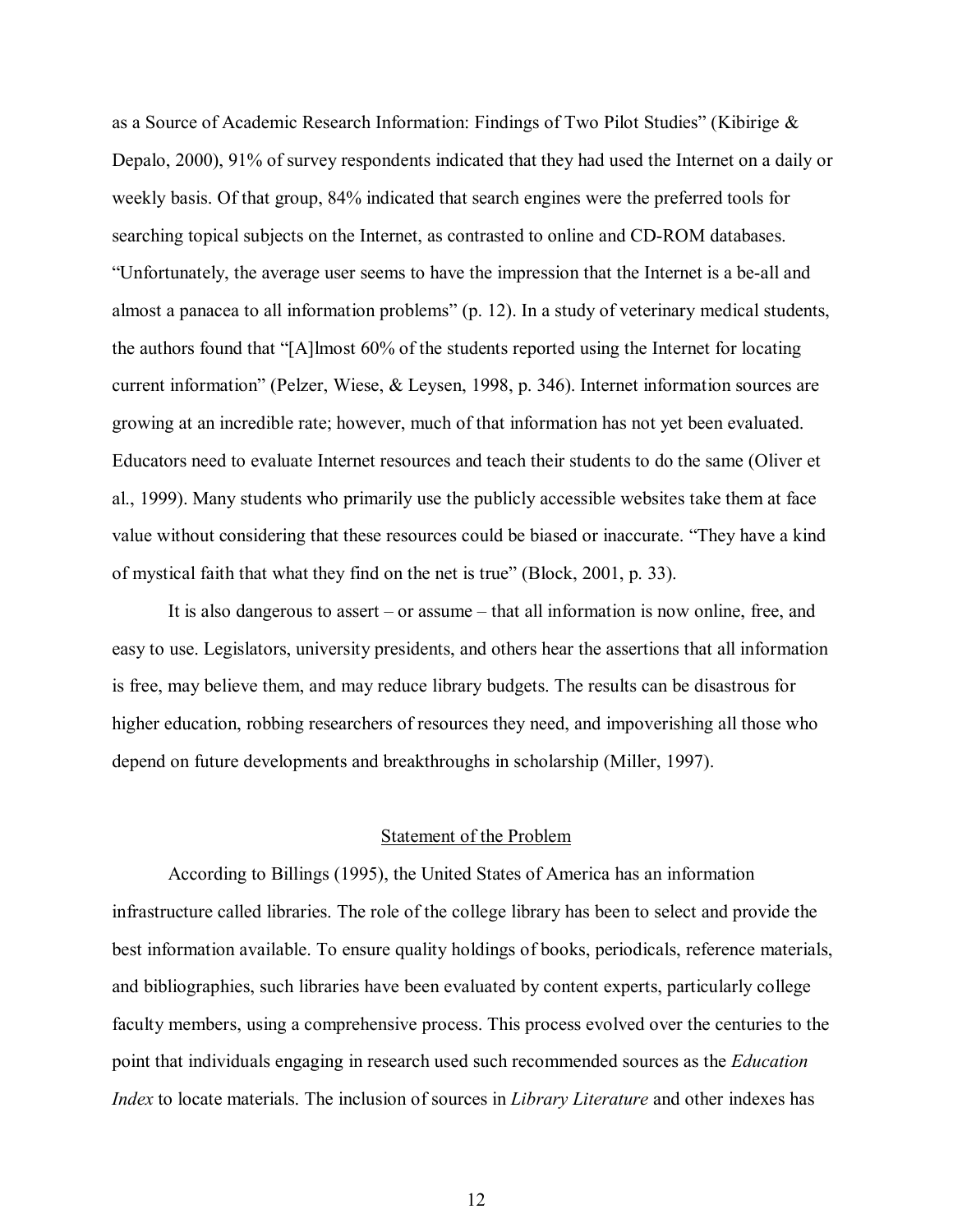provided a degree of credibility because those publications and articles had been reviewed by peer groups composed of subject area experts.

These review procedures have been designed to build collections of high-quality materials. What is subsequently included in the library holdings is significant; however, just as important is the exclusion of materials that do not meet high standards of scholarship.

The introduction of the Internet in 1969 and the World Wide Web networking project in 1989 provided the mechanism for anyone to publish electronically on the Internet. Electronic publishing bypassed the standard review procedures for evaluating information. While some quality publications are published through the Internet, information on the Internet does not have to be evaluated prior to being published there.

Accordingly, educators, librarians, and publishers of Internet-based free materials need to develop the standards and procedures to ensure that free sources of high quality information on the Internet will be considered for inclusion in library holdings.

The purpose of this study was to develop a consensus from a panel of experts composed of library deans/directors, reference librarians, and instructors with online teaching experience. The panel developed a methodology appropriate for evaluating free sources of information on the Internet for inclusion in academic library holdings by the year 2010.

#### Research Questions

The following questions have guided this research:

Question 1. What changes in higher education institutions will be required to ensure that students will be prepared to deal with free information on the Internet by the year 2010?

 Question 2. What procedures will librarians need to develop and implement to ensure that free Internet materials will meet quality standards for inclusion in academic library holdings by the year 2010?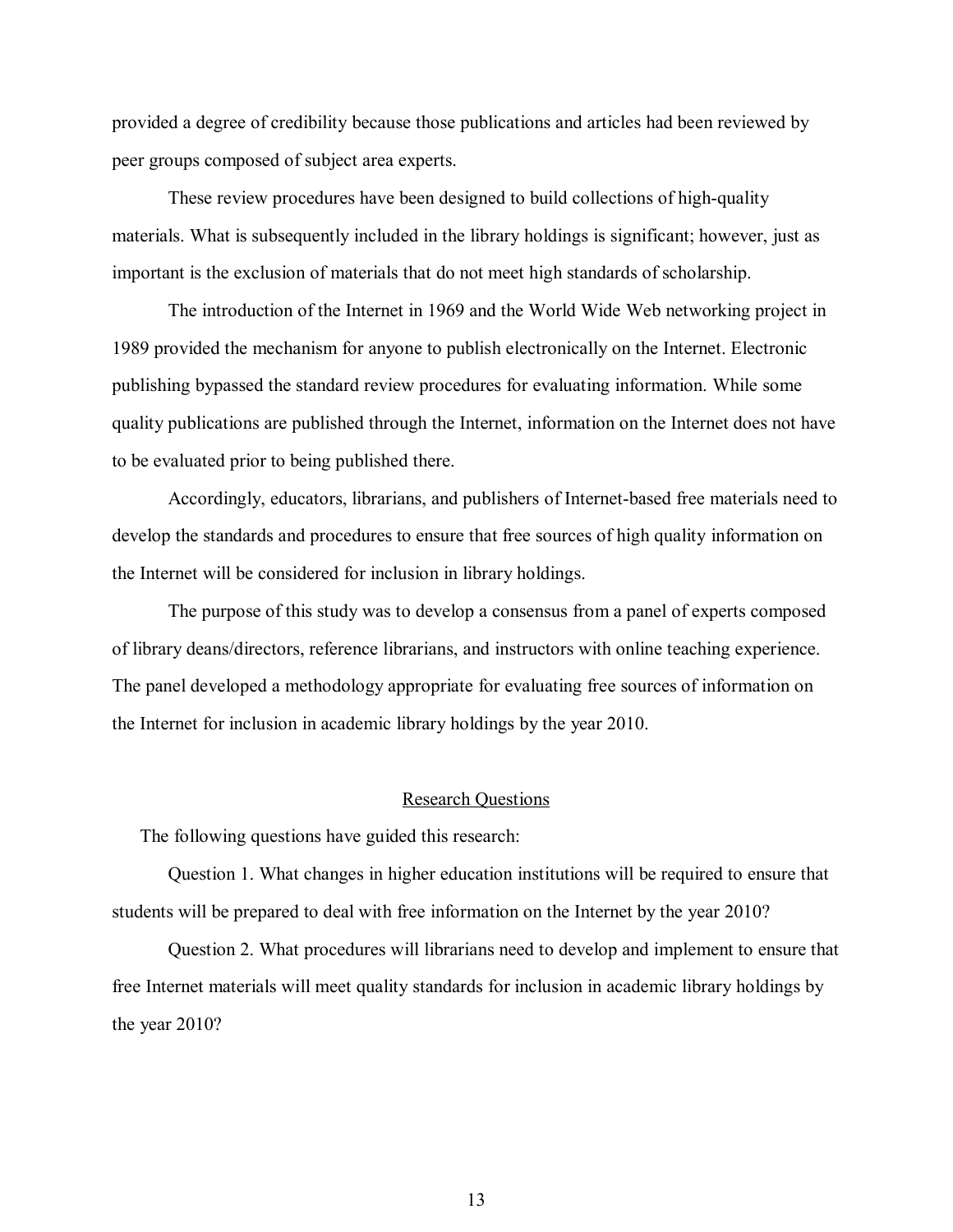Question 3. What can publishers of free sources of information on the Internet do to ensure that their materials will be considered for inclusion in academic library holdings by the year 2010?

#### Significance of the Study

The nation and the world are undergoing an information revolution. The Internet and access to computers have radically changed the ways that individuals acquire information. The importance of the Internet cannot be overstated; however, it contains questionable as well as accurate information. The Internet has now become established as a part of our educational system. The system cannot be deactivated so that the world can return to the former information structure. The Internet, online publishing, and computers are rapidly becoming universally available. Instead of trying to restrict access to the Internet, educators, librarians, and publishers need to work together to develop priorities and techniques to assist students and the public in their utilization of free sources of information on the Internet.

This study provides useful information to educators, librarians, and publishers regarding the nature and scope of the Internet that should assist them in their attempts to maximize information opportunities and challenges of the  $21<sup>st</sup>$  century. The results of the study also may be used to project the information needs of students and to suggest strategies for publishers on the basis of a rational study and the analysis of the data collected in this study as well. This study could also support cooperative endeavors among educators, librarians, and publishers of free sources of information on the Internet. Curriculum revisions may also be developed and incorporated into the educational system in order to prepare students to effectively use information on the Internet.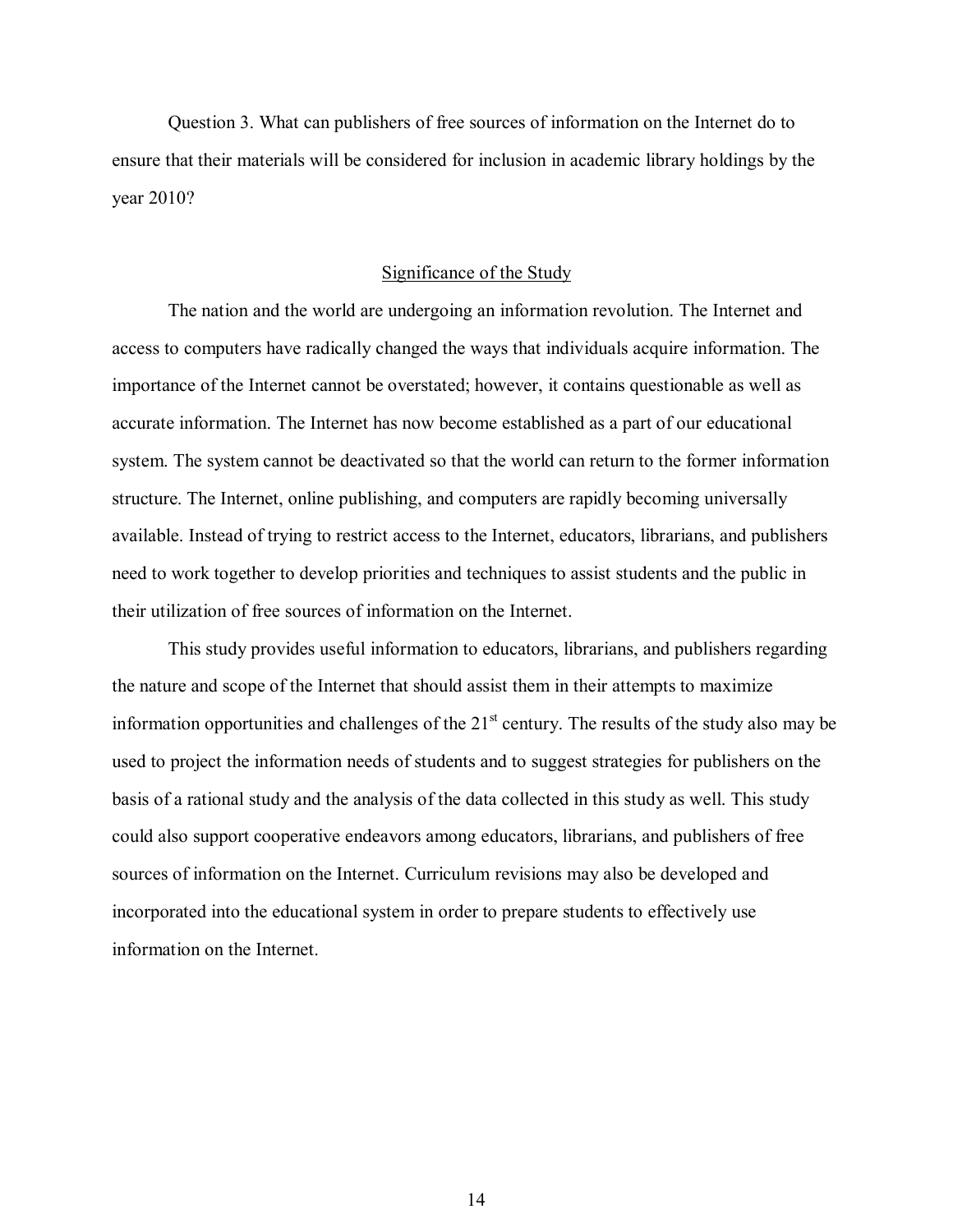## Definitions of Terms

The following terms are defined for the purpose of this study:

- 1. Delphi technique involves anonymous forecasts made on two or more rounds by a group of independent heterogeneous experts who receive feedback between rounds. (Armstrong, 1999, p. 351)
- 2. Internet An international network of computers originally designed by the U.S. Department of Defense to ensure continued communication abilities in the event of a catastrophe. The Internet today connects millions of individual users and organizations using telephone lines, fiber-optic cabling, Ethernet connections, and other means. The Internet is different from an internet (small i), which is any interconnected network of computers. (Walker & Taylor, 1998, p. 204)
- 3. Links Hypermedia is accessed by means of a hypertext link (called simply a link), which is a special software pointer that points to the location of the computer at which the hypertext can be accessed. A link can make it possible for an Internet user in St. Louis, for example, to click on text or a picture that, by means of a special software, accesses and displays a document stored on a computer in San Francisco. (Fuller & Manning, 1999, p. 76)
- 4. Search engine Computer programs designed to look through massive amounts of information in a database and retrieve a list of resources that match a query. (Rodrigues & Rodrigues, 2000, p. 171)
- 5. World Wide Web WWW, or Web for short, was invented by Tim Berners-Lee in 1989. The HyperText Mark-up Language (HTML) makes it possible for one piece of information or idea to be linked to another by a link number. HTML is now the basis of all World Wide Web content. This standard enabled Web browser companies to agree on openly published protocols so that information remains available to all (Quittner, 1999).
- 6. Spider  $A$  spider is an electronic software program that searches sites on the Internet for specific topics. This information is used to construct many publicly available Internet reference search engines such as the Google database (Untangling the Web, April 1, 1996).
- 7. URL "The Uniform Resource Locator (URL) is used by a WWW browser (and gopher clients as well) to give the location and the means to get to a resource on the Internet". (Ackermann, 1995, p. 281)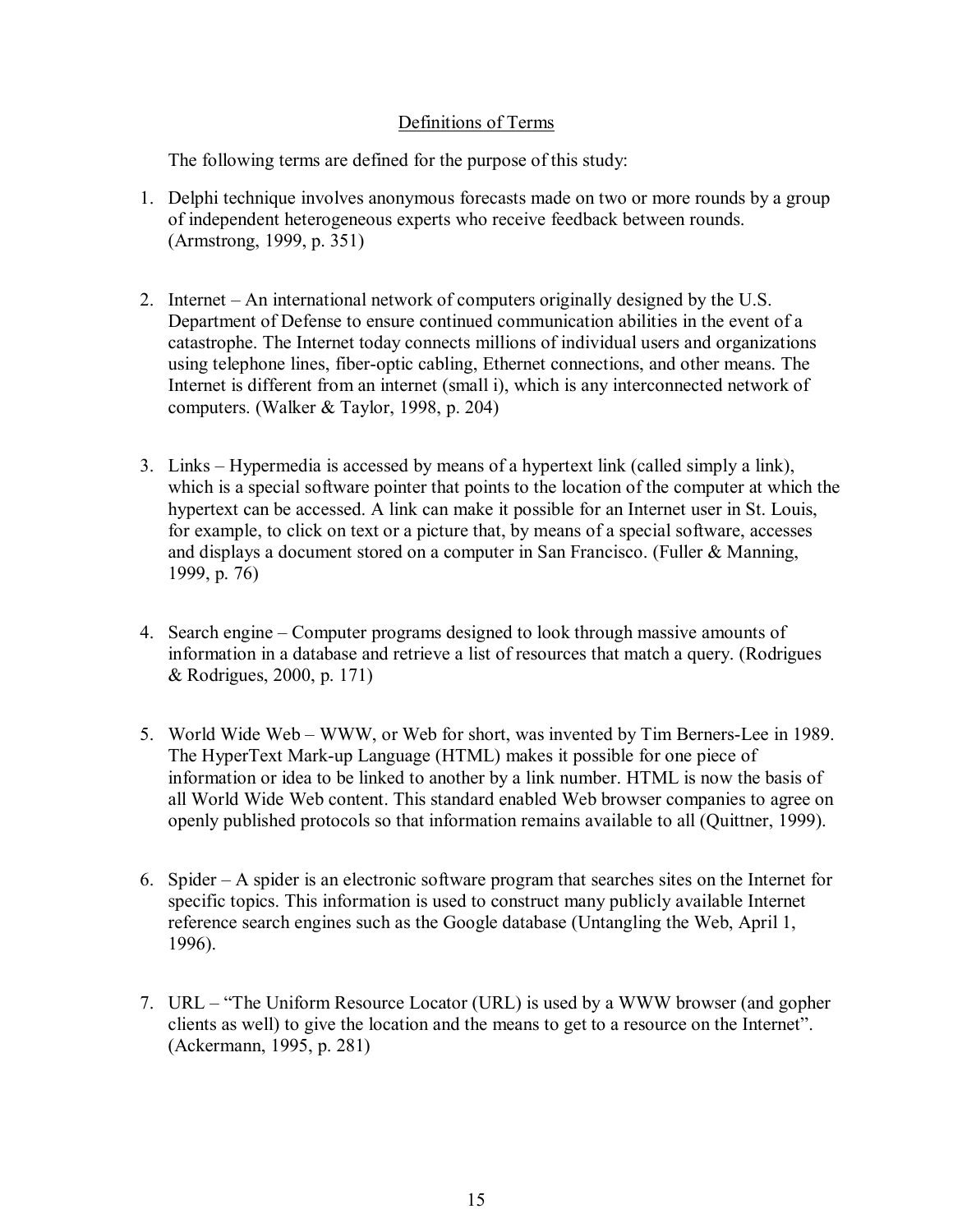#### Limitations of the Study

The following limitations apply to this study:

- 1. The members of the Delphi panel were chosen from library deans/directors, reference librarians, and instructors with online teaching experience who were employed in community colleges of the Tennessee Board of Regents System in the summer of 2002.
- 2. The methodology of this study limited the panel to a purposeful sample of 24 participants.
- 3. There were no face-to-face meetings of the panel.

#### **Assumptions**

The following assumptions are important to this study:

- 1. Members of the Delphi panel answered their questions candidly and to the best of their abilities.
- 2. The Delphi panel represented a cross-sectional sample of educators, librarians, library deans/directors, reference librarians, and instructors with online teaching experience.
- 3. Delphi panel members possessed levels of expertise necessary to reach consensus for developing the methodology necessary for evaluating free sources of information on the Internet.

#### Organization of the Study

The study is organized in the following manner:

Chapter 1 presents the introduction, statement of the problem, research questions, significance of the study, definitions of terms, limitations of the study, assumptions, and organization of the study.

Chapter 2 contains the review of related literature and research.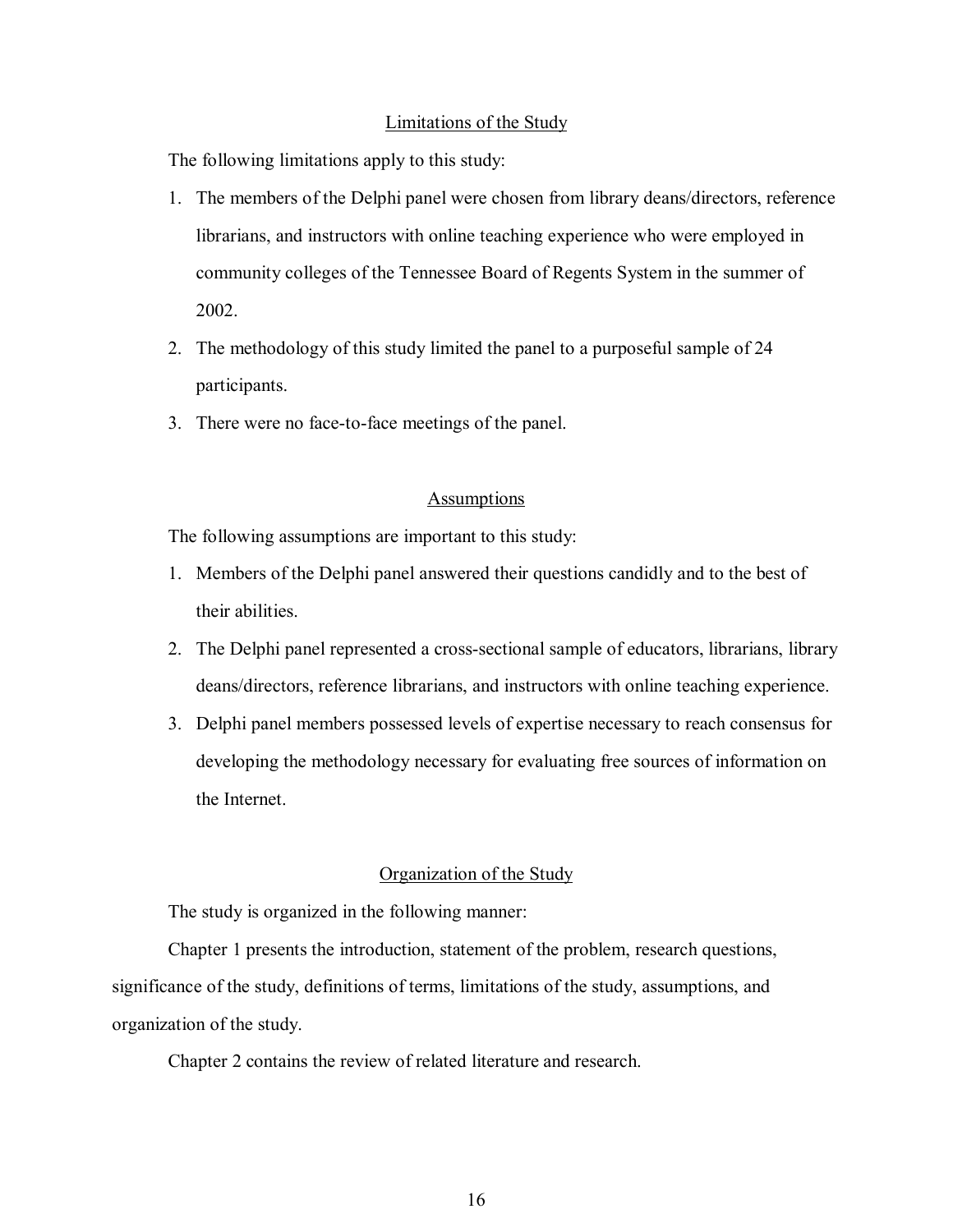Chapter 3 describes the methodology and procedures that will be used to gather data for the study.

Chapter 4 presents the data, results, and findings for the first iteration.

Chapter 5 presents the data, results, and findings for the second iteration.

Chapter 6 includes conclusions and recommendations for future research and recommendations to improve practice.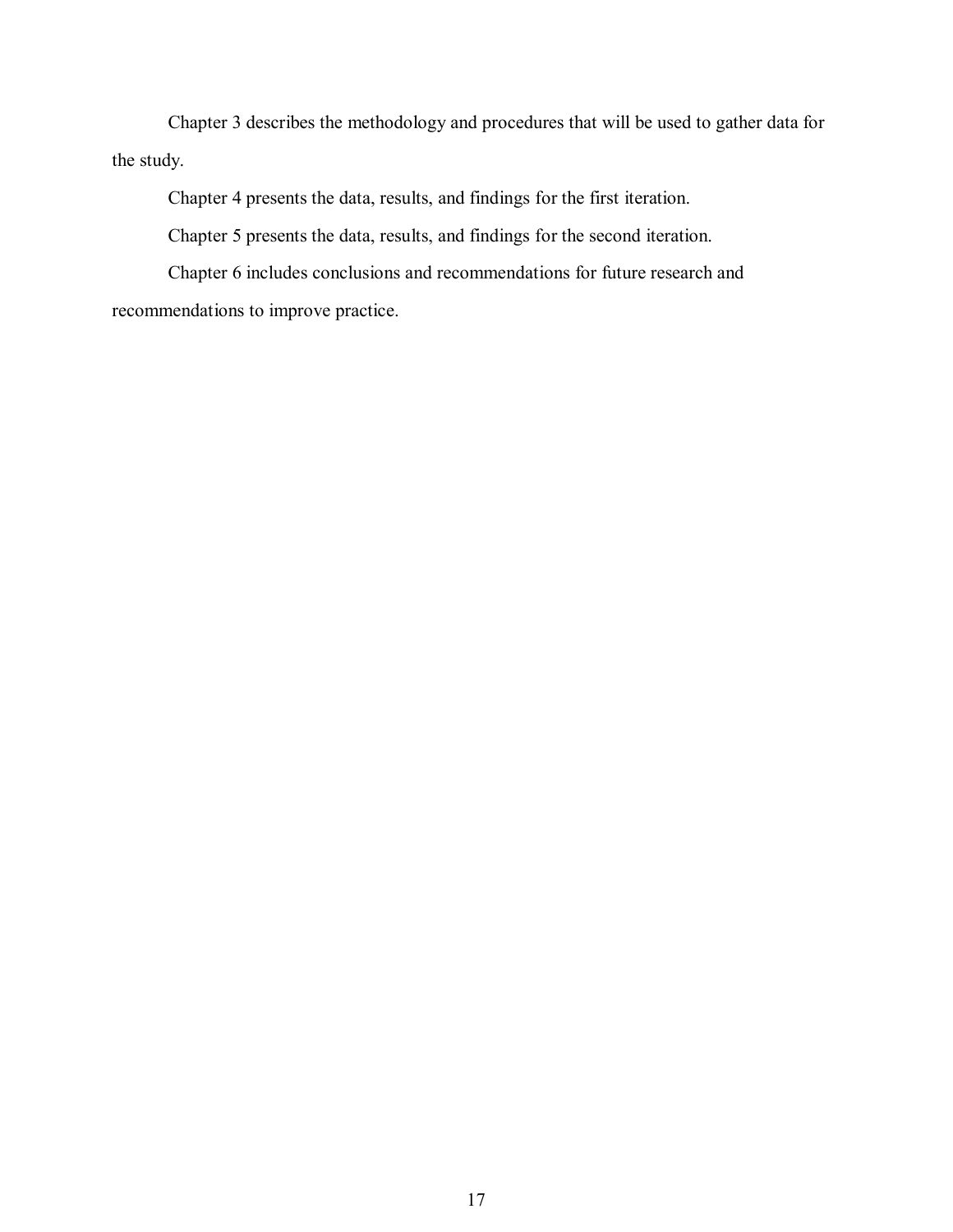#### CHAPTER 2

#### REVIEW OF THE RELATED LITERATURE

#### Internet History and Growth

The origin of the Internet can be traced to the Cold War era during the early 1960s. The U.S. Department of Defense needed a communication system that would enable them to issue orders to the armed forces in case all the traditional communication systems—television, radio, and telephone—were neutralized by a nuclear attack. The system had to be failsafe, even if most of the telephone lines and switching systems were disabled (Elmer-Dewitt, 1993).

This need required new technology and ways of combining existing technologies into an integrated system. In 1964, a researcher named Paul Baran developed a unique solution to the problem. He designed a decentralized computer communications system that had no central switcher or hub and was designed with the assumption that the connecting links were unreliable. Each message was electronically cut into small strips and placed into the equivalent of an envelope with the address of the sender and receiver. Such messages, termed "packets", were released and sent over the network along various routes. The messages were reassembled at each receiving unit. This concept was incorporated into the computers that came into use in universities and government laboratories in the 1960s and 1970s. This became the technological underpinning of the Internet (Elmer-Dewitt, 1993).

The Internet began in 1969, and initially involved only four computers (Smith & Gibbs, 1993). However, when the project was demonstrated in 1972, approximately 50 university and research facilities involved with military projects participated in the Advanced Research Projects Agency (ARPANET). The project was designed to demonstrate the feasibility of building networks to connect computers that were located over a wide geographical area. The system had to be able to send messages by any available route, rather than by one fixed route.

The second component of the Internet was made possible by the decision of the National Science Foundation to connect its five supercomputer systems. Using the Internet as its model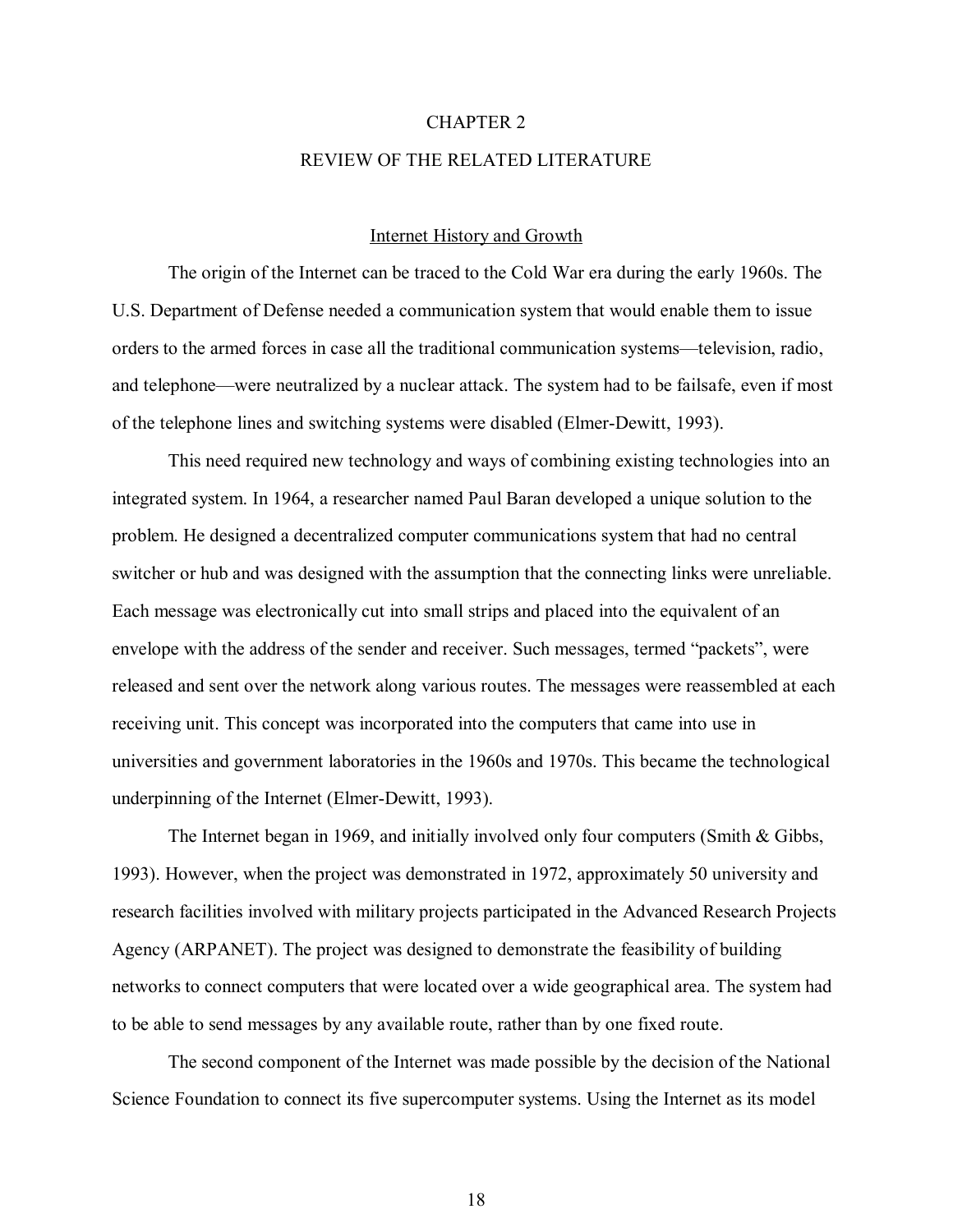and incorporating the Transmission Control Protocol/Internet Protocol (TCP/IP), the National Science Foundation created the National Science Foundation's Network (NSFNET). This network established a system that allowed any computer on a subnetwork to access computers anywhere in the network. These two developments laid the foundation for the growth of the Internet (Smith & Gibbs, 1993).

The Internet is a worldwide network of computer networks. It is comprised of thousands of separately administered networks of many sizes and types. Each of these networks is comprised of as many as tens of thousands of computers; the total number of individual users of the Internet is in the millions. This high level of connectivity fosters an unparalleled degree of communication, collaboration, resource sharing, and information access. (Ternnant, 1992, p. 1)

The United States government has played a major role in networking through the initiatives of various government agencies. A federal law passed in 1991, PL (102-194), served to advance this technology by promoting research to make supercomputers capable of handling and transmitting more data at even faster speeds. The increase in processing speed would be used by numerous universities. Four computers comprised the Internet in 1970 (Smith & Gibbs, 1993). This figure has risen to 109,574,429 hosts with registered IP addresses as of January 2001 (Zakon, 2001). From 1991 to 1996, the number of Internet users worldwide increased dramatically from 600,000 to 40 million. In 1999, approximately 150 million people logged on to the Internet on a weekly basis (Quittner, 1999). "An estimated 144 million Americans are plugged into cyberspaceî (*The Webís Dark*, 2000, p. 36). A Nielsen//NetRatings report released in 2001 specified that the U.S. and Canada represented 41% of the 429 million people worldwide who had access to a computer *(Remember: It's a, 2001).* 

The World Wide Web (WWW) was invented in 1989 by Tim Berners-Lee, a physicist who transformed the Internet from an esoteric domain used primarily by the academic community to a revolutionary medium for the 21st century (*The True Webmaster*, 1999). The WWW came online in 1991, and both the Internet and the WWW have experienced tremendous growth. The World Wide Web is a hypertext system that contains links to other texts, so that one can go from document to document as the researcher continues the exploration of a field of study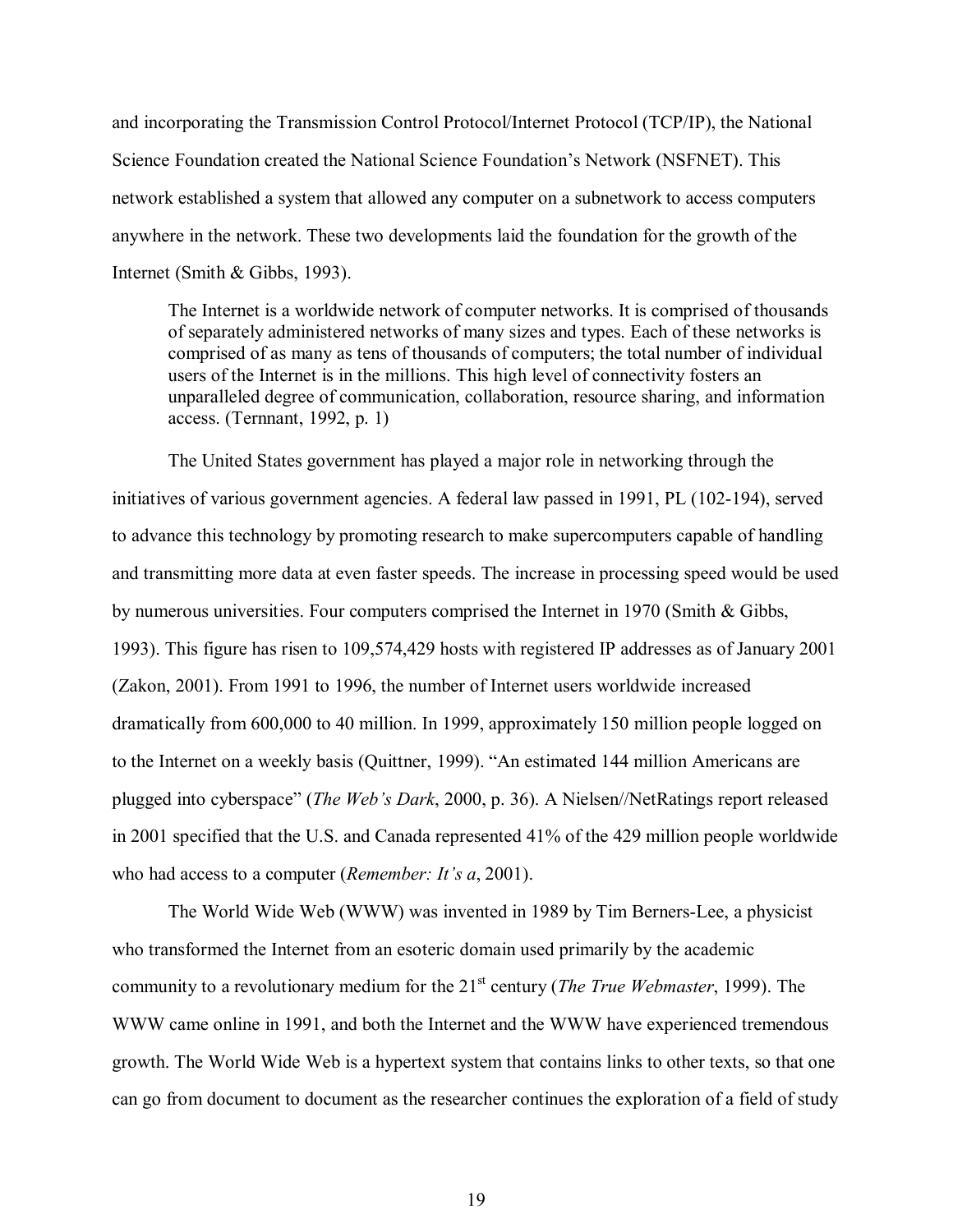(Smith & Gibbs, 1993). The WWW was envisioned as an information system in which all information, regardless of format, could be accessed on any computer from anywhere in the world. "In effect, Mosaic has become a tour guide to cyberspace—a guide that speaks all the computer languages and knows the best sites" (Kehoe, 1994, p. 2). By following a trail of linked words that leads from one related subject to another, a hypertext document allows movement from place to place in an electronic document or to another related document. "The most fundamental technology underlying the Web is the Hypertext Transport Protocol, or HTTP, which is the set of rules governing communication between a browser, or client, and a web server" (Hayes, 1994, p. 4). This is one of the research tools that serves as an indexing system to access hypertext documents and media on the Internet (Kent, 1994). The World Wide Web's implementation in 1991 has been credited with bringing order and clarity to the chaos of cyberspace. It grew at an exponential rate, and at one time during this period of high growth, the number of users doubled every 53 days. In 1999, nearly 150 million people reportedly logged on to the Internet on a weekly basis (Quittner, 1999).

The use of the Internet has grown so rapidly and become so congested that the federal government and the Internet2 Consortium began to explore technology for the next generation of the Internet. The Abilene project was designed to test experimental technology on the Internet. Scientists demonstrated that "Data can rocket along this network at a speed of 2.4 billion bits, or gigabits, a second—1600 times faster than a  $T-1$  line, or 45,000 times faster than a 56K modem<sup>n</sup> (*Warp Drive For*, 1999, p. 1).

For example, using the new technology, a 30-volume set of encyclopedias could be transmitted from one site to another remote site in less than a second. Former U.S. President Bill Clinton explained the rationale for the need for continuous improvement of the Internet in his 1998 State of the Union Address:

We should enable all the world's people to explore the far reaches of cyberspace. Think of this—the first time I made a State of the Union speech to you, only a handful of physicists used the World Wide Web. Literally, just a handful of people. Now, in schools, in libraries, homes and businesses, millions and millions of Americans surf the Net every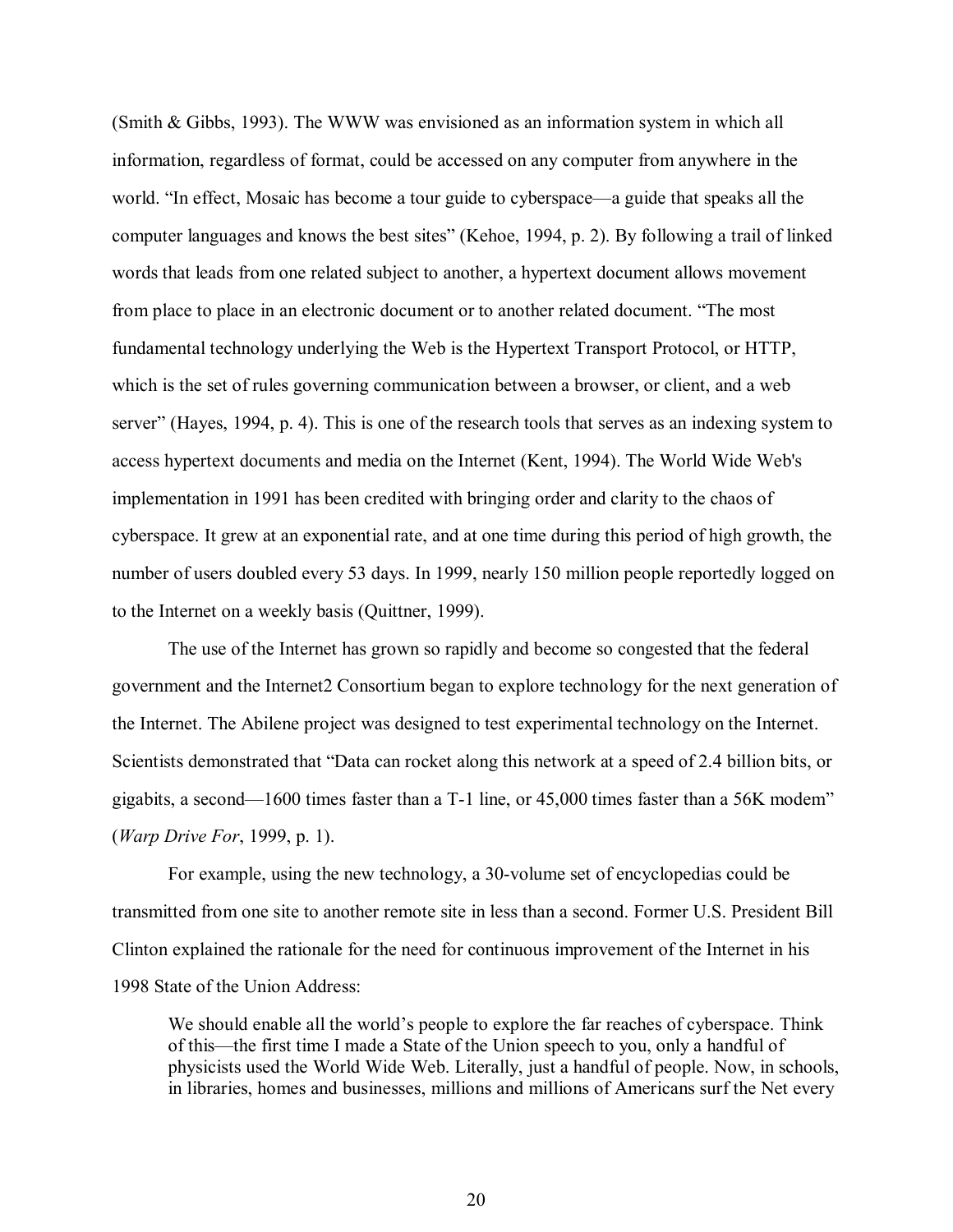$day...$  ask Congress to step up support for building the next generation Internet. It's getting kind of clogged, you know. And the next generation Internet will operate at speeds up to a thousand times faster than today. (*Warp Drive For*, 1999, p. 4)

#### Internet Users

Prior to the technology advances relating to the Internet, the library was an intimidating place for undergraduates. Professors and teachers routinely sent students to the library. The library was regarded as an academic resource that contained authoritative resources for academic study. Typically, members of the freshman class were given a tour and instructions on how to locate information. Students were generally on their own for their academic careers and only consulted librarians when they encountered problems or needed additional information. However, the era of accessing information via the traditional resources in paper format and limited access to electronic databases, subscribed to by libraries, has been rapidly replaced by computer access to the Internet. By 1999, students in secondary schools and colleges reportedly no longer depended exclusively on the campus library facility for information but used the Internet for a major part of their research for academically related projects on their own initiatives (Smith & Phillips, 1999). The online digital environment has provided students with tools needed to engage in global learning and research. However, "Few research studies have examined youth and their information seeking on the Internet" (Dresang, 1999, p. 1123). Marchionini (1989) had previously noted, "Only a few studies have focused on the online searching behavior of children and young adults" (p. 54). In 2001, 429 million people had Internet access worldwide and 41% of those users lived in the United States or Canada (*Remember: It's a,* 2001). Authors of a survey noted that the art of estimating the number of worldwide users of the Internet is an inexact one. An educated estimate of 407.1 million worldwide users was listed as of November 2000 (How Many Online, 2001). On August 31, 2001, a Nielsen//NetRatings report indicated that there were 459 million people with Internet access in the 30 countries studied by Nielsen (Nielsen//NetRatings: Global, 2001). Authors of a Jupiter research study predicted that in 2005 there would be 47 million children and teenagers in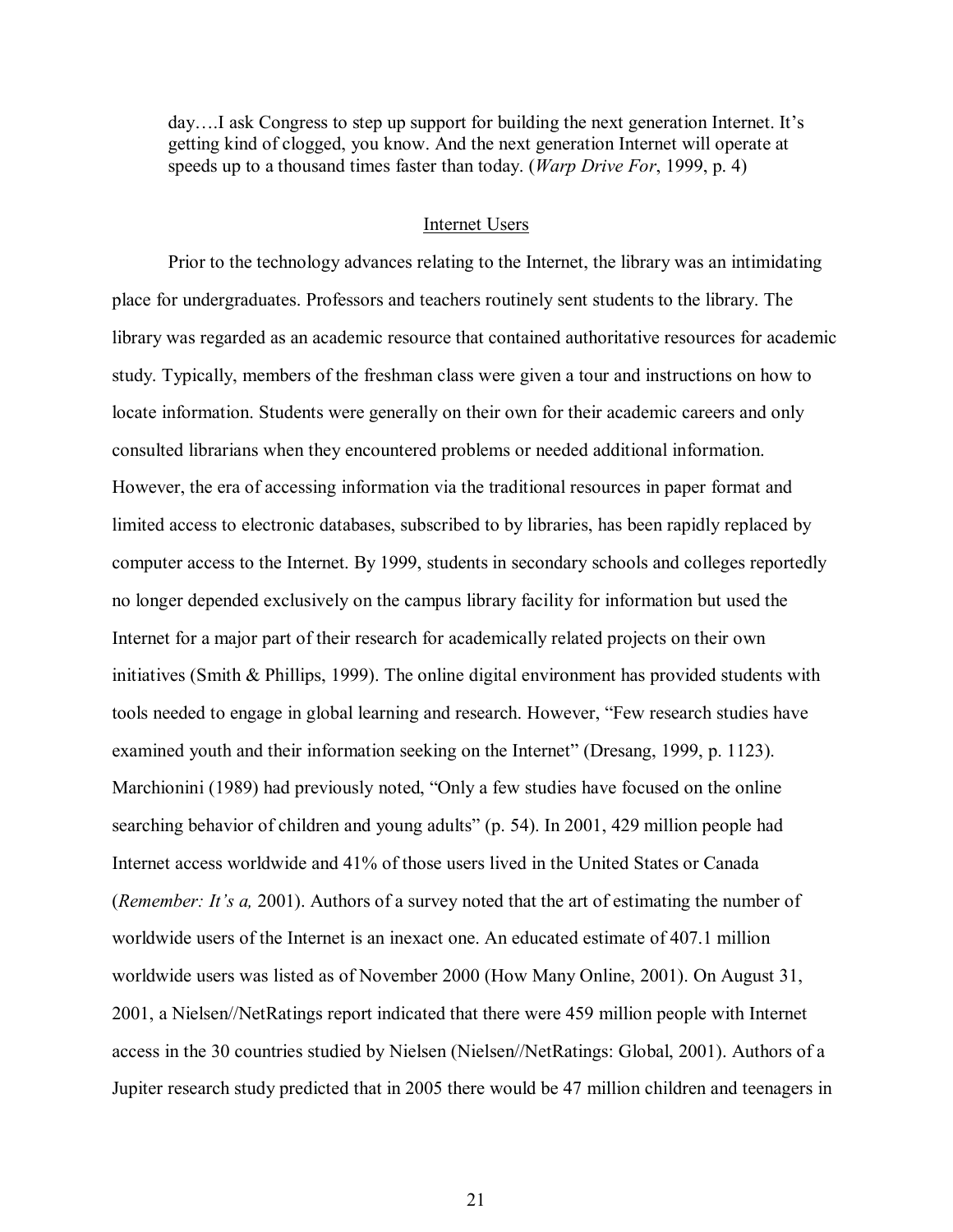the United States using the Internet (Internet News: Web Vital, 2001). The results of a survey by the Internet Software Consortium completed in January 2000 showed that the Internet consisted of over 72 million interconnected computers (hosts). The annual connectivity growth rate was 63% in that study. Based on the Internet Software Consortium's survey calculation, it was projected that in the year 2000 the 100 million host level would be reached and the 1 billion host level was projected for 2005. The expansion rate of the Internet was calculated at 69 new hosts per minute (Rutkowski, 2000).

Analysis of a survey conducted by Greenfield Online revealed that 78% of college students had been accessing the Internet for at least three years, and 90% of those students spent three hours a day online (Gannett News Service, 2001).

In 1999, the publicly indexable pages on the Internet were estimated at approximately 800 million pages. This was more than double the previous estimate of 320 million pages in 1997 (Laurence & Giles, 1999). According to Goldsborough (2001), however, the research firm Cyveillance placed the number of pages on the Web at 3 billion. Sauers (2001) estimated that there were 2 billion pages on the Internet at the end of the year 2000, which was more than double the number of pages on the Internet in 1999. "Add to this the statistic that there are three new pages appearing on the Internet every second and you can just imagine how fast this collection is growing" (p. 6). Bright Planet released a study in 2000 estimating that the WWW was 500 times larger than the areas covered by standard search engines. The company estimated that there were 550 billion documents and that search engines indexed a total of 1 billion pages (*Study Finds Web*, 2000). The amount of information varies widely regarding the estimated number of pages available on the Internet because of varying methodologies, terminology, password-protected pages and non-HTML documents that may or may not be included (Dahn, 2000). As the  $21<sup>st</sup>$  century began, the quantity of data potentially available to use in the decisionmaking process were projected to possibly overwhelm individuals and corporate users. The information overload was a drawback as all data in various formats are needed to ensure that optimum decisions are made. One possible solution to this problem is the development of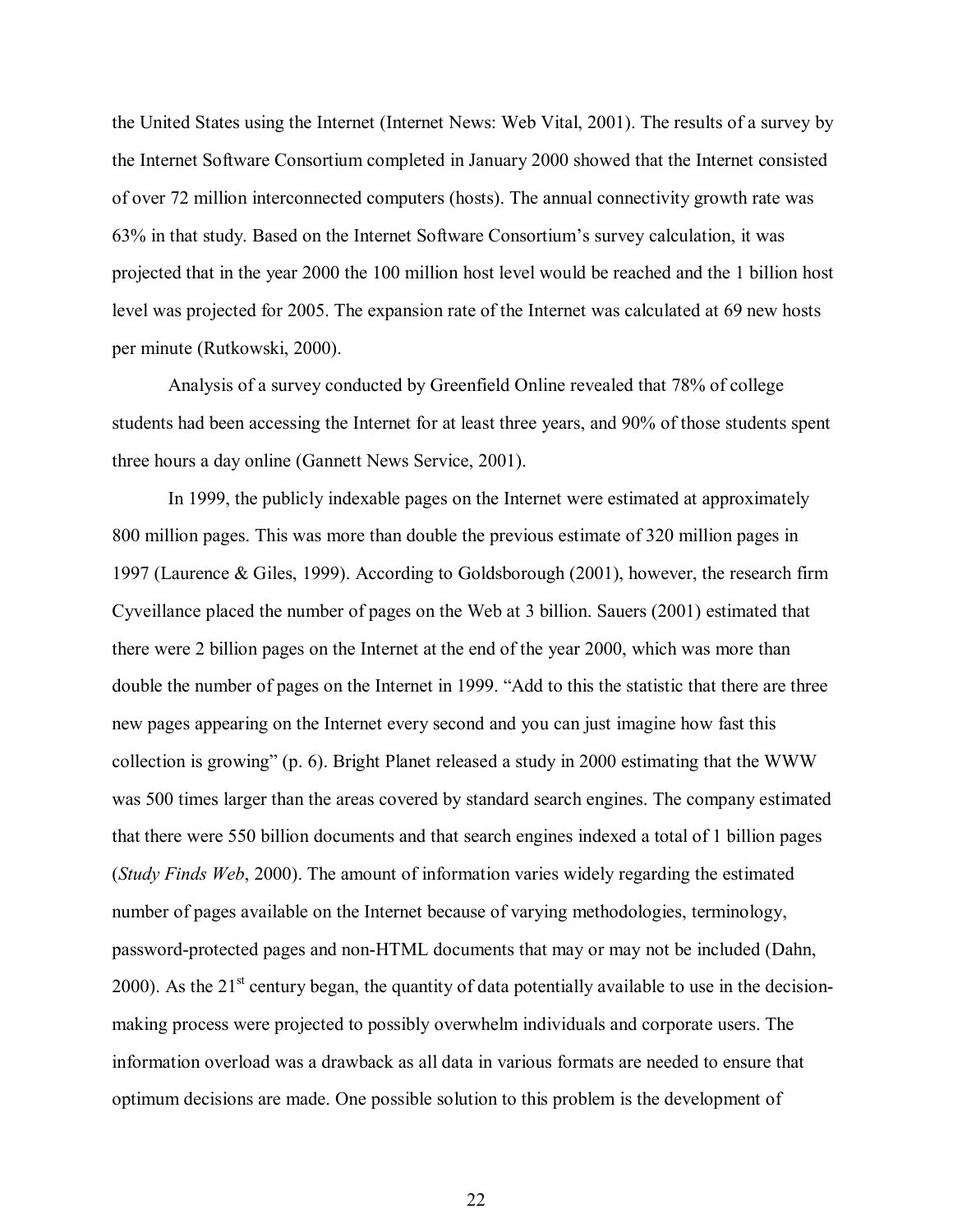institutional websites that could guide users to the links for which the website is designed (Kibirige, 1999).

Analysis of data from the U.S. Department of Education reveals that 98% of all public schools in the United States have access to the Internet. "Internet penetration in U.S. public schools has grown from 35% in 1994, 50% in 1996, 78% in 1998, and 95% last yearî (*Almost all U.S*., 2001, p. 1). Students were monitored by their teachers 94% of the time when they used the Internet at school. In addition to teacher supervision, 74% of schools had some type of blocking or filtering software (*Almost all U.S*., 2001). Fifty percent of the respondents to a 1998 AT&T survey said "Yes" to the following statement: "The Internet has become a necessary tool for success in school." Seventy-seven percent of the people responding indicated that use of the Internet had improved grades in school and college. "Sixty-eight percent of parents, 69% of students, and 69% of teachers said that they had personally witnessed grades improve as a result of the Internetî (*AT&T: Net Improves*, 1998, p. 21). According to a survey by the U.S. National School Boards Foundation, the Internet improved student's attitudes about attending school. Almost half of the children in homes with Internet connections reportedly went online for schoolwork. Thirty-seven percent of the parents indicated that their children had spent less time watching television since they were introduced to the Internet (*National School Boards*, 2000). Seventeen million teenagers between the ages of 12 and 17 were estimated to use the Internet. Learning to use the Internet was listed as essential by 55% of parents in the United States. Another 40% of parents indicated that learning how to use the Internet is important (*Pew Internet & American*, 2001). In a study on the Internet searching behavior of high school students, participants were asked a question related to methods to improve the Web. The students indicated they wanted to make it faster and shorten URLs. However, one student... "lamented the large amount of useless information on the Web. The student suggested that some central authority should develop standards or guidelines by which all Web pages would be evaluated and approved before publication online" (Fidel et al., 1999, p. 33). Two findings from a study involving the search habits of high school students have implications for producers of Internet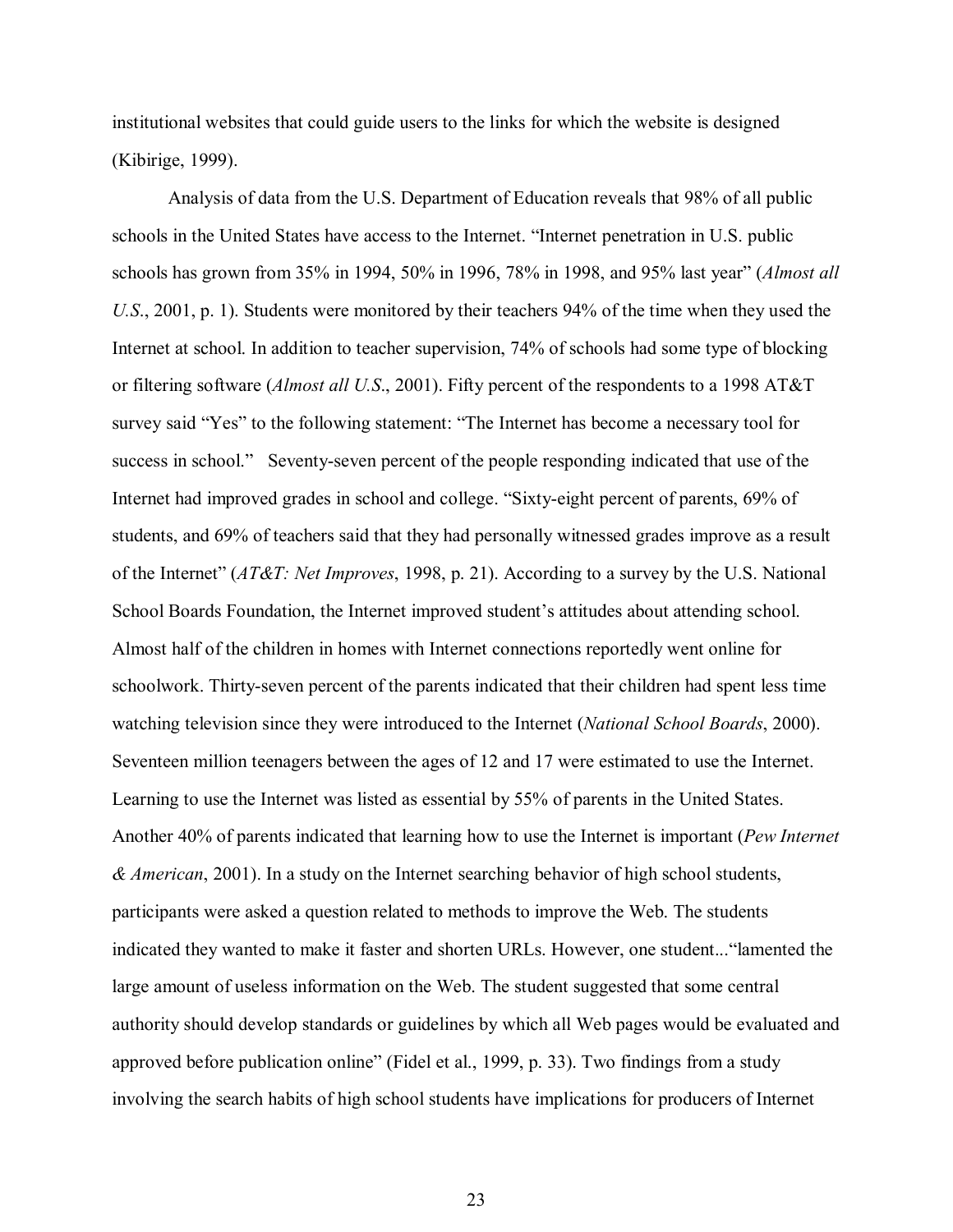materials. The first finding indicated that the initial "home" page should contain all of the critical information concerning the site. This is necessary because students often do not read beyond the first screen. The second finding revealed that students often rely on information in graphical forms. These findings suggest that producers of documents on the Internet need to adjust the designs of their sites to enhance the usefulness and ability of their sites to attract users (Fidel et al., 1999). However, an article entitled "*The Web's Dark Side*" emphasized that allowing children to use the Internet without supervision..." is like dropping them off in the worst part of the city in the middle of a gang war and saying, 'I'll pick you up later'" (*The Web's Dark*, 2000, p. 38).

In contrast to high school students, a Harris Interactive news release in May of 2001 revealed that college seniors were the most active Internet users as a group in the United States. College seniors reportedly used the Internet an average of 11 hours a week, which was almost double the time that they had used the Internet as freshmen. Nine out of 10 seniors revealed that they used electronic e-mail daily or frequently, versus 13% who said they sent hand-written letters. Over half of college seniors reported having used Monster.Com and other employment recruiting sites. Eighty percent used online sources to obtain news and information (*Harris Interactive: Soon*, 2001). However, findings of a study conducted at Rensselaer Polytechnic Institute in Massachusetts replicated similar studies indicating that nearly 10% of American college students spent so much time on the Internet that they had placed their academic careers in jeopardy. This study involved 1,300 students in the survey. Eight percent of those students reportedly had spent 400 minutes, or nearly 7 hours daily, on the Internet and were classified as Internet-dependent. Students who spent 70 minutes or less a day on the Internet were classified as non-Internet dependent. On a gender basis, both sexes were about equally represented in the study; however, 88% of the students classified as Internet-dependent were males majoring in hard sciences, particularly computer science. When asked to respond to the statement, "My grades have declined because I have been putting more time into Internet related activities" (p. 4), 28% indicated that the statement applied to them. More than 10% of the Internet-dependent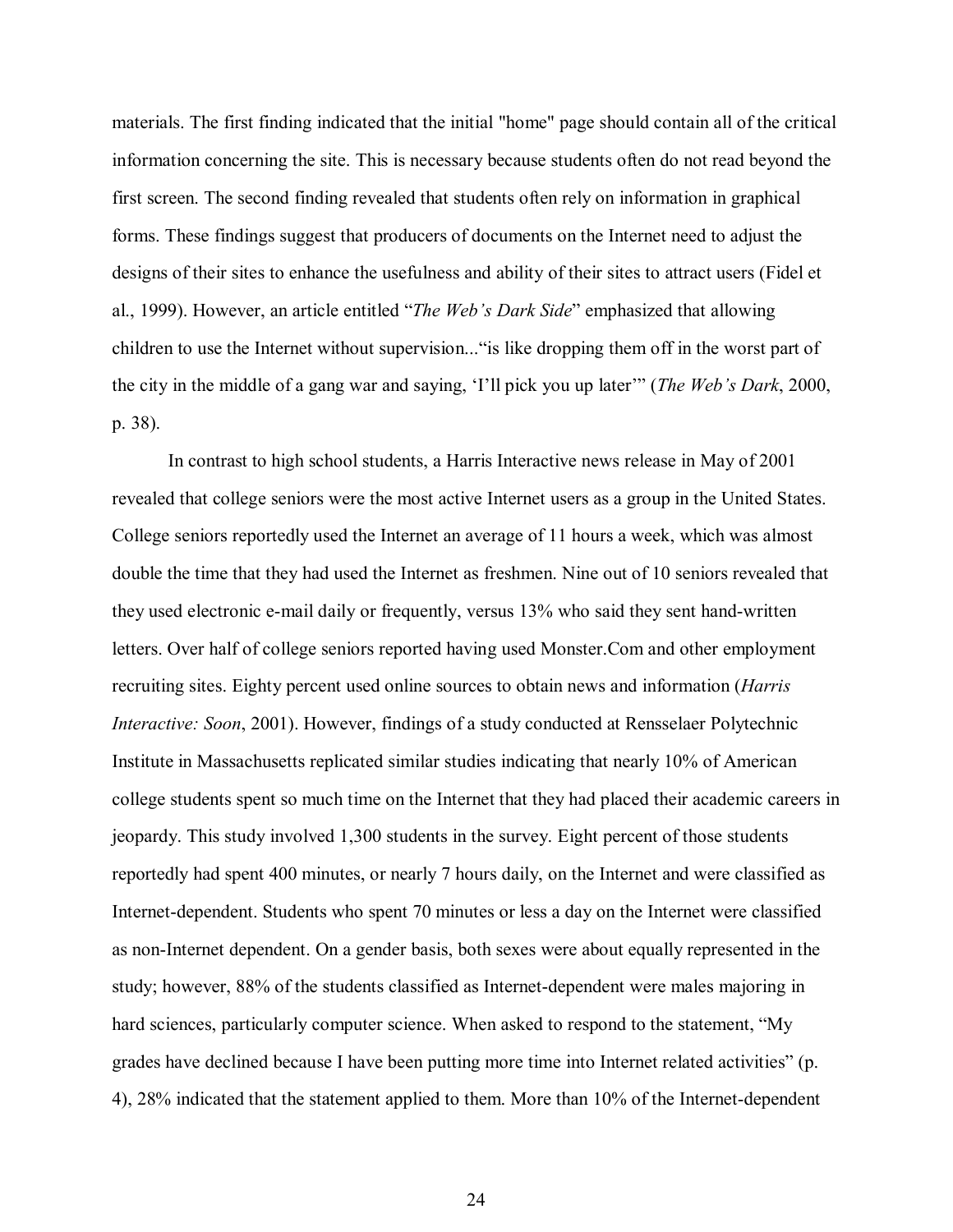group indicated that they had dropped a class in order to spend more time on the Internet (Study Renews Debate, 2000). Provost W. Richard Ott at Alfred State College in New York, in his remarks to the press, stated that, "We've put all this money in for an educational tool, and some students are using it for self-destruction" (p. 5).

According to a January 2000 study by Forester Research, Inc. in Cambridge, Massachusetts, 16-to-22 year old Internet users were likely to: "send and receive email (96%), access instant messaging (69%), play games (59%), download music (54%), read news (52%), and conduct job searches  $(42\%)$ " (Substance Over Style, 2000, p. 1).

#### Internet Use

The Internet is having a major impact on libraries. However, opinions about the nature and magnitude vary from the elimination of the library to the library's being equipped with electronic equipment that will be used to provide services. The elimination of the library on a college campus was described by Hafner (1995) in "Wiring the Ivory Tower." When California State University officials designed plans for their newest campus, which opened in the fall of 1995 at the Fort Ord site in Monterey Bay, they did not include plans for a new library. They designated the funds that would have been spent on the building to house a new library for acquiring technology to enable the access of information via computer. A library was not built for the new campus; however, the university is connected electronically to computers to enable faculty members and students to access information resources for faculty and students.

Other higher education institutions have been trying different approaches when it comes to existing libraries. At the University of Texas at Austin, 85,000 books were displaced from the existing stacks. Using funds from a \$150 per-student computer fee, 200 microcomputers were placed in the modified stacks that once held books. Other schools wired dormitories to provide access to the Internet via the campus network. At the University of Michigan, students could remain in their residence hall rooms and access online card catalogs, reserve a book, and determine which of the 27 libraries that constitute the University of Michigan's library network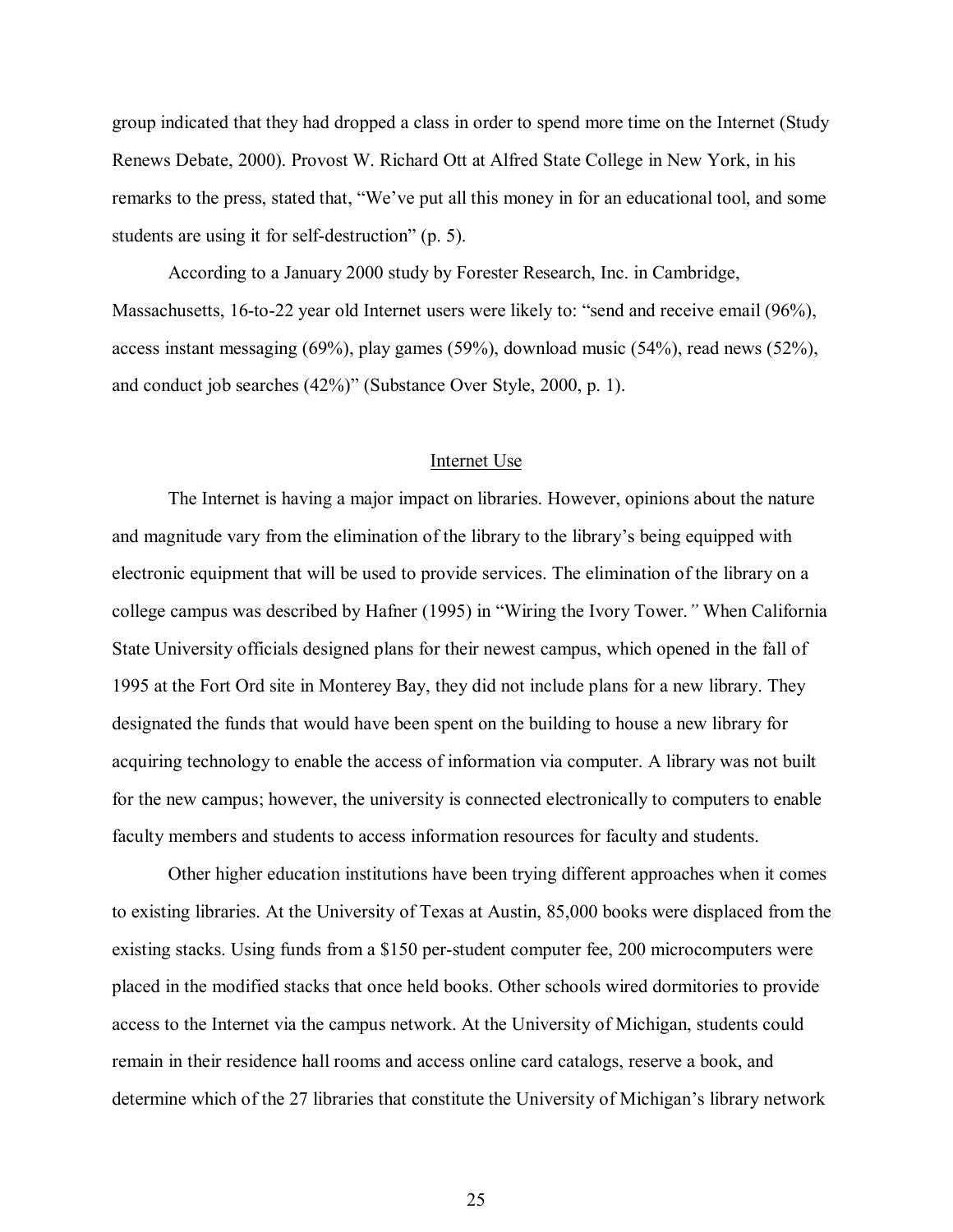has the book (Hafner, 1995). Brevard Community College in Cocoa, Florida, which spent \$14 million for the construction of a new library, is being lauded for its use of technology. There are 1,600 computer ports in the library building which has been described as a bridge between the print-dominated library of the past and the digitized library of the future. The library will have 120 state-of-the-art terminals for students. These terminals will have the software and network capability to bring in multi-media, including CD-ROM, video, and sound for teleconferencing. The goal of the library is to ensure that their students are "information-literate" so that they can transfer to a four-year institution or become lifelong learners (Bourque, 1995).

Stern (1997) expressed a concern that "an almost obsessive emphasis on cyberspace is really the solution for providing a proper education in the  $21<sup>st</sup>$  century" (p. 29). The influence of the Internet on the educational system cannot be overestimated, because it enables educators to provide simultaneous learning opportunities any place at any time where access to a computer is available. However, the Internet too often provides access to unreliable information. Students have not learned to evaluate information from documents on the Internet. All students will have to be taught to deal with these technological problems in the  $21<sup>st</sup>$  century. Teachers and students need to develop critical thinking skills, and... "if cyberspace is not the final answer to the problems of education in the next century, it is considered an indispensable vehicle on the pathway to tomorrow" (p. 30). Mangan (2001) pointed out that for many years, universities and colleges spent hundreds of thousands of dollars to wire their campuses, including classrooms. However, many colleges and universities, including business schools with graduate programs, have underestimated the "addictive" powers of the Internet. Access to the Internet has become a nuisance in many classes to the point where in some classrooms, switches have been installed to disable Internet connections to the classroom. Some teachers have indicated that disabling the Internet connection enabled them to regain the attention of students so they could teach. With the advances in wireless technology; however, the proliferation of laptops and devices such as palm pilots, it may be almost impossible to block Internet access to students in a classroom.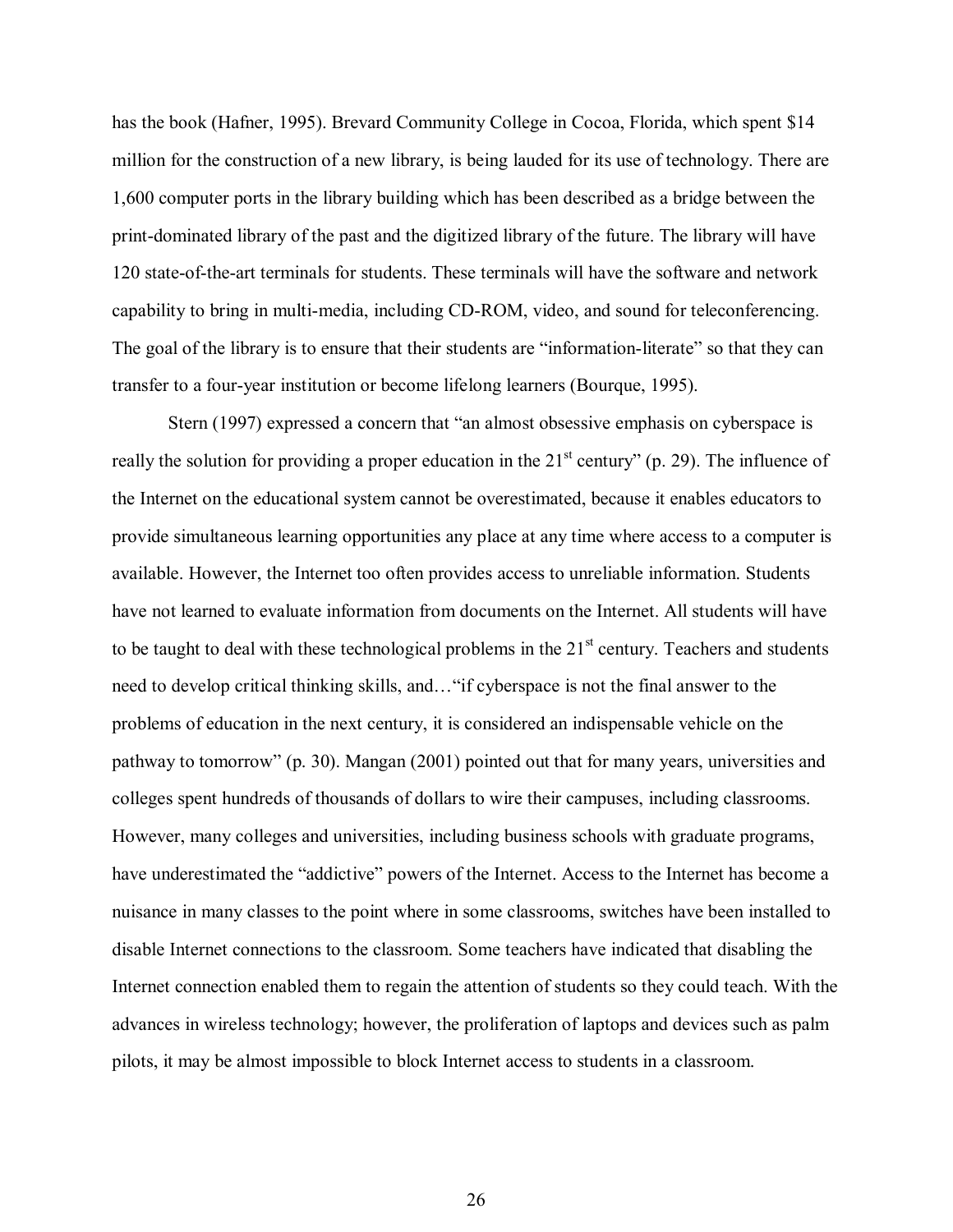"Libraries are under attack as never before, and none more than the academic library" (Gorman, 1994, p. 130). Our learners expect quality information in a short time period. The potential for student frustration is high as students become aware of the proliferation of information on the Internet at millions of sites. However, traditional selection and collection development procedures of libraries have not been applied to the online information. Students will need assistance from librarians in the form of the identification, evaluation, and use of relevant sites on the Internet as academic resources (Green, 2000).

Perry (1995) undertook a study in the spring of 1994 to identify the different types of Internet users. The accuracy and verifiability of the information retrieved from documents on the Internet was considered by participants in Perry's study. Participants indicated that they wanted standardization of entries and basic bibliographical information (Perry, 1995).

The Internet may be more likely to generate full-text articles, in contrast with conventional databases, which are associated with less desirable citations. In many cases, a user with persistence can retrieve full-text information, which has provided the equivalent of one-stop shopping on the Internet. This may partially explain the tendency for most users to explore the Internet first. However, a searcher must wade through an incredible amount of useless verbiage in the attempt to gather information from a multitude of sites on the Internet (Kibirige  $\&$  Depalo, 2000). The high school students involved in a study conducted by Fidel et al. (1999) indicated that information on the Internet was more up-to-date than information in books. The students reasoned that it was easier to update a document on the Internet than to publish a new book.

Critical thinking skills are necessary for undergraduate students to succeed in collegelevel academic assignments, as well as in the job market. The need is documented in the 1992 United States Government report from the Department of Labor and the Secretary's Commission on Achieving Necessary Skills (SCANS) entitled *Skills and Tasks for Jobs*: *A SCANS Report for America 2000*. The library can assist students in developing critical and learning skills needed for information competency. The *SCANS Report for America 2000* concludes that employees need to be able to "acquire and evaluate information, organize and maintain information,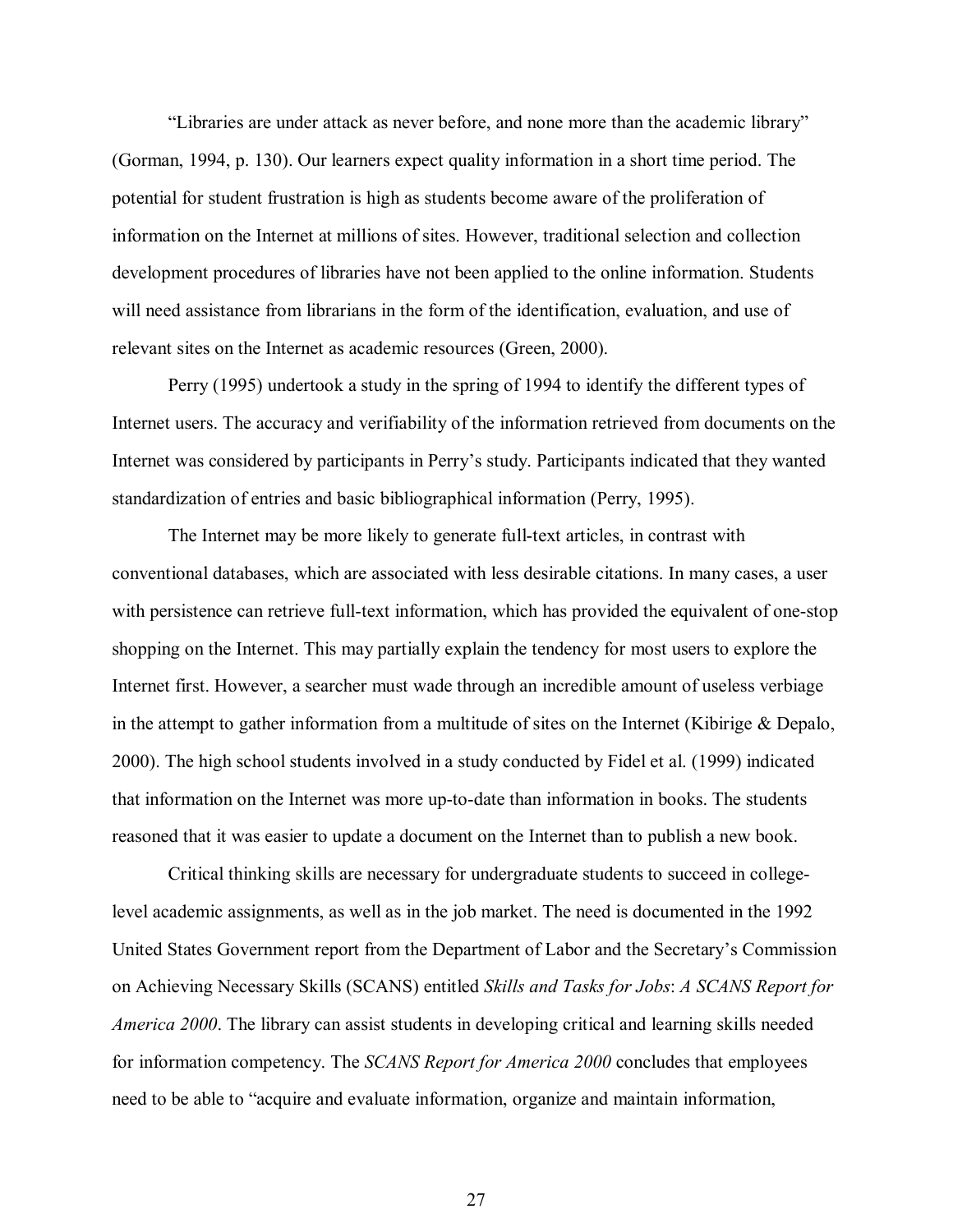interpret and communicate information, and use computers to process information (The Secretary's Commission, 1992). This challenge is particularly difficult for an incoming freshman student inundated with data both in print and electronic formats. The traditional print sources can be judged in part based upon the editor or name of the publisher or author, but the Internet has become a more popular choice for research among students and has developed a reputation for one-stop shopping and information, in full-text format, available at one's fingertips. Freshman students reportedly have not had the instruction that would enable them to discern what is reliable and appropriate (Kibirige & Depalo, 2000). Mr. Gary Knell, chief executive officer of the Childrenís Television Network, which financed the study of how American families use the Internet stated,

The Internet itself is neither good nor bad. It has potential for great reward and great risk....To skeptics about the use of the Internet in education, he added: Stopping the Internet is not going to happen. It's up to us to create great content and move forward. (Trotter, 2000, p. 6)

#### Need for Evaluating Information on the Internet

A former president of the United States, Bill Clinton, once called the Internet the Information Highway. The problem is that most people think that information means facts. Therefore, if a document is on the Internet/Information Highway, it is assumed to be factual (Safford, 1996).  $\cdot$ The deed, a strength (but also, some would have it, a weakness) of the Internet is that almost anyone can put anything online" (Brandt, 1996, p. 1). Kovacs (1999) used the terms "stuff" and "good stuff" to describe the quality of information on the Internet. "Most information on the Internet is just 'stuff.' Good stuff is any of the information that is relevant to the information needs of your client, and meets basic quality-of-information standards" (p. 17). The Internet contains valuable information that is lost in the vast mass of documents that are selfpromotional, trivial, and sources of misinformation. One simple search can result in 10,000 citations that could take a day or longer to sift through in the search for useful information. Even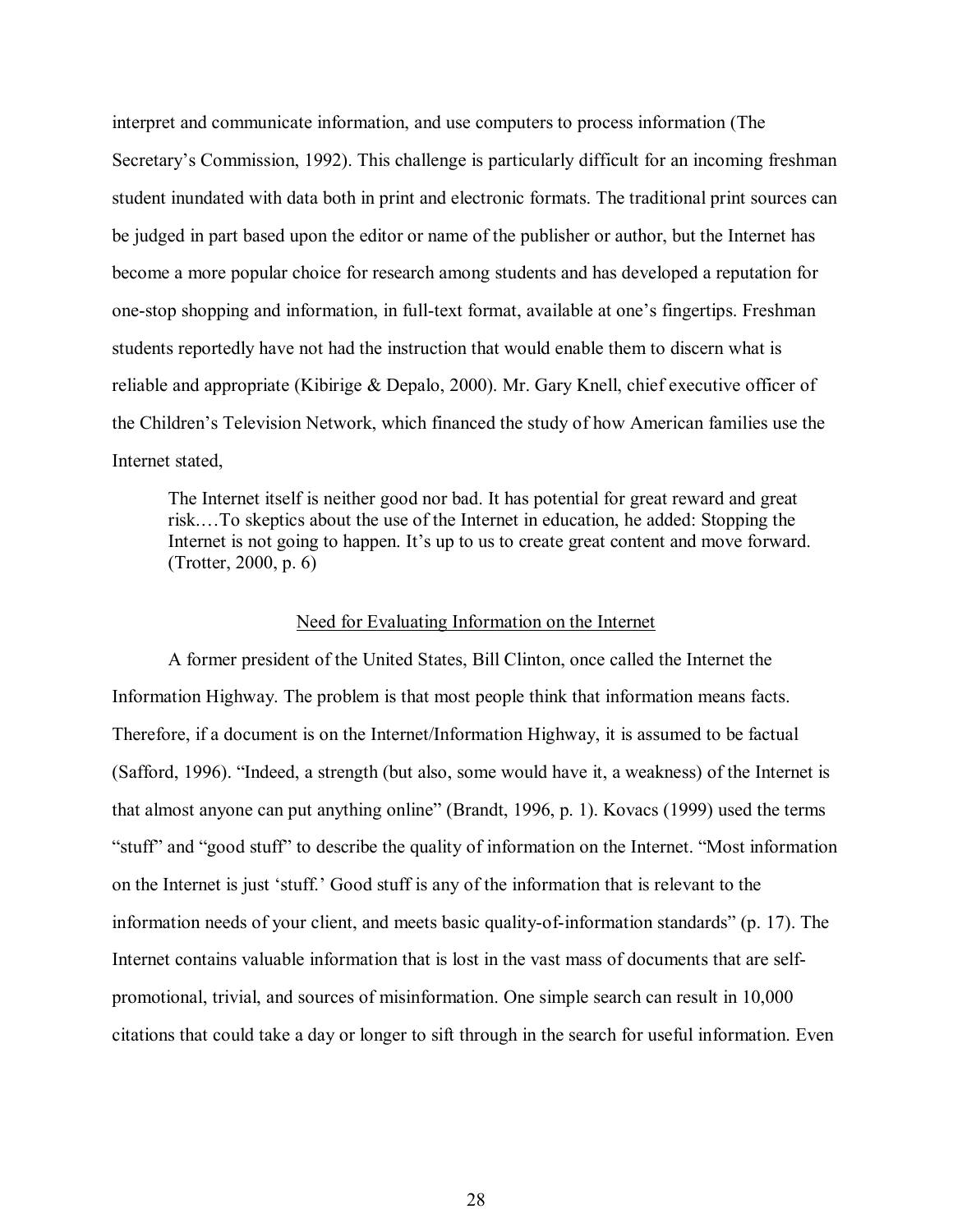with a fast Internet connection, separating the wheat from the chaff is a time-consuming process (Vendetti, 1997).

It is important to remember that anyone can publish on the World Wide Web. This means that the quality of the information you find on the Web must be evaluated very carefully. For a journal article to be published it usually goes through some peer review before it is accepted for publication. With a book you can judge quality by the reputation of the publisher. I would be more likely to trust information from O'Reilly & Associates (a well reputed computer science company) than a small publisher I may never have heard of. (Westera, 1996, p. 1)

The ease of editing an Internet document and republishing the document on a bogus site contributes to the problem of misinformation on the Internet. If, for example, one wanted to print a book based on an outrageous falsehood, it would be very expensive. The author would have to locate a publisher who would cooperate and secure financing for the project. However, on the Internet there is very little cost associated with publishing the project, particularly when compared with the traditional cost of publishing in paper format (Kelley, 1999).

After all, anyone with an Internet service provider and a quarter to call it can set up a Web page that looks as official as a 1040 form without the quality control that used to come from editors, fact checkers, and large publishing houses. There are few barriers to bad information on line. (p. 4)

December (1994) asserted that even the best Web spiders would not be effective if the Internet continues to be flooded with poor quality, redundant, and incorrect information. This flood of raw information has not been filtered by peer review or the collaborative efforts of the traditional publishing industry. In addition to the need for better browser software, we need to develop skills and procedures to select and present information on the Internet. A major problem involved in evaluating information on the Internet is that often search engines link to ephemeral pages. These documents often simply move, vanish, or undergo changes after the database was completed. It is important to note that most databases are not updated daily (Notess, 1998). Over 50,000 books are published annually in the United States and over 400,000 journals are published yearly on a worldwide basis. In comparison, the number of World Wide Web sites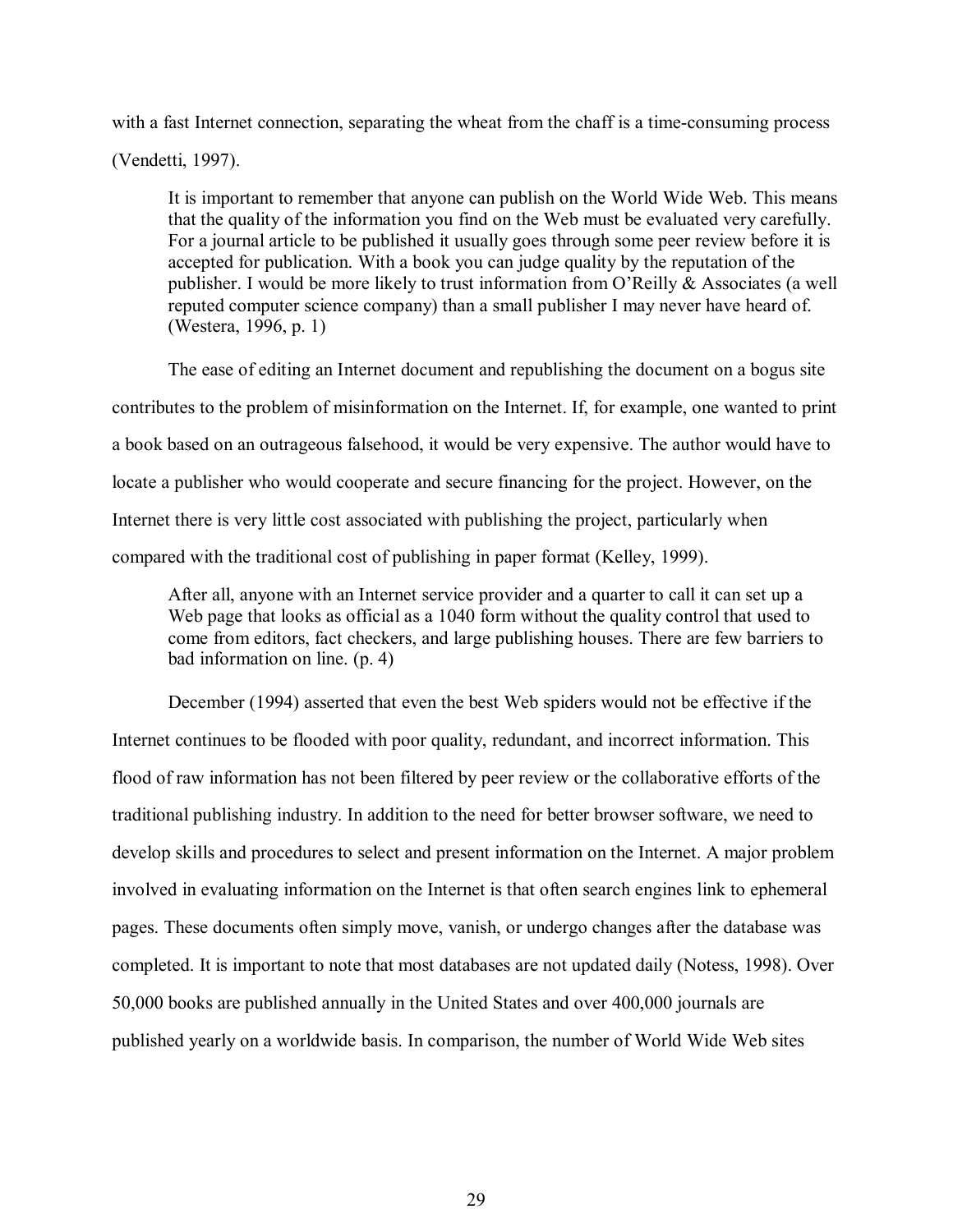now number in the millions. This is an avalanche of information that is available for public use (Achenbach, 1999). Kelley (1999) stated:

On the World Wide Web, straight facts can be hard to find. After plowing through dense and recalcitrant search engines that offer more sites than you can point a mouse at, after enduring delays, lost links and dead ends and arriving at a site that looks just right, Web surfers must deal with uncertainty: Is the information true, unbiased and free of hidden sales pitches. (p. 1)

Spoofs can fool the Web users. For example, someone posted a fictitious story about sunny beaches, an underground city, and whale watching on the Minnesota River in winter on the Mankato University website. A disclaimer was also posted on the site. However, the town received a lot of negative publicity because of the website. According to Maureen Gustafson, head of the Mankato Area Chamber Convention Bureau "There was a guy who drove here from Canada with his son who was really ticked and another one from Kansas"  $(p, 3)$ .

Stoll (1995) pointed out that on the Internet a person cannot readily discern what is worth reading or ignoring. For example, in searching for the date of the Battle of Trafalgar on the Internet, he uncovered hundreds of files, but none answered his question. However, he did find a biography prepared by a student in the  $8<sup>th</sup>$  grade and a photograph of a monument in London. Kapoun (1998) reported that the college faculty members at Southwest State University were demanding more information from Internet resources in their courses. In practice, some faculty members excluded traditional print resources in preference for Internet resources. However, Zumalt and Pasicznyuk (1999) reported in an experiment that reference librarians were able to answer 61% of 209 patron-generated questions using publicly accessible sources on the Internet. In terms of reference services alone, the reference librarians concluded that the Internet was worth the investment, particularly for smaller libraries. Bates (1997) stated:

As an online researcher, I find distressing the lack of standardization, the unreliability of information, and the disappearance of useful information as an Internet subscriber drops her account or changes her email address. Even the best Internet search engines regularly retrieve pointers to files that no longer exist, directories that have been renamed or deleted, or sites that are no longer available. These are times when I appreciate the peerevaluation, indexing, and organization of information available in a professional online service. (p. 52)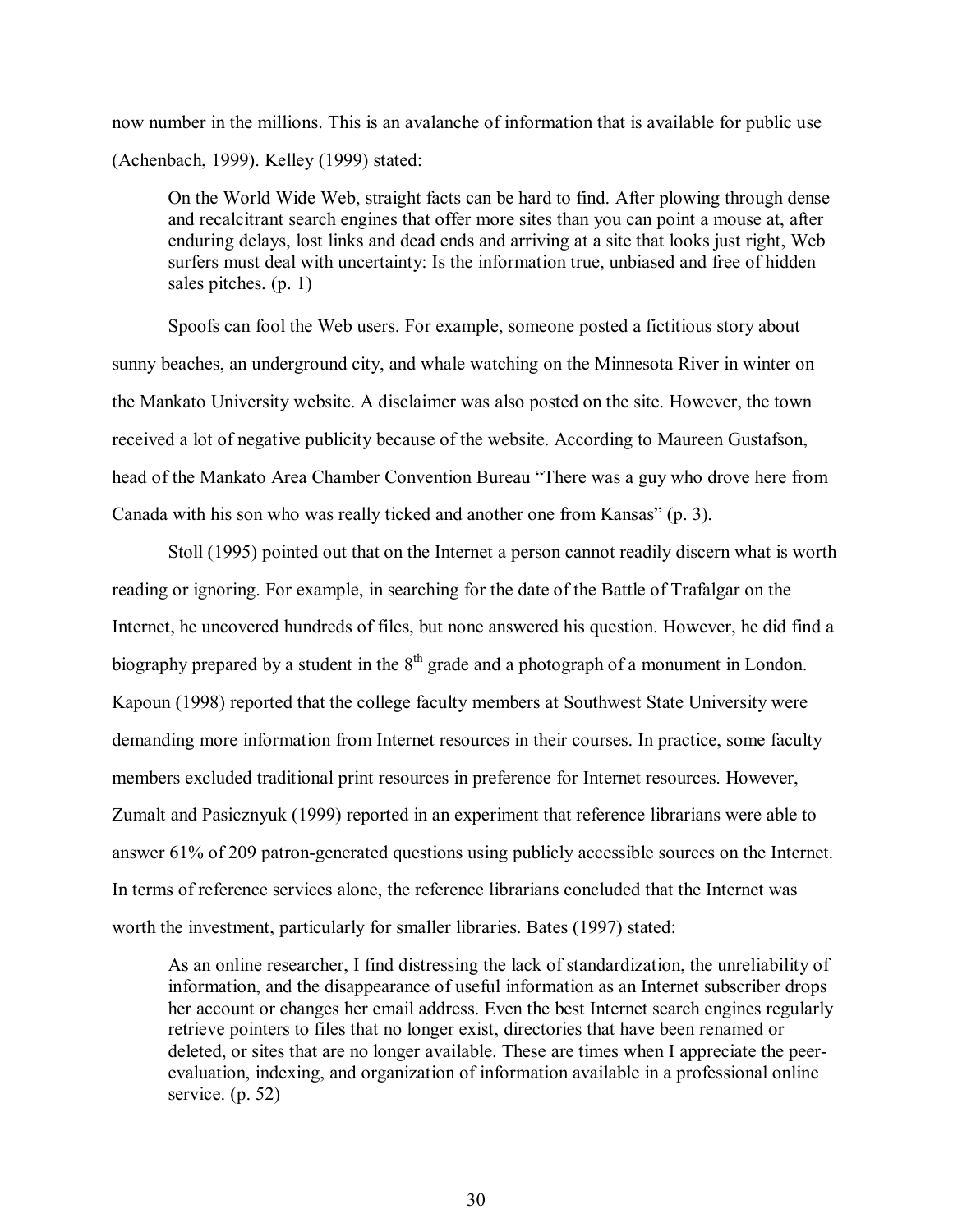Bao (1998) discovered in a survey of Internet users at Seton Hall University that the Internet users encounter three major problems; they "do not find information needed (387, or 49%), no full-text information can be cited for academic study and/or research (344, or 44%), and there are too many hits  $(302, or 39%)$  when searching for information" (p. 539).

Jones (1998) identified information overload as an Internet problem when he stated:

More information does not necessarily lead to a better or more satisfying life. Nor does it even lead to a more "knowledgeable" existence. Just as too much food can lead to gluttony, or as with any other substance abuse, a surfeit of information won't make us "smarter." Information overload can make us anxious. It has been argued that drowning ourselves in information is actually crippling in that we become incapable of differentiating the meaningful from the meaningless; thus any true value is lost. (p. 3)

King (1997) identified the need for evaluation of sources on the Internet when he

asserted:

In the case of Internet sources, no pre-evaluation can be assumed. Since end-user searching is here to stay, it is necessary to teach researchers traditional evaluation techniques in a way that would make them useful and relevant to virtual media. (p. 53)

Maxymuk (2001) acknowledged that the Web was a great advance in the Information

Age. Governments, particularly the United States federal government, used the Internet to reduce

printing costs and reach a broader audience. However, the author emphasized the good and bad

components of information on the Internet when he stated:

The good news was that so much information was being presented freely to the public and still is. The bad news is that there were more being served than anyone could easily digest and there still is...Ultimately, we are all trying to establish some sort of bibliographic control over the flood of electronic government information. (p. xviii)

Katz (1997) emphasized that the computer with its enormous, expandable storage

capacity, could be considered both a wonder and a curse.

The ability to store data without much evaluation can result in piling up more and more junk, but among the data there may be a gem or two. The problem is finding ways to discover the jewels in the garbage. Here, the reference librarian becomes the trained magician to extract the desired data. (p. 33)

Black (1999) pointed out that students need to be trained in the basics of scholarly

research when he declared: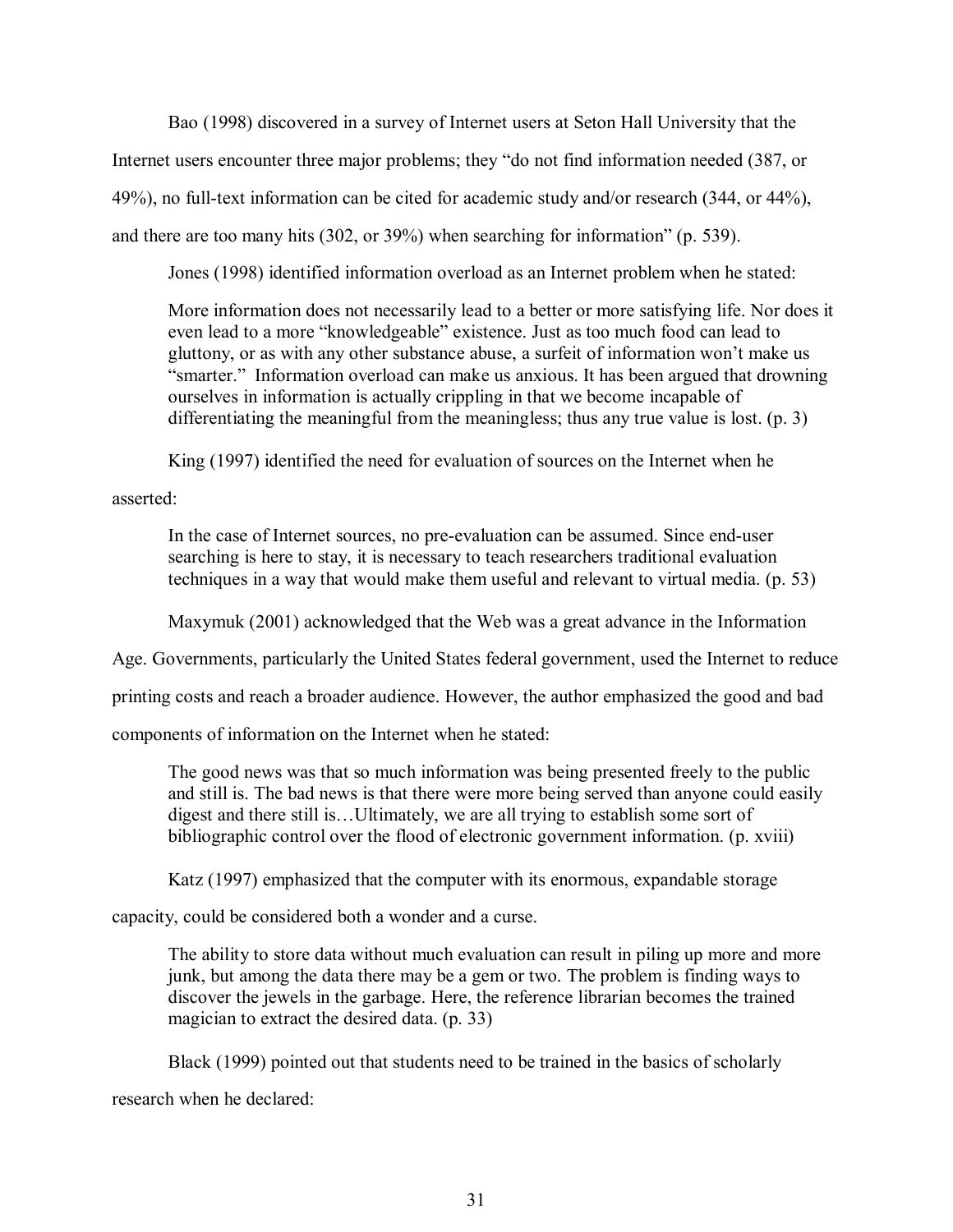The range of scholarly accomplishment is vast, and the level to which students are expected to achieve varies. But at all levels, scholarship requires basic factual knowledge and familiarity with themes, methods, and important lines of inquiry. Students do not always readily buy into the scholarly frame of reference, and when they do, it can take more than a few semesters of encouragement for the message to sink in. Many students are not easily enculturated, and tend to resist accepting the workload that scholarship requires. The time that must be invested in approaching an issue in a scholarly fashion, including gaining sufficient background knowledge to meaningfully evaluate information, is far from trivial. (p. 19)

According to Kibirige and Depalo (2000), the student's ability to locate academically related information on the Internet was put to the test when attempting to complete a term paper. The entire process of writing a college term paper may be a new experience involving resources and procedures that students may not have encountered in high school. Traditionally, students would approach a librarian who would assist them in groups and as individuals in the intricacies of locating information for term papers. This process has been ignored by students who have been mesmerized by their ability to access information via computer, thereby circumventing traditional sources in the library. Unless the student is well versed in searching the Internet, this may result in hours of unproductive roaming on the Internet without locating any relevant information. Much of the information needed by students is proprietary and available to students only through information databases subscribed to by the library. The use of search engines to locate information needed for academic programs may lead to frustration on the part of a student. This type of situation could be avoided through the use of information specialists to conduct library orientation programs and work individually with students. Royce (1999) pointed out that anyone could publish anything on the Internet because it has no editorial board. When information is located on the Internet, there may be no author or publisher listed. We have no way to check the credentials of the publishers. We must teach students to verify the academic credibility of their sources.

We must work to make sure they are very aware of the pitfalls and the shortcomings, we must never lower our standards of critical thinking and awareness. This has always been so, regardless of the medium which carries our information. In the age of infoglut, it is more important than ever. (p. 126)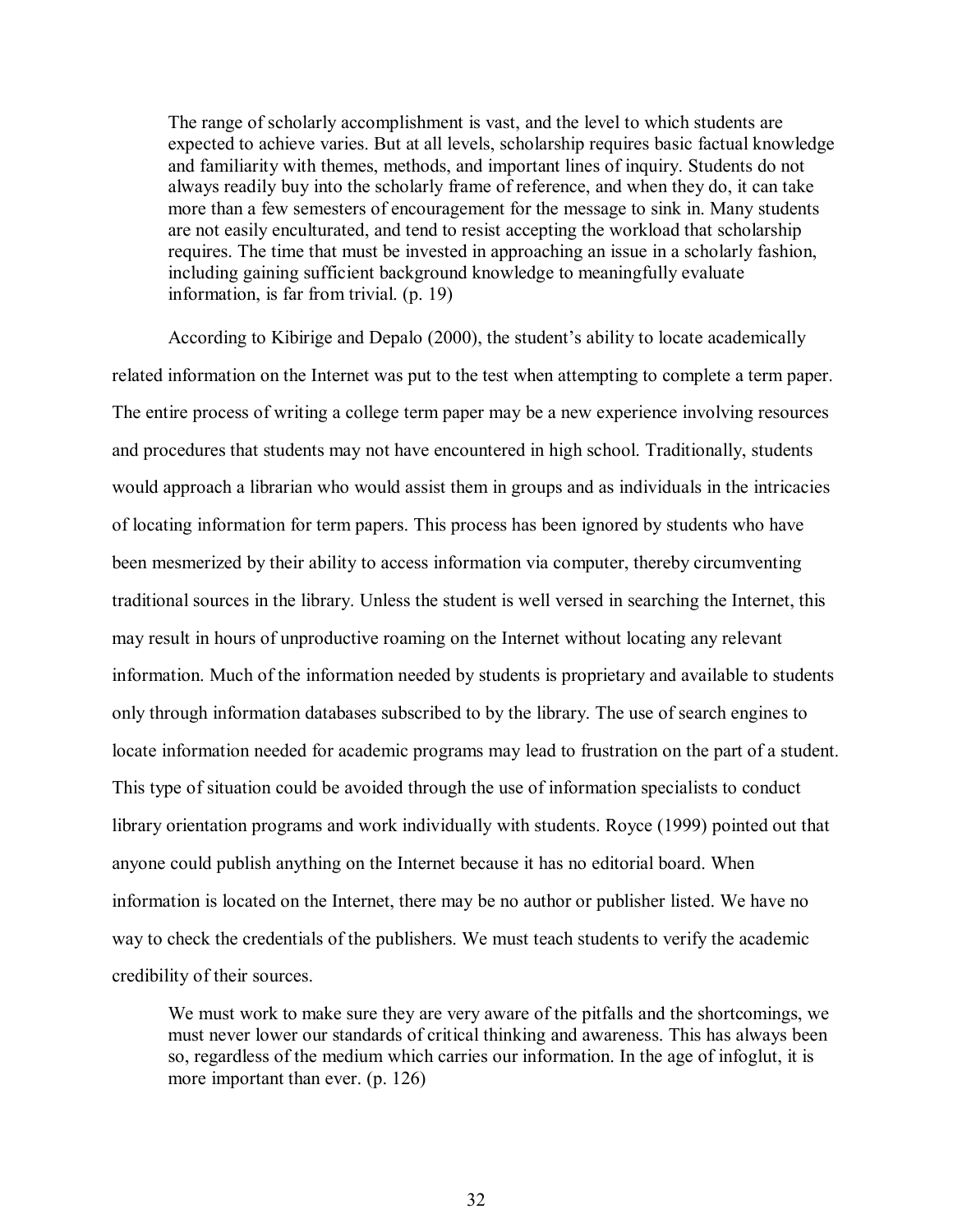Fidel et al. (1999), in their study involving high school students, discovered that students constantly had sought advice from teachers, classmates, librarians, or whomever was closest to them whenever they had problems locating information on the Internet. However, "The students" explained that their first choice for help was the librarian" (p. 24). Two pilot studies dealing with the Internet as a source of academic information revealed that an overwhelming majority of users employed the search engine for locating information on the Internet versus online databases provided by libraries. Ninety-one percent of the subjects, who used the Internet at least once a week, including daily users, preferred the search engines as a means to locate information. Those individuals, who represented 45% of the total number of users and only used the Internet on a weekly basis, had a higher correlation with use of online databases provided by libraries. Daily users of the Internet had higher correlations with use of search engines (Kibirige & Depalo, 2000). Peter Mayer, former head of Penguin, now publisher of Overlook Press, told a roomful of librarians:

I fear we may well wind up in a situation in which most of the world's literature and information is theoretically accessible from the home or the office but with much of it barely usable - or even findable. It is much harder to find electronically available information, said Mayer, than it was to work through the shelves and stacks in the library (as he did as a student). (Fialkoff, 2001, p. 2)

Nancy Kranich, president of the American Librarian Association, and Pat Schroeder, president of the Association of American Publishers, expressed their concerns that users were not able to locate information they needed within the electronic morass of documents on the Internet and that if they were successful, they would still be unable to judge the authority of the articles on the Internet (Fialkoff, 2001). The study, "The Internet as a Source of Academic Research Information: Findings of Two Pilot Studies," identified several implications for information professionals. The Internet user needs to be re-educated concerning the reality of the Internet. First, search engines only index one half or less of the available sites on the Internet. Second, a great deal of factually inaccurate information, which can be mistaken for reliable sources, is located on the Internet due to the ease of self-publishing. Third, much of the information on the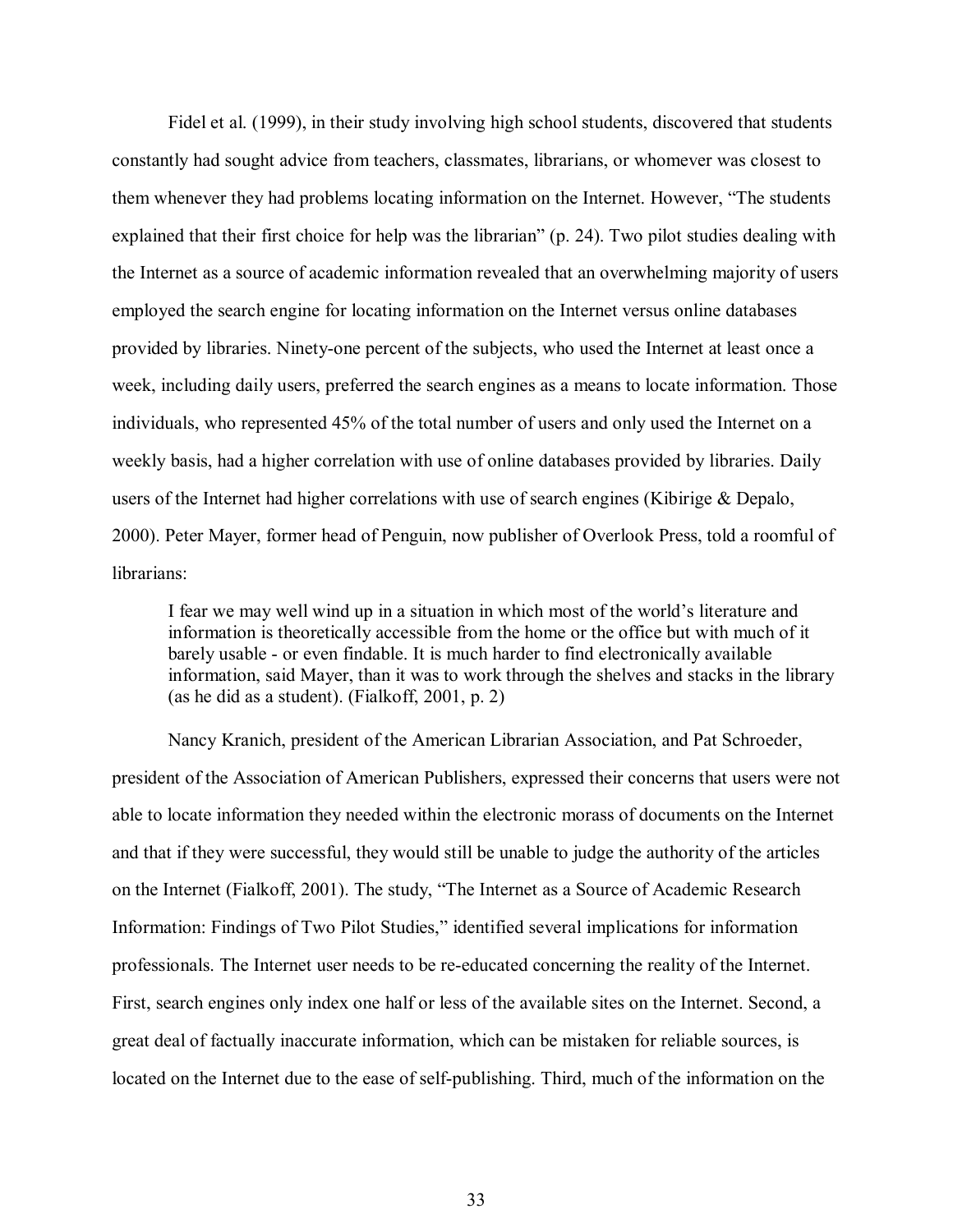Internet is available for unspecified and often short periods of time and may not reappear. Fourth, information professionals need to stress the academic online databases that libraries provide for students. And finally, information professionals need to begin library instructional programs at the freshman level and provide them in a systematic methodology through the academic careers of students (Kibirige & Depalo, 2000).

A Duke University undergraduate student in a study conducted by Lubans (1998) stated:

As a college student I can hardly remember life before I was born into the world of email. I use electronic mail and the World Wide Web to communicate with family and friends..., to ask questions of professors, to gather information about current events and to learn about topics ranging from Shakespeare to strawberry Pop-Tarts. (p. 1)

Faculty and librarians have differing views on students using the Internet without

guidance to locate information for academic use. However,

What seems to be a majority, claim that there are too many unvalidated, unconventional, and unstable sites on the Internet for academic purposes and that students lack the ability to discern what is good and bad on the cyber frontier. (p. 2)

Stover (2000) conducted a qualitative study using library list serves to gather data

concerning information professionals and technology. The survey consisted of three specific

questions.

Question 1. "Where would you go first (generally speaking) to answer a fact based question: value-added (and subscription-based) databases (like Lexis-Nexis), or one of the search engines on the Internet (such as Infoseek or AltaVista), or a reference book or journal? Why? Forty-six percent indicated that the question was ambiguous. One individual stated:

It depends on the type of question. If it's very general, and info is needed immediately. I would open a book. If they wanted me to dig deeper, I'd run a search in a database like Medline or PsycINFO. If they still wanted more, I'd search the Internet (via Alta Vista or Hotbot). (p. 41)

However, 32% of the librarians would start with print resources as their first choice. A preference for electronic resources as their first choice was indicated by 22% of the respondents. Within this group, most respondents preferred databases over generic search engines. However, a significant minority indicated that they would go to Internet resources as their first choice.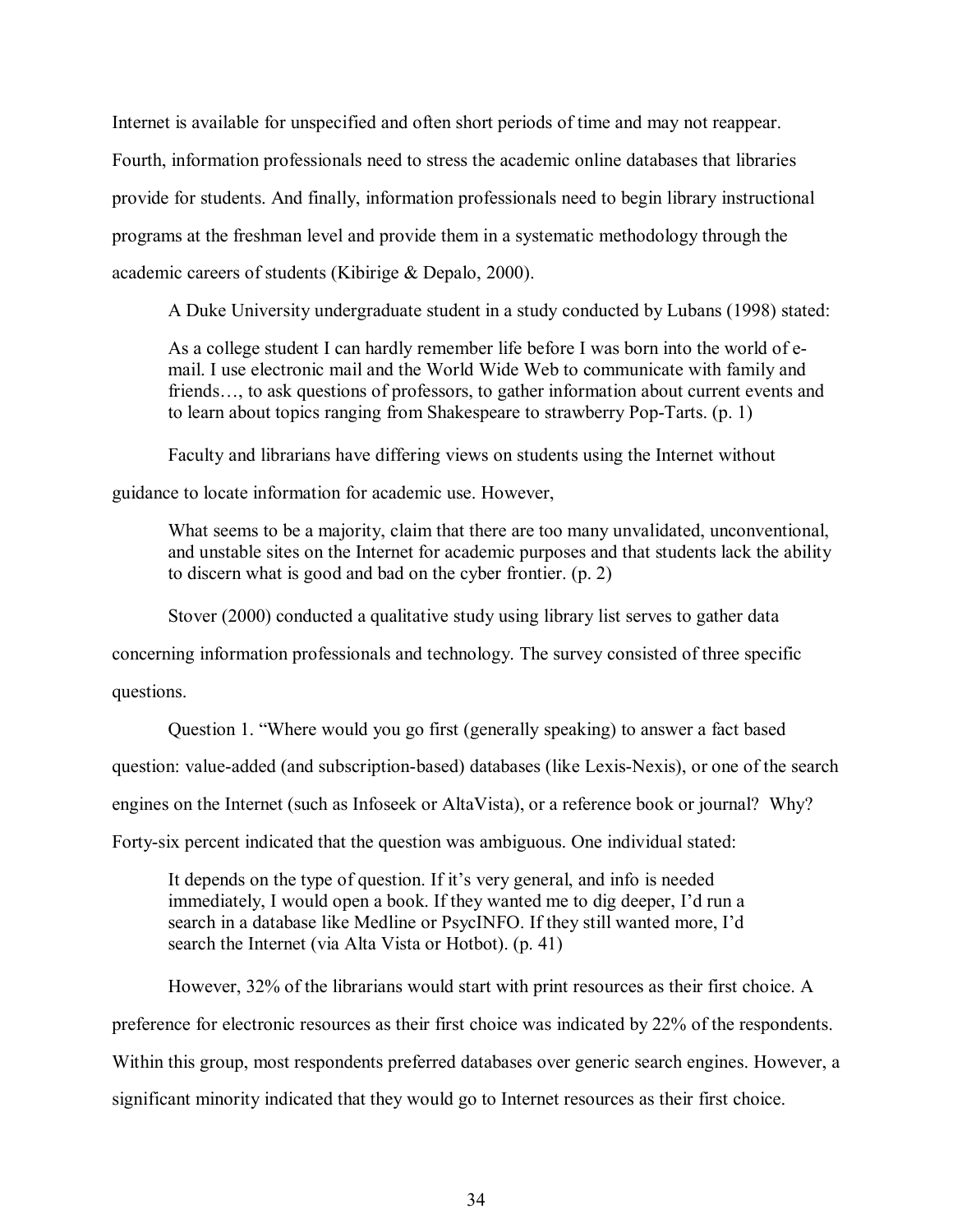Question 2. "Do the majority of your patrons and/or clients seem to have an appreciation for the distinction between authoritative, high quality information versus ephemeral unfiltered information (such as can be found on the Internet)"  $(p. 41)$ ? Twenty-nine percent of information professionals responded positively to this question. One librarian said that, "Our patrons are researchers and know the difference [between filtered and unfiltered information]" (p. 41). However, the majority of information professionals (63%) who responded to this question gave a negative response. One of those responding wrote, "From my observation, many people do not understand the distinction. They think that if a fact is published, whether in an authoritative source or undocumented on the Internet, it is actual fact"  $(p. 42)$ .

Question 3. "Has the Web become a useful conduit of communication for you? Or, is it more like the oft-used metaphor of 'drinking from a fire hose'? Can you think of a recent experience that would illustrate the answer"  $(p. 43)$ ? A high number of respondents (73%) gave a positive response to the question. Only 17% were ambivalent concerning the Internet. These respondents indicated the Web was both helpful and overwhelming.

In conclusion, information professionals indicated that they did not have a rigid system of tools to use in answering reference questions. The information sources and their hierarchy of use would vary according to the reference question. As a group, information professionals were concerned that their patrons did not distinguish between high quality information resources, such as printed materials and library-provided academic databases, and unfiltered information located on the Internet. Information professionals as a group have found, however, that the Internet is a useful conduit of information. Stover (2000) indicated that in a study, 63% of librarians indicated that their patrons would not be able to judge whether information on the Internet was authoritative.

Lubans (1998) conducted a study in 1997-98 that included male and female undergraduates at Duke University to discover how freshman students were using the Internet for academic purposes.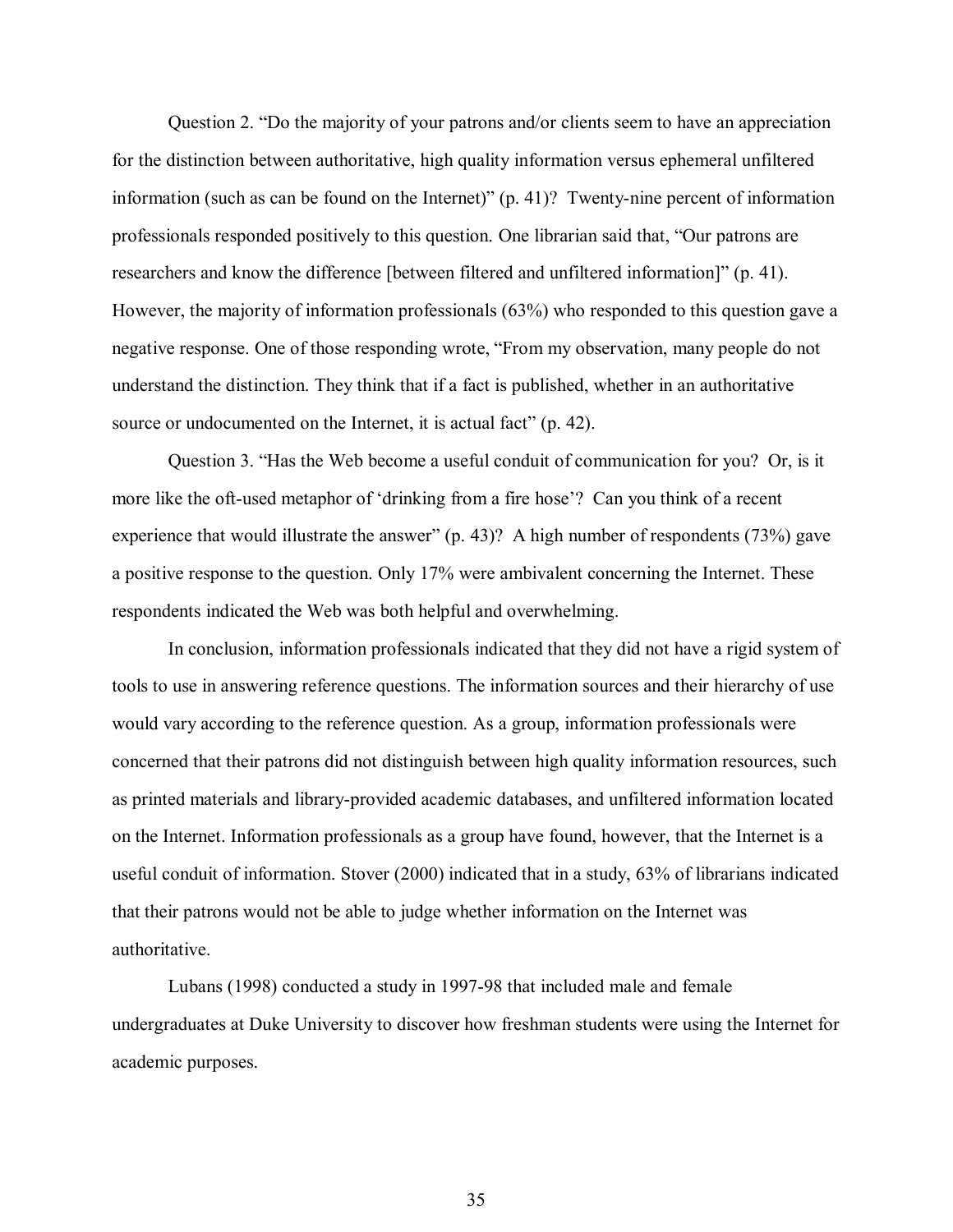When students were asked how the library could assist their use of the Web, they responded by making three major responses. Students want the library to provide reliable, live links between the library's catalog and selected Web resources. This response received a combined ranking of 77% by combining scores of 4 and 5 on the rating scale. Students want the library to rate the various search engines, noting the relative strengths and weaknesses of each. Over 70% ranked their need at 4 or 5 for this proposed library service. Students want the library to notify them regularly, via e-mail, of the best new sites in subject areas. Fifty-five percent of students in the survey wanted this service, as indicated by the combined rankings of 4 and 5 on the scale.

Lubans (1999) explored key questions based on student library surveys at Duke University in 1997, 1998, and 1999. When the students were asked how they learned to locate information on the Internet, they listed three primary methods. "They rated surfing as the most important influence. Next came learning from classmates, followed by learning from library staff" (p. 3). When asked what students want from librarians, they listed the top three services in order of priority: "live links in a catalog, best site lists by subject, and search engine ratings" (p. 4).

Students did not make a distinction between materials a library owns versus materials accessible through links to the Internet listed on the library home page. Live links in the card catalog were listed as the number-one choice. One student in a focus group indicated that if a live link to the Internet was in the catalog, it was a good source. Students expressed a strong desire for information relating to search engines, particularly information as to which were the best and under what conditions one should use specific search engines.

Lubans (1999) indicated that students need assistance with their approach to research when he stated:

We have a disciplined rational approach to research that most students lack. The key is basing our help on what students want and need. Instead of just doing what we've always done, let's experiment with new ways to serve kids in the new world of the Internet. (p. 5)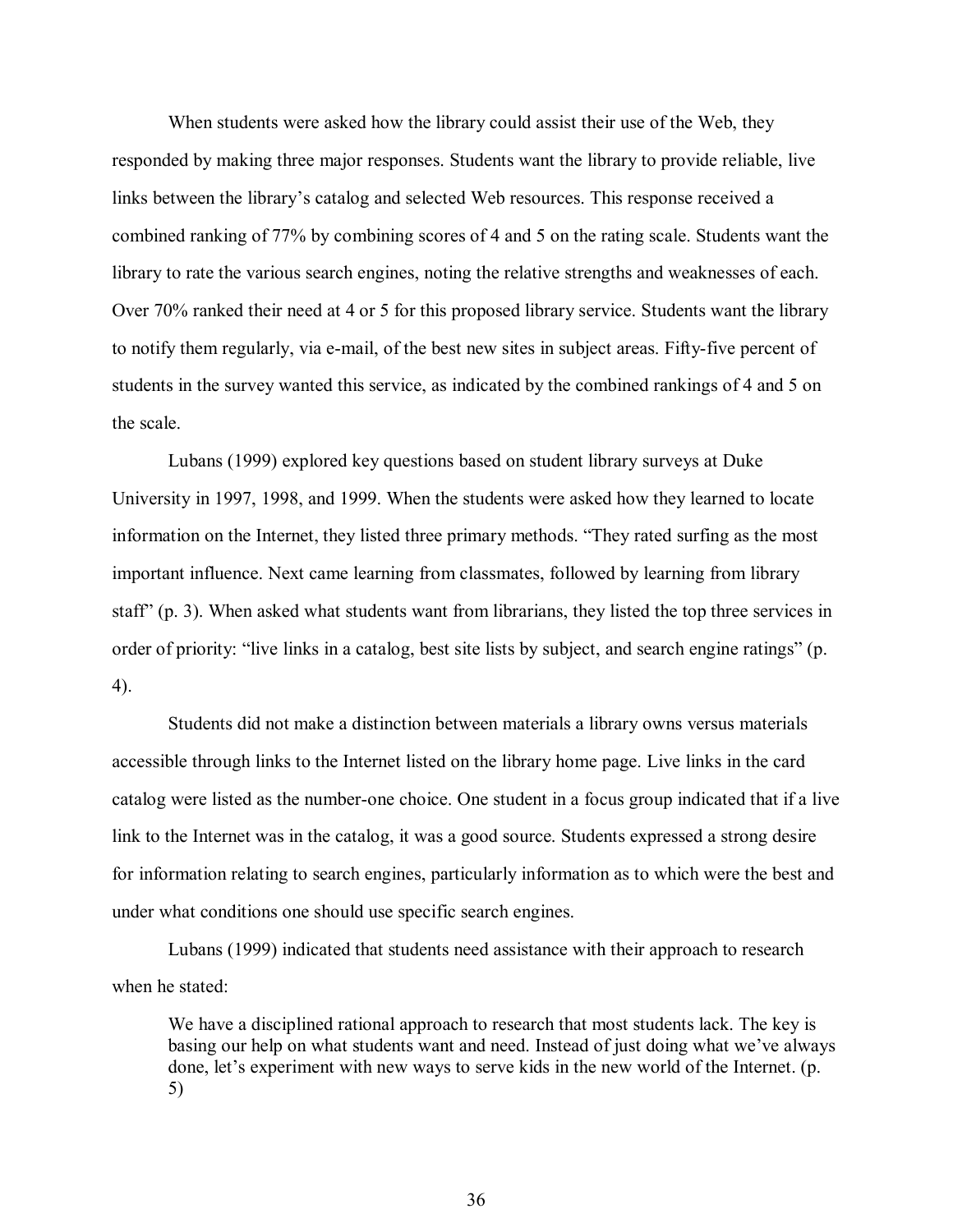Lubans (2000) conducted his fourth Internet-use study of college juniors. The study focused on all aspects of student Internet use instead of limiting the study exclusively to students' academic use of the Internet. Lubans emphasized that the library's Web page should be designed to attract students by incorporating features students use on the Internet.

As a result of four Internet surveys of students at Duke University, Lubans stated that:

Internet access to the library is but one facet of the multiple approaches students now use to learn. What may have been an exclusive role for the library as information gatekeepers is now shared with bookmarked news and subject sites, search engines and other Internet sources. Students use the Internet independently, without intermediation. (p. 1)

In the summary and conclusion of the survey, Loite (2000) stated, "It verifies that our students are heavy users of the Internet and that they generally exercise critical skills in evaluating the sources they find" (p. 13). In a survey of student users at Emory and Henry College, women (31%) indicated that they used the Internet for educational purposes versus men (12%). However, when citing an Internet source in a school paper, 59% of men versus 33% of women indicated they had used an Internet-based resource. Men used the Internet for recreation 28% of the time they spent on the Internet versus 12% for women (Mitchell, F., 1998).

The need for the library to change was emphasized by Creighton and Jensen (2001) when they stated, "The tools change. The communities change. The library must make a sincere effort to keep up with these changes and reinvent itself perpetually" (p. 57).

#### Evaluating Information on the Internet

To the earliest literate people, the ability to access knowledge means first collecting under one roof, information in some kind of physical format. Four of the most successful formats throughout history have been clay tablets, papyrus rolls, parchment and paper codices. (Young, 1997, p. 2)

The early libraries were considered to be storehouses of knowledge and the book was the primary storage medium for knowledge. Dewey (1876) stated that: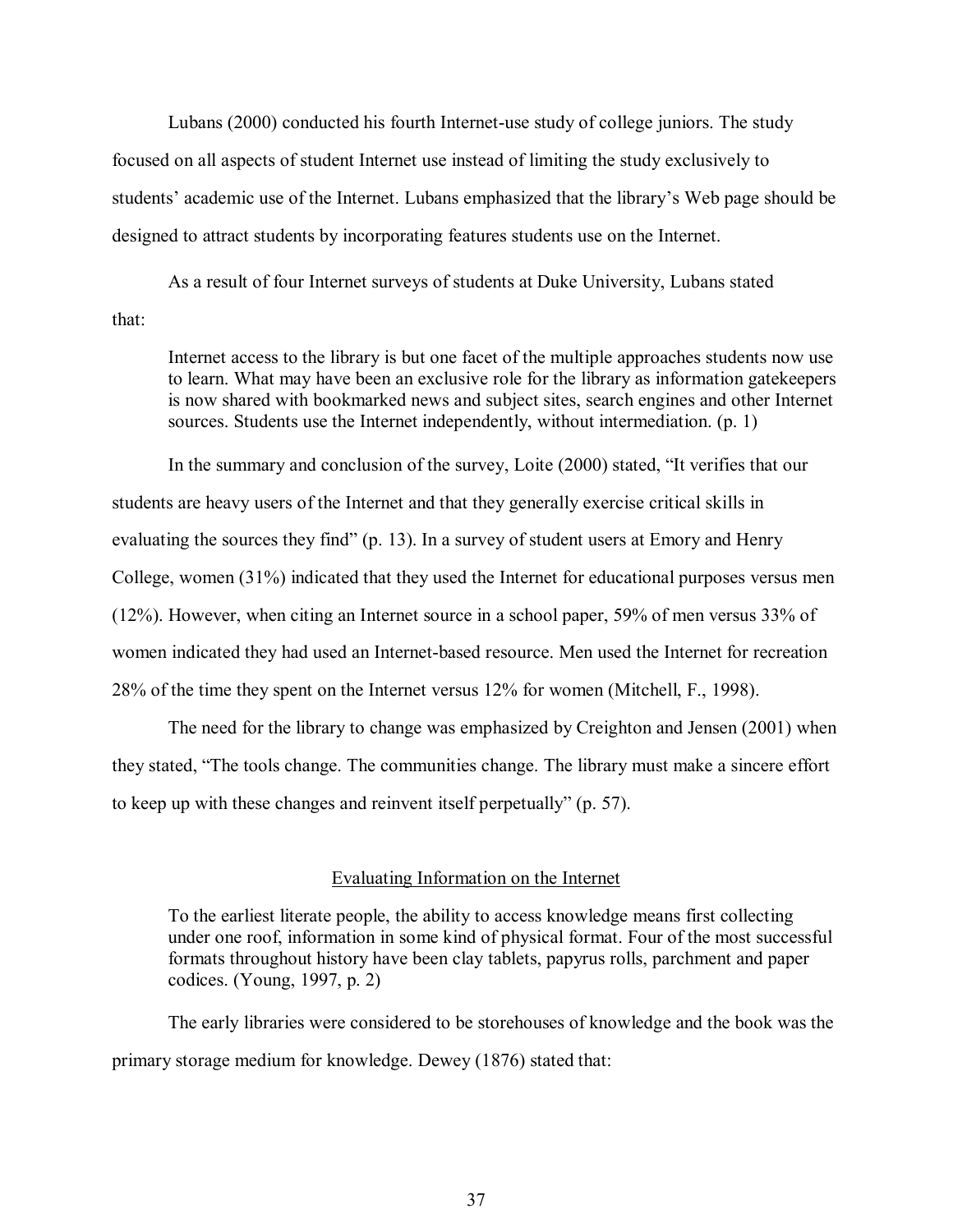From the first, libraries have commanded great respect, and much has been written of their priceless worth; but the opinion has been largely prevalent that a librarian was a keeper only, and has done his full duty if he preserved the books from loss, and to a reasonable extent from the worms....He must see that his library contains, as far as possible, the best books on the best subjects, reading carefully the wants of his special community. (p. 5)

The development of electronic media for storing and accessing information has changed this concept of the library. Rutstein, DeMiller, and Fuseler (1993) emphasized, "Librarians and information specialists are fully aware that a metamorphosis is occurring in the way we produce, store, and disseminate information, due largely to the impact of computerized technologies" (p. 56).

ìLibrarians, of course, were among the first inhabitants of the Web and, following their professional instincts, immediately began to create link collections of all sorts of subjects, including librarianship" (O'Leary, 2000, p. 38). Librarians discovered a wide range of materials on the Internet. Ury, Ury, and McFarland (1999) explored the wealth of materials on the Internet and stated, "If you put garbage in a computer, nothing comes out but garbage. But this having passed through a very expensive machine is somehow ennobled and none dare criticize it, author unknown" (p. 1). However, Brandt (1996) declared that, "Evaluative quality control has been applied to the print-on-paper world for hundreds of years, and it is recognized as increasingly relevant for the electronic world of the Internet"  $(p. 1)$ . A survey from the Markle Foundation released July 11, 2001, dealing with Internet users indicated that "Seventy percent say they question the truth of what they read online  $\ldots$  only 42% believe the Internet is an accountable medium..." (Markle Foundation: U.S., 2001, p. 1).

Sauers (2001) identified the major problem with the Internet when he stated:

I like to ask my students the following two questions: What is the best thing about the Internet? What is the worst? The answer is the same for both questions: anyone can publish whatever they want with little effort or expense. This is the central paradox to the power of the Internet. (p. 12)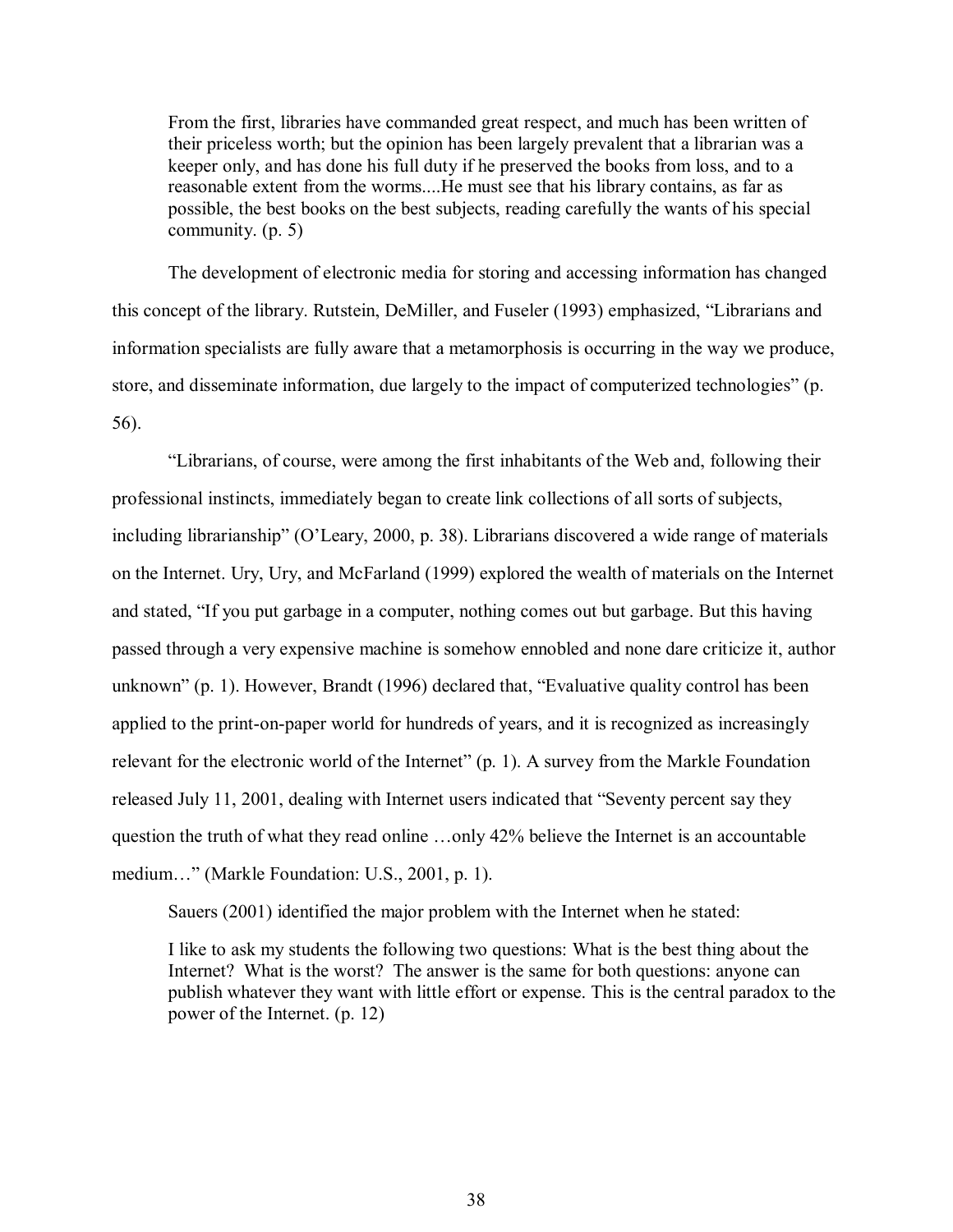Lubans (1999) provided a list of what students indicated in a library survey in response to a question on how they evaluate an Internet site. The list is arranged in descending order of importance. The students evaluated the site to determine whether it:

is based on a respected print source; was referred to sites by peers or teachers; ownership is explicit; displays a recent date; URL includes "org" or "edu"; has links to other sites; includes e-mail link to owner; looks professional; and has a lot of pictures. (p. 4)

McMurdo (1998) advocated evaluating the quality of Internet-related documents because publishing was open to anyone with computer and a connection to the Internet. The ease of publishing has re-emphasized the need for critically evaluating the quality of published information. Librarians and information science professionals have spearheaded the endeavor to develop criteria for evaluating Internet resources. Two leading works in the area of evaluating Internet resources are: (a.) Bibliography of Evaluating Internet Resources and (b.) Testing the Surf: Criteria for Evaluating Internet Information Resources.

Tillman (2001) advocated that librarians apply the traditional evaluative techniques that are used for print sources to Internet related documents.

I see most of my talk as pure common sense from a librarian standpoint. We need to use the same critical evaluative skills in looking for information on the Internet that we would do in a book, a paper index, a musical score, or on an online commercial database. The content of the Internet is only more diverse because of the potential of interaction with more media. By media, I mean, not just audio and video but all forms of technologyassisted communication. (p. 1)

A noted authority on evaluating print resources is Katz, who is the author of *Introduction to Reference Work* (McMurdo, 1998). Katz (1997) lists criteria for evaluating reference works as "purpose, authority, scope, audience, cost, and format"  $(p. 26)$ . These six criteria are the core elements used by noted authorities in their methodologies for evaluating Internet information sources (McMurdo, 1998). The list includes Auer, 1997; Brandt, 1996; Rettig, 1996; Sauers, 2001; Smith, 1997; Tate and Alexander, 1996; and Tillman, 2001.

In the evaluation process, all of the key evaluation criteria are important. The significance of a comprehensive evaluation was emphasized by Sauers (2001) when he stated, "I only mean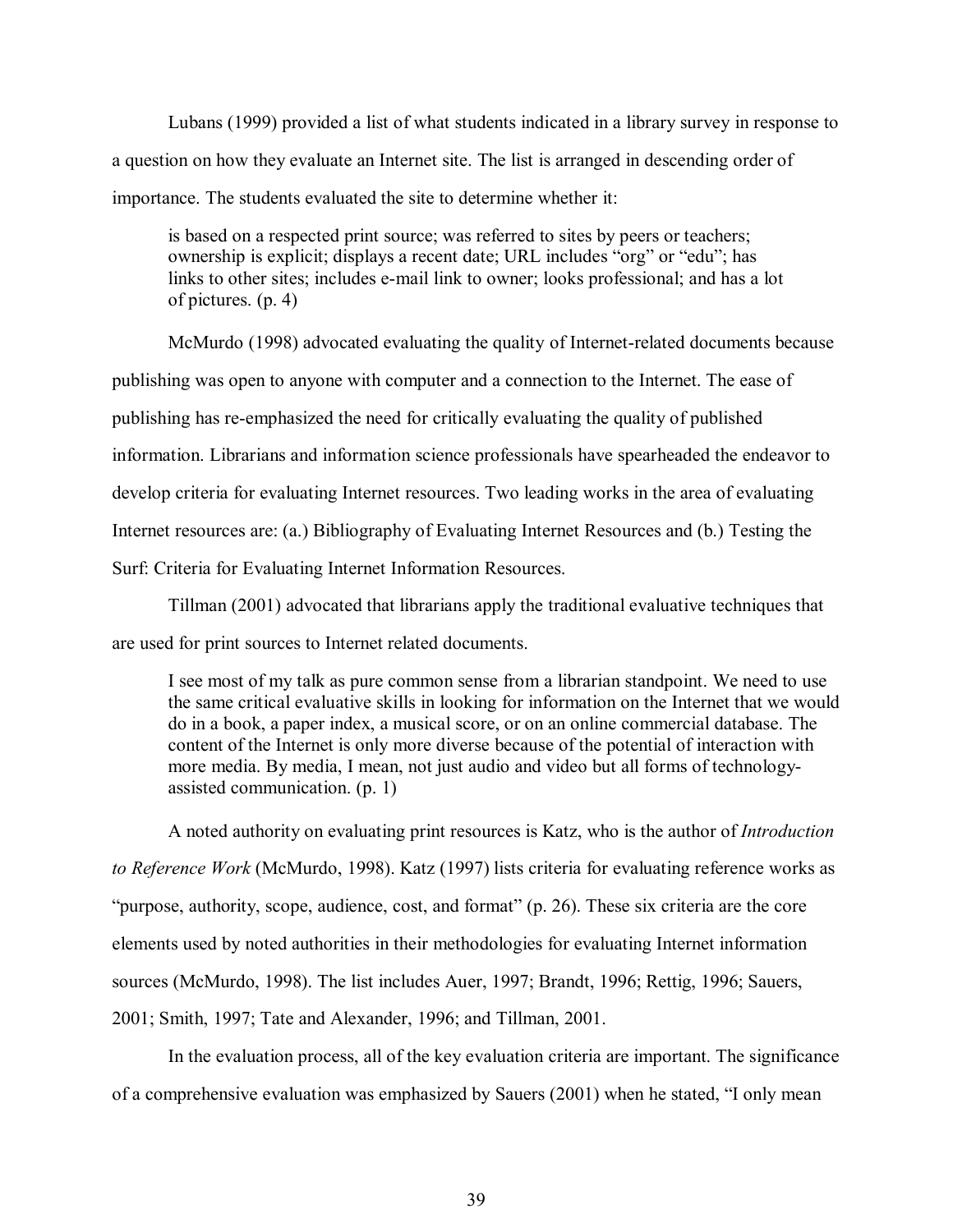to stress that no single element should be considered in isolation, a final determination of the worth of a document can only be made after weighing all of the relevant issues"  $(p. 27)$ .

Fidel et al. (1999) emphasized the future implications of information and the Internet when they stated, "The potential of the World Wide Web as a tool for information gathering and learning is enormous, and much of it has not been envisioned as yet" (p. 36). However, December (1994) warned, "Without tools and methodologies for gathering, evaluating, managing, and presenting information, the Web's potential as a universe of knowledge could be  $lost" (p. 1).$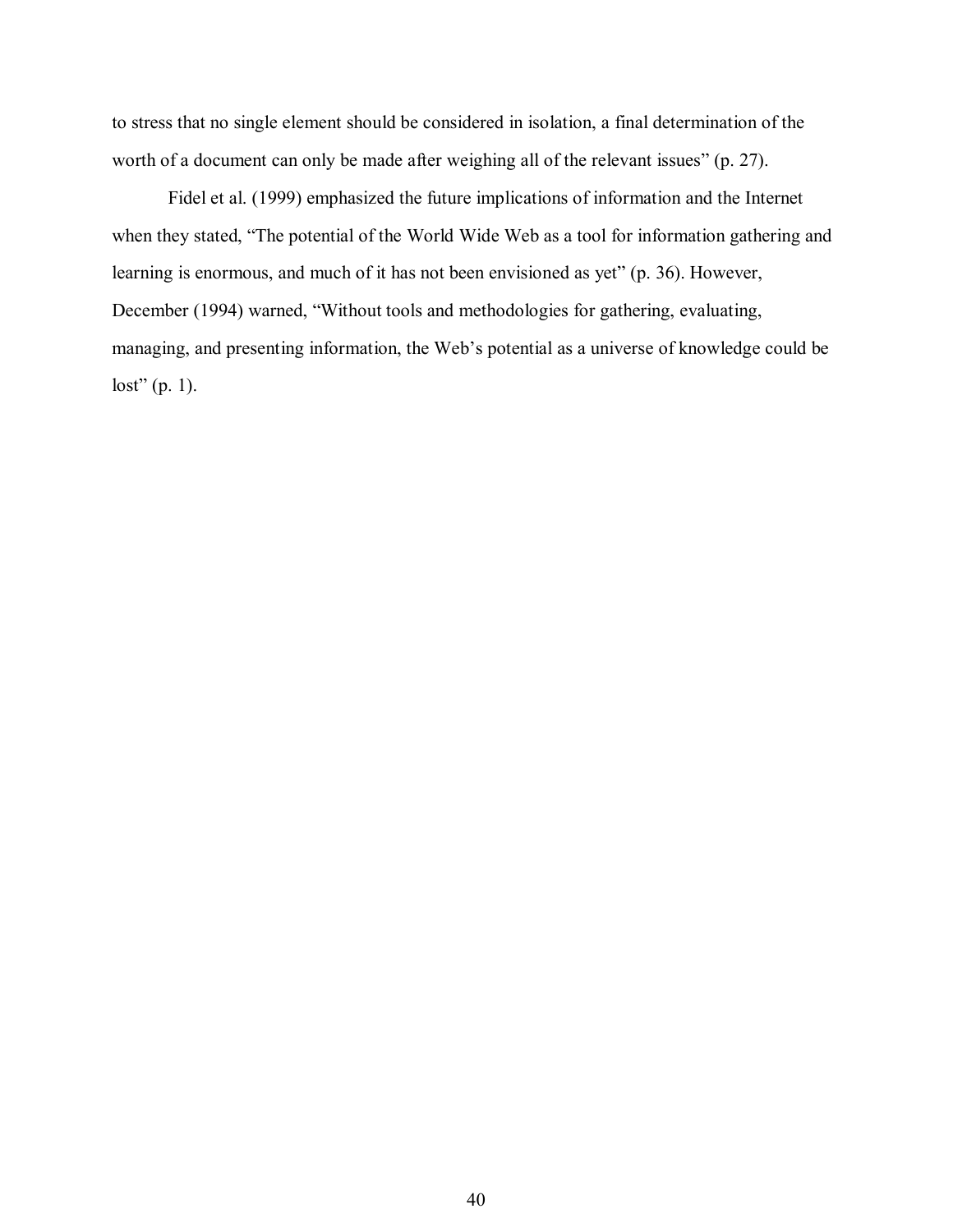#### CHAPTER 3

#### METHODS AND PROCEDURES

This chapter includes an overview of the research design, associated advantages and disadvantages, discussions of the Delphi group selection, panel size, instrumentation, and the pilot study.

### Research Design

The Delphi technique was the method I used to develop the sources of free information on the Internet that will be used by the year 2010 to evaluate librarian criteria for possible inclusion of these sources in academic library holdings. In addition, I attempted to predict the procedures that librarians will need to develop and follow to ensure that free Internet materials meet quality standards for inclusion in library holdings. I also attempted to identify what publishers of free sources of information should do to ensure that their materials will be considered for inclusion in library holdings.

Education professionals frequently employ one of three methods for decision making: single expert, multiple experts, and roundtable consensus to obtain information to make decisions. Each of these methods has limitations. The Delphi technique is designed to overcome the weakness inherent in using a single expert, a one-shot average, or roundtable discussion (Rasp, 1973). Face-to-face discussion is the standard procedure for obtaining and combining individual opinions. However, Uhl (1983) pointed out three problems associated with such a process:

While group opinion is highly influenced by dominant individuals, who usually monopolize a discussion, there is little correlation between verbosity and knowledge of the subject matter under consideration; much discussion in group situations, while appearing to be problem-oriented, is either irrelevant or biased because it is usually more concerned with individual and group interests than with problem solving; individual judgment can be distorted by group pressure to conform. (p. 83)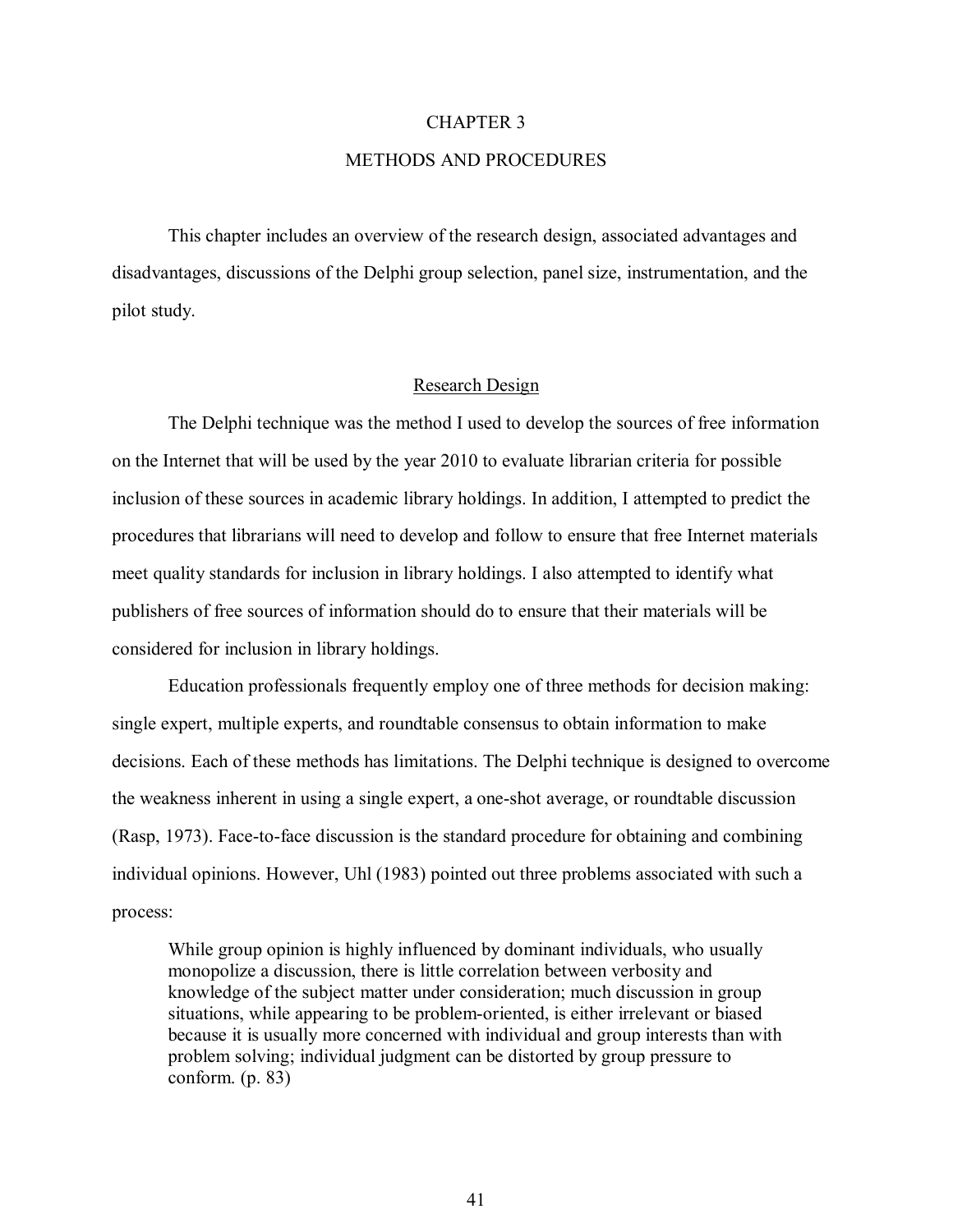Martino (1983) stated, "It should be remembered that Delphi represents a distinct improvement over either individual experts or face-to-face panels" (p. 27). Thomas  $(1980)$ emphasized that committees were known for debating, not thinking.

The use of expertise is not a retreat from objectivity. Judgement and informed opinion have always played a crucial role in human enterprises. Expert judgement can be incorporated into the structure of an investigation and can be made subject to some of the safeguards that are commonly used to assure objectivity in any scientific inquiry. (p. 14)

Anonymity provides an equal chance for each participant to present and react to each idea without being biased by the identity of other participants. The repetitious aspect of the Delphi process calls for idea identification separate from and prior to the evaluative process. This enables individuals to modify previously held positions without having to do it publicly (Whitman, 1990).

Mitchell (1998) conducted a study to assess the Delphi technique as a viable method for forecasting future events in nursing education. "According to the findings, the Delphi technique was a valid method for forecasting events in nursing education" (p. 307). In a study designed to replicate a Delphi study conducted 16 years earlier, Ono and Wedemeyer (1994) stated "that the results show the findings of the Delphi technique 16 years earlier reflected present findings which were accurate in terms of forecasting communication development" (p. 290).

Throughout the 1960s and 1970s, the technique was refined and developed until its efficacy in various situations was well established. Since the 1970s, the technique has been used in [Library Information Science] LIS research with findings published in journals, such as the *Journal of the American Society for Information Science* and the *Journal of Academic Librarianship.* (Westbrook, 1997, p. 211)

Rosenbaum (1991), in his research of the Delphi technique, discovered, "For example, in the five-year period from 1985 to 1989, 80 doctoral research studies employed variations of the Delphi technique. Most (54) were in educational areas, led by administration (12) and curriculum and instruction  $(11)$ " (p. 3).

The origin of the term Delphi can be traced to an ancient Greek myth concerning a ëchosen oneí on the island of Delphi who was able to predict the future with accuracy on a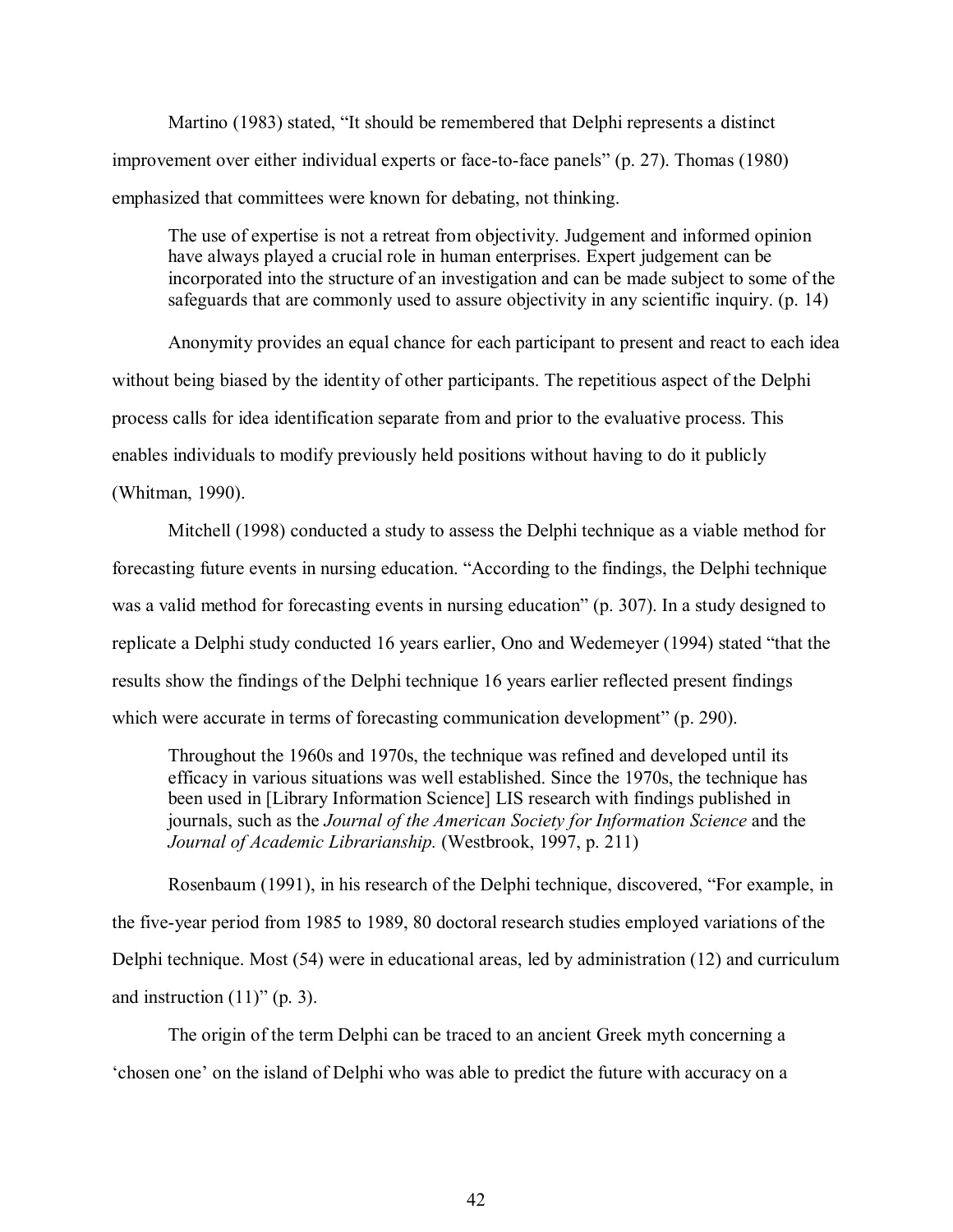consistent basis. One of the first uses of a Delphi study was to forecast technological developments and, like the ancient oracle, it looked into the future (Clayton, 1997). According to Moore (1987), Olaf Helmer at the Rand Corporation invented the Delphi technique. However, Delbecq, Van de Ven, and Gustafson (1975) attributed credit to Dalkey and his associates at the Rand Corporation in 1950 for developing the Delphi technique. Dalkey and Helmer (1963) acknowledged that the Delphi method was used intermittently at the Rand Corporation to obtain a consensus of opinion from a group of experts. Sackman (1975) traced the origin of the Delphi technique to the Rand Corporation, citing related studies starting in 1948. Turoff and Hiltz  $(1996)$  stated that the term "Delphi" was not a term that the inventors of the methodology really desired. However, because early studies used the technique to predict future occurrences, the name Delphi was used in jest by some at the Rand Corporation. The name stuck and the nonacademic image did not inspire confidence in the methodology. "The resulting image—of a priestess sitting on a stool over a crack in the earth, inhaling sulfur fumes and making vague and jumbled statements with possible interpretations—did not exactly inspire confidence in the Delphi method" (Turoff & Hiltz, p. 56).

Between the years 1948 and 1963, 14 documents were produced at Rand dealing with the fundamentals of the Delphi technique. The Delphi technique has been used in hundreds of studies by governments, corporations, and members of the academic community all over the world. Helmer (1966) stated:

The so-called Delphi technique is a method for the systematic solicitation and collation of expert opinions. It is applicable whenever policies and plans have to be based on informed judgments, and thus to some extent to virtually any decision-making process. (p. 1)

Hasson, Keeney, and McKenna (2000) stated, "The Delphi survey is a group facilitation technique, which is an iterative multistage process designed to transform opinion into group consensus" (p. 1008). Sackman defined the Delphi as, "an attempt to elicit expert opinion in a systematic manner for useful results" (1975, p. xi). Brown (1968) described the Delphi method as a technique used to gather opinions from a panel of experts in order to obtain a group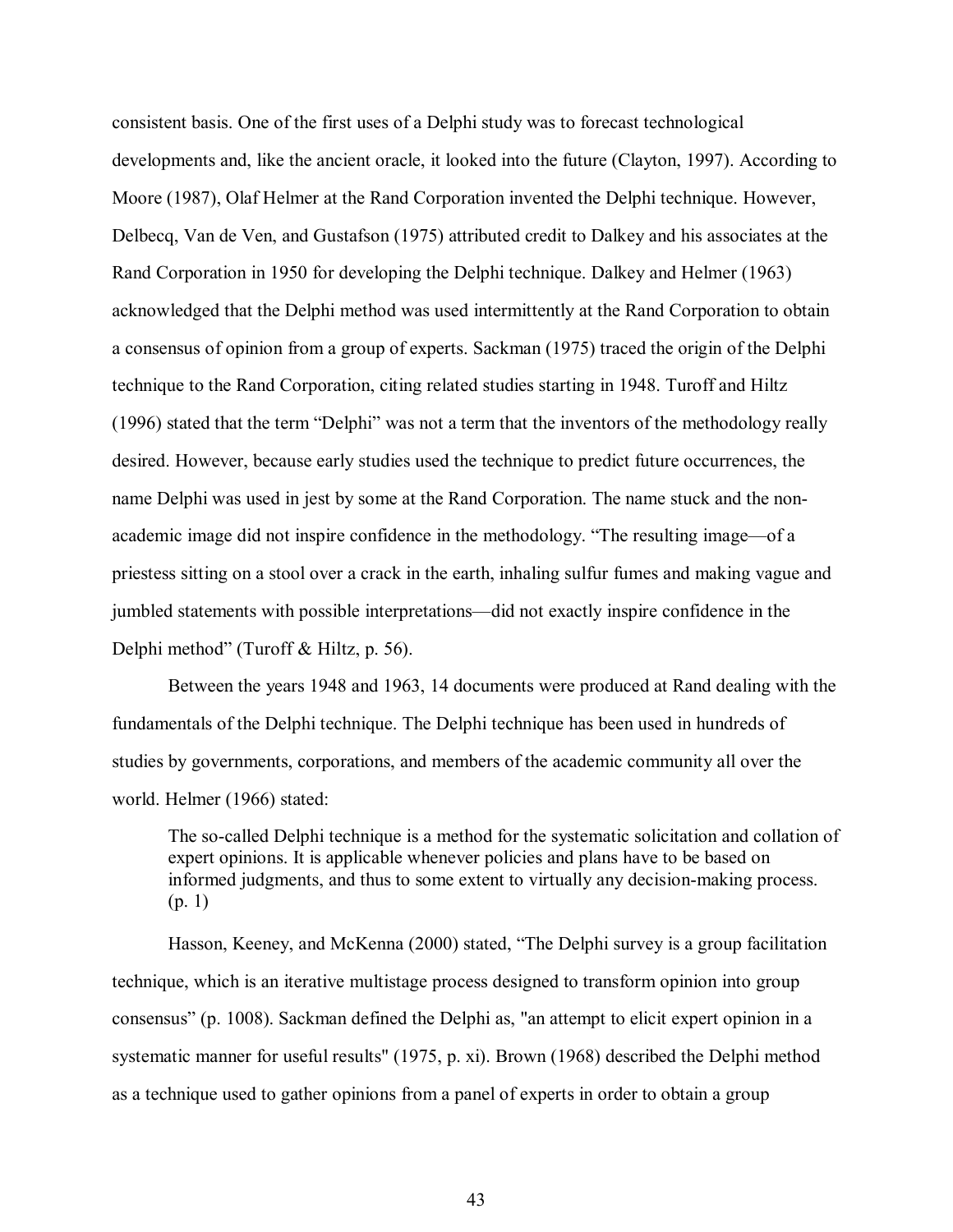response. "Delphi may be characterized as a method for structuring a group communication process so that the process is effective in allowing a group of individuals, as a whole, to deal with a complex problem" (Lindstone & Turoff, 1975, p. 3).

Gordon (1972) indicated that the Delphi technique avoided some of the problems involved in face-to-face meetings when he stated:

The Delphi technique is a method of seeking a group consensus which avoids some of the problems of face-to-face confrontation. Generally a Delphi exercise engages experts in an anonymous debate, their opinions being exchanged through an intermediary. Anonymity exists at two levels; not only are participants unknown to each other, but the individual responses are never attributed to particular respondents. (p. 170)

When compared to other planning procedures, the Delphi technique has been deemed efficient because it focuses attention on the desired topical areas and permits a high degree of control by the survey manager. Another merit is that the procedure has often been viewed as an interesting and useful task (Weatherman & Swenson, 1974).

The Delphi process is also a widely used forecasting technique for incorporating the knowledge of experts. The heart of the procedure is a structured anonymous interchange between selected experts, with controlled feedback using a questionnaire (Twiss, 1992). The Delphi technique can be described as a series of questionnaires. The initial questionnaire asks participants to write responses relating to broad questions. Each follow-up questionnaire is developed using the responses from the previous questionnaire. This process is completed when consensus has been determined or when a sufficient exchange of information has taken place (Dalkey & Helmer, 1963).

The popular method to achieve consensus is a round table among individuals. The final decision is often a compromise that is made due to factors unrelated to the topic or to the problem under consideration. Some of the key round table decision factors are persuasiveness of the group leader with the most authority, unwillingness of individuals to retreat from a publicly expressed opinion, the dominance of the individual with the loudest voice, and the "bandwagon effect" of the majority opinion. The Delphi technique attempts to negate these influences by not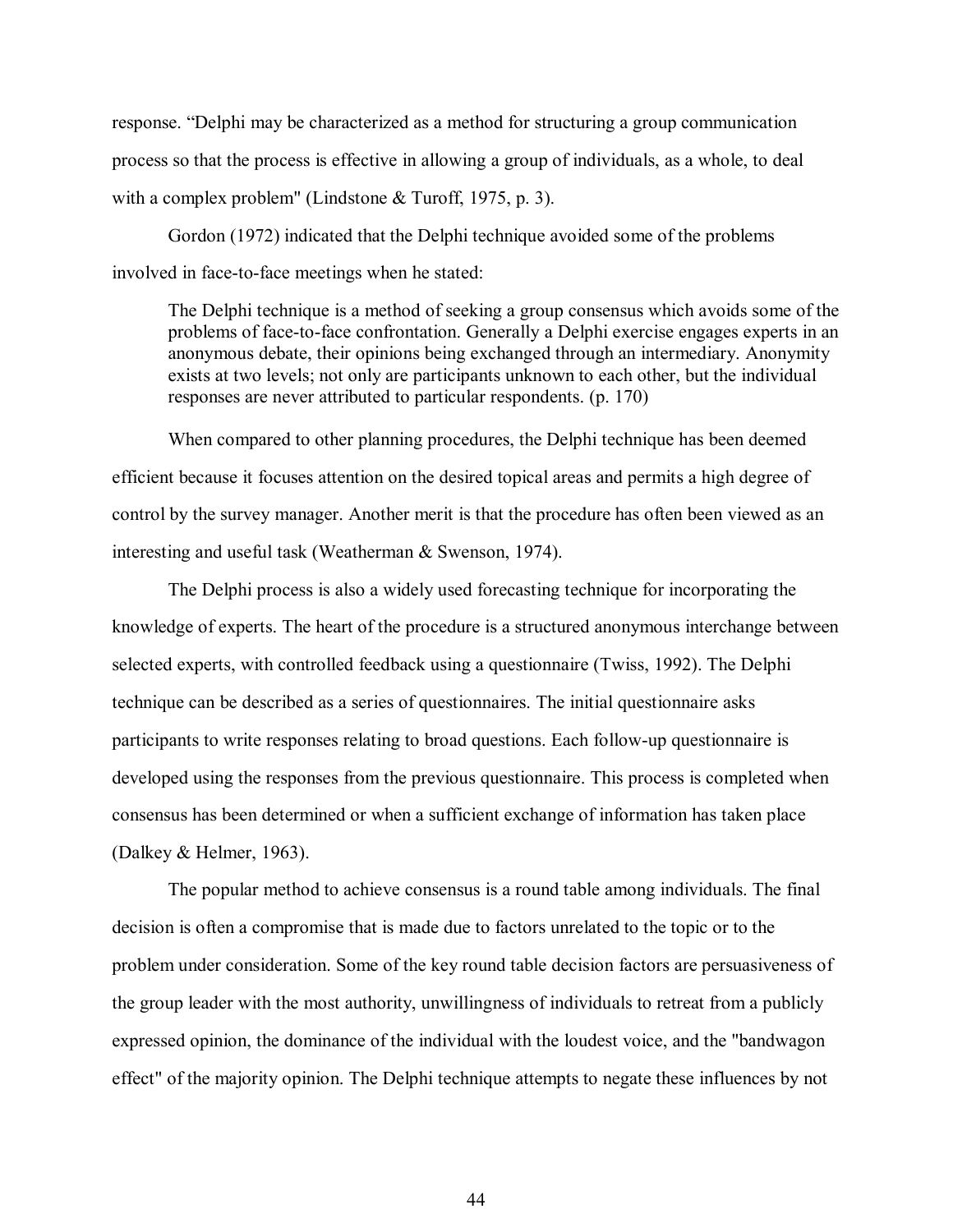bringing the individuals together in a meeting. This eliminates committee activity with its related problems (Cyphert & Gant, 1971).

ìThe rationale for the Delphi technique is "that 'n' heads are better than one. It is logical that if you properly combine the judgment of a large number of people, you have a better chance of getting closer to the truth" (Helmer, 1966, p. 83). Delphi can also be used to; "(1) identify goals and objectives, (2) array possible alternatives, (3) establish priorities, (4) reveal group values, (5) gather information, and (6) educate a respondent group" (Moore, 1987, p. 50).

Hartman (1981), in an article entitled "Reaching Consensus Using the Delphi Technique", emphasized that the Delphi technique has a proven track record for long-range educational planning. "A modified Delphi technique can be used to reach consensus in decision making and conflict resolution" (Hartman, p. 495). The most common version of the Delphi process is a paper-and-pencil version. A small monitor team usually designs a questionnaire which is sent to a larger group. The results are analyzed, and a new questionnaire is developed based on information obtained from the first questionnaire. The new survey is sent to the larger respondent group. In the first use of the Delphi method at the Rand Corporation, five rounds of polling were conducted in the study (Dalkey & Helmer, 1963). The classic Delphi included four rounds (Young & Hogben, 1978). However, recent research also indicates that two or three rounds are now being used (Beech, 1997; Dean, 1999; Green, Jones, Hughes, & Williams, 1999; Proctor & Hunt, 1994; Rice & Miller, 2001).

Participants in a Delphi procedure may suffer fatigue after several rounds. Fatigue is often a factor in poorly run committee meetings. In using the Delphi technique, the number of rounds can be limited, just as a time limit is often placed on discussion during a meeting. An extended number of rounds may not reflect the participant opinion, because fatigue may influence participants' input after several rounds. Consensus may then reflect choices as a means to an end (Whitman, 1990). The importance of knowing how many rounds of polling to use in a study is critical. If too few rounds are conducted, the results will not be meaningful, while too many rounds may result in "sample fatigue" (Schmidt, 1997). Martino (1983) advocated at least

45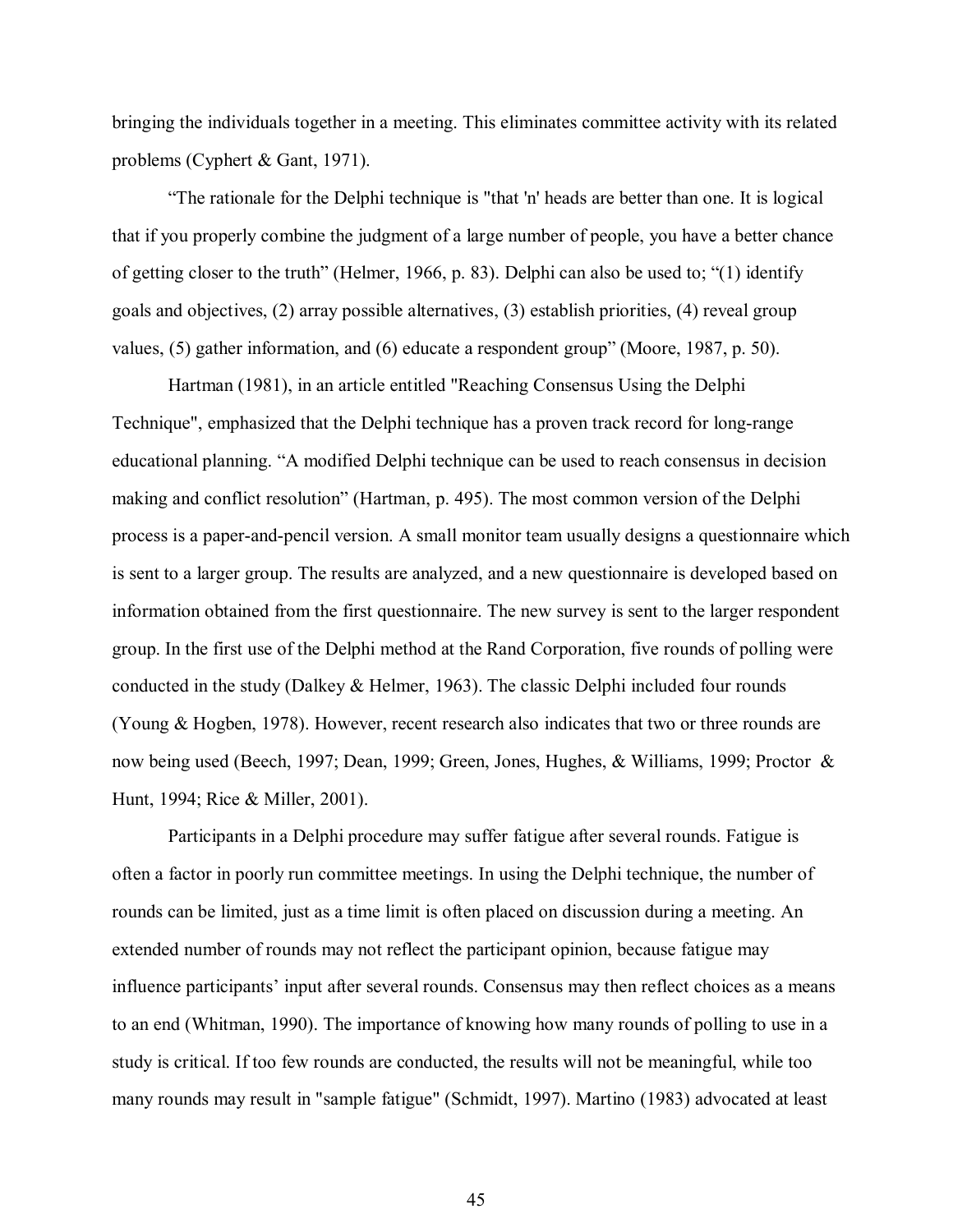two rounds of polling to reach a consensus and stated that if a consensus had been reached, there was no advantage in another round of polling. Lindstone and Turoff (1975) emphasized that ìThe respondent group is usually given at least one opportunity to reevaluate its original answers based upon examination of the group response"  $(p, 5)$ .

Lindstone and Turoff (1975) identified seven properties to use as a guide when considering the appropriateness of using the Delphi. They said that one or more of the following seven criteria needed to be present before adopting the Delphi technique:

- 1. The problem does not lend itself to precise analytical techniques but can benefit from subjective judgments on a collective basis;
- 2. The individuals needed to contribute to the examination of a broad or complex problem have no history of adequate communication and may represent diverse backgrounds with respect to experience or expertise;
- 3. More individuals are needed than can effectively interact in a face-to-face exchange;
- 4. Time and cost make frequent group meetings infeasible;
- 5. A supplemental group communication process can increase the efficiency of face-toface meetings;
- 6. Disagreements among individuals are so severe or politically unpalatable that the communication process must be refereed and/or anonymity assured; and
- 7. The heterogeneity of the participants must be preserved to assure validity of the results, i.e., avoidance of domination by quantity or by strength of personality ("bandwagon effect"). (p. 4)

The subject of this study, *Determining Standards for Sources of Free Information on the* 

*Internet for Inclusion in Academic Library Holdings by 2010*, met the majority of these criteria.

Uhl (1983) identified five conditions, of which any one or more would warrant the use of

the Delphi technique:

- 1. The resolution of a problem can be facilitated by the collective judgments of one or more groups;
- 2. Those groups providing judgments are unlikely to communicate adequately without an intervening process;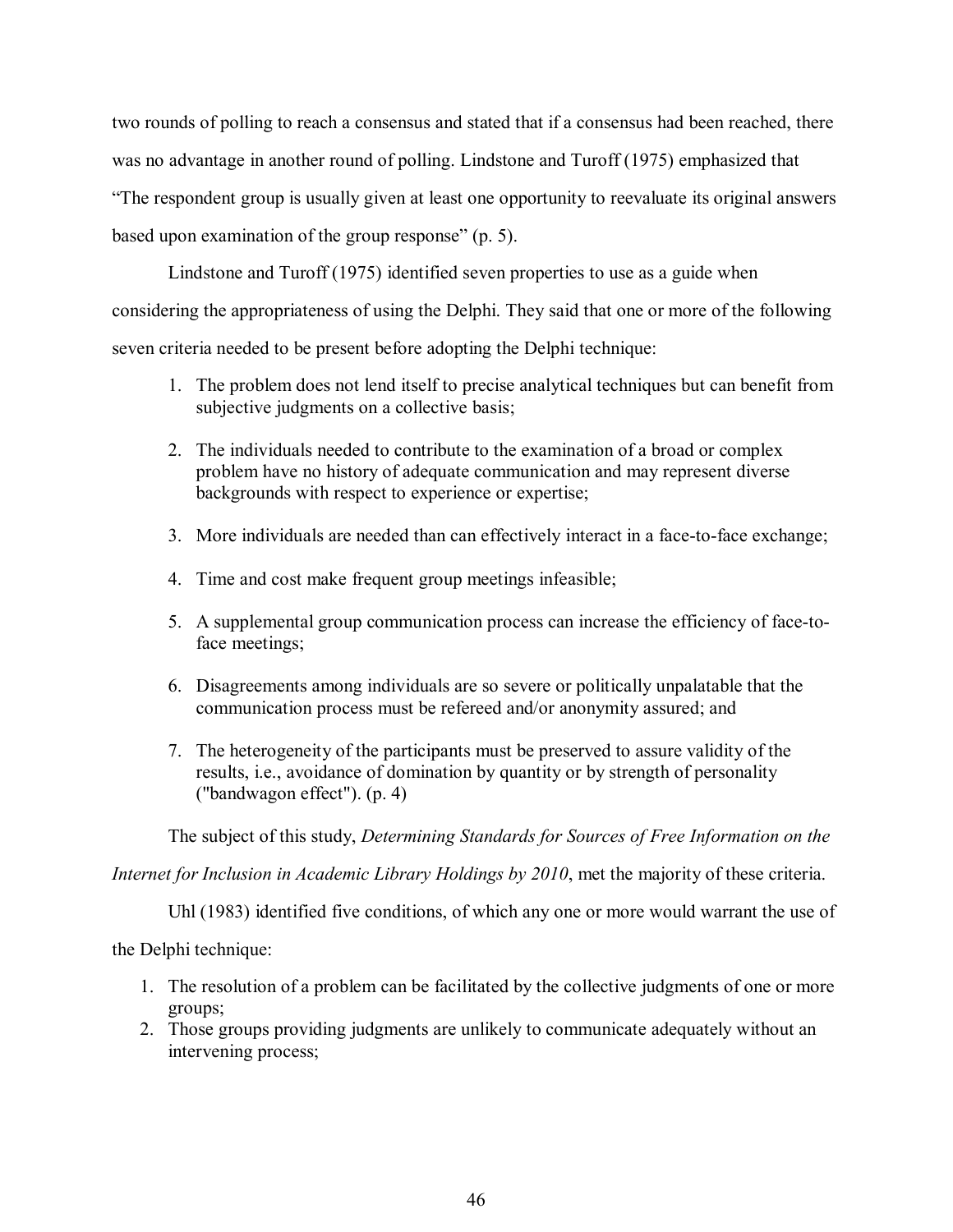- 3. The solution is more likely to be accepted if more people are involved in its development than would be possible in a face-to-face meeting;
- 4. Frequent group meetings are not practical because of time, distance, and so forth; and
- 5. One or more groups of participants are more dominant than another (p. 84).

Delbecq et al. (1975) identified three essential ingredients needed to conduct a successful Delphi. Those three ingredients were adequate time, participants who were skilled in written communication, and participants who were highly motivated to participate. A minimum of 45 days was considered necessary to complete the study. Participants must be able to effectively read and express themselves in written forms of communication. Delbecq et al. found that participants must have been highly motivated because they are alone and needed to motivate themselves to complete their agreed-upon tasks.

Meeting the majority of the criteria established by Delbecq et al. (1975), Lindstone and Turoff (1975), and Uhl (1983), the Delphi technique was selected as the methodology to use in this study. Wilhelm (2001) listed three procedures with rationale and instructions for applying the Delphi technique to research inquiry. They are (1) the creation of the research questions and the process of establishing a Delphi panel; (2) the step-by-step process of administering a multiround Delphi, including data gathering and procedures for analysis; and (3) the preparation of the final report.

# Delphi Advantages and Disadvantages

Lee and Fleming (1995) stated that... "a fundamental weakness of the Delphi is the lack of opportunity for panelists to question one another directly or seek clarification for statements previously made" (p. 25). Hasson et al.  $(2000)$  came to the conclusion that $\ldots$ "an extensive review of the Delphi literature identified that no universal guidelines exist" (p. 1009). "The primary disadvantages of the method are that it requires several months to complete a survey and imposes extensive time demands of the respondents" (Koenig, 2000, p. 679).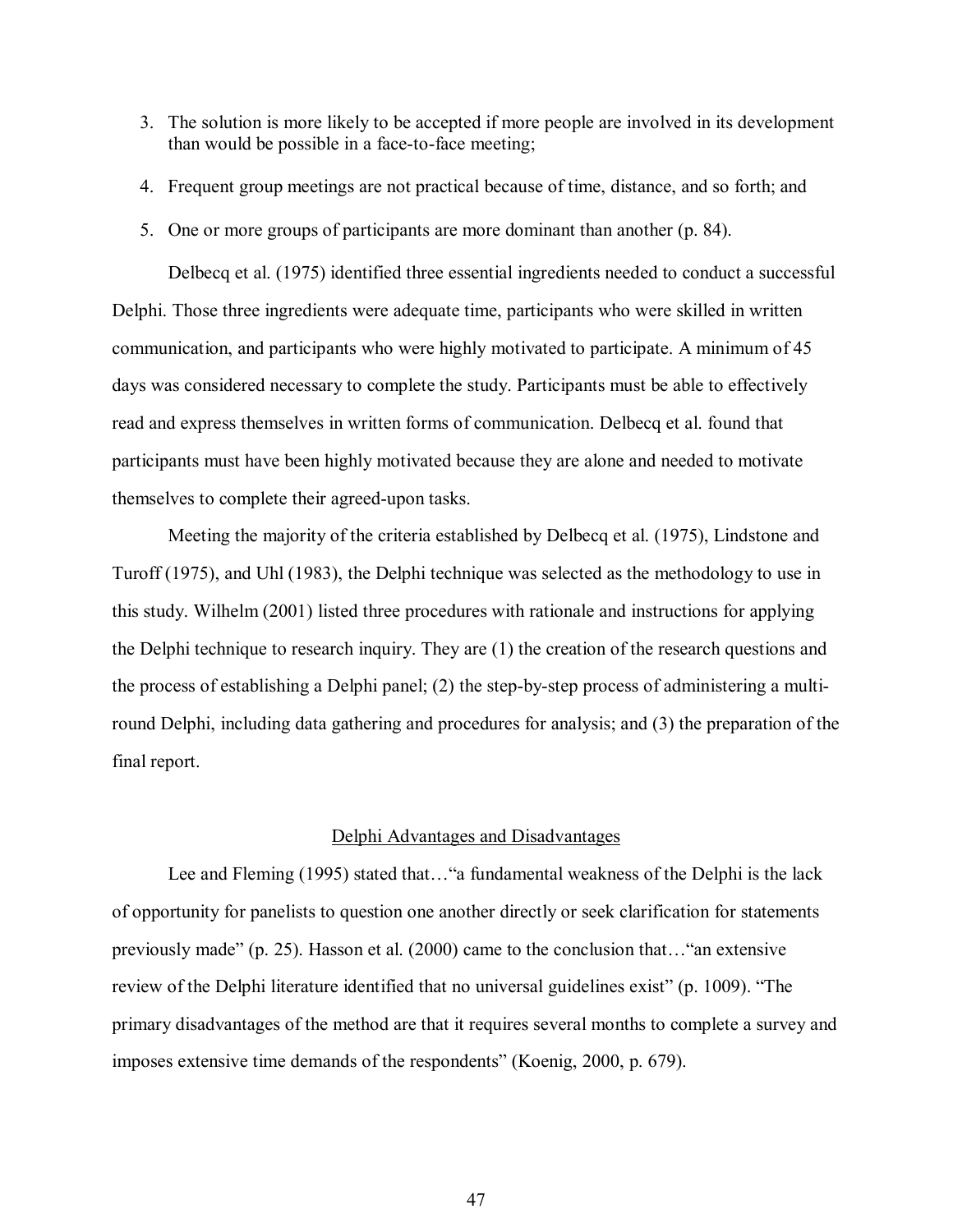Armstrong (1999) raised the issue of validation studies, "In particular, there are few validation studies and these often omit descriptions of the relevant conditions" (p.  $351$ ). Ziglio (1996) emphasized several reasons why the Delphi technique had not been compared with other experimental methods of research. Some of the major reasons were changes in research priorities, a preference for discipline-oriented research, the fact that Delphi does not belong to any specific branch of science, and that during the 1950s and continuing into the early 1970s there was a much greater interest in group techniques and processes. The Delphi technique is difficult to study versus other techniques because of the difficulty of assembling groups of experts as laboratory subjects.

# Delphi Group Selection

The selection of participants is a critical juncture in the process of conducting a Delphi study. Martino (1983) highlighted the critical nature of the panel, when he stated that it was "The most important decision the panel director will make" (p. 54). Cicarelli (1984) stated that "a Delphi is its panel" (p. 140). Moreover, Clayton (1997) stressed that a basic requirement in a Delphi study was the utilization of a panel of experts involved in the field of study that Delphi will explore. "Panelists are generally honored to be asked to serve on an expert panel, since it indicates that they are respected by their colleagues and their opinion is valued" (Fitch et al., 2001, p. 6). An expert is an individual who possesses the knowledge and experience required for participation in the study. In using the Delphi method, "Its object is to obtain the most reliable consensus of opinion of a group of experts" (Dalkey & Helmer, 1963, p. 458). The committee will assist the researcher in conducting the study and the individuals composing the committee will enhance the credibility of the study (Hartman, 1981). "The process of selecting experts is critical to the Delphi and serves to authorize the Delphiís superiority and validity over other less painstaking and vigorous survey procedures" (Clayton, p. 6). "Gatekeepers may need to be identified to help pinpoint those individuals who will have the knowledge of the topic under study" (Hasson et al., 2000, p. 1010).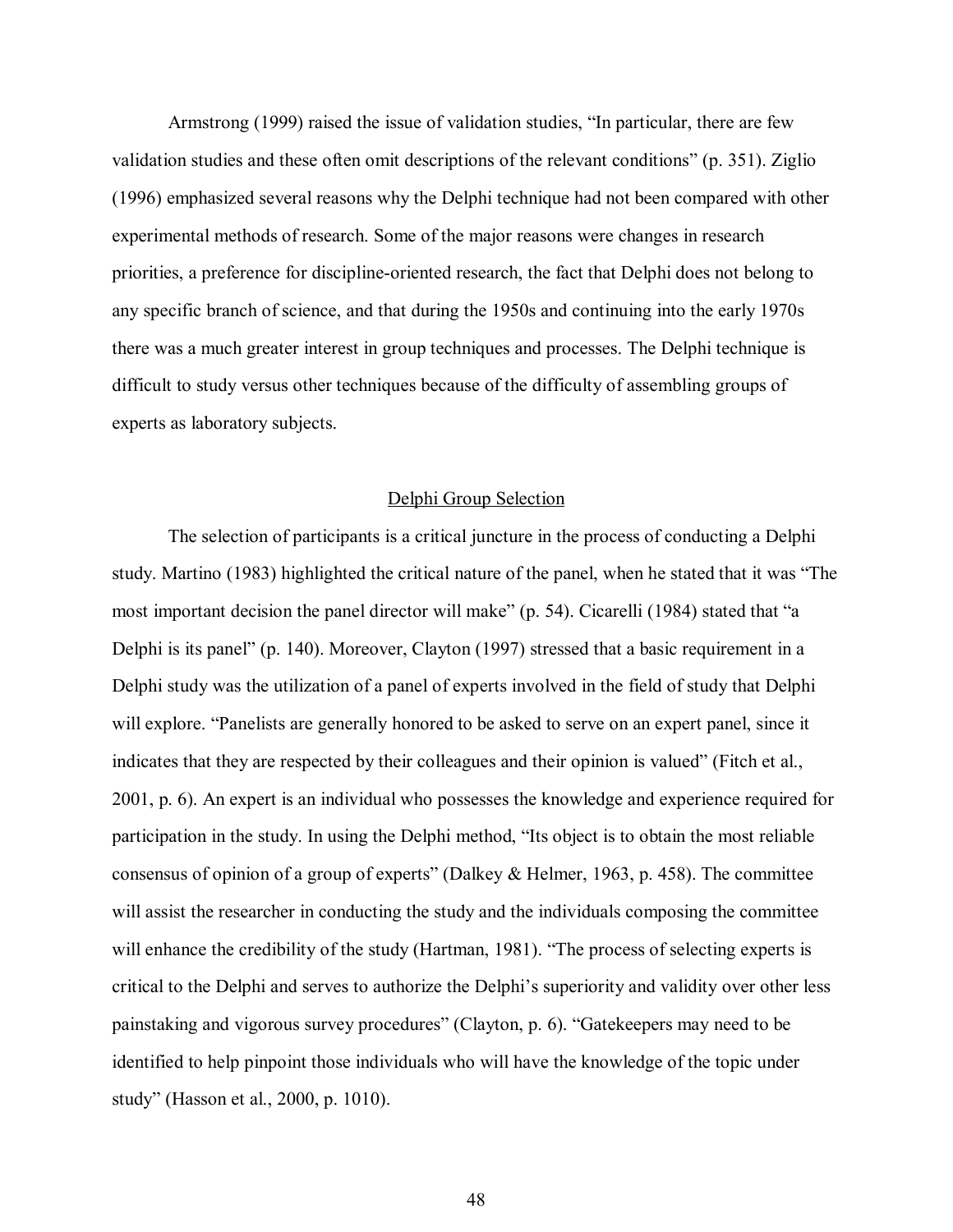Delbecq et al. (1975) listed four critical prerequisites necessary for individuals to effectively participate in a Delphi study. Participants must:

feel personally involved in the problem of concern to the decision makers, have pertinent information to share, are motivated to include the Delphi task in their schedule of competing tasks, and feel that the aggregation of judgments of a respondent panel will include information which they too value and to which they would not otherwise have access. (p. 87)

The first two items describe the characteristics desired in individuals who serve on a panel. Once the qualifications are established, a nomination procedure is used to select the individuals to serve on the committee. Individuals should be selected from target groups that possess the relevant information or experience in the area of expertise that the Delphi study will explore. If the Delphi study is geared toward experts, participants should be selected from target groups of experts. A random sample could be used if representation is a criterion. Regardless of the method employed, nominations should be sought from a large and diverse set of target members in order to minimize the distortion of slots (Delbecq et al., 1975).

Nominations of well-known and respected members within target groups should be solicited to participate as panel members. Highly ranked members of the group become evident through a process of ranking and culling. The most highly ranked members emerging from the process become the basis for panel selection. The selection process itself can be flattering and motivational when potential participants are informed they have been nominated by their peers to serve on a Delphi panel (Clayton, 1997).

Items 3 and 4 listed by Delbecq et al. deal with motivation, and the interest in the information to be obtained through the study may be judged during the initial contact. It is critical that participants be convinced of the importance of their participation and the importance of the study. The initial contact of each potential panel member should be by telephone or in a face-to-face meeting with someone that the respondent respects. The contact person should fully explain the study and emphasize the objectives of the study, the nature of the respondent panel, expectations of participants, length of time to complete the Delphi project, and the information

49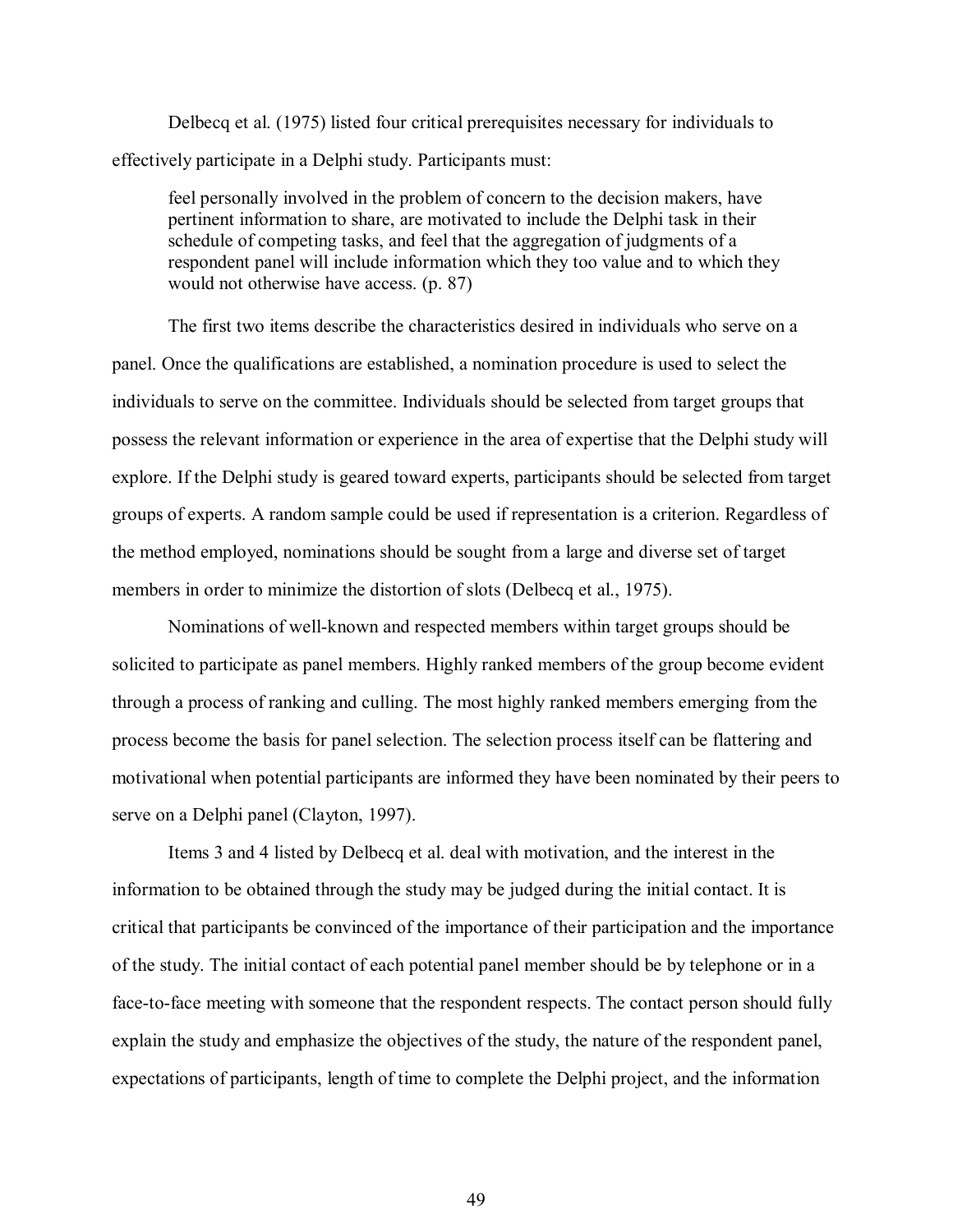that each participant will receive from the study. In order to facilitate the acceptance of potential panel members, a self-addressed, stamped envelope should be sent to each individual invited to participate in the study (Delbecq et al., 1975).

In this study, I used the guidelines of Lindstone and Turoff (1975) and Delbecq et al. (1975) in selecting participants for the Delphi panel. The library directors of the community colleges of the Tennessee Board of Regents System served as a nominating committee for this Delphi project. I contacted each member of the nominating committee by telephone and informed each of the purpose of the study and requested his/her assistance in nominating experts within the community colleges of the Tennessee Board of Regents System. Each member who agreed to serve on the nomination committee was requested to submit nominations via email for the Delphi panel. A cover letter and a nomination form were sent via email to each nominating committee member. These items are included in Appendix A. The cover letter was sent requesting nominees in the areas of library directors, reference librarians, and instructors with online teaching experience. The letter emphasized the qualities sought in panel members and described how their individual expertise would contribute to the study.

The individuals receiving multiple nominations from the library directors formed the nucleus of the panel. Additional panel members were selected from the nominating forms. Each panel member was contacted by telephone and the purpose of the study was explained. Followup communication between rounds was conducted by telephone and e-mail. A free Internet source, "Bluemountain.com," was used to send participants reminders in the form of electronic cards. One feature of the electronic card, if checked, would notify the sender when the receiver opened the card. This feature proved to be a valuable tool in the communication process.

### Panel Size

ìNo optimal number of experts is dictated in the literature; however, a key variable in the use of the Delphi is a sufficient number of representative experts in each field" (Weatherman  $\&$ Swenson, 1974, p. 104). However, a general rule would be 15 to 30 individuals selected from

50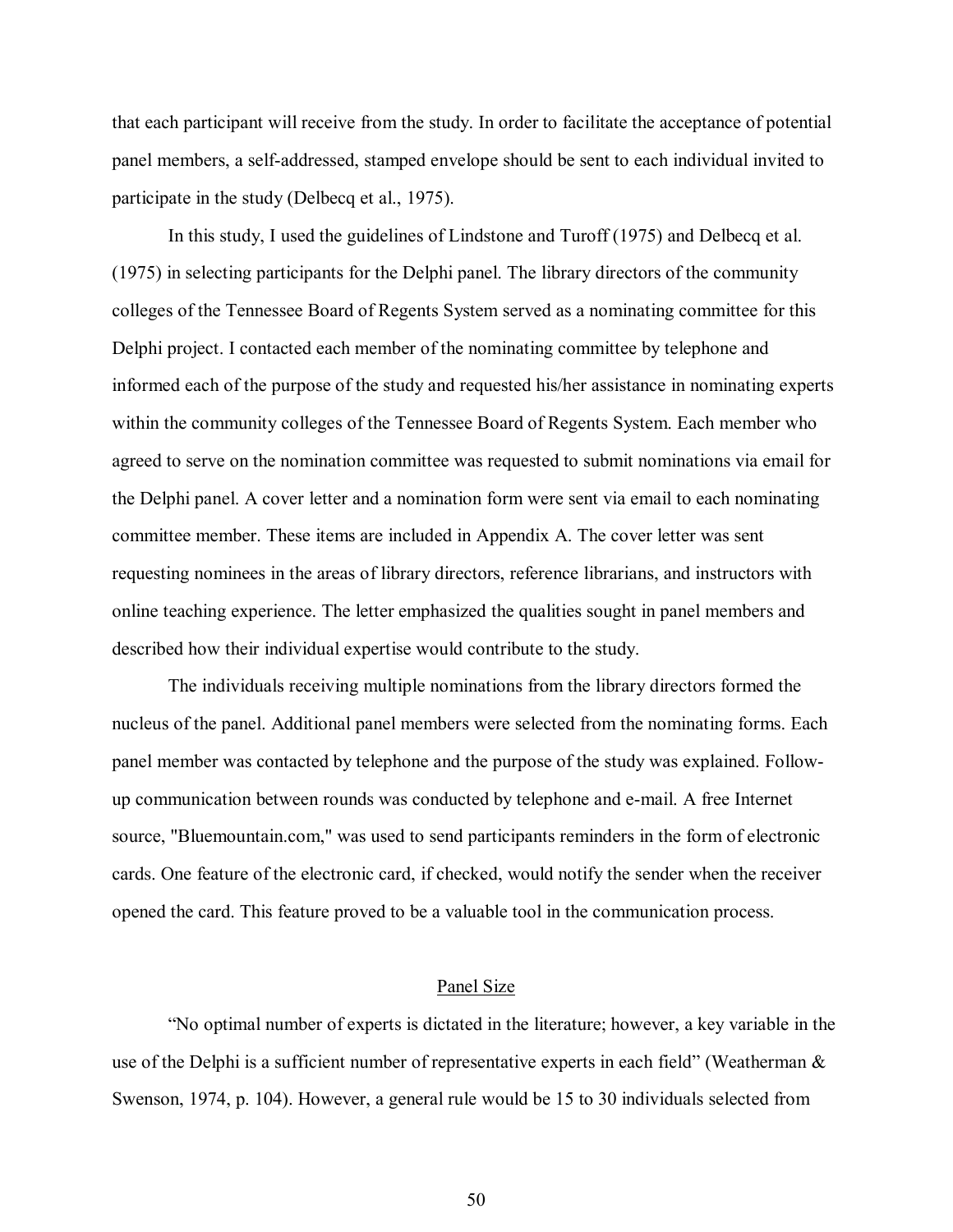experts in the same area of expertise (Delbecq et al., 1975). If fewer than 15 people are used, the results will not be representative. However, 25 participants is an ideal number, and 15 to 40 participants is the normal range (Twiss, 1992).

In this study, 24 experts were selected. A group of 24 meets the recommendation of Weatherman and Swenson (1974), Delbecq et al. (1975), and Twiss (1992). The 24 members of the panel were selected from representations of the community colleges of the Tennessee Board of Regents System. The group was composed of eight library directors, eight reference librarians, and eight instructors with online teaching experience. The members of this group had the expertise needed to make the forecast and predictions related to the study. The Delphi panelists' names and organizational affiliation are listed in appendix E with permission of the participants.

## Instrumentation

The initial iteration allowed members of the Delphi panel to respond to broad issues in narrative form. The members of the panel were advised at the time of their first contact with regard to the time frame required to complete the task.

The purpose of the second iteration was to establish a consensus on the concepts that were most frequently mentioned in the first iteration. A Likert-type scale and a quantitative scale were used to analyze the results of the second iteration. A determination was made based on approval from the chairman of the dissertation committee that two rounds of polling were sufficient. Each round according to Sumsion (1998) should have a 70% return rate.

The primary areas from which the general questions were drawn for the first iteration, including supporting references with the topic of the question, were as follows:

- 1. The academic library in the  $21<sup>st</sup>$  century (Feemster, 2000; LaGuardia, 1998);
- 2. Building electronic library collections (Kovacs, 1999);
- 3. Empowering end-users to evaluate information on the Internet for their research needs (King, 1997; Vincent & Norman, 1999);
- 4. How future libraries will be different (Marcum, 2000);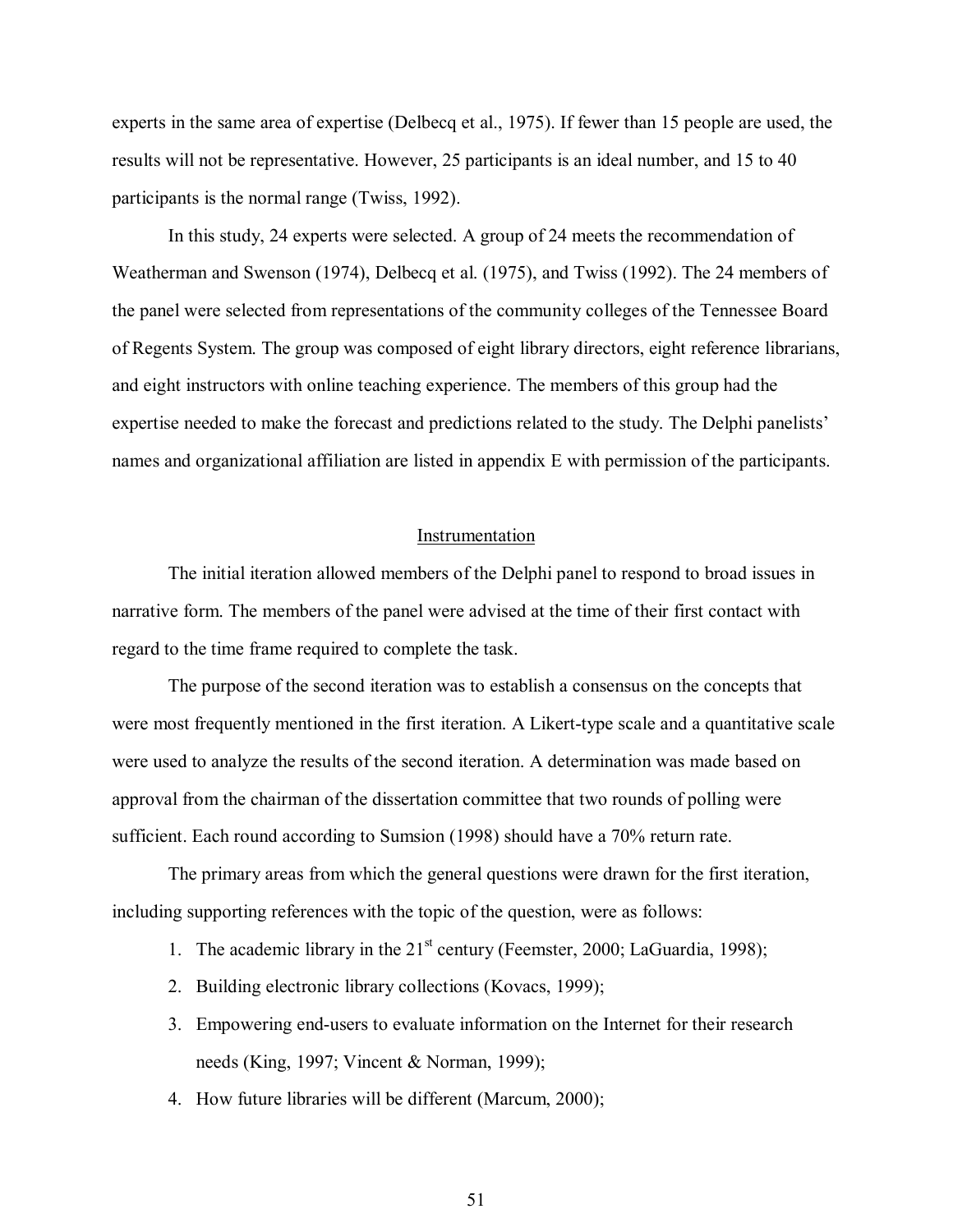- 5. Using Internet resources by educational professionals (Golian, 2000);
- 6. How students use the Internet (He & Jacobson, 1996);
- 7. Evaluating the quality of Internet documents (Wehmeyer, 1997);
- 8. Using search engines on the World Wide Web (Kassel, 1999);
- 9. Locating information on the Internet (Wolinsky, 1999);
- 10. Electronic literacy (Conant, Garthwait, & Grant, 1999);
- 11. The world of electronic resources (Dickinson, 1994);
- 12. The negative side of the Internet (The Dark Side, 2000);
- 13. Integrating Internet resources into the higher education classroom (Freberg, 2000);
- 14. Distance education (Boettcher, 1999; Slade & Kascus, 1996);
- 15. Copyright law (Diotalevi, 1999);
- 16. The myth that all information is free and available on the Internet (Miller, 1997); and
- 17. Library portals to resources on the Internet (Block, 2001).

#### Pilot Study

A pilot study was conducted to field-test the questionnaire of the first iteration. Hasson et al. (2000) stated, "As with all good surveys, pilot testing with a small group of individuals should precede implementation" (p. 1010). Six librarians from East Tennessee who have work experience at the elementary, secondary, or college level participated in the pilot study.

Delbecq et al. (1975) emphasized that one of the critical factors in a Delphi study was to test the structure, content, and interpretation of the questions to eliminate ambiguity or vagueness prior to employing the instrument.

I hand-delivered the questionnaire, the proposal cover letter, and the Informed Consent Form, to each member of the pilot study group. According to Fowler's (1993) guidelines, each participant in the field pretest was requested to evaluate each question in regard to the whether; (1) it was easy to read as worded, (2) respondents understood the question in a consistent way, and (3) respondents could answer the questions accurately (p. 101).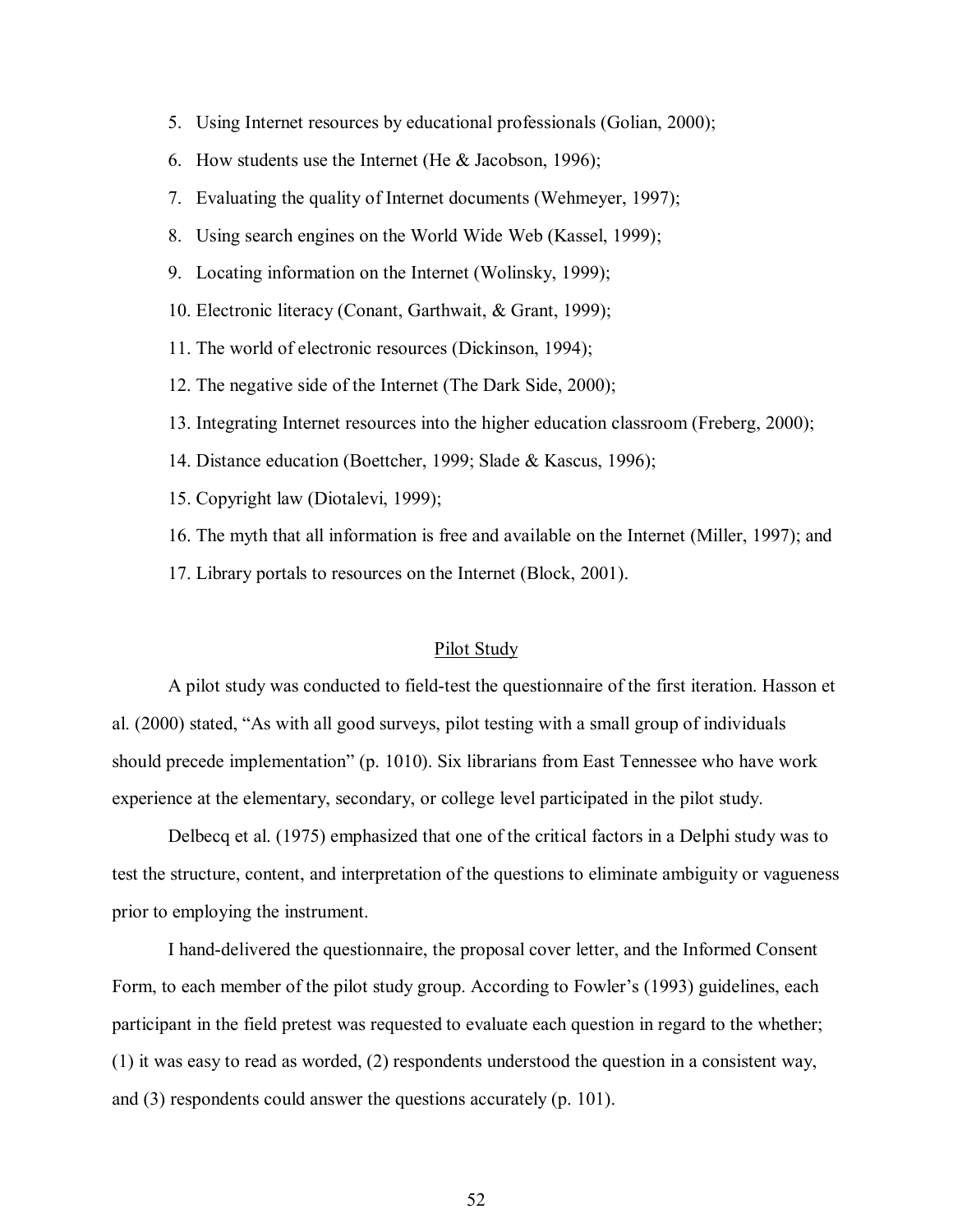I interviewed each member of the pilot group after the participants had read the questionnaire, nomination form, and the accompanying cover letter. Two members of the group discovered a punctuation error and one participant recommended minor changes in the cover letter and the nomination form.

The nomination form and cover letter were revised and presented to the pilot group. The members of the group expressed the opinion that the questionnaire, nomination form, and cover letter were ready for use in the survey. In addition, each member of the pilot study indicated that the questionnaire met the previously established criteria.

# **Summary**

Chapter 3 described the methodology used to gather data for the study including the Delphi technique, the description of the research design, advantages and disadvantages of the Delphi technique, the selection of the Delphi group, and the construction of the questionnaire. This information provided the strategies needed to continue with the research. The pilot study provided a means to correct any deficiencies of the forms and procedures prior to the start of the first iteration.

Chapter 4 of this study includes the analysis and findings of the first iteration.

Chapter 5 includes the analysis and findings of the second iteration.

Chapter 6 presents a summary of findings and recommendations for further research and to improve practice.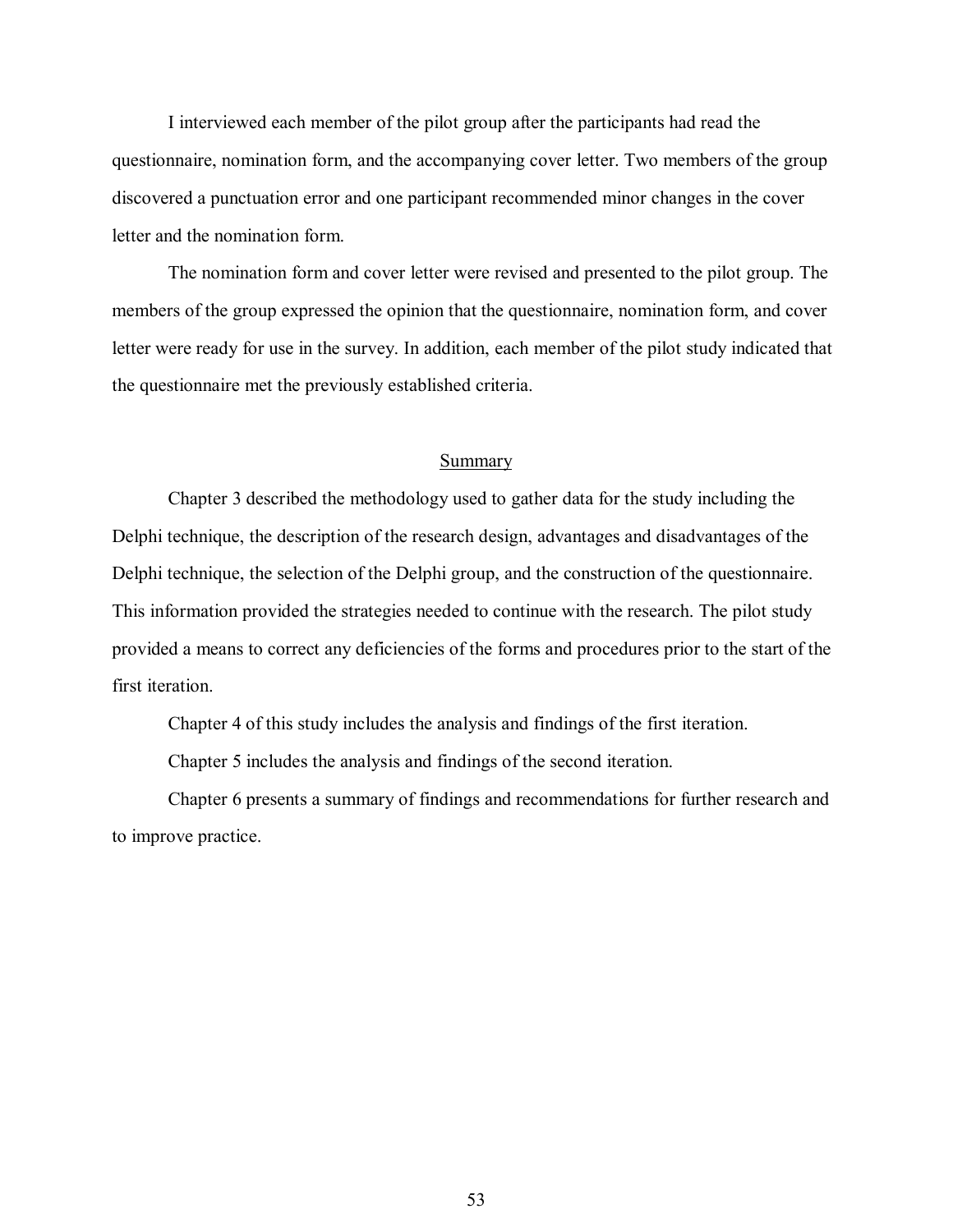## CHAPTER 4

# ROUND 1: FINDINGS AND ANALYSIS

This chapter contains a synopsis of the procedures and results in Round 1. Additionally, the findings emerging from Round 1 are reported. In this study I attempt to develop appropriate procedures for determining the standards for sources of free information on the Internet for inclusion in academic library holdings by 2010. The findings and analysis of Round 1 are organized in 5 major categories: the distribution of the survey, the response rate, the demographics of the Delphi panel, methodology of content analysis and initial findings, and a brief chapter summary.

# Survey Distribution

The selection of the Delphi panel members was finalized in May 2002. Members of the panel were nominated by the Library/LRC directors of the community colleges that were member institutions of the Tennessee Board of Regents. All participants were interviewed via telephone in order to secure participation and preferred mailing and e-mail addresses. E-mail was used to distribute the introductory letter, a schedule for the Delphi panel, instructions for the iteration, and the instrument for Round 1. The Informed Consent Form and a self-addressed, stamped return envelope were mailed to each panelist. The deadline for returning these forms was June 12, 2002. These materials are included in Appendix B.

## Response Rate

Ten of the 24 questionnaires were returned by May 13, 2002. E-mails and telephone calls were made to the remaining panel members to remind them of the proposed schedule for the return of the first iteration. The e-mails and telephone calls to panel members at the halfway point of the return deadline stimulated the return of the first round questionnaire. By June 12, 2002, 24 questionnaires were returned with a response rate of 100%.

54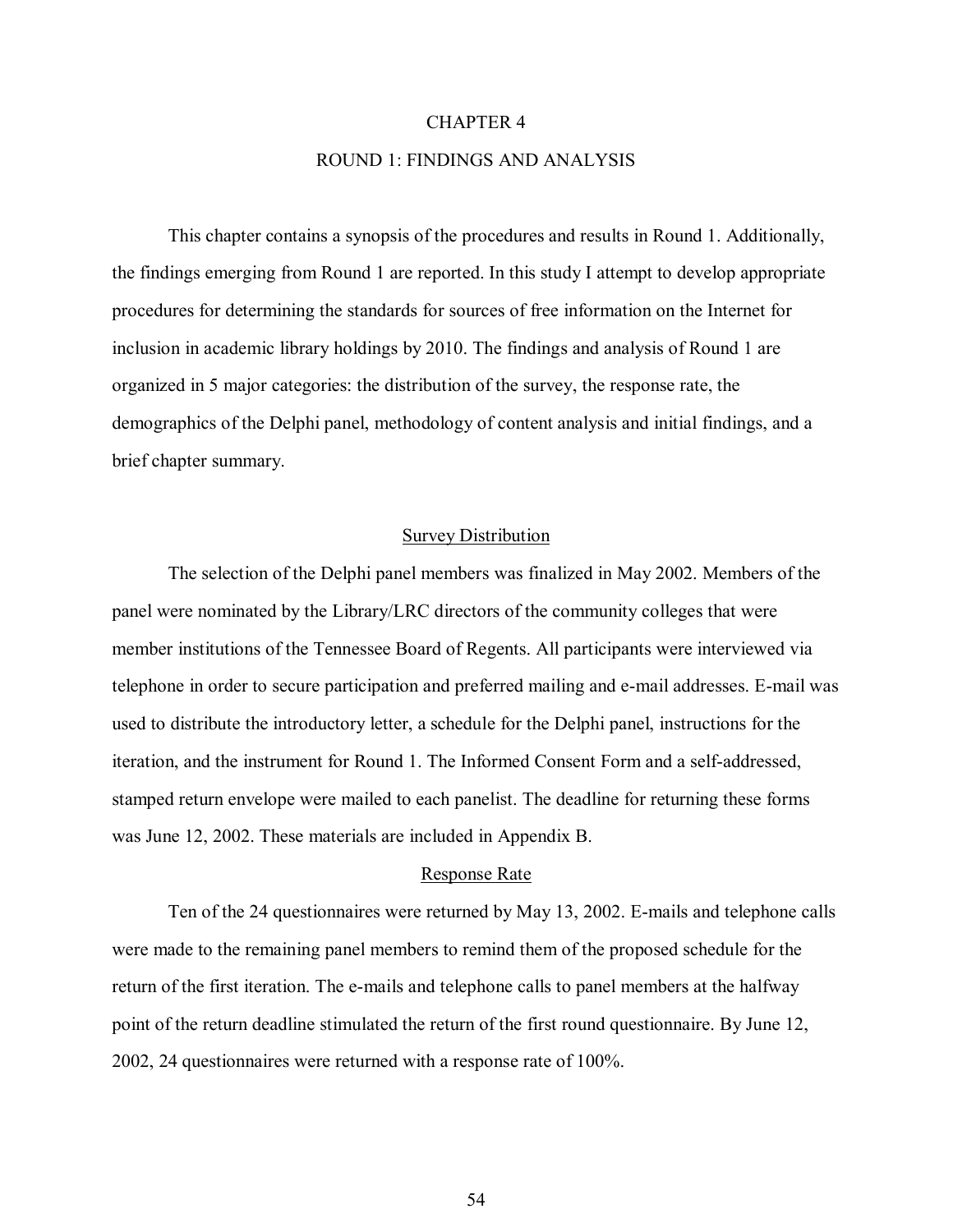#### Demographics of Panel

The 24 panelists possessed 453 cumulative years of experience. Eight panelists were library directors with 196 cumulative years of experience. The average years of experience for library directors was 25 years. The minimum years of experience for this category was 12 years with a maximum of 36 years of experience. Eight panelists were reference librarians with 126 cumulative years of experience. The average years of experience for reference librarians was 16 years. The minimum years of experience for this category was 4 years with a maximum of 27 years of experience. Eight panelists were college instructors with online teaching experience with 131 cumulative years of experience. The average years of experience for online instructors was 16 years. The minimum years of experience for this category was 1 year with a maximum of 36 years of experience. Although gender was not an issue for inclusion in the Delphi panel, 13 panelists were female and 11 were male. The average female panelist had 21 years of experience and the average male panelist had 16 years of experience.

#### Methodology of Content Analysis: Round 1 Questionnaire

Round 1 required the participants to provide narrative responses to the 10 open-ended questions listed below:

- 1. In your judgment, what will be the five most important criteria that will be used to determine whether particular free sources of information on the Internet should be included in library holdings by the year 2010?
- 2. In your opinion, what are the three most important things that a library can do to ensure that free information sources on the Internet meet the same standards as print materials?
- 3. In your opinion, what are the changes that publishers of free sources of information on the Internet will need to make to ensure that their materials will be considered for inclusion in library holdings by the year 2010?

55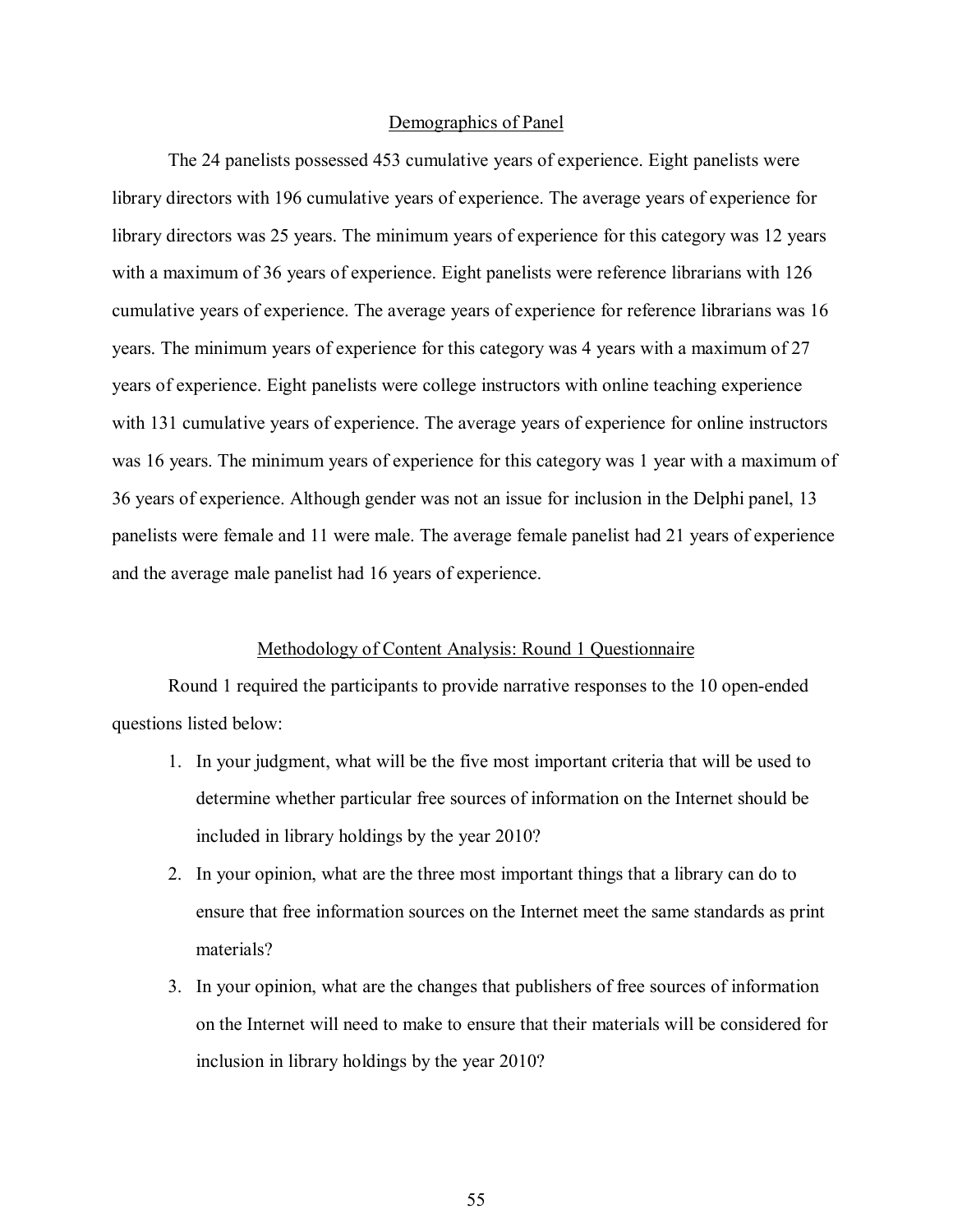- 4. In your opinion, what are the three most important things that educators can do to prepare students to deal with the sources of free information on the Internet by the year 2010?
- 5. In your opinion, what are the three most important current initiatives by libraries to prepare students to deal with sources of free information on the Internet?
- 6. In your opinion, what will be the three most important forms of support that libraries will receive from federal, state, and/or local government to assist students in dealing with free sources of information on the Internet by the year 2010?
- 7. In your opinion, what will be the major differences between selecting free sources of information on the Internet and traditional print resources for inclusion in library holdings by the year 2010?
- 8. In your opinion, what are the major current reasons that librarians reject free sources of information on the Internet for inclusion in library holdings?
- 9. Please describe the idealized free document on the Internet that you would choose to be included in library holdings by the year 2010.
- 10. Please feel free to comment on any other aspect of dealing with free sources of information on the Internet to be considered for inclusion in library holdings by the year 2010.

Comments from several of the panel members indicated that they spent from 45 to 90 minutes to complete Round 1.

I initially read all questionnaires without any content analysis. During the process of analyzing the responses to the questionnaire, only one question at a time was considered. I then read all responses to question 1 to discover commonalities in the participants' answers. This process was repeated until all 10 questions had been analyzed.

I grouped responses made by the participants into categories for each question. Responses that were not made by three participants were defined as outliers. When several panelists made similar responses, a count was made of the similar responses. An item was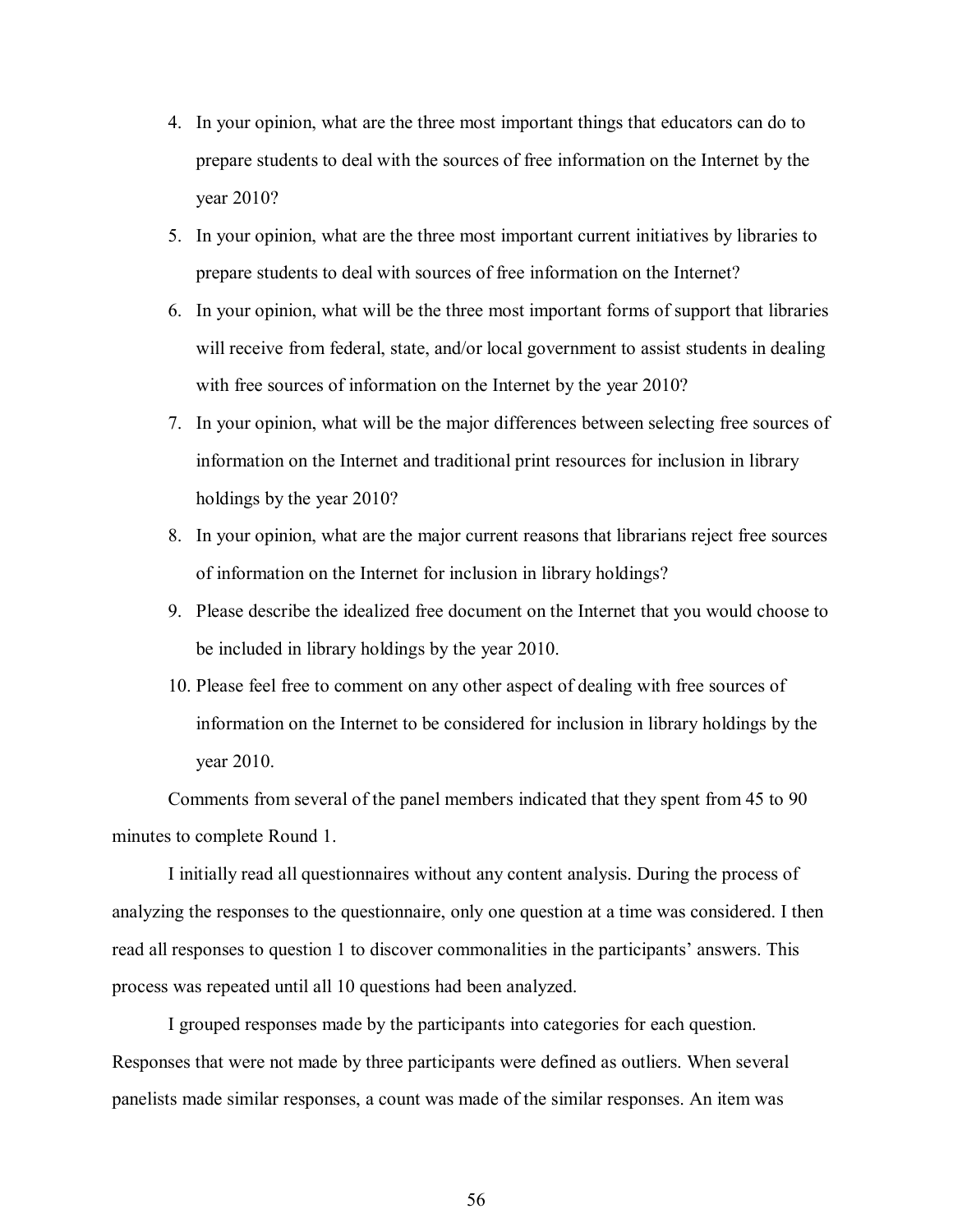required to receive four responses to be considered for the Round 2 questionnaire. The categories that received the higher numbers of responses indicated consensus on the topic and served as a basis for forming the Round 2 questionnaire.

The majority of responses was complete and indicated that the participants had put a great deal of thought into their answers. The responses varied in the amount of detail they provided. Some panelists were concise and precise, whereas others included responses in broader terms. When all of the responses of the panel members were analyzed, the panelists had provided a foundation on which to build a consensus.

## Round 1: Findings and Analysis

The panelists contributed valuable information through the survey. Their responses have been analyzed on a question-by-question basis. The contributors of individual statements are not identified. However, the name and organizational affiliation of each member of the Delphi panel is listed in Appendix E. The members of the Delphi panel were assured that individual responses would be used exclusively for data analysis. Each member of the Delphi panel was promised anonymity.

Question 1: In your judgment, what will be the five most important criteria that will be used to determine whether particular free sources of information on the Internet should be included in library holdings by the year 2010?

Six criteria emerged from the responses of the Delphi panel. The reliability of the information was an important consideration of the panelists. The other criteria that received multiple responses were quality of information, applicability to the curriculum, currency, longterm accessibility of the information, and a well-maintained Internet site. Receiving less support were criteria such as cataloging information, use of current Web technology, identification of site sponsor, and comparison of coverage of information on the Internet to print resources.

57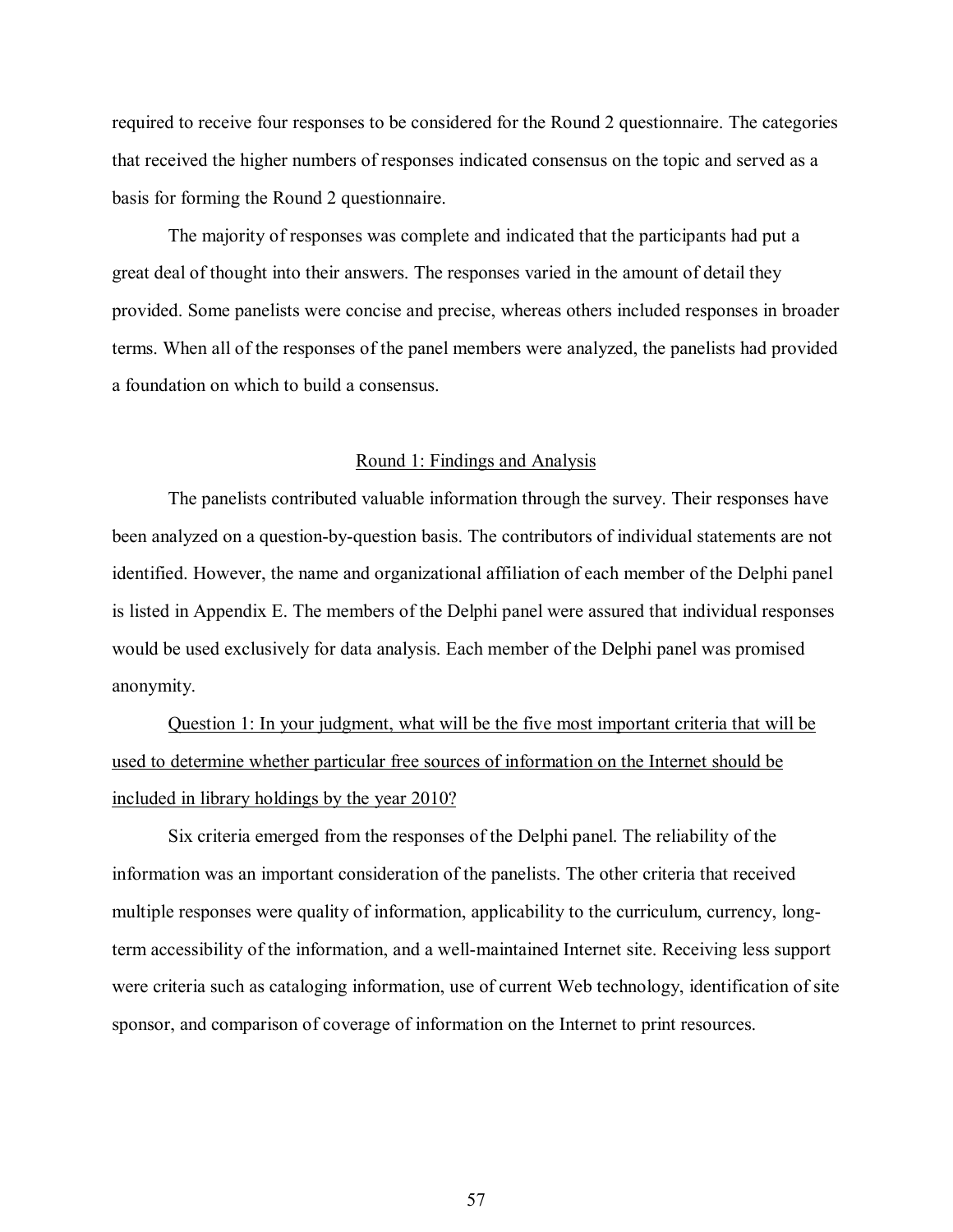Question 2: In your opinion, what are the three most important things that a library can do to ensure that free information sources on the Internet meet the same standards as print materials?

Five items received multiple responses. The number-one concern of the Delphi panel was that the materials should be reviewed. The other items receiving multiple responses were the needs for collaborative efforts with other libraries to select sources, qualifications of the author or originator of the site, on-site review by librarians, and library policies for inclusion of materials. Other items receiving less support were the needs for feedback to the creator of each site, cataloging and reporting of suspicious sources.

Question 3: In your opinion, what are the changes that publishers of free sources of information on the Internet will need to make to ensure that their materials will be considered for inclusion in library holdings by the year 2010?

The panelists wanted publishers to provide information that had integrity. This was the number-one concern of the panelists. Four other concerns expressed by the panelists were the need to maintain currency in relation to the information, guarantee continued accessibility to the information, that the site be user-friendly, and list the author and related information. Other items mentioned for publishers to do were a statement giving libraries rights to use materials, complying with ADA requirements, and no advertisements or popups.

Question 4: In your opinion, what are the three most important things that educators can do to prepare students to deal with the sources of free information on the Internet by the year 2010?

The panelists listed three primary items: Teach students how to conduct research and evaluate materials, teach students how to use critical thinking skills with materials, and teach students by demonstrating good and bad Internet sites. Other things mentioned for educators to do, but not receiving multiple responses on the survey, were to encourage use of library resources, teach students how to use search engines, and include information literacy programs in each class.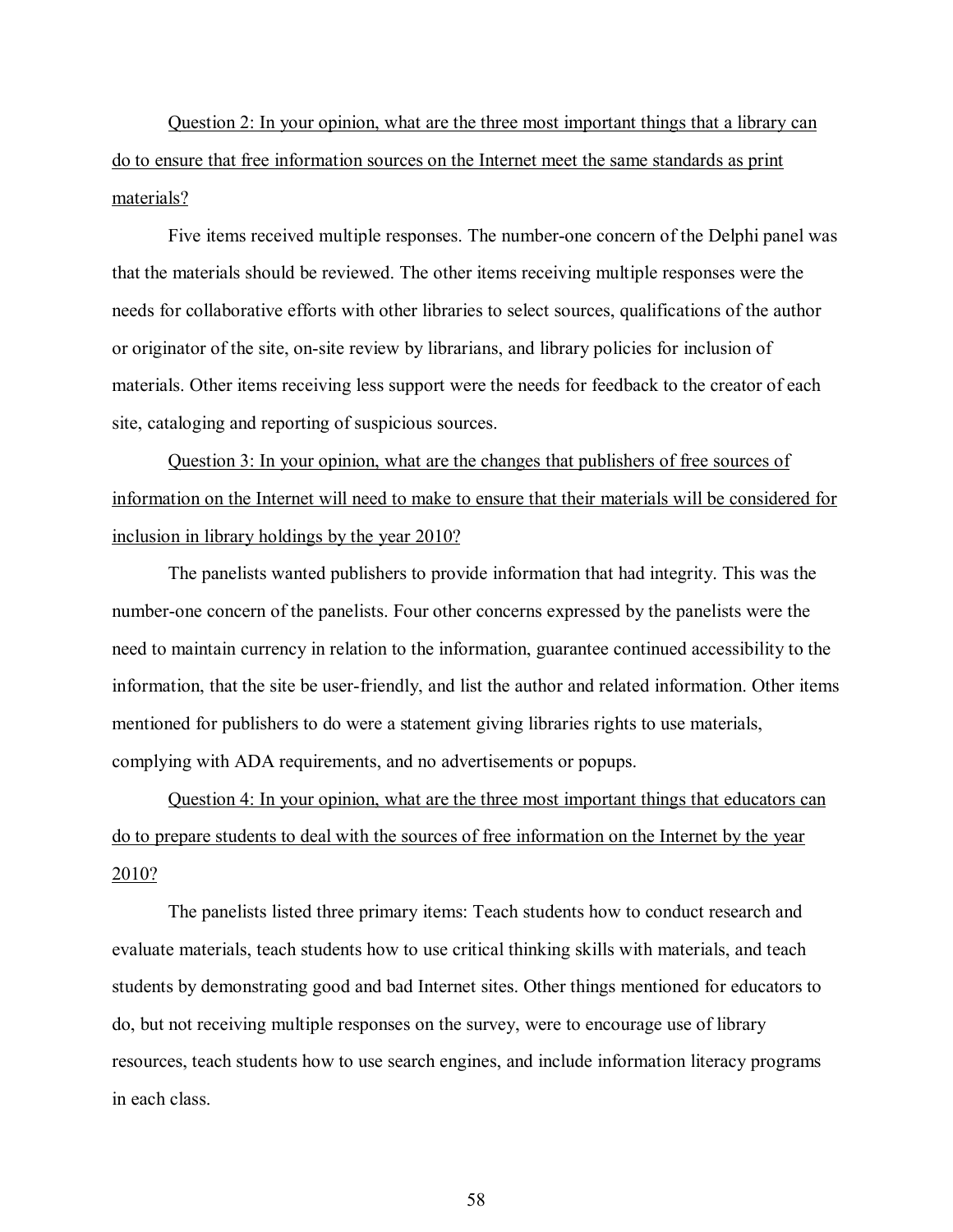Question 5: In your opinion, what are the three most important current initiatives by libraries to prepare students to deal with sources of free information on the Internet?

Four initiatives received multiple responses by the panelists: need for information literacy instructional programs including Internet-based resources, use of Web-based chat and e-mail to assist students, a library Web home page that provides links to information sources, and the continuous review of Internet information sources for students. Other desired items mentioned were public discussion, in-service for librarians, and making the fee-based databases free.

Question 6: In your opinion, what will be the three most important forms of support that libraries will receive from federal, state, and/or local government to assist students in dealing with free sources of information on the Internet by the year 2010?

The major items receiving multiple responses by the Delphi panel members were federal funding, up-to-date computer-related equipment, staff development in Internet resources, and promoting projects listing Web resources. Other items mentioned varied from funds for free Internet access to developing guidelines for materials on the Internet by an authority such as the Library of Congress.

Question 7: In your opinion, what will be the major differences between selecting free sources of information on the Internet and traditional print resources for inclusion in library holdings by the year 2010?

Four items received multiple responses from the Delphi panel. The item receiving the most multiple responses was that the same standards should apply to both print and Internetbased information. The other three items mentioned were reasonable access cost, ease of use, and space for inclusion in the collection. Other items receiving less consideration were the library budget and the longevity of materials on the Internet.

Question 8: In your opinion, what are the major current reasons that librarians reject free sources of information on the Internet for inclusion in library holdings?

The Delphi panel members gave multiple responses to three items: lack of documentation on a site, lack of permanence for Internet sites, and the lack of credibility of information on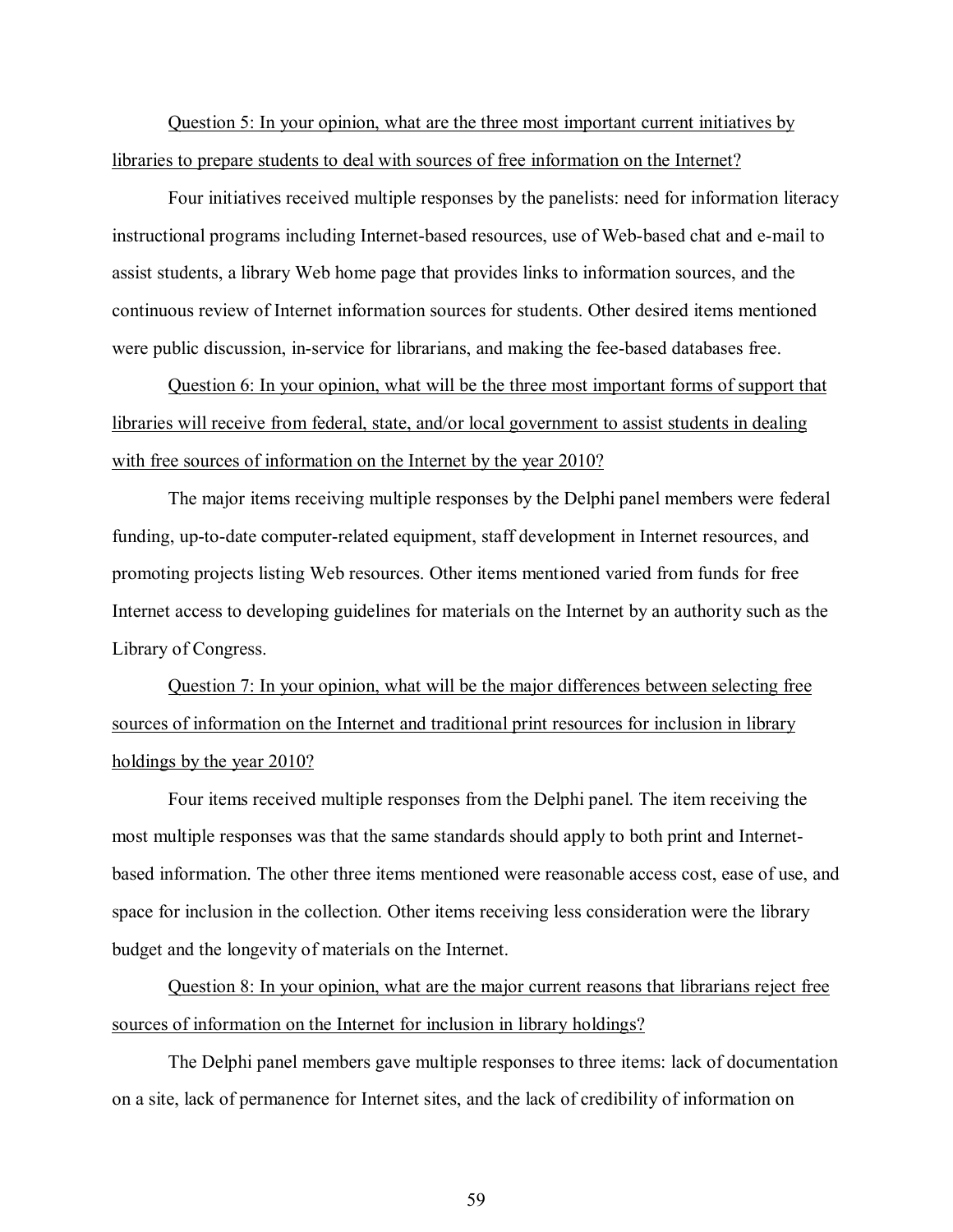Internet sites. The other factors mentioned were advertising on sites, lack of time for librarians to identify sites, and the lack of computer-related technology expertise by librarians.

Question 9: Please describe the idealized free document on the Internet that you would choose to be included in library holdings by the year 2010.

The number-one response expressed by the panel members was a concern for the reliability of information on the Internet. Five other desired characteristics receiving multiple responses were availability of full-text documents, links to related academic resources, userfriendly and easy-to-navigate site, static URL, and information review by a panel of experts. Other items mentioned were historical documents, title information, contact information, and original material.

Question 10: Please feel free to comment on any other aspect of dealing with free sources of information on the Internet to be considered for inclusion in library holdings by the year 2010.

The majority of panel members did not respond to this question. The panelists who did respond stressed the need for academic materials and cooperation. One panelist stated:

I suspect that librarians would probably appreciate getting a lot more input from faculty members about what type of sources they would like to have available for themselves and for their students. Also, I imagine that librarians have seen their roles as research advisors change significantly. These issues need to be taken into consideration in any discussion of sources being considered for inclusion by the year 2010.

## Summary

The narrative responses to the questions forming Round 1 were specific and provided a firm basis on which to develop Round 2. The analysis of the data uncovered emerging areas of consensus concerning standards for sources of free information on the Internet for inclusion in library holdings by 2010. These elements formed the basis of Round 2 to further narrow the opinions and perceptions of the panelists.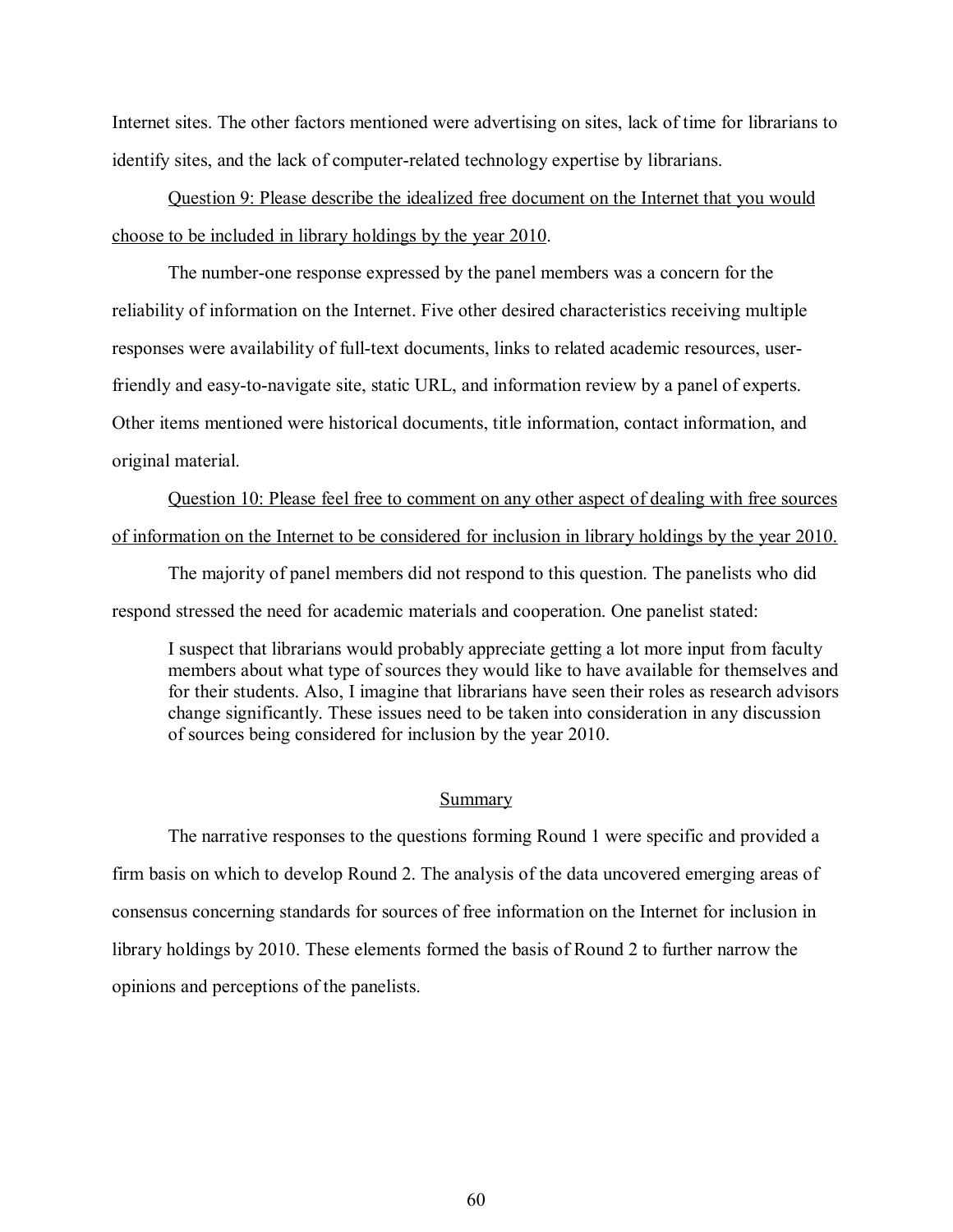#### CHAPTER 5

# ROUND 2: FINDINGS AND ANALYSIS

This chapter includes a description of the procedure by which the Round 2 questionnaire was constructed, distributed, and analyzed. An explanation of the procedure used to organize and summarize the 9 question second round questionnaire is described. An explanation of the scale is also included.

### Construction of Round 2 Questionnaire

The analysis of the 24 members of the Delphi panel's responses to the open-ended questions in Round 1 provided the information needed to develop the Round 2 questionnaire. The purpose of the Round 2 questionnaire was to narrow the responses and to increase the degree of consensus among panel members concerning the questions in Round 1. To accomplish this objective, I identified the opinions with the greatest degree of agreement among the Delphi panel members on the Round 1 questionnaire. The second Round consisted of 9 questions with 42 subparts. The second round questionnaire and cover letter was distributed via e-mail and is listed in Appendix C.

The answers to the first round questionnaire were analyzed inductively in order to identify emerging areas of argument among the Delphi panel members. This process involved analyzing statements of the panel members and arranging similar responses into categories for each question. A count was maintained each time a member of the panel expressed a similar idea. The results of these category counts determined what items would be included in the second round questionnaire. The inclusion of an item in the second round questionnaire was obvious because of the emerging degree of consensus on suggestions that received 4 or more responses. However, it was necessary to establish a cut-off criterion of four in order to set a standard for including and excluding statements. Any comment in Round 1 that was mentioned

61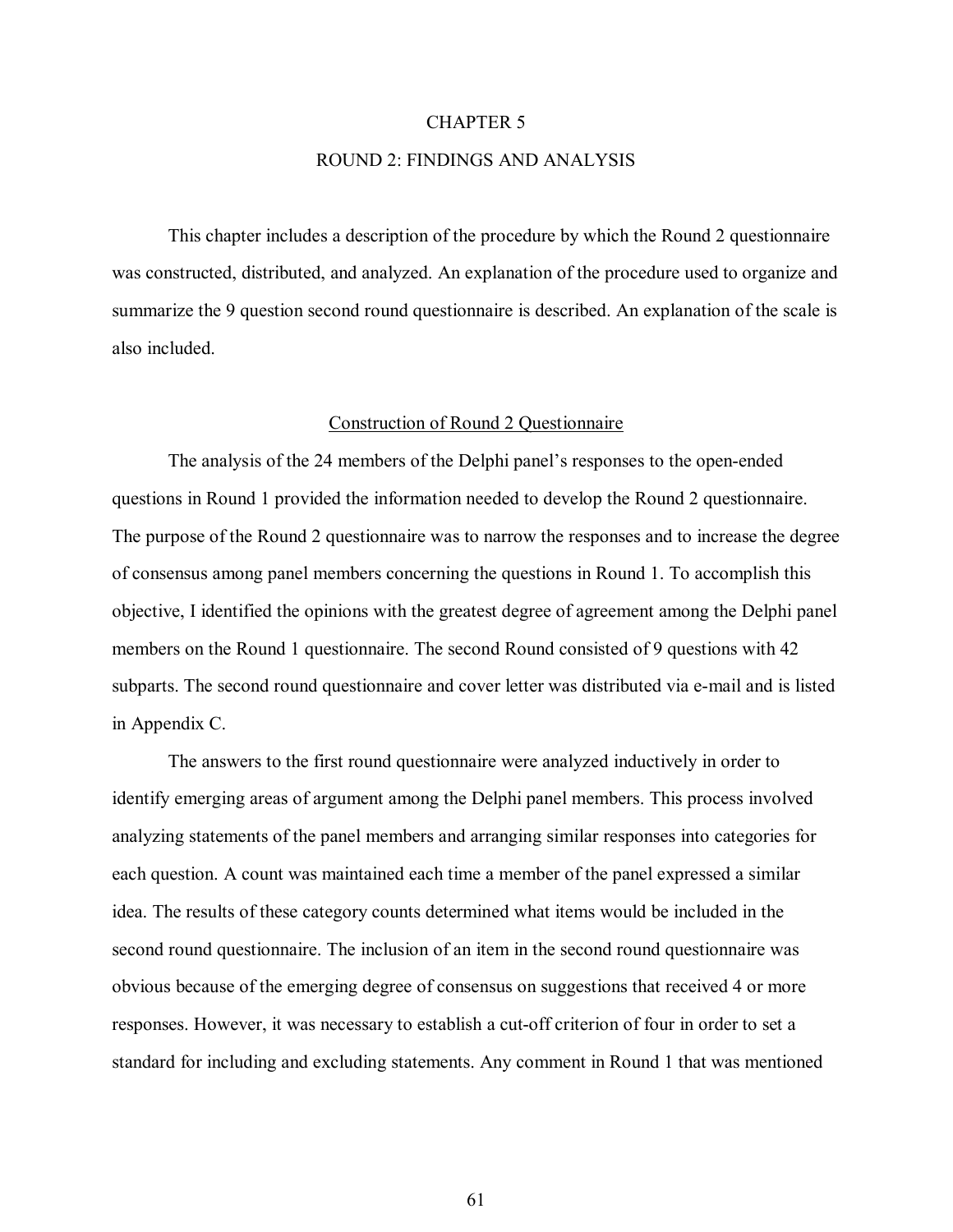by four panelists would be included in the Round 2 questionnaire. Items not receiving four responses were eliminated from future consideration.

The second-round questionnaire used a Likert-type scale and ranking scale in order to gauge the degree of consensus among panel members. The Likert-type scale was used to gauge the degree of agreement among the panelists concerning the qualities desired in determining standards of free information on the internet for inclusion in academic library holding by 2010. The panelists were requested to choose a number on a scale 1 to 5. A response of "5" indicated that the participant strongly agreed with the statement. A response of "4" indicated that the participant agreed with the statement. A response of "3" on the scale indicated that the participant was neutral about the statement. A response of "2" indicated that the participant disagreed with the statement. Choosing a "1" indicated that the panelist strongly disagreed with the statement. A table of the Likert-type scale results of the 9 questions and 42 related subparts is located in Appendix D.

In addition, a second procedure requested the panelist to rank the relevance of the items in each question. The items are listed in rank order under each question with the sum of the ranking points each item received in Appendix D. The ranking was used to determine the degree of consensus among the Delphi panel members.

# Round 2: Findings and Analysis

This portion of the study includes a summary of the items as they related to each of the 9 questions. The statistical data to the 9 questions on the questionnaire number 2 is shown in table 1.

Question 1: In your judgment, the following important criteria will be used to determine whether particular free sources of information on the Internet should be included in library holdings the year 2010.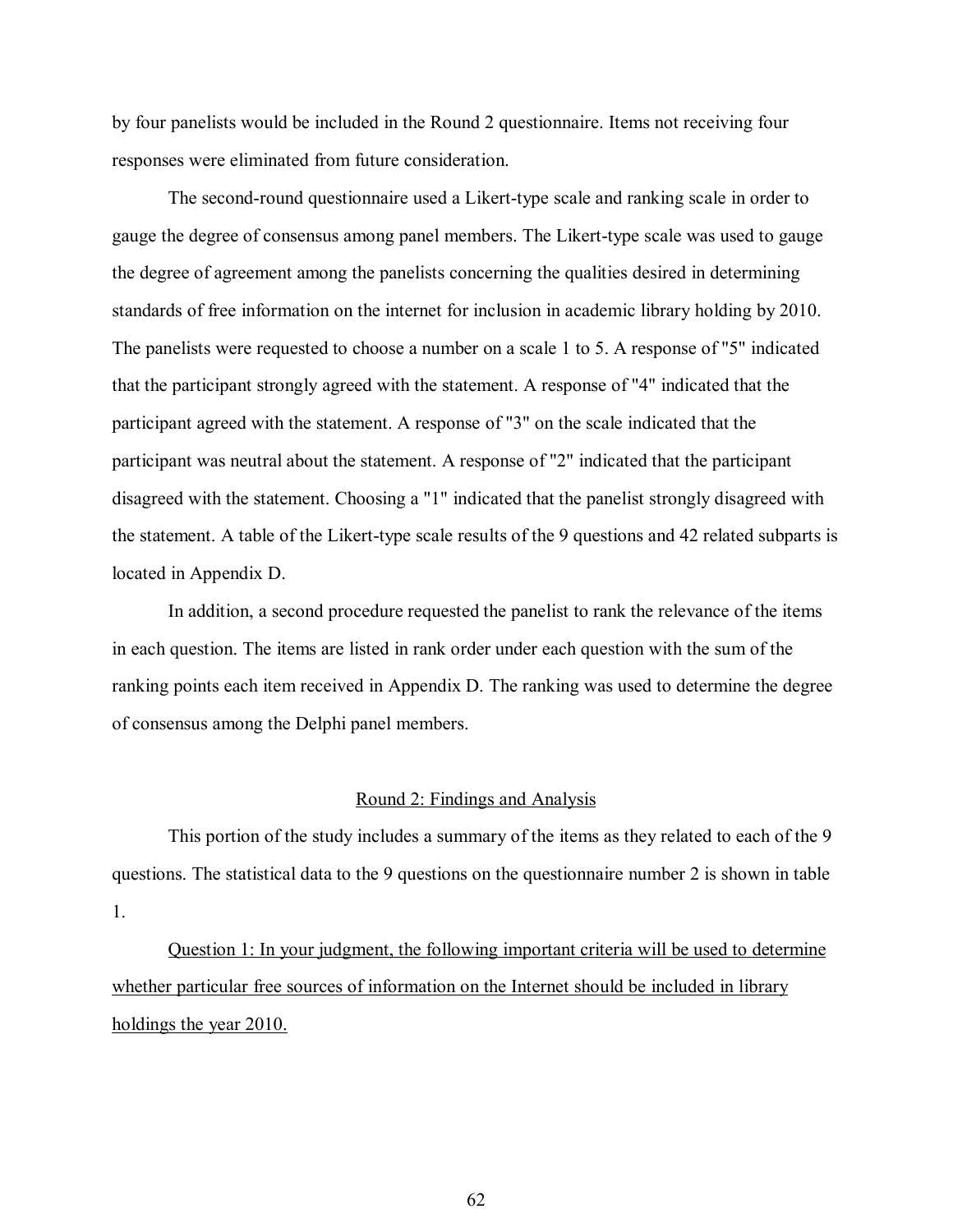#### Item 1: Reliability of information

The Delphi panel indicated that reliable information was viewed as the most critical feature for including free information on the Internet in library holdings. This item was ranked first overall by the panel. Thirteen panel members ranked it number 1. On a Likert-type scale of 5, this item received a mean of 4.96, with a standard deviation of 0.08.

# Item 2: Quality of the information

Quality of the information was ranked second out of six items related to this question. This indicates the consensus of the panel members that the quality of free information on the Internet should be a major consideration for including an item in library holdings. The mean value of this item is 4.83 with a standard deviation of 0.28.

## Item 3: Applicability to the curriculum

This item was listed third by the panel, which indicated that this criterion is important. The mean value of this item is 4.17, with a standard deviation of 0.63.

# Item 4: Currency of the information

Currency of information was ranked fourth when compared to the six items related to this question. This item received a mean of 4.17, with a standard deviation of 0.63.

# Item 5: Long-term accessibility of the information

The panel members ranked this item fifth of six possible choices. Fifteen of the 23 panelists who responded to this question ranked it a 4, 5, or 6. This item received a mean of 4.50, with a standard deviation of 0.58.

## Item 6: A well-maintained Internet site

Members of the Delphi panel ranked this item last out of six possible choices. Fifty percent of the respondents gave this item a number 6 rating. This item was ranked last by the participants of the six possible items on question 1. This item received a mean of 4.29, with a standard deviation of 0.53.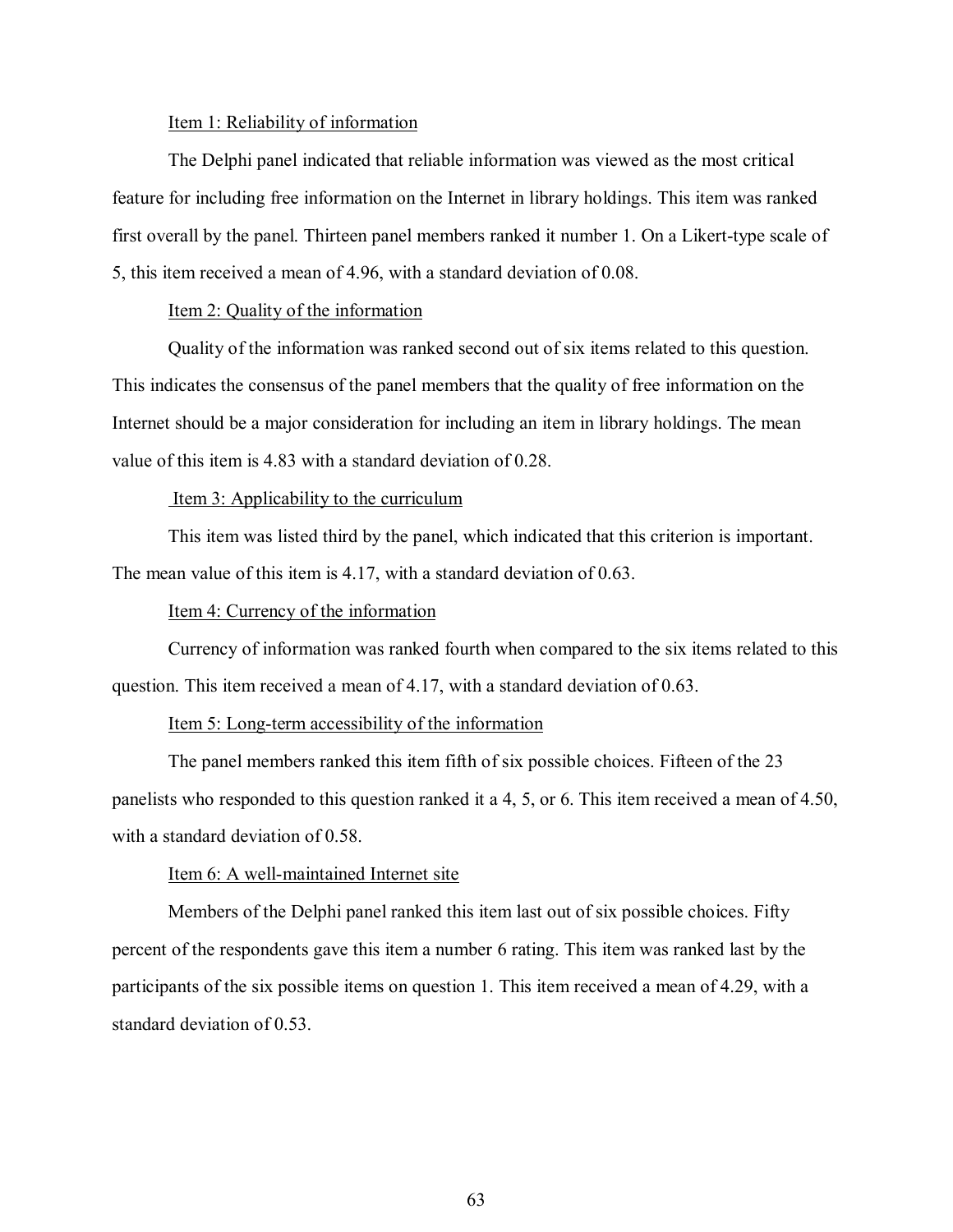Question 2: In your opinion, libraries can/should implement the following important procedures to ensure that free information sources on the Internet meet the same standards as print materials.

## Item 1: Search for review of materials

Sixty-seven percent of the Delphi panel ranked this item number 1 or 2. Searching for review of materials was indicated by panelists as the one way to ensure that free sources on the Internet would meet the same standards as printed materials. This item received mean of 4.21, with a standard deviation of 0.66.

# Item 2: Review of author or originator qualifications

This item was ranked number two out of six possible choices. This is an indication that panel members gave this item a high priority. This item received a mean of 4.33, with a standard deviation of 0.61.

# Item 3: Development of library policies dealing with Internet materials

Sixty-two percent of the panel members ranked this item either 1 or 2. This indicated that this item was judged to be important. The mean for this item was 4.33, with a standard deviation of 0.61.

## Item 4: Collaborative efforts with other libraries to select sources on the Internet

No panel member gave this item a number 1 ranking, but 63% ranked the item number 2 or 3. The mean for this item was 4.29, with a standard deviation of 0.65.

# Item 5: Review of Internet materials in individual libraries

Two panel members gave this item the highest ranking of 1. However, 75% of the panelists gave this item the lower rankings of 4 or 5 from five possible choices. This item has a mean of 3.88, with a standard deviation of 0.59.

Question 3: In your opinion, publishers of free sources of information on the Internet will need to make the following changes to ensure that their materials will be considered for inclusion in library holdings by the year 2010.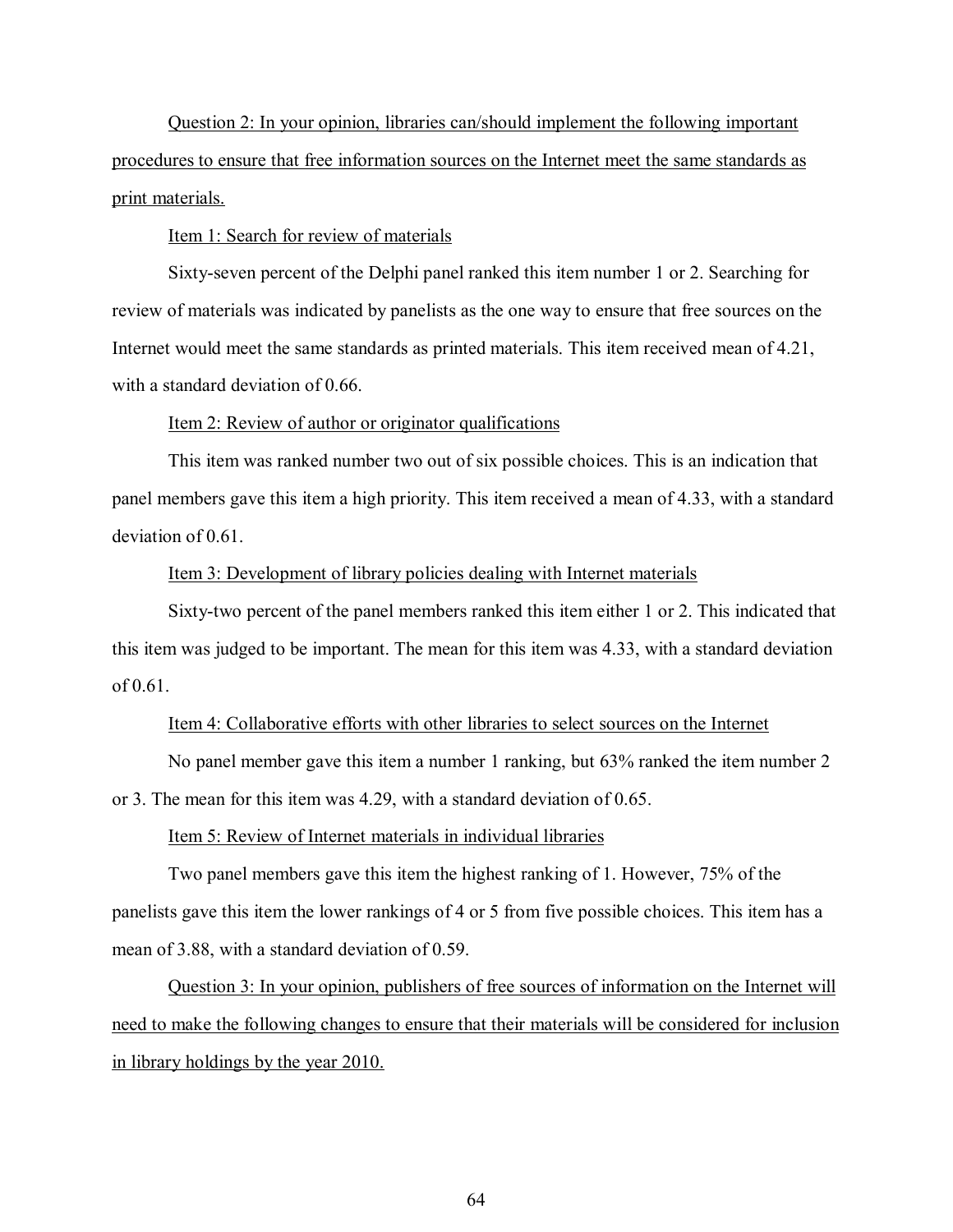#### Item 1: Provide information that has integrity

Panel members ranked this item number 1 overall. Ninety-two percent of the members ranked this item number 1 or 2 out of five choices. The mean for this item is 4.78, with a standard deviation of 0.36.

Item 2: Verify continued accessibility to the site

Verifying continued accessibility to the site was ranked number 2 out of five possible choices by the panelists. This indicated that this item was important to the panelists. The mean for this item is 4.42, with a standard deviation of 0.58.

### Item 3: List author

The importance of the author was indicated by 46% of the panelists who ranked this item with a 1 or 2 ranking out of five choices on the frequency of rank order scale. However, 42% of the panelists gave it a ranking or 4 or 5 out of five possible choices. This item received a mean of 4.52, with a standard deviation of 0.54.

#### Item 4: Maintain currency in relation to information

Panel members ranked this item number 4 out of five choices. However, only 3 ranking points separated items 2, 3, and 4. (See Appendix D, Table 1, Question 3, Item 4.) This indicates the panel members placed a high degree of importance on these three items. This item received a mean of 4.50 on the Likert-type scale of 5, with a standard deviation of 0.50.

Item 5: Determine user-friendliness of the site

Ninety-two percent of the panelists ranked this item 4 or 5 on the frequency of order scale with five possible choices. However, on the Likert-type scale this item received a mean of 4.25, with a standard deviation of 0.69.

Question 4: In your opinion, educators can/should do the following to prepare students to deal with the sources of free information on the Internet by the year 2010.

# Item 1: Teach students how to use critical thinking skills with Internet materials

This item received the highest score given by the panel members for this question, which indicated it was a high priority, as 69% of the panelists ranked this item number 1 or 2 on the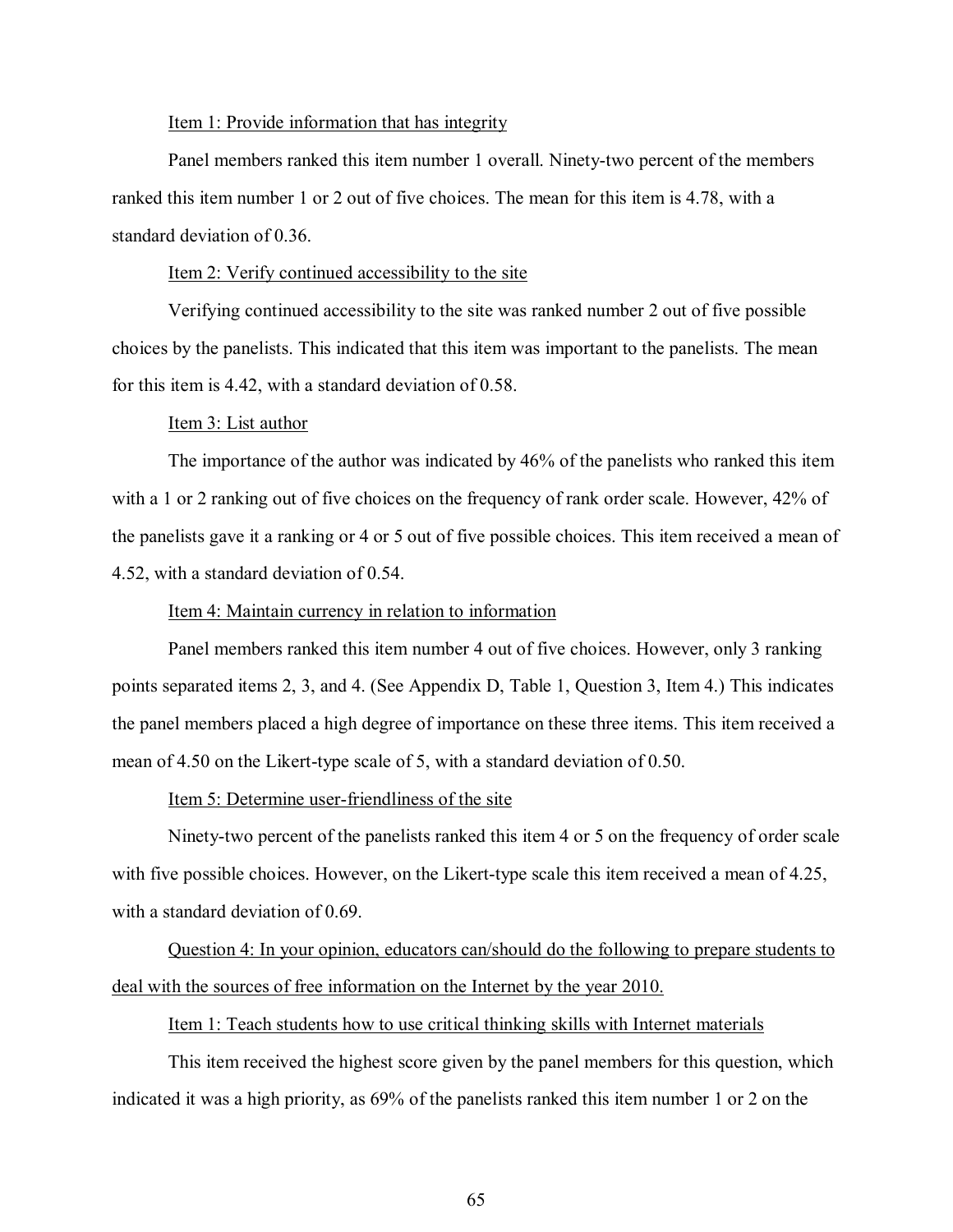frequency of rank order scale of four possible choices for this question. On the Likert-type scale this item received a mean of 4.88, with a standard deviation of 0.23.

## Item 2: Teach students how to conduct research

The panel members ranked this item number 2 out of the three choices for this question. Seventy-nine percent of the panelists ranked the item 1 or 2 on the frequency of rank order. Analysis of this item revealed that it received a mean of 4.63, with a standard deviation of 0.50.

# Item 3: Demonstrate good and bad Internet sites to students

Seventy-five percent of the panelists ranked this item number 3 on the frequency of rank order scale. Analysis of this item revealed that it received a mean on a Likert-type scale of 4.33, with a standard deviation of 0.61.

Question 5: In your opinion, libraries can/should continue the following current initiatives to prepare students to deal with sources of free information on the Internet.

# Item 1: Provide information literacy programs including Internet-based materials

The panel members ranked this item number 1 for this question. Fifty percent of the panelist ranked the item number 1 out of four possible choices on the frequency of rank order scale. Analysis to responses to this item revealed a mean on the Likert-type scale of 4.50, with a standard deviation of 0.63.

# Item 2: Continuously review the Internet for sources of information for students

The panelists ranked this item number 2 out of a possibility of four choices. Fifty percent of the panelists ranked this item number 1 or 2 on the frequency of rank order scale. On a Likerttype scale the mean was 4.21, with a standard deviation of 0.66.

# Item 3: Maintain library home page that provides links to information sources

This item was ranked number 3 out of four possible choices on the frequency of rank order scale. Only two ranking points separate items 2 and 3 which indicate that this choice is important. On a Likert-type scale, the mean was calculated at 4.50 with a standard deviation of 0.54.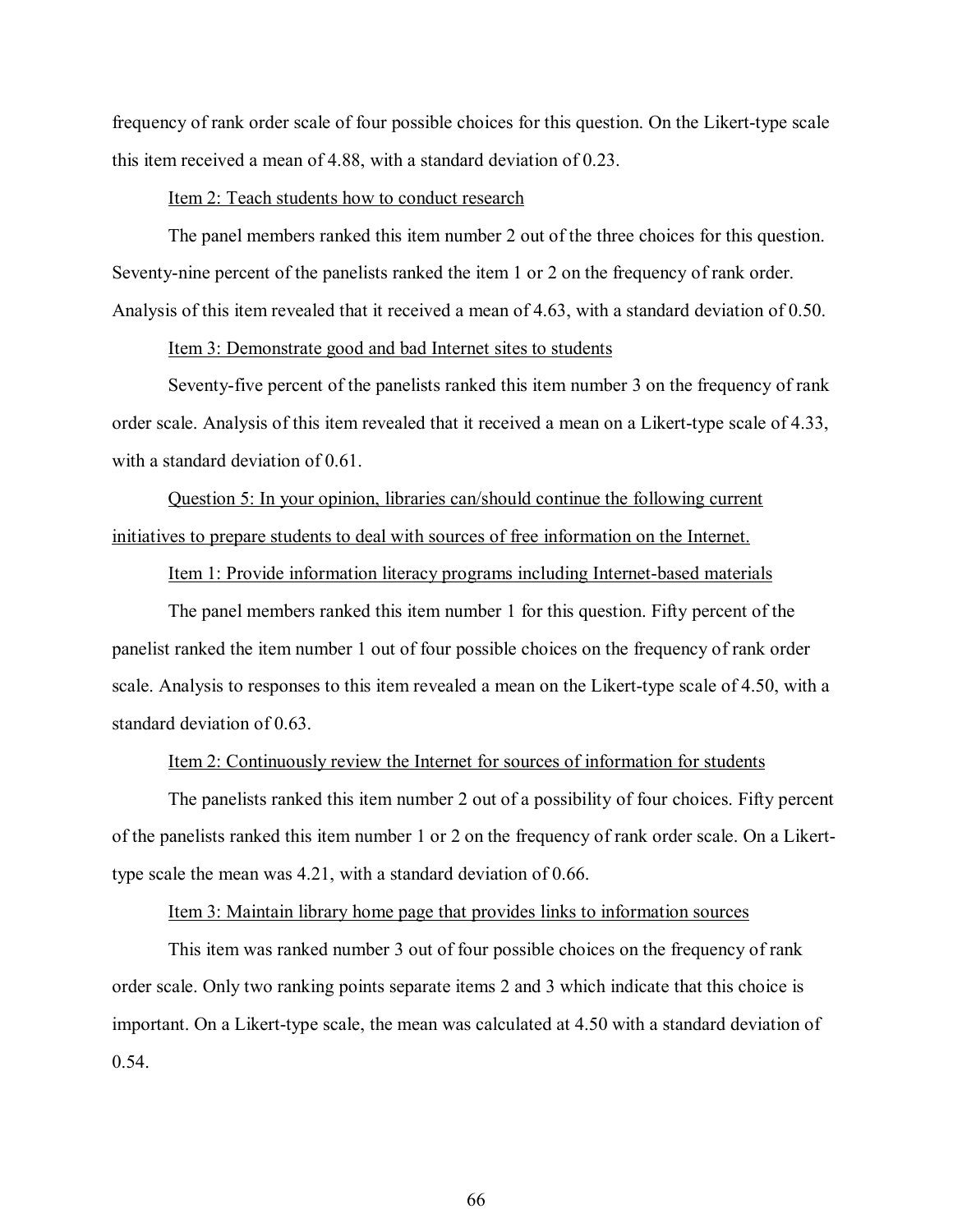#### Item 4: Use Web-based chat and e-mail to assist students

The Delphi panel members ranked this item last overall out of a possible four choices. Seventy percent of the panelists ranked this item fourth out of four possible choices. On a Likerttype scale the item received a mean of 4.17, with a standard deviation of 0.69.

Question 6: In your opinion, the most important forms of support that libraries will receive from federal, state, and/or local government to assist students in dealing with free sources of information on the Internet by the year 2010 will be:

Item 1: Staff development Internet projects for training librarians and faculty.

This item received the number 1 response identified by the Delphi panel members. This is the most important item identified out of six possibilities on the frequency of rank order scale. On the Likert-type scale this item received a mean of 4.39, with a standard deviation of 0.64.

# Item 2: Up-to-date computer related equipment.

This item was very significant to the panel as only 1 ranking point separated item 1 and item 2 on the totals produced by the frequency of rank order scale. A mean of 4.54 with a standard deviation of 0.57 was computer for the Likert-type scale.

# Item 3: Federal funding

This item was ranked number 3 by the committee on the frequency of rank order scale utilizing six possible choices. Analysis of the responses to this item discovered a mean of 3.78, with a standard deviation of 0.96.

#### Item 4: State funding

The committee ranked this item number 4 out of six choices utilizing the frequency of rank order system. Analysis of the responses on the Likert-type scale revealed a mean of 3.71, with a standard deviation of 1.03.

## Item 5: Promotion of projects listing selected Internet resources.

Only one panel member ranked this item number 1, but eight panelists ranked the item number 6. This item was ranked number 5 overall by the panelists for this question. Analysis of the Likert-type scale responses indicated a mean of 4.04, with a standard deviation 0.56.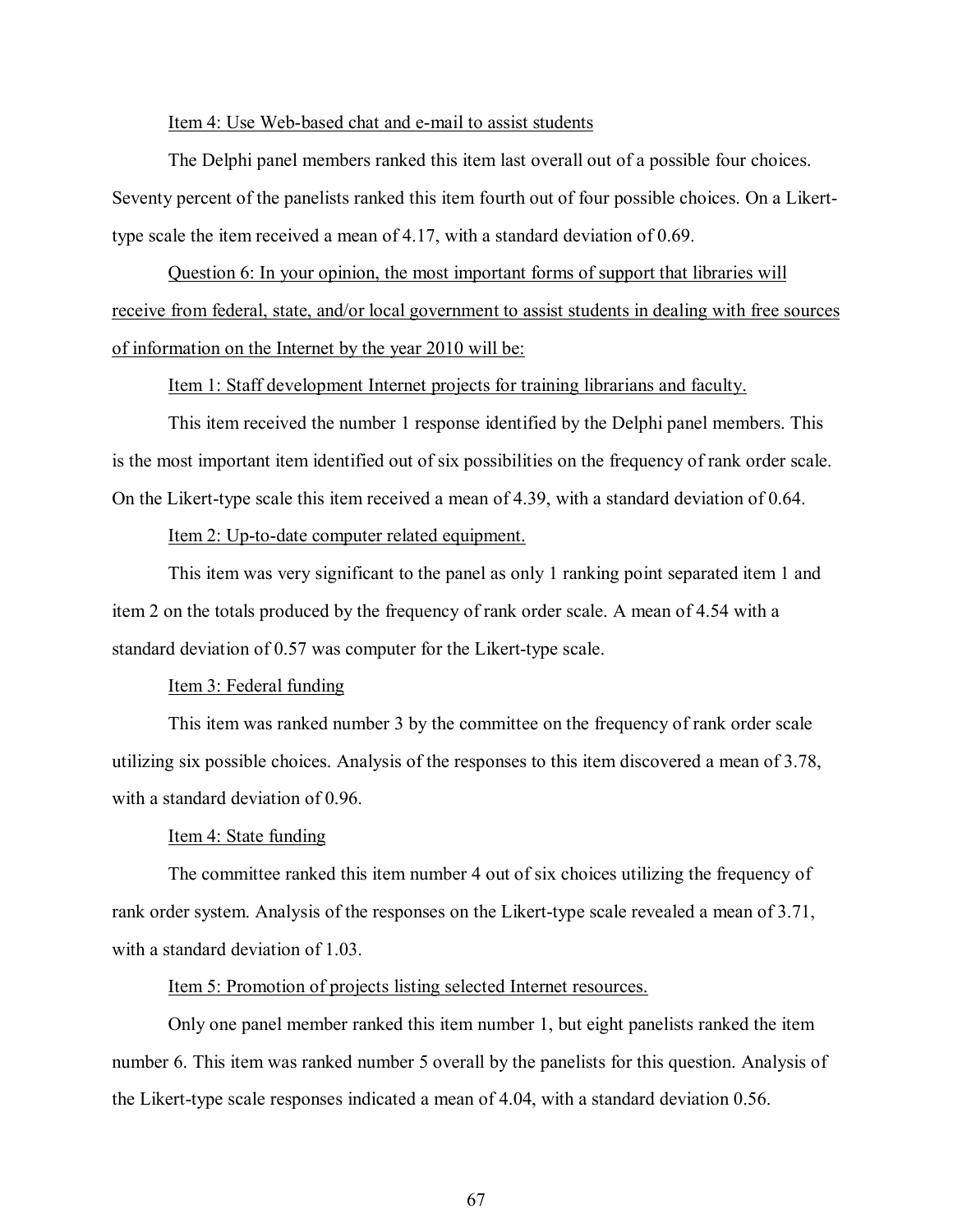#### Item 6: Local funding

This item was ranked last overall by members of the Delphi panel. The item was ranked number 6 out of a possibility of six choices by 50% of the panelists. A mean of 3.33 with a standard deviation of 0.97 was calculated using the Likert-type scale.

Question 7: In your opinion, the major differences between selecting free sources of information from the Internet and traditional print resources for inclusion in library holdings by the year 2010 are:

## Item 1: Greater ease of use of the Internet

Greater ease of use of the Internet was ranked number 1 from four possible selections on the frequency of rank order system. The mean was 3.79 with a standard deviation of 0.78 on the Likert-type scale.

# Item 2: No difference- same standards should apply

Only 2 ranking points separate the second selection from the first selection. Fifty-four percent of the panelists ranked number 1 on the frequency of rank order out of a total of four possible choices. Analysis of the Likert-type scale revealed a mean of 3.75, with a standard deviation of 0.98.

# Item 3: Additional access cost associated with the Internet

This item was ranked third out of 4 possibilities on the frequency of rank order system. Seventy percent of the panel ranked a 3 or a 4 on this item. The mean was 3.29, with a standard deviation of 0.82.

# Item 4: Freeing up of space for including paper materials in the collection

This item was ranked last overall by the members of the group. However, 33% of the group ranked this item number 1 or 2 out of a possibility of four items on the frequency of rank order system. Analysis of the Likert-type scale revealed a mean of 3.46, with a standard deviation of 0.75.

Question 8: In your opinion, the major current reasons that librarians reject free sources of information on the Internet for inclusion in library holdings are: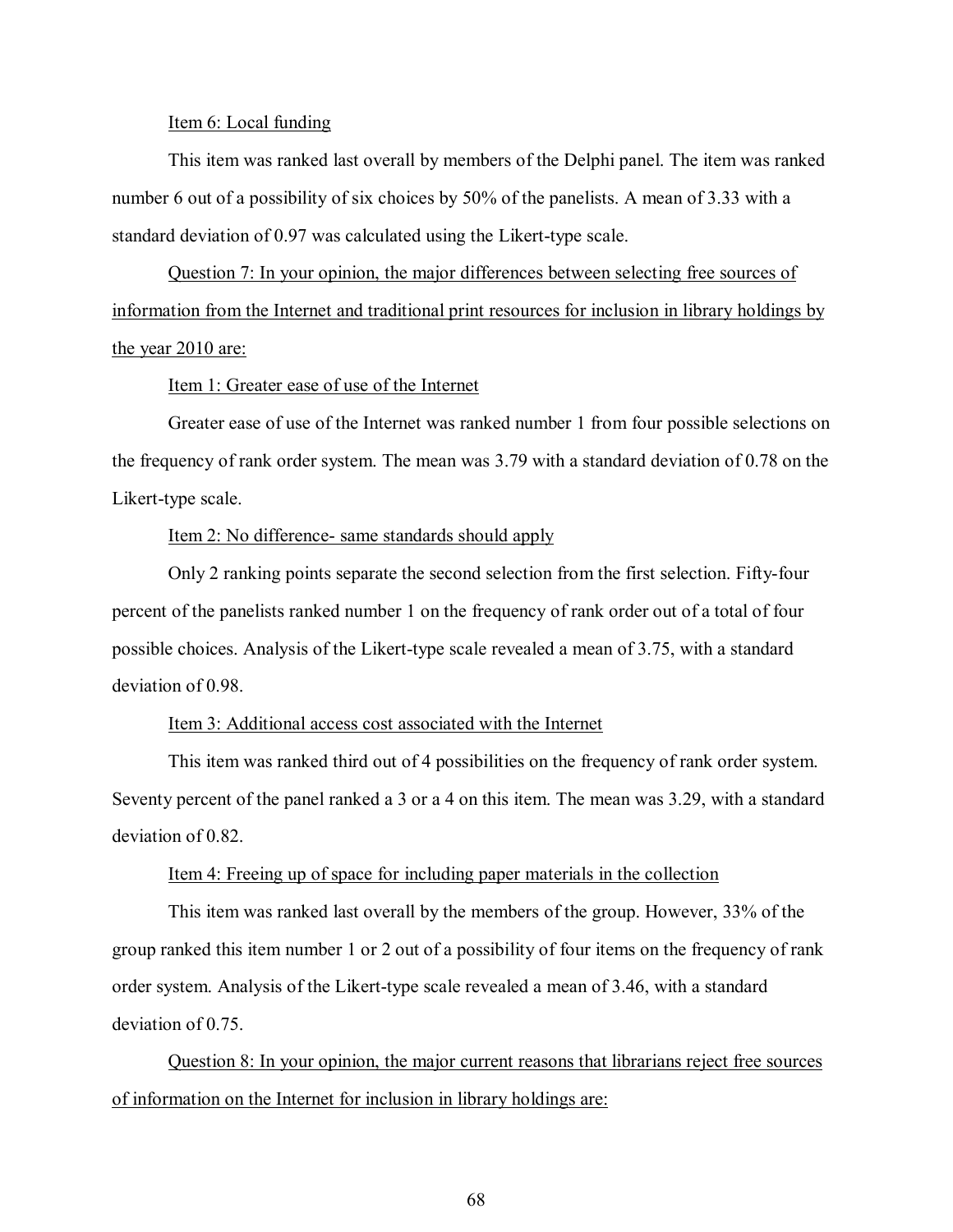## Item 1: Lack of credibility of information on Internet sites

This item was listed as the number 1 reason overall regarding why librarians reject free sources of information on the Internet for inclusion in library holdings. Seventy-five percent of the members ranked this item as number 1on the frequency of rank order scale out of four possible choices. An analysis of the Likert-type scale revealed a mean of 4.38, with a standard deviation of 0.78.

#### Item 2: Lack of documentation for information on Internet sites

This item was ranked number 2 overall out of a possible three choices on the frequency of rank order system. A mean of 4.17 with a standard deviation of 0.63 was calculated for the Likert-type scale.

# Item 3: Lack of permanence on Internet sites

This item was ranked number 3 overall out of a possibility of three choices on the frequency of rank order scale. However, 11 out of 24 members ranked this item number 1 or 2. A mean of 4.17 with a standard deviation of 0.56 was calculated for the Likert-type scale system.

Question 9: The idealized free document on the Internet that you would choose to be included in library holdings by the year 2010 will contain the following characteristics

# Item 1: Reliable information

Reliable information was selected number 1 overall by panel members from six possible choices. One hundred percent of the participants ranked the item 1, 2, or 3. Analysis of the Likert-type scale derived a mean of 4.79, with a standard deviation of 0.33.

# Item 2: Full-text availability

Participants of the Delphi panel ranked this item number 2 overall out of a possible six choices on the frequency of rank order system. Analysis of the Likert-type scale derived a mean of 4.71, with a standard deviation of 0.41.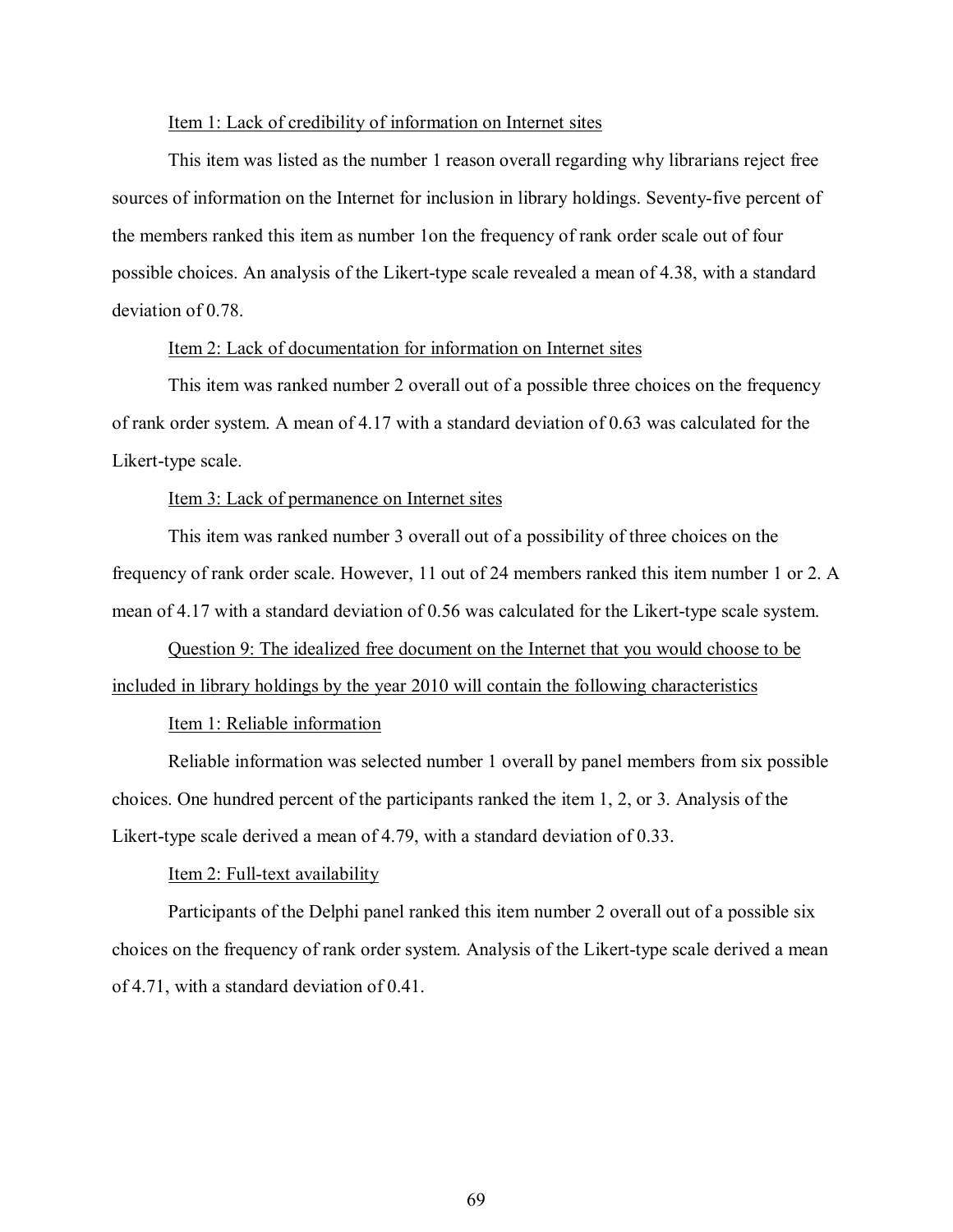#### Item 3: Stable Uniform Resource Locator

This item was ranked number 3 overall by the panel. Forty-six percent of the panelists ranked the item 1 or 2 out of a possible six choices on the frequency of rank order system. Analysis of the Likert-type scale revealed a mean of 4.42, with a standard deviation of 0.53.

# Item 4: Review of information by a panel of experts

This item was ranked number 4 overall out of six possibilities on the frequency of rank order scale. Analysis of the Likert-type scale revealed a mean of 3.96, with a standard deviation of 0.56.

# Item 5: Academic-related resources

Although this item was ranked number 5 overall, no panelist ranked this item number 1 on the frequency of rank order system. An analysis of the Likert-type scale revealed a mean of 4.42, with a standard deviation of 0.63.

## 6: User-friendly site

This item was ranked number 6 overall out of six possibilities on the frequency of rank order system. Forty-six percent of the panelists rated the item number 6. A mean of 4.25 with a standard deviation of 0.69 was calculated for the Likert-type scale. This item received a low priority in relation to the question.

## Summary

This chapter contains the analysis of Round 2. This information was used to narrow the consensus for *Determining Standards for Sources of Free Information on the Internet for Inclusion in Academic Library Holdings By 2010*. The 9 questions containing 42 subparts were related to the 3 research questions. The responses of the panelists were measured by two different methods. The panelists responded to each of the 9 questions and the 42 subparts on a Likert-type scale. Then the panelists responded to each of the 9 questions and the 42 subparts using a ranking system. Each question's subparts were ranked in priority order by the panelists.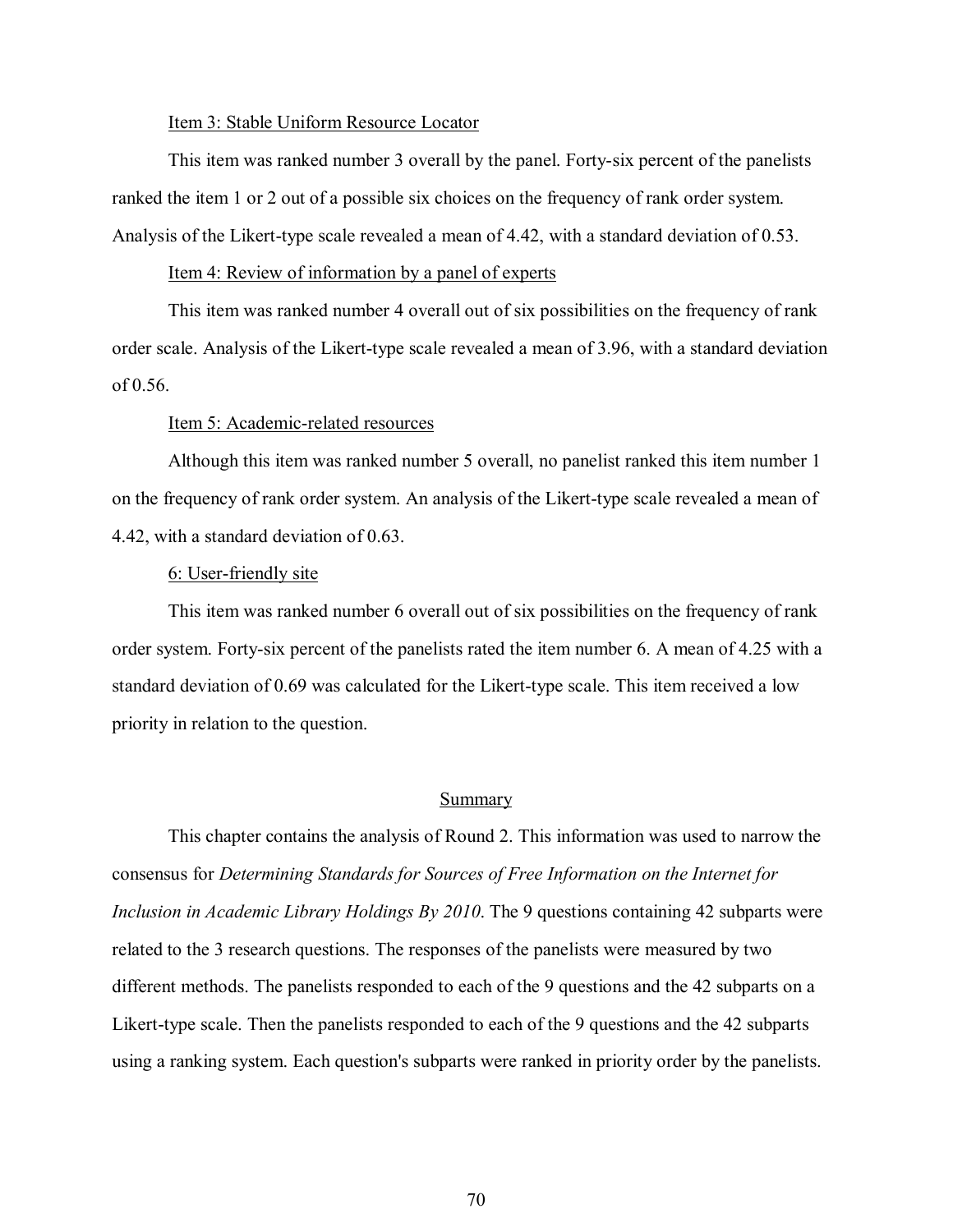An analysis of the data reveals changes that need to be made if the free materials on the Internet are to be included in academic library holdings.

Chapter 6 contains recommendations and conclusions for publishers of free materials on the Internet, instructional personnel, library personnel, and a summary of the study.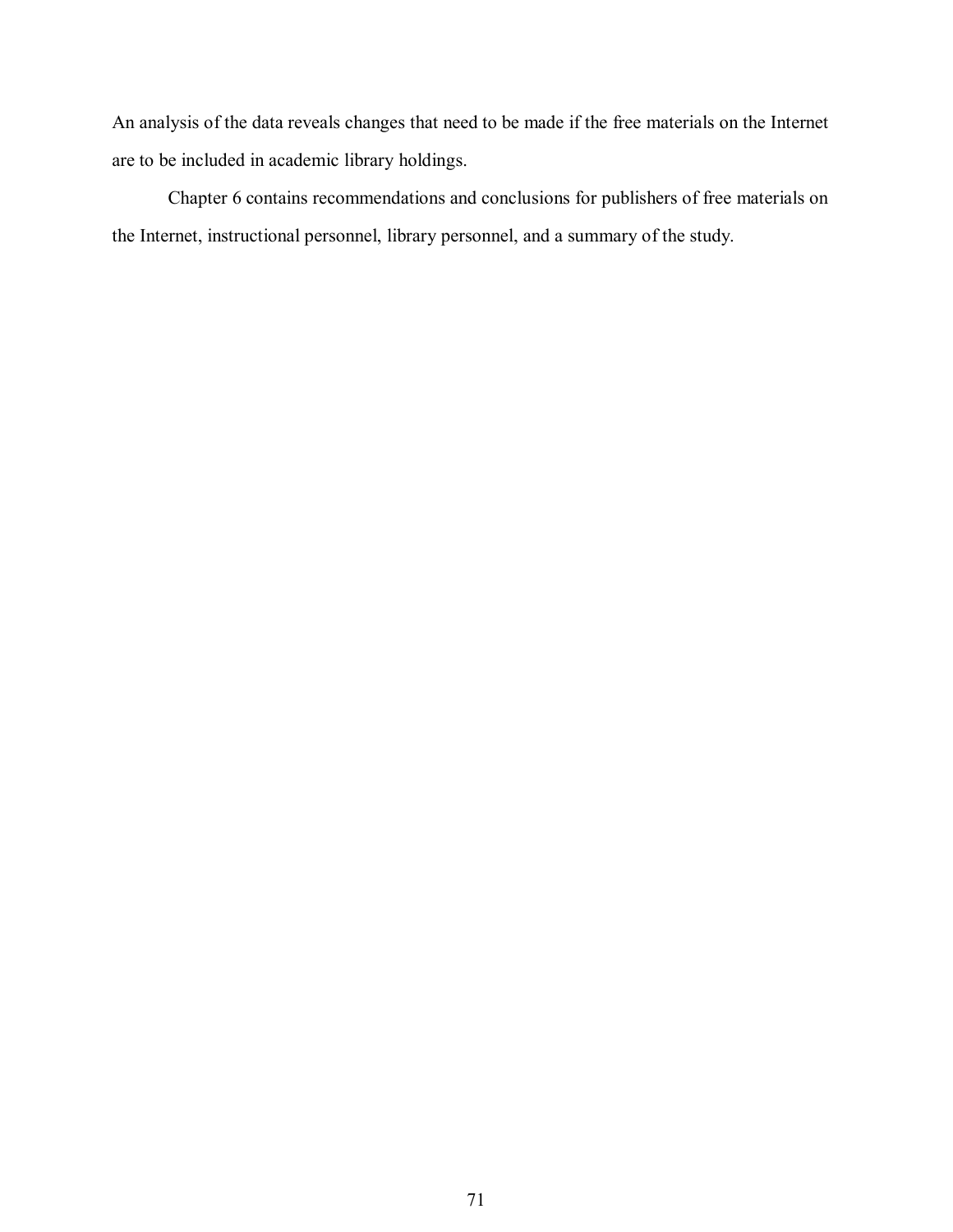# CHAPTER 6

## **CONCLUSIONS**

#### Introduction

A comprehensive description of the Delphi methodology in this study was presented in Chapter 3. Chapter 4 included an analysis of the narrative response from Round 1 concerning sources of free information on the Internet. Round 2 narrowed the consensus among the members of the Delphi panel. The analysis and findings of Round 2 were presented in Chapter 5. A consensus of agreement was reached to varying degrees on all items in Round 2. The data obtained from this process were used in determining standards for sources of free information on the Internet for inclusion in academic library holdings.

Chapter 6 is arranged in relation to the three research questions. The professional opinions of the Delphi panel members that have been synthesized through two rounds of questionnaires have been used to develop conclusions and recommendations. A summary is also included.

#### Question 1 Conclusions

What changes in higher education institutions will be required to ensure that students will be prepared to deal with free information on the Internet by the year 2010?

The members of the Delphi panel expressed their professional opinion that the numberone reason that libraries reject free sources of information on the Internet is the lack of credibility of information on Internet sites. The need for reliable information was listed as the number-one item that the members of the Delphi panel desired in an idealized document on the Internet. The lack of credibility of free information on the Internet was confirmed in the literature of Baule (1997) and Oliver et al. (1999). Bolt (1998) discovered in a survey at Seton Hall University that students were not allowed to cite Internet resources for academic study.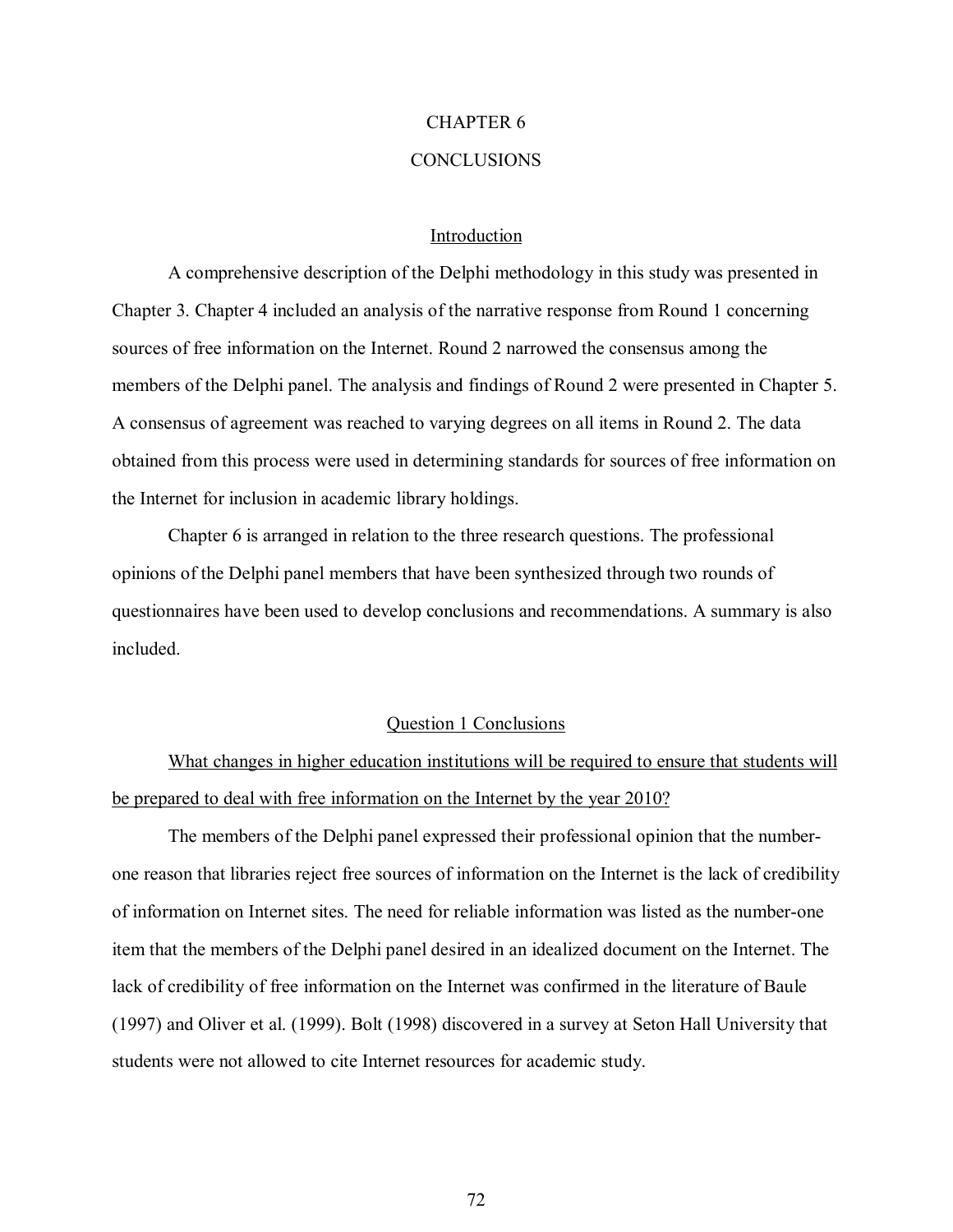The Delphi panel members expressed a need for reliable information for free documents located on the Internet to be considered for inclusion in library holdings. A major collateral concern was the lack of documentation for information on Internet sites. This validated the research by Oliver et al. (1999), Tate & Alexander (1996), and Tillman (2001). The researcher, a dean of libraries with over 30 years of experience, has also encountered the problem of a lack of documentation for free information on the Internet. The lack of documentation is frustrating for students. This problem has escalated over the years. To alleviate the problem, the library orientation program at Walters State Community College was modified to include the general documentation expectations of the faculty, particularly those in the English department.

Another major reason libraries reject free information on the Internet is a lack of permanence of materials that are published on the Internet. A stable Uniform Resource Locator (URL) for documents was listed by the Delphi panel as one of the criteria for an idealized free document on the Internet that would be considered for inclusion in library holdings. This authenticated the research of Sauers (2001) who identified the need for a stable URL for documents on the Internet.

The primary method educators can use to prepare students to deal with the sources of free information on the Internet is to teach students how to use critical thinking skills with Internet materials. This was the number-one recommendation of the Delphi members' mode in relation to educators preparing students to deal with free sources of information on the Internet. The training for students could also include activities such as demonstrating good and bad Internet sites to students. This confirmed the research by Stern (1997) who identified the need for teachers and students to develop critical thinking skills in order to be able to evaluate information from documents on the Internet.

The Delphi panel identified the need to teach students how to conduct research. This finding is consistent with the findings of Kibirige and Depalo (2000) who identified the need for freshman students to be instructed in the academic methodology on how to discern what is reliable and appropriate in relation to free sources of information on the Internet. King (1997)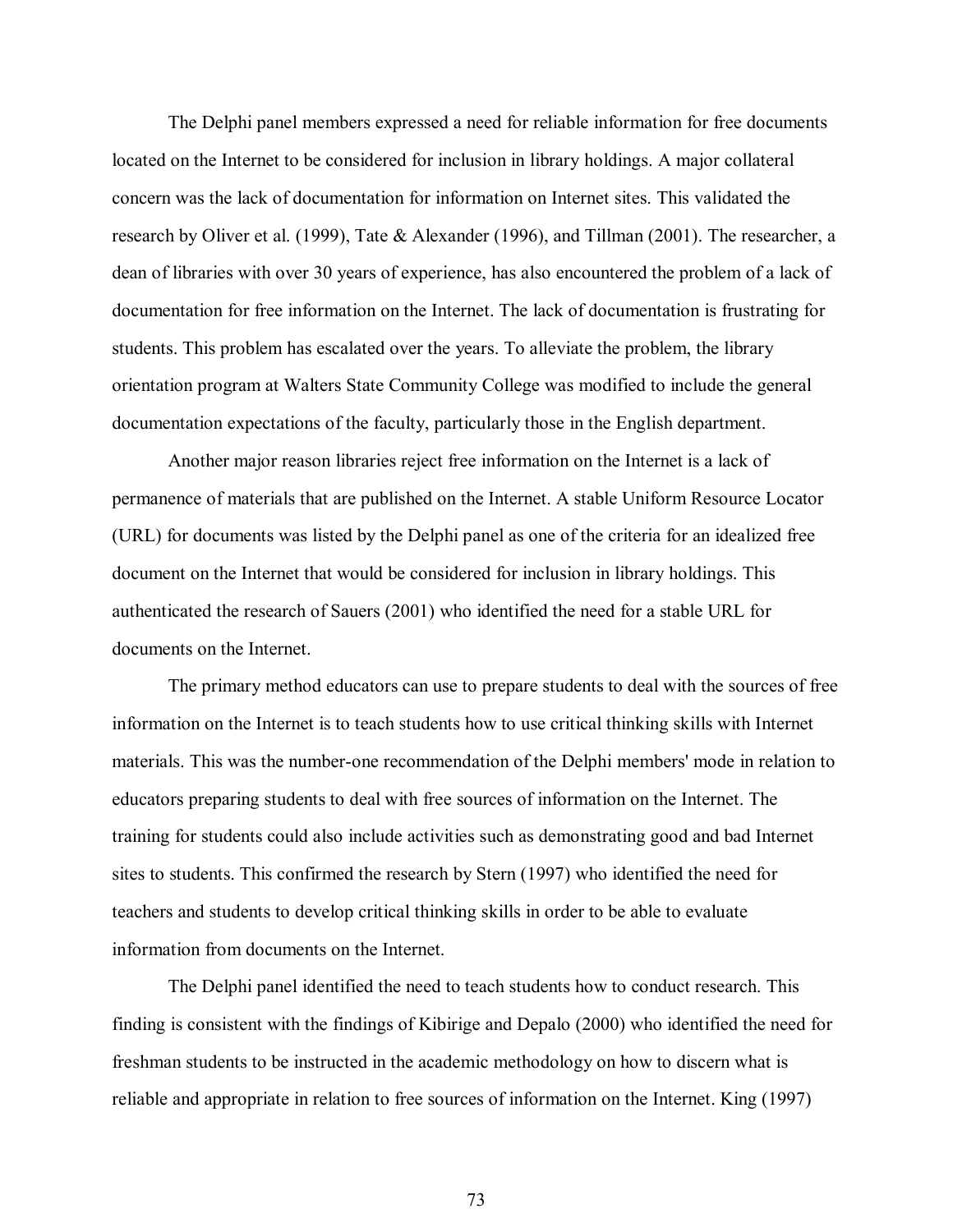identified the need to teach researchers traditional evaluation techniques that would be appropriate for information resources on the Internet. Black (1999) identified the need to train students to conduct research in a scholarly methodology. Fialkoff (2001) identified the need for library instruction programs to begin at the freshman level and to continue throughout the academic career of students.

The Delphi panel identified the need for staff development projects for training librarians and faculty members as the most important support that libraries will receive from federal, state and/or local government to assist students in dealing with free sources of information on the Internet. This conclusion confirmed the findings of Fidel et al. (1999) who emphasized that the potential for the World Wide Web is enormous, but without the tools and methods for gathering, evaluating, and presenting information, the Web may never reach its potential as the universe of knowledge.

The Delphi panel also identified the need for providing up-to-date computer equipment as a means of assisting students in dealing with free sources of information on the Internet. The electronic equipment needed to access the Internet effectively is a basic requirement, and without up-to-date equipment, students will be deprived of using the resources of the Internet.

#### Question 2 Conclusions

What procedures will librarians need to develop and implement to ensure that free Internet materials will meet quality standards for inclusion in academic library holdings by the year 2010?

Libraries historically have been concerned about providing only the best of available materials for their patrons to use. Dewey (1876) emphasized this need, and Katz (1997) and Sauers (2001) provided a mechanism for selecting the best materials available regardless of format.

Librarians traditionally have not been enthusiastic supporters of free materials on the Internet because of the following reasons: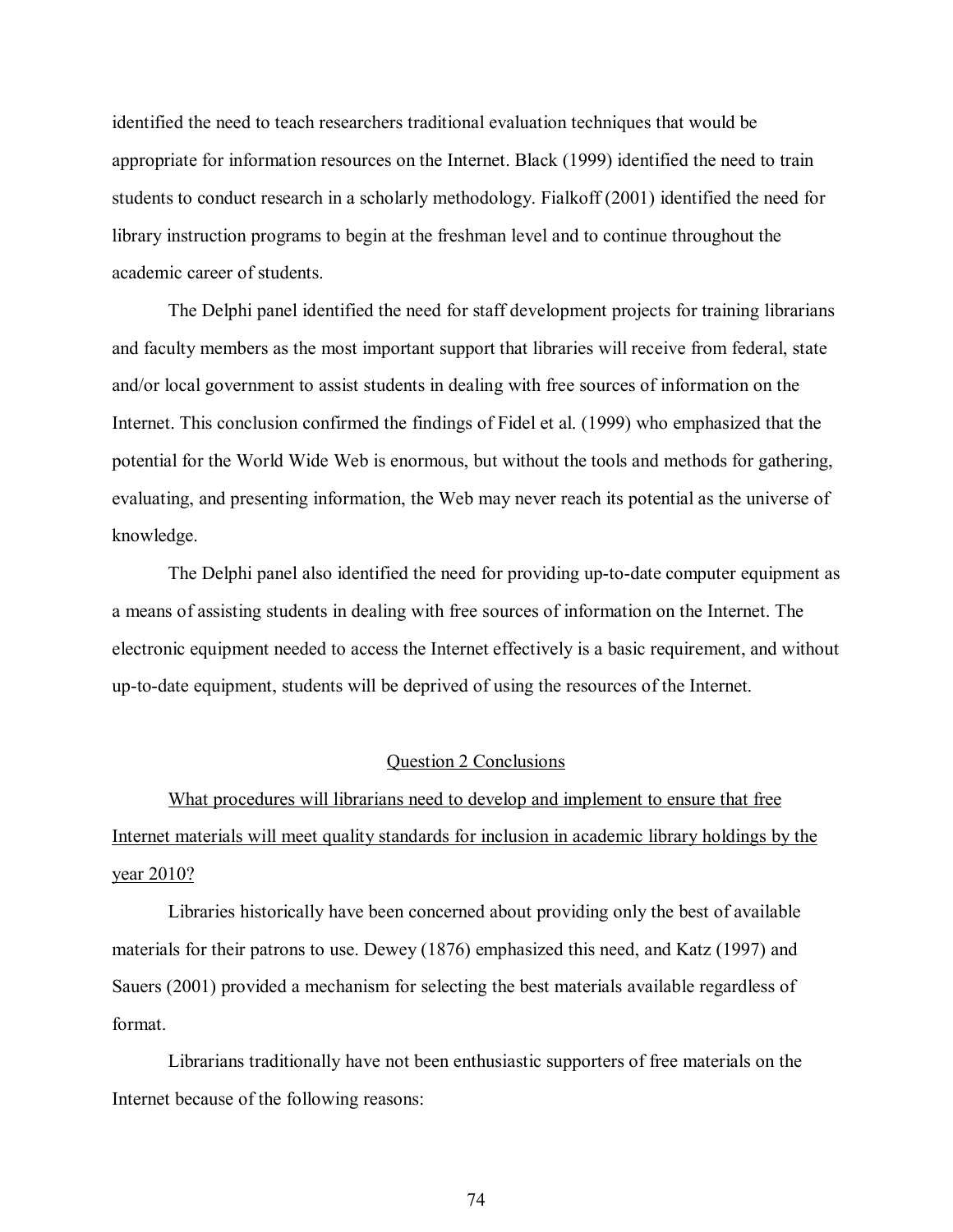- 1. Lack of credibility of information on Internet sites,
- 2. Lack of documentation for information on Internet sites, and
- 3. Lack of permanence for Internet sites.

These reasons were elaborated under research question one.

The Delphi panel emphasized that the Internet was easier to use to locate materials when compared to print materials; however, they also strongly agreed that there was no difference in the standards that should apply to free materials on the Internet and the traditional print resources. The same standards should apply to all materials that are selected for inclusion in library collections. In selecting the best materials from available resources, it is important to note that librarians were excluding resources that do not meet the criteria for being included in a library collection.

The panel described the characteristics of the idealized free document on the Internet that would be considered for inclusion in a library collection. The number-one characteristic the panel desired in a free document on the Internet was reliable information. This finding validated the research of Brandt (1996), Tillman (2001), and Ury et al. (1999) who pointed out the need for reliable information on the Internet.

The second characteristic of the idealized free document on the Internet selected by the panel was the availability of full-text of the document. This was documented in the literature because the availability of full-text was one of the underlying principles of the WWW because hypertext linking allows a researcher to go from document to document in the exploration of a topic (Smith & Gibbs, 1993). The Internet may be more likely to generate more full-text articles in contrast with conventional library databases that include citations to information that are not available in electronic format. However, the researcher must wade through an incredible amount of useless verbiage in an attempt to locate information on the Internet (Kibirige & Depalo, 2000).

The third characteristic of the idealized document on the Internet was the need for a stable URL. The need for stable URL's was identified by Notess (1998) in his research related to Internet users.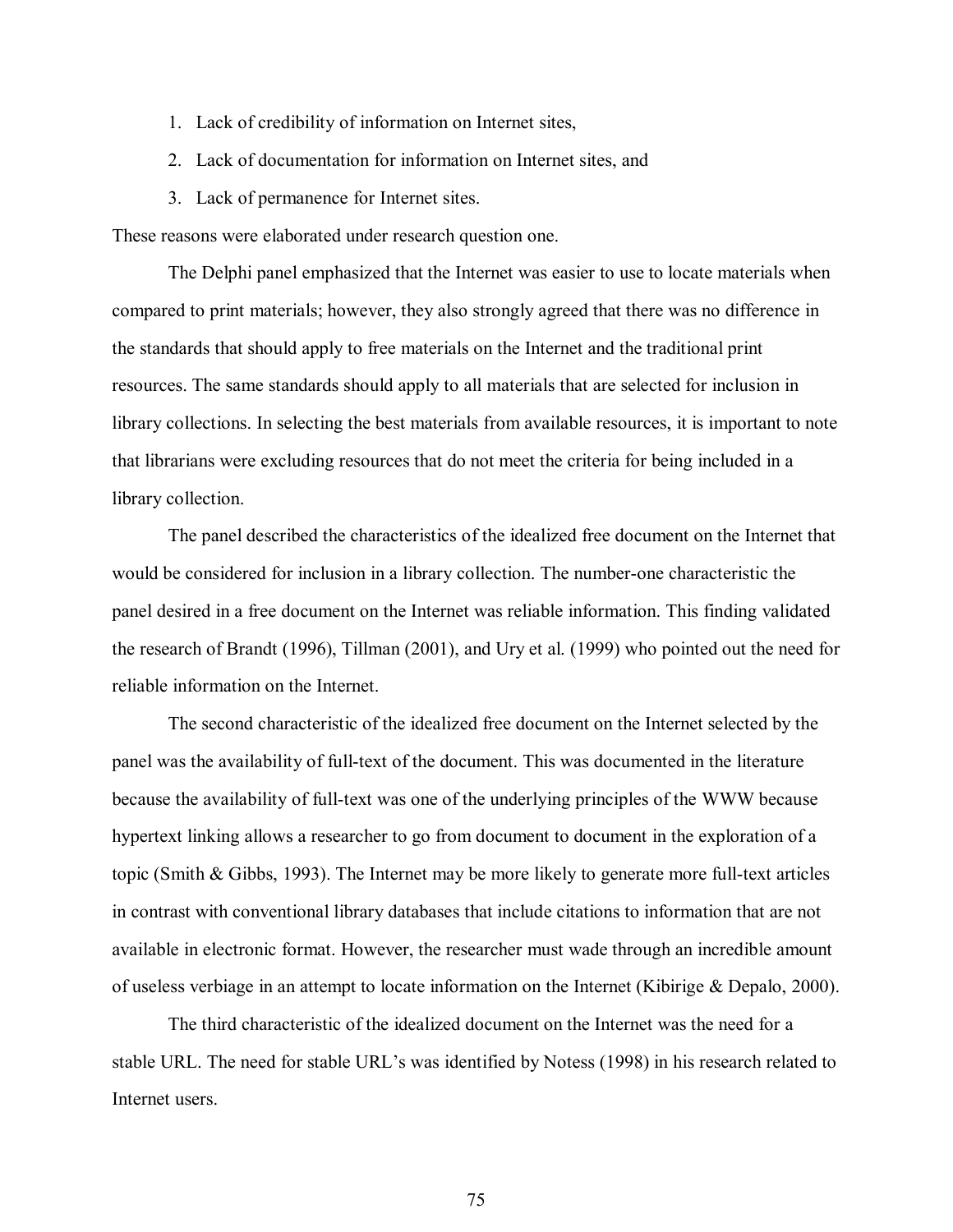The fourth characteristic of the idealized free document on the Internet was the need for review of the information by a panel of experts. This validated the research of Kirk (1996), Miller (1997), Sauers (2001), and Tillman (2001) who identified the need for the review of sources of information on the Internet.

In order to accomplish the objective that free information sources on the Internet meet the same standards as print resources, the Delphi panel identified and ranked five procedures that would facilitate this process. The panel identified a search for reviews of materials as the number-one procedure that libraries should implement. There is an elaborate system for the review of materials in print format, particularly books that can be used as guides to the selection of materials for inclusion in library holdings. However, a comprehensive system of reviewing materials on the Internet has not fully developed. There are on-line journals and other documents that undergo a peer review process prior to being published on the Internet. There are guides to free sources of materials on the Internet, such as the ERIC Project. This conclusion authenticates the research of Katz (1997), Royce (1999), Tillman (2001), and Maxymuk (2001) who had previously identified the need for the evaluation of resources on the Internet because an overwhelming quantity of documents on the Internet has not been reviewed prior to being published.

The Delphi panel listed the review of author or originator qualifications as the numbertwo procedure that libraries could employ to ensure that free sources on the Internet meet the same standards as print materials, supporting research by Fialkoff (2001) and Royce (1999) who elaborated on the difficulty of finding information concerning the author and originator of the site in the review of literature.

The need for the development of library policies dealing with Internet materials was ranked number three by the Delphi panel. The establishment of such policies would enable libraries to establish the criteria they would use to consider the inclusion of free materials on the Internet in library holdings. This confirms the research of December (1994) who previously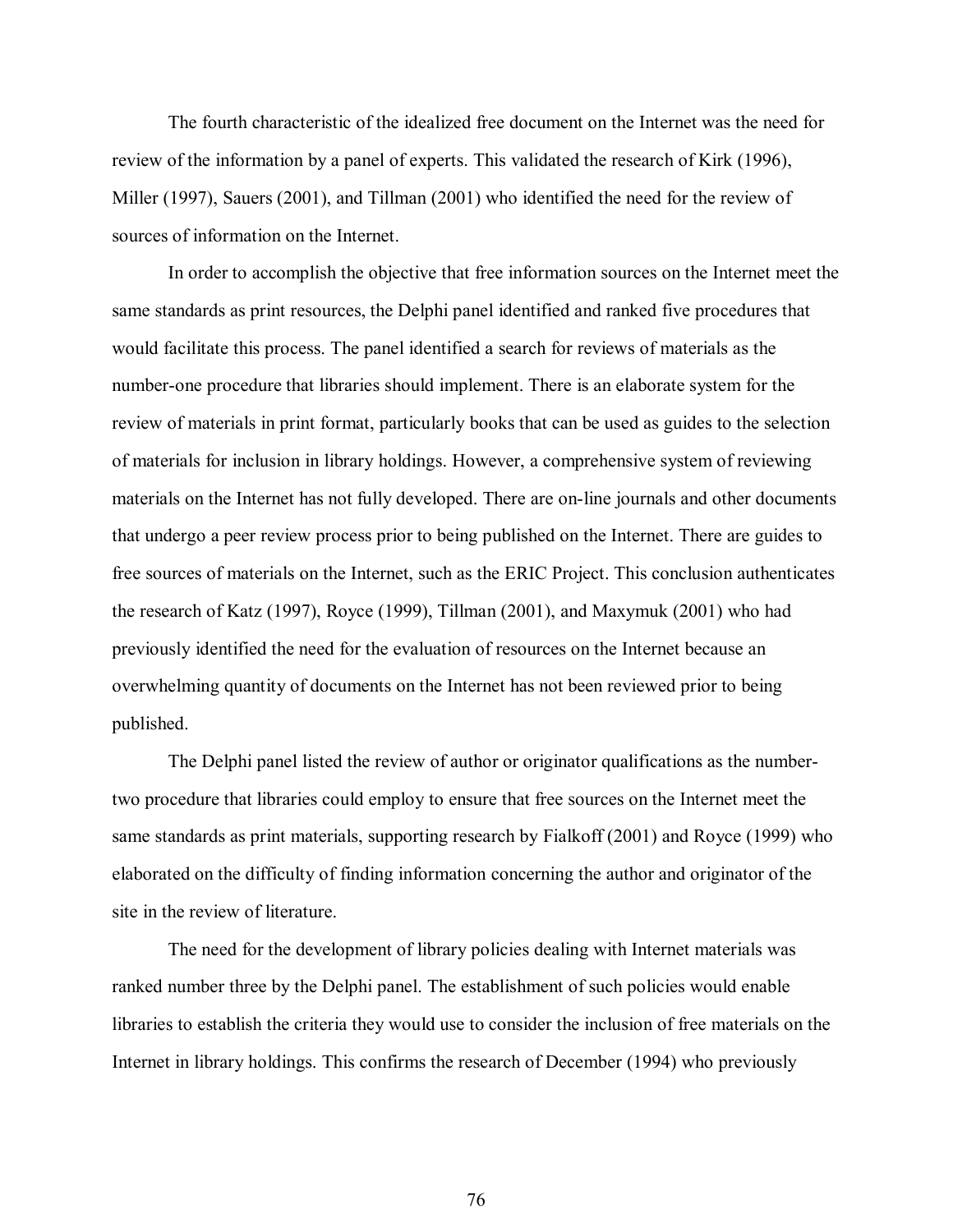emphasized that without methodologies for managing information on the Internet, the potential of the Internet could be lost.

The fourth item that the Delphi panel recommended that libraries implement is to develop collaborative efforts with other libraries to select resources on the Internet. This finding verifies the research of  $O<sup>2</sup>$  Leary (2000) who pointed out that librarians were one of the first inhabitants of the Web and began to create links to a variety of subjects. Lubans (1999) also previously pointed out that students wanted libraries to list the best sites by subject. This will be an enormous task since Goldsborough (2001) estimated the number of pages on the Internet at 3 billion and the total is increasing at the rate of three pages per second. However, collaborative efforts involving librarians, teachers, and college administrators will make this task feasible. The promotion of projects listing selected Internet resources was listed by the Delphi panel as an important form of support to assist students in dealing with free sources of information on the Internet.

The final item recommended by the Delphi panel was for the review of Internet materials in individual libraries. In his research, Goldsborough (2001) pointed out that this is an almost impossible task for individual libraries because there are approximately three billion documents on the Internet. This finding echoed results by Lubans (1999) who emphasized that students want the library catalog to provide links to Web resources. Students also want the library to inform them via e-mail of the best new sites in subject areas. Fidel et al. (1999) pointed out that librarians were the first preference of students when they sought assistance in searching the Internet.

The Delphi panel pointed out five specific areas in which libraries need to develop or implement procedural changes in order to ensure that Internet materials meet the quality standards for inclusion in library holdings in 2010 and beyond. This result supports the research of Creighton and Jensen (2001) who emphasized the need for libraries to change and reinvent themselves perpetually.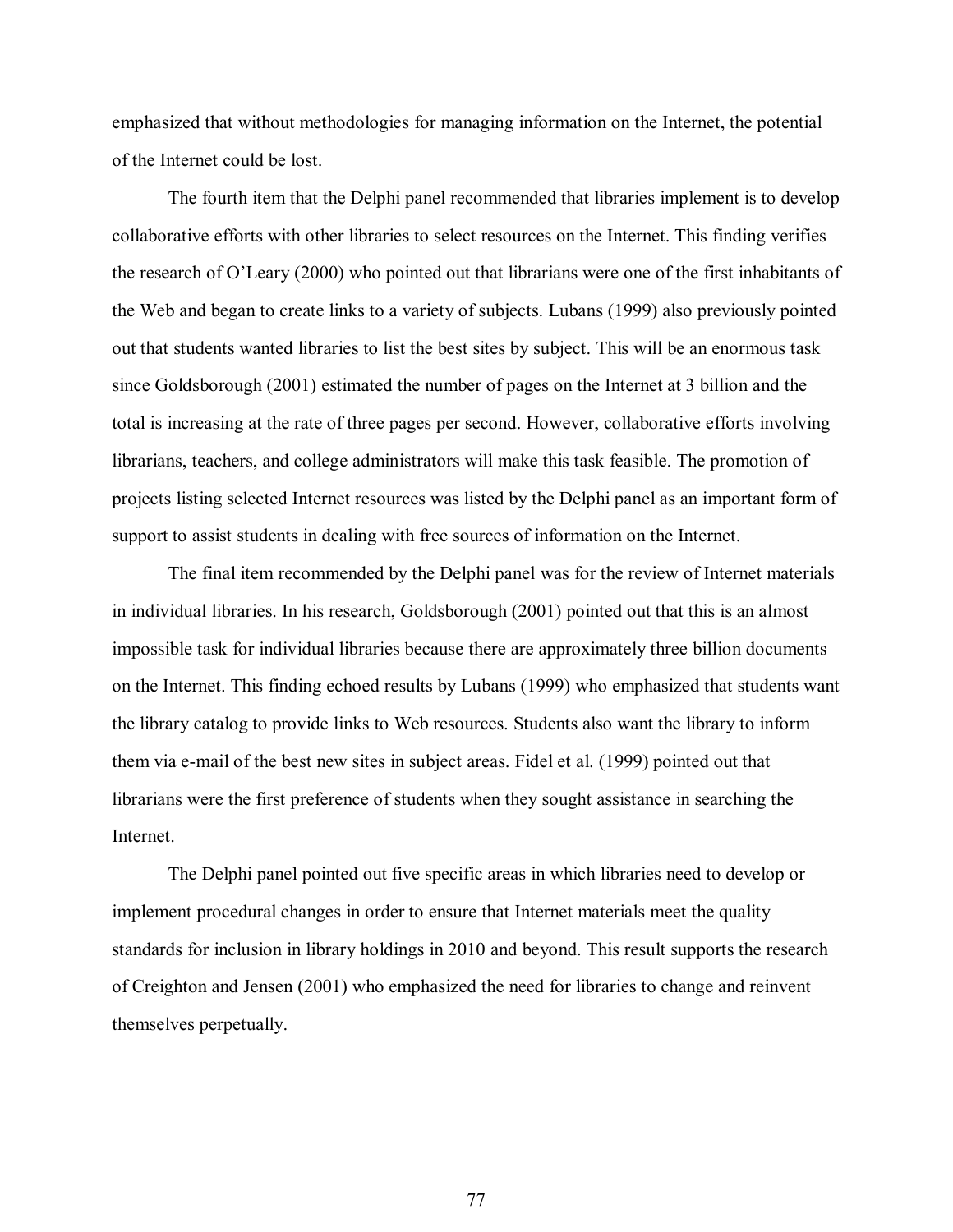#### Question 3 Conclusions

What can publishers of free sources of information on the Internet do to ensure that their materials will be considered for inclusion in academic library holdings by the year 2010?

The publishers of free materials on the Internet need to examine the reasons why libraries have not included their materials in library holdings. The Delphi panel listed the lack of credibility of information on Internet sites as the number-one reason that librarians reject free sources of information on the Internet for inclusion in library holdings. This finding confirmed the research of Jurek (1997) who also pointed out the problem of misinformation on the Internet. Stoll (1995) identified the Internet as a wasteland of unfiltered data because of the lack of editors, reviewers, and critics. Tillman (2001) pointed out that there is valuable information on the Internet intermingled with an incredible amount of junk. Kirk (1996) credited the wide range of quality of Internet materials to the ease of publishing on the Internet.

The lack of documentation of information on Internet sites was listed as the second reason librarians reject free materials on the Internet for inclusion in libraries, supporting the results of work by Lubans (1999) who identified explicit ownership as one of 10 items students use to evaluate an Internet site.

The lack of permanence of Internet sites was the third reason the Delphi panel identified as a reason that librarians rejected free materials on the Internet for inclusion in libraries. This lack of permanence is a major problem for researchers, librarians, and students involved in using the Internet to access information. Librarians often use a resource daily with students. If Internet sources are not stable and have unreliable URLs, librarians will quickly find alternative reliable resources regardless of the medium. As a librarian, I prefer on-line resources because of the ease of accessibility through a computer. However, librarians working with students need reliable sources or they will find alternative dependable sources. Previous research was confirmed including work by Lubans (1998) who identified the problem of unstable sites on the Internet and Fialkoff (2001) who identified the problem of information on the Internet being available for unspecified short periods of time and may not be re-published on the Internet. In addition,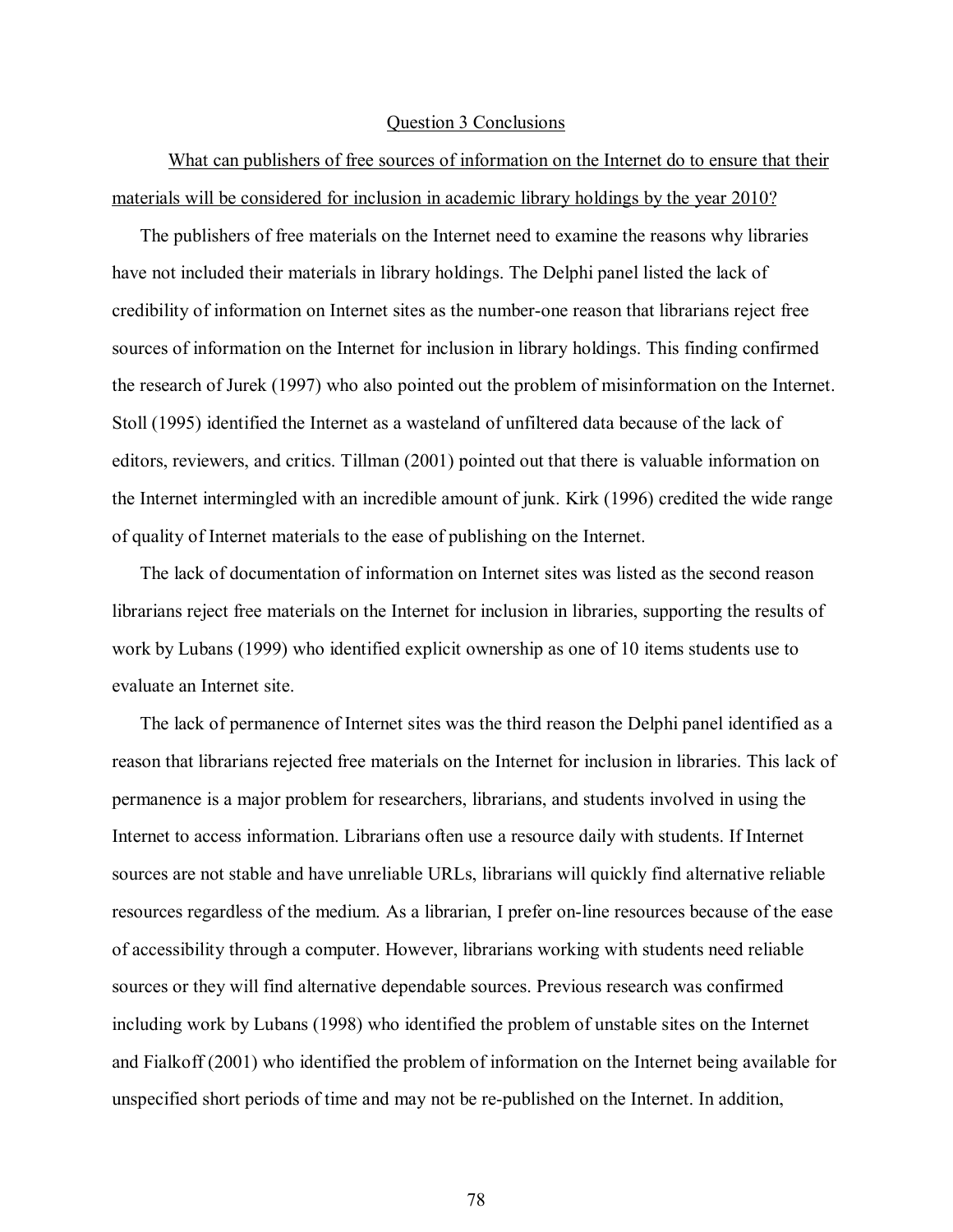December (1994) identified the problem of search engines linking to ephemeral pages and documents that vanish or undergo changes after the database was completed, and Kelley (1999) identified the problems of lost links and dead-ends because of the lack of documentation.

The Delphi panel identified the characteristics of an idealized document on the Internet that would be considered for inclusion in library holdings. These characteristics are: reliable information, the availability of full-text, a stable URL, information that has been reviewed by a panel of experts, documents that are academic-related, and a site that is user-friendly. These characteristics are elaborated upon in research question number two.

The Delphi panel also listed changes that publishers of free information on the Internet need to do to ensure that their materials will be considered for inclusion in library holdings. The need to provide information that has integrity was identified as the number-one priority that publishers of Internet materials need to provide to ensure that their materials will be considered for inclusion in library holdings. The need for reliable information was listed as the number-one characteristic that the Delphi panel members desired in an idealized free document on the Internet. The need for reliable information was listed as the number-one criteria that would be used to determine whether free sources of materials will be included in library holdings. The need for publishers to provide materials with integrity was pointed out previously by Ury et al. (1999), Brandt (1996), and Tillman (2001).

The Delphi panel rated the need for verifying continued accessibility to the site as the second most important thing that publishers of free sources of information on the Internet need to do in order for their materials to be considered for inclusion in library holdings. Accessibility to the Internet site was listed as a key factor to be considered in determining whether to include free sources of information on the Internet for inclusion in library holdings. The need for a stable URL was listed by the Delphi panel as a key feature of an idealized free document on the Internet. This documents the research of Notess (1998) who identified the need for a stable URL. A stable URL is a critical feature for free sources of information on the Internet, particularly if the Internet was the only medium on which the document was published. Without the correct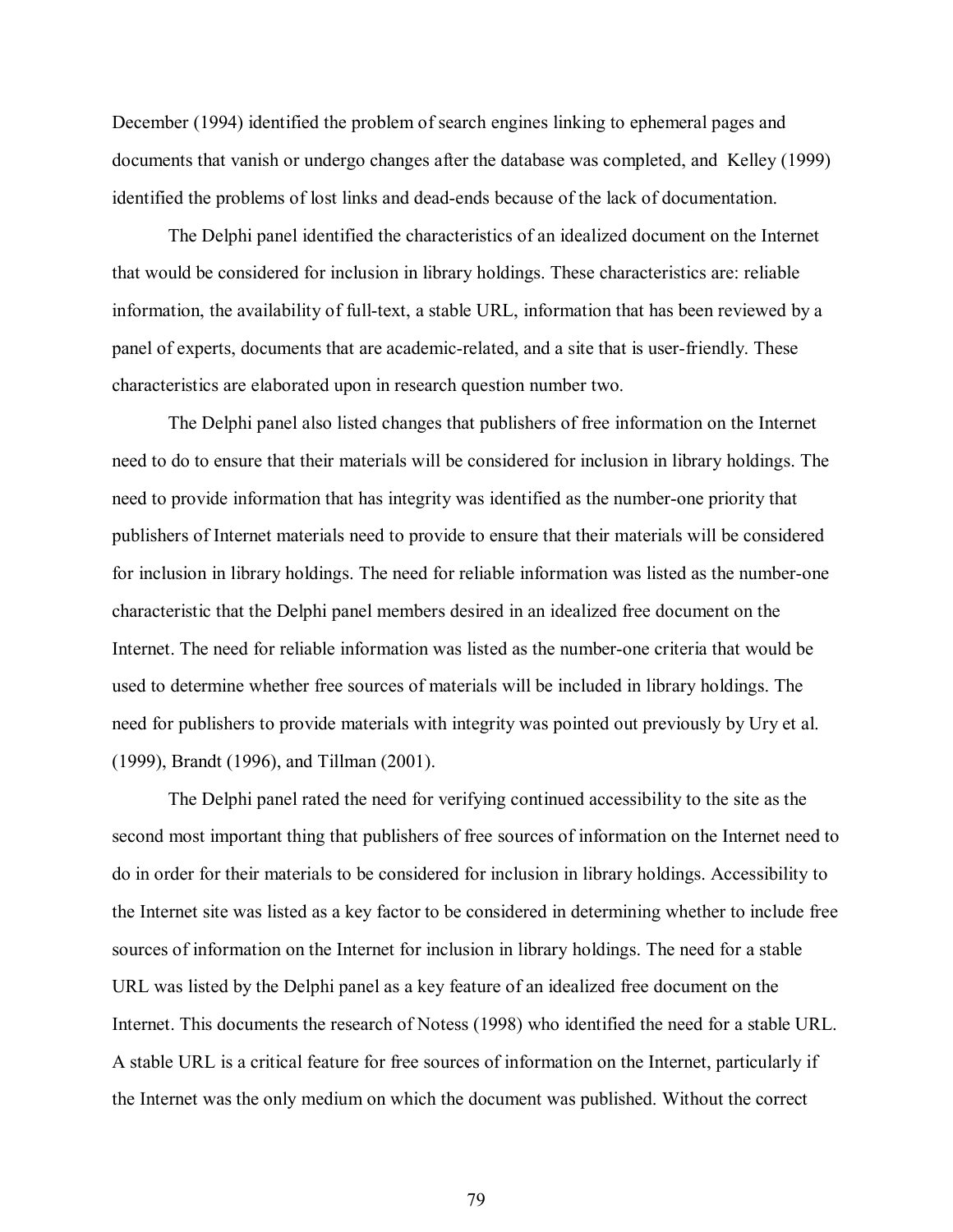URL, it is extremely difficult to trace a document. Materials published only on the Internet have one specific location where the document can be accessed. Print materials usually can be traced to several libraries; therefore, accessing the information is possible. For example, if one library loses its copy of a document, the document can usually be located at another library.

The Delphi panel identified the need to list the author of the free material on the Internet as an important criterion that publishers of free sources of information on the Internet need to do in order to ensure that their materials will be considered for inclusion in library holdings. The review of author or originator qualifications was listed as the number-two item that libraries should do to ensure that free sources of information on the Internet meet the same standards as print materials. The lack of documentation for information on Internet sites was listed as a major reason that libraries reject free sources of information on the Internet for inclusion in library holdings. This supports the research of Fialkoff (2001) and Royce (1999) who had previously identified the difficulty of finding information on the author or originator of the site when examining free sources of information on the Internet.

The Delphi panel identified the need for publishers of free sources of information on the Internet to maintain currency in relation to information. The currency of the information was listed as a key criterion when considering sources of free information for inclusion in libraries by the Delphi panel. This confirmed the findings of Fidel et al. (1999) who conducted a study in which students expected information on the Internet to be more up-to-date based on the assumption that it would be easier to update a document on the Internet than publish a book, and Lubans (1999), who found that students looked for recent dates on Internet documents as one of their evaluation criteria in judging Internet information.

The Delphi panel identified the need to determine the user-friendliness of a site as a characteristic that publishers need to develop in order to ensure that their materials will be considered for inclusion in library holdings. The Delphi panel identified a user-friendly site as one of the characteristics that they would want in an idealized document on the Internet. A wellmaintained site on the Internet was listed as one of the criteria that the Delphi panel would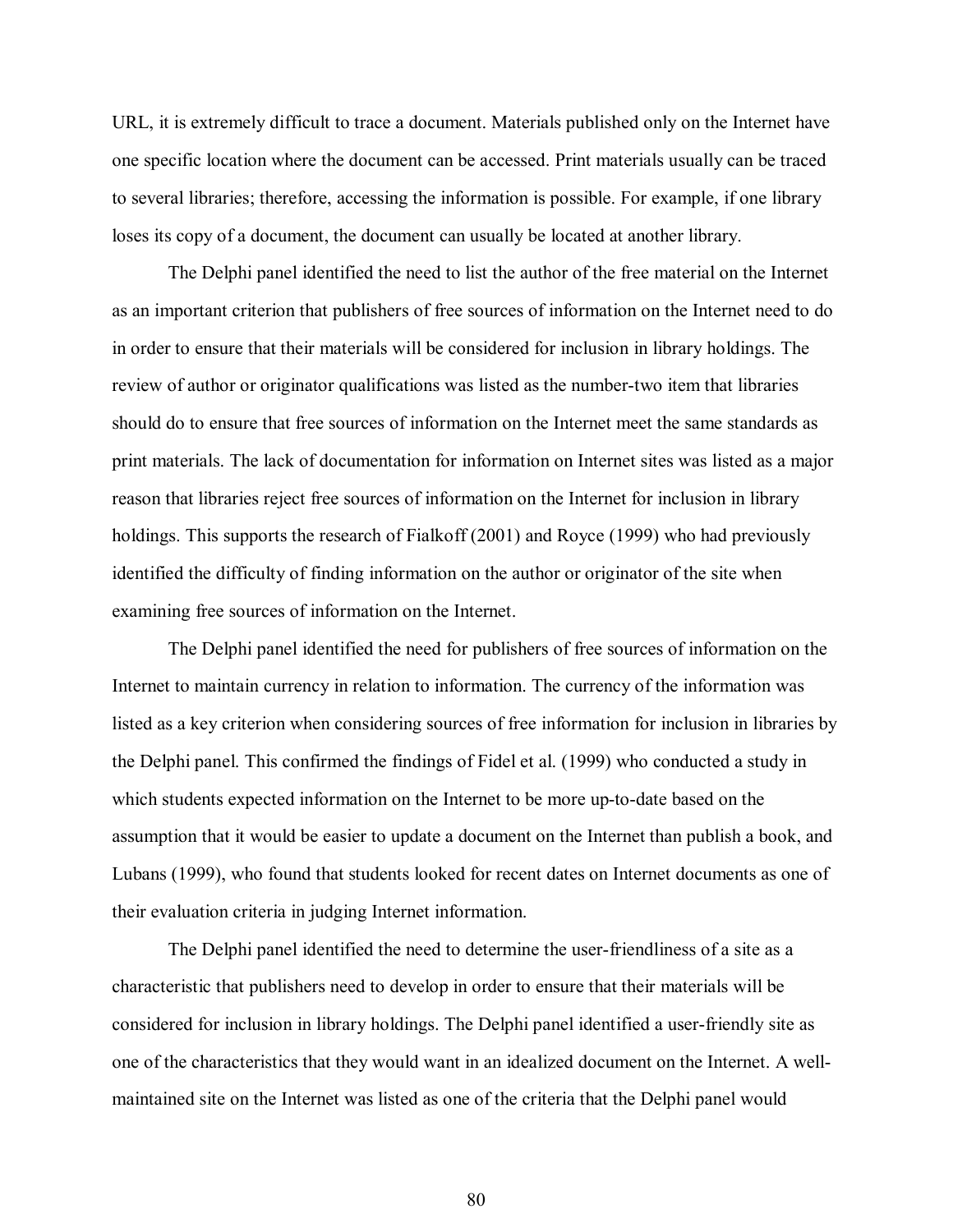examine in order to determine whether a particular free source of information on the Internet would be included in library holdings. This is consistent with research by Fidel et al. (1999), who concluded from a study that the home page of an article on the Internet should contain all of the critical information concerning the site. Internet sites should be designed by publishers to enhance the usefulness and ability of their sites to attract users. Perry (1995), in a study of Internet users, also previously determined that participants wanted standardization of entries and basic bibliographical information.

#### Recommendations for Future Research

The following recommendations are offered for consideration.

This study should be expanded beyond Tennessee to the southeastern region of the United States, or a national study should be conducted.

This study examined the major changes and procedures in community colleges in Tennessee that will be needed to ensure that students are prepared to deal with free sources of information on the Internet. The following procedures and changes are worthy of additional study: evaluation of Internet resources, preparing librarians and teachers to select and utilize materials on the Internet, critical thinking skills, development of library orientation programs, and collection development policies involving Internet resources.

#### Summary

This study involved the study of free sources of information on the Internet. The changes in higher education that were needed to ensure that students are prepared to deal with free sources of information were examined. The procedures that libraries need to develop and implement to ensure that free sources of information on the Internet meet quality standards were explored. The academic expectations, standards, and basic information requirements expected by educators and librarians of producers of free information sources on the Internet were explored.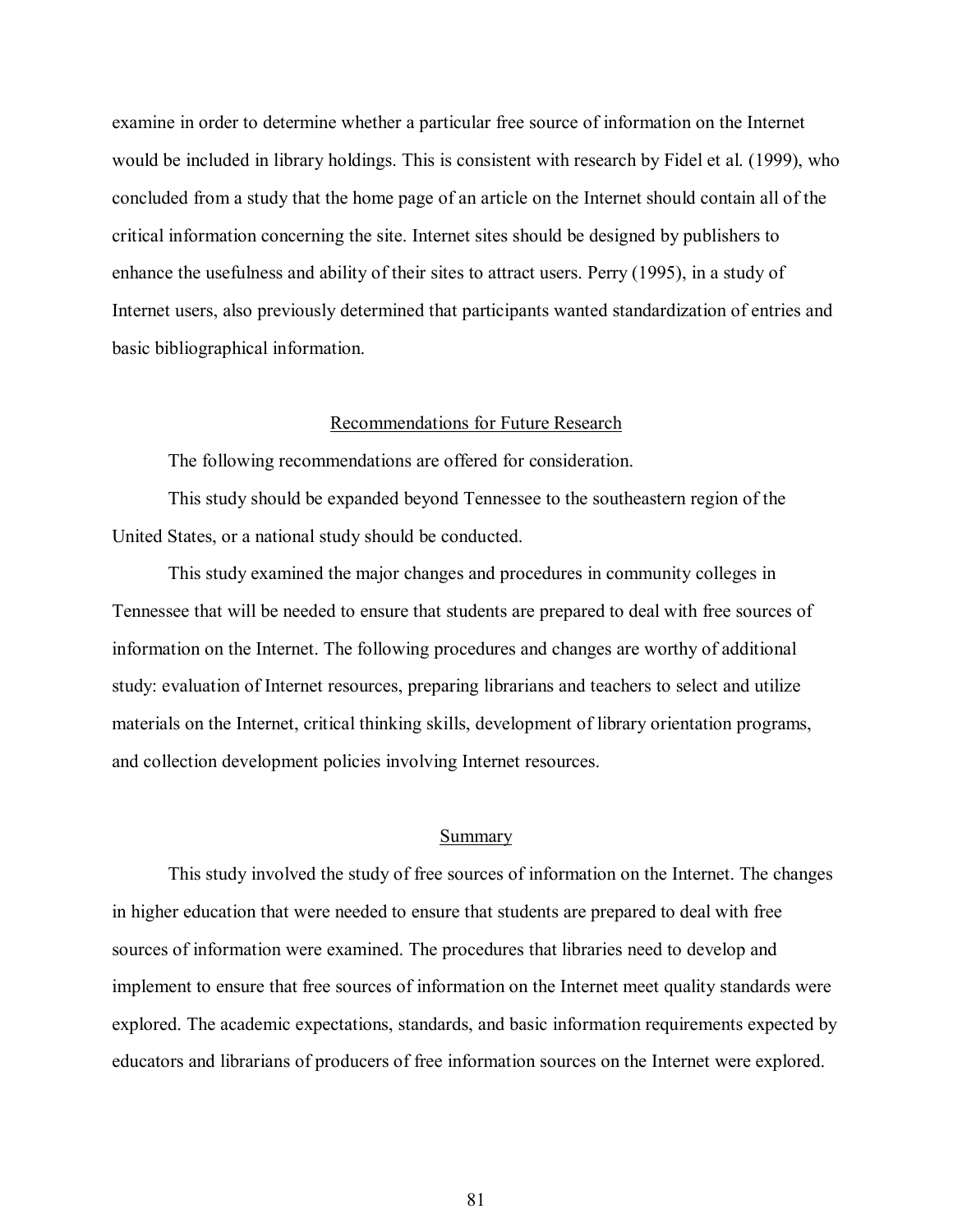The results of this study could serve as a guide for librarians, educators, and producers of free sources of information on the Internet to serve as a guide for the development, evaluation, and effective use of a wealth of information sources on the Internet for students to use in their academic programs.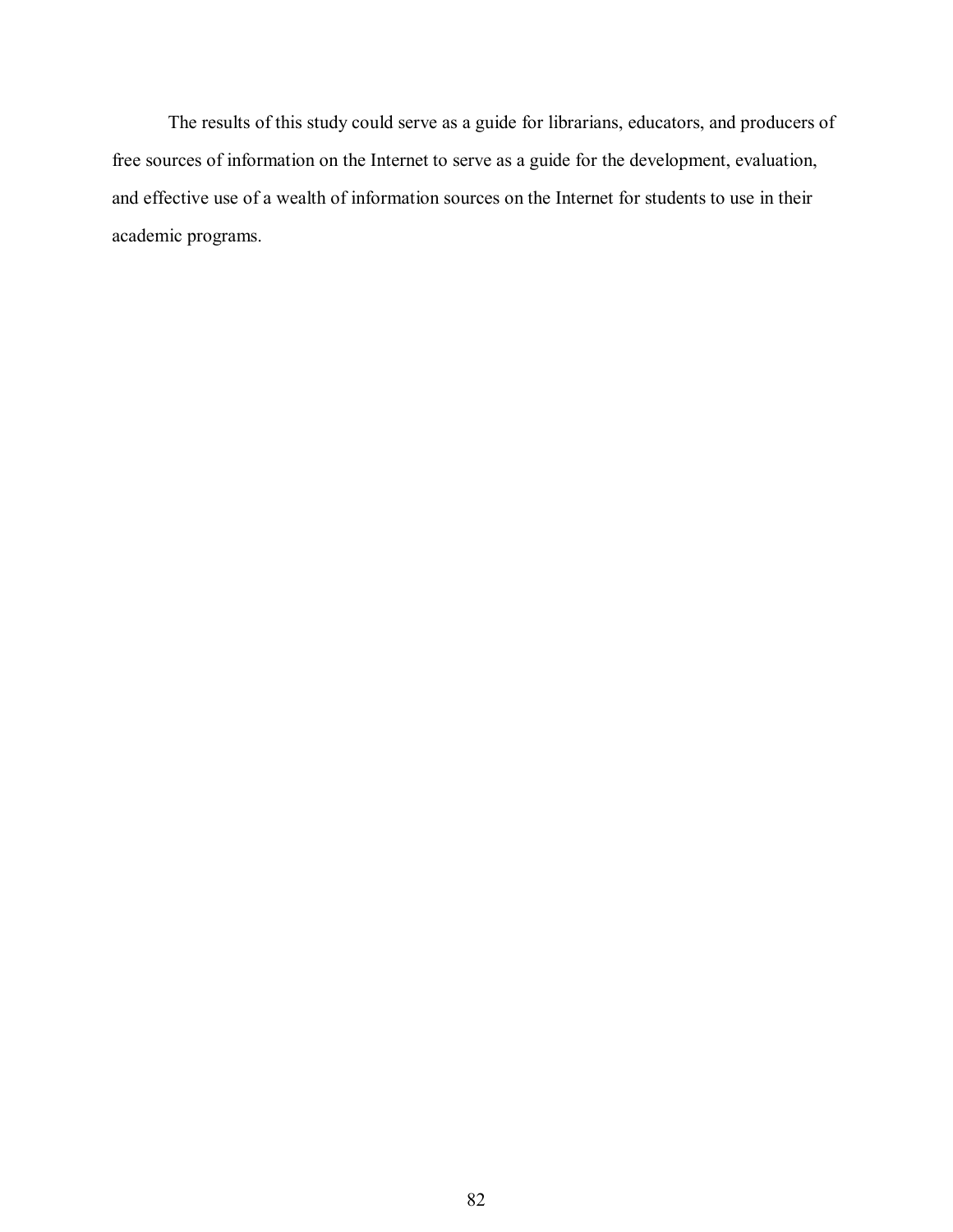#### REFERENCES

- Achenbach, J. (1999, March 12). The too-much-information age: Today's glut jams libraries and lives. But is anyone getting any wiser [Electronic version]. *The Washington Post*, p. A01.
- Ackermann, E. (1995). *Learning to use the Internet: An introduction with examples and exercises*. Wilsonville, OR: Franklin, Beedle & Associates.
- *Almost all U.S. public schools online*. (2001, May 21). NUA Internet Survey. Retrieved August 26, 2001, from http://www.nua.ie/surveys/index.cgi?f=VS&art\_id=905356783&rel=true
- Armstrong, J. S. (1999). Introduction to paper and commentaries on the Delphi technique. *International Journal of Forecasting, 15,* 351-352.
- *AT&T: Net improves grades*. (1998, September 8). NUA Internet Survey. Retrieved September 4, 2001, from http://www.nua.ie/surveys/index.cgipf=vs&art\_id=905285175&rel=true
- Auer, N. (1997). *Bibliography on evaluating Internet resources*. Retrieved October 11, 2001, from http://refserver.lib.vt.edu/libinst/critTHINK.HTM
- Bao, X. (1998). Challenges and opportunities: A report of the 1998 library survey of Internet users at Seton Hall University. C*ollege and Research Libraries News*, *59*, 535-543.
- Bates, M. E. (1997). The Internet: Part of a professional searcher's toolkit. *Online*, 21(1), 47-52.
- Baule, S. M. (1997). Easy to find but not necessarily true [Electronic version]. *Book Report*, *16*, 26.
- Beech, B. F. (1997). Studying the future: A Delphi survey of how multi-disciplinary clinical staff view the likely development of two community mental health centers over the course of the next two years. *Journal of Advanced Nursing, 25,* 331-338.
- Billings, H. (1995). The tomorrow librarian. *Wilson Library Bulletin, 69*, 34-37.
- Black, S. (1999). Obstacles to teaching novice researchers: How to evaluate the quality of World Wide Web resources. In S. Vincent & S. K. Norman (Eds.), *All that glitters: Prospecting for information in the changing library world* (pp. 17-31). Stamford, CT: Jai Press.
- Block, M. (2001, Summer). Teaching kids indirectly [Special issue]. *Library Journal Netconnect Supplement to Library Journal and School Library Journal,* 33-35.

Boettcher, J. (1999). Another look at the tower of WWWebble. *Syllabus, 13,* 50-52.

Bolt, N. (1998, Winter). Information literacy [Special issue]. *Colorado Libraries, 24*, 3-28.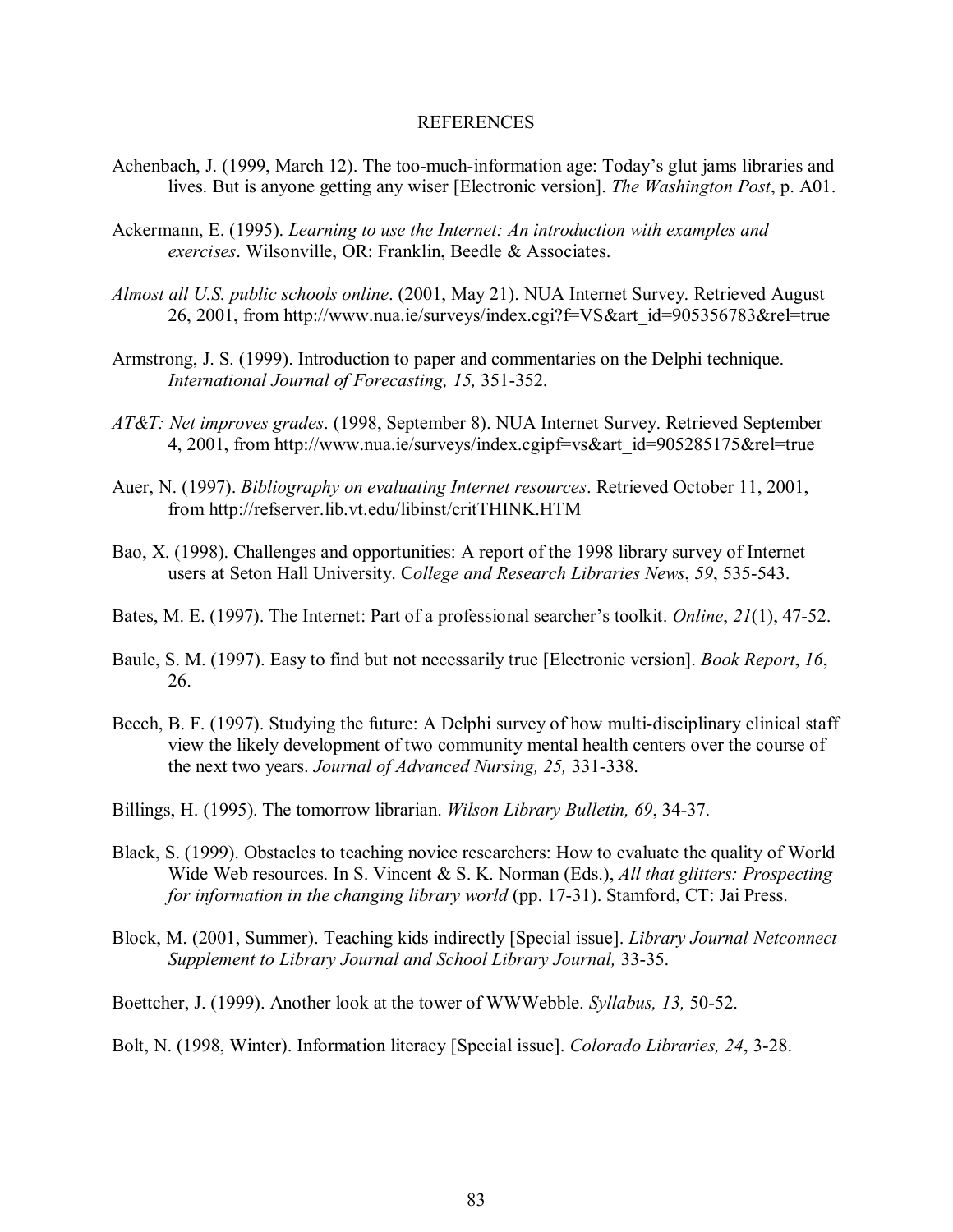- Bourque, M. (1995). The last of the great libraries? Glimpses of the future can be seen at Brevard College's new library. *Community College Times, 7,* 1+.
- Brandt, D. S. (1996). Evaluating information on the Internet. *Computers in Libraries*, *16*, 1-4. Retrieved October 16, 1999, from http://thorplus.lib.purdue.edu/~techman/ evaluate.htm
- Brown, B. B. (1968). *Delphi process: A methodology used for the elicitation of opinions of experts.* Santa Monica, CA: Rand.
- Cicarelli, J. (1984). The future of economics. *Technology Forecasting and Social Change, 25,*  139-157*.*
- Clayton, M. J. (1997, December). Delphi: A technique to harness expert opinion for critical decision-making tasks in education. *Educational Psychology, 17,* 373-387.
- Conant, A., Garthwait, A., & Grant, N. (1999). *Springboard: Innovative assessment of electronic and information literacy.* Augusta, ME: Maine State Library Media Services.
- Creighton, K., & Jensen, B. (2001, August). The public library of the future. *Library Journal, 126,* 56-57.
- Cyphert, F. R., & Gant, W. L. (1971). The Delphi technique: A case study. *Phi Delta Kappan, 52,* 272-273.
- Dahn, M. (2000, January). Counting angels on a pinhead: Critically interpreting Web size estimates. *Online, Inc.* Retrieved September 4, 2001, from http://www.onlineinc. com/onlinemag/OL2000/dahn/html
- Dalkey, N., & Helmer, O. (1963). An experimental application of the Delphi method to the use of experts. *Management Science, 9,* 458-467.
- The dark side of the Internet. (2000, August 28). *U.S. News & World Report, 129,* 36-45.
- Dean, B. P. (1999). *Characteristics of viable and sustainable workers for the year 2015*. Unpublished doctoral dissertation, East Tennessee State University, Johnson City.
- December, J. (1994, October 1). Challenges for Web information providers. C*omputer-mediated Communication*, 1. Retrieved April 23, 2000, from http://metalab.unc.edu/cmc/mag/ 1994/oct/webip.html
- Delbecq, A., Van de Ven, A., & Gustafson, D. (1975). *Group techniques for program planning.* Glenview, IL: Scott, Foresman.

Dewey, M. (1876). The profession. *Library Journal*, *1*, 5-6.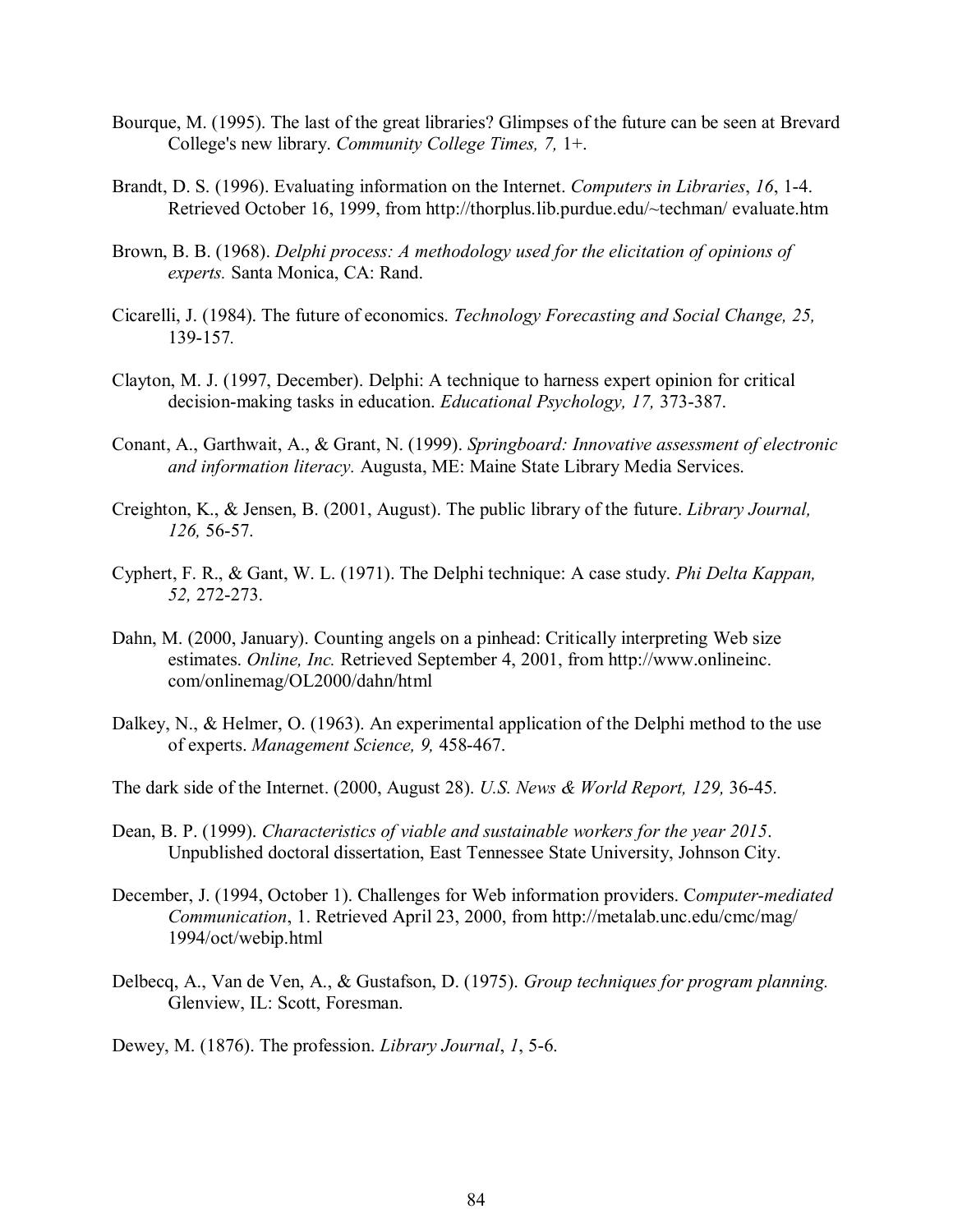- Dickinson, G. K. (1994). *Selection and evaluation of electronic resources.* Englewood, CO: Libraries Unlimited.
- Diotalevi, R. (1999). Copyright in cyberspace: Practices and procedures in higher education. *Syllabus, 12*, 51-52.
- Dresang, E. (1999). More research needed: Informal information-seeking behavior of youth on the Internet*. Journal of the American Society for Information Science, 50*, 1123-1124.
- Elmer-Dewitt, P. (1993, December 6). First nation in cyberspace. *Time, 4,* 62-64.
- Feemster, R. (2000). When libraries faced the future. *University Business, 3,* 25-29.
- Fialkoff, F. (2001, Summer). Educate the educators [Special issue]. *Library Journal Netconnect Supplement to Library Journal and School Library Journal, 2*.
- Fidel, R., Davies, R. K., Douglass, M. H., Holder, J. K., Hopkins, C. J., Kushner, E. J., et al. (1999). A visit to the information mall: Web searching behavior of high school students. *Journal of the American Society for Information Science*, *50*(1), 24-37.
- Fitch, K., Bernstein, S. J., Aguilar, M. D., Burnand, B., LaCalle, J. R., & Lazaro, P., et al. (2001). *The RAND/UCLA appropriateness method user's manual.* Santa Monica, CA: Rand.
- Fowler, F. J., Jr. (1993). *Survey research methods.* Newbury Park, CA: Sage.
- Freberg, L. (2000). Integrating Internet resources into the higher education classroom. *Syllabus,13*(7), 48-50.
- Fuller, F., & Manning, W. (1999). *Getting started with the Internet.* Fort Worth, TX: Dryden Press.
- Gannett News Service. (2001, August 1). *The Internet's role*. Retrieved August 3, 2001, from Edupage@Listserv.Educause.edu
- Goldsborough, R. (2001, January). Finding the best and most popular Websites. *OfficeSolutions, 18*, 48.
- Golian, L. M. (2000). Utilizing Internet resources by professionals. *Information Technology and Libraries, 19,* 136-143.
- Gordon, T. J. (1972). *The futurists.* New York: Random House.
- Gorman, M. (1994, February 15). The treason of the learned: The real agenda of those who would destroy libraries and books. *Library Journal, 119*, 130-131.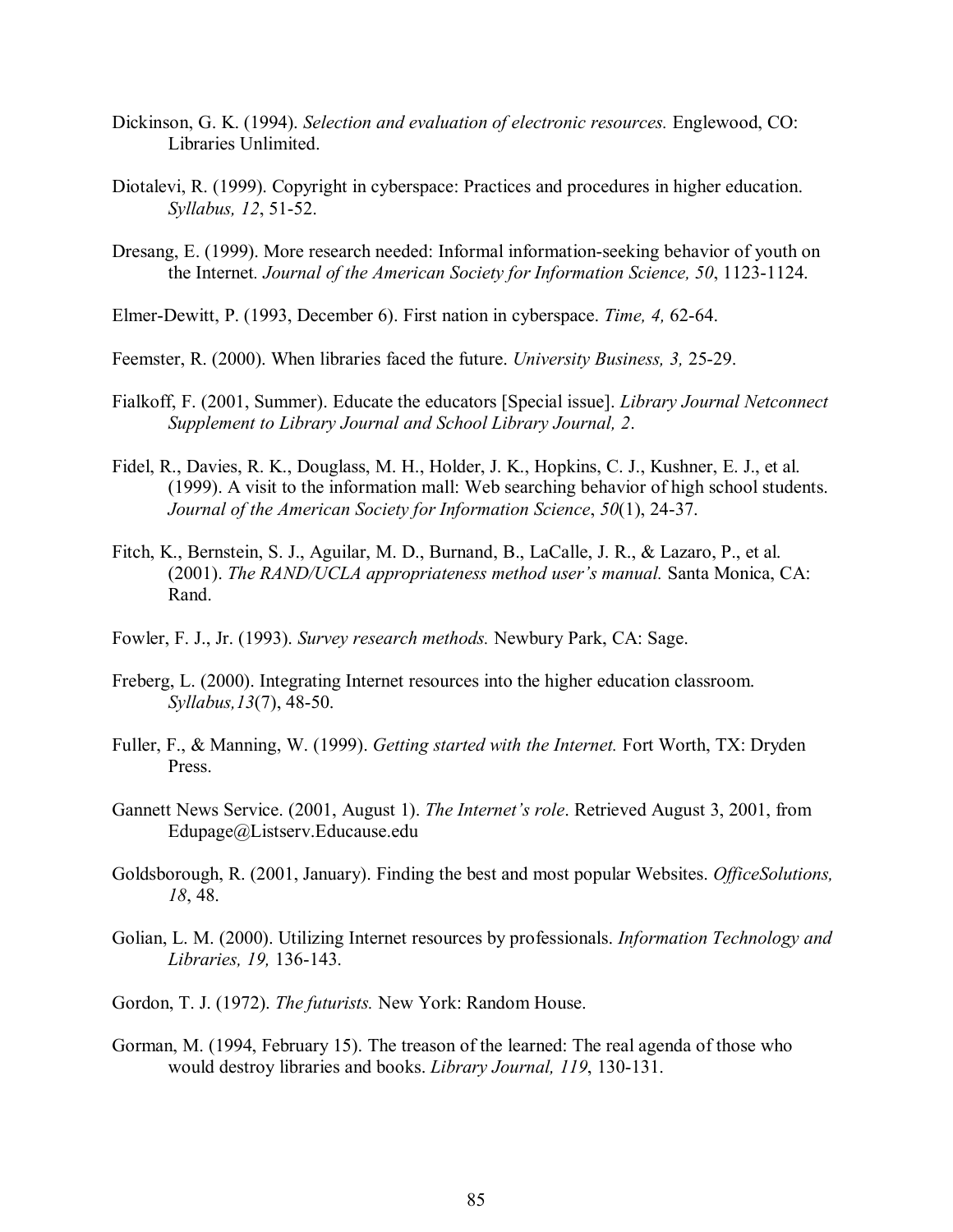- Green, B., Jones, M., Hughes, D., & Williams, A. (1999). Applying the Delphi technique in a study of GP's information requirements. *Health and Social Care in the Community, 7,* 198-205.
- Green, J. W. (2000). Delphi method in Web site selection: Using the experts. *The Reference Librarian, 69/70,* 299-310.
- Hafner, K. (1995, January 30). Wiring the ivory tower. *Newsweek, 125,* 62-64.
- *Harris interactive: soon-to-be graduates truly Web savvy.* (2001, May 28). NUA Internet Survey. Retrieved August 26, 2001, from http://www.nua.ie/surveys/index
- Hartman, A. (1981). Reaching consensus using the Delphi technique*. Educational Leadership, 38*, 495-497*.*
- Hasson, F., Keeney, S., & McKenna, H. (2000). Research guidelines for the Delphi survey technique*. Journal of Advanced Nursing, 32*, 1005-1008*.*
- Hayes, B. (1994, September/October). The World Wide Web. *American Scientist, 82*, 416-420.
- He, P. W., & Jacobson, T. E. (1996). What are they doing with the Internet: A study of user information-seeking behaviors. *Internet Reference Services Quarterly, 1,* 31-51.
- Helmer, O. (1966, December). *The use of the Delphi technique in problems of educational innovations*. Santa Monica, CA: Rand.
- *How many online?* (2001). NUA Internet Survey. Retrieved August 30, 2001, from http://www.nua.ie/surveys/how\_many\_online/index.html
- *Internet news: Web vital resource for students.* (2001, February 13). NUA Internet Survey. Retrieved September 2, 2001, from http://www.nua.ie/surveys/index.cgipf=vs&art\_ rd=905356452&rel=true
- Jones, D. (1998). *Exploring the Internet using critical thinking skills: A self-paced workbook for learning to effectively use the Internet and evaluate online information*. New York: Neal-Schuman.
- Jurek, R. J. (1997). Donít be fooled again [Electronic version]. *Internet World, 8*(4), 48-51.
- Kapoun, J. (1998, July/August). Teaching undergrads Web evaluation: A guide for library instruction. C*ollege and Research Library News*, *59*, 522-523.
- Kassel, A. (1999). Internet power searching: Finding pearls in a zillion grains of sand. *Information Outlook, 3,* 28-32.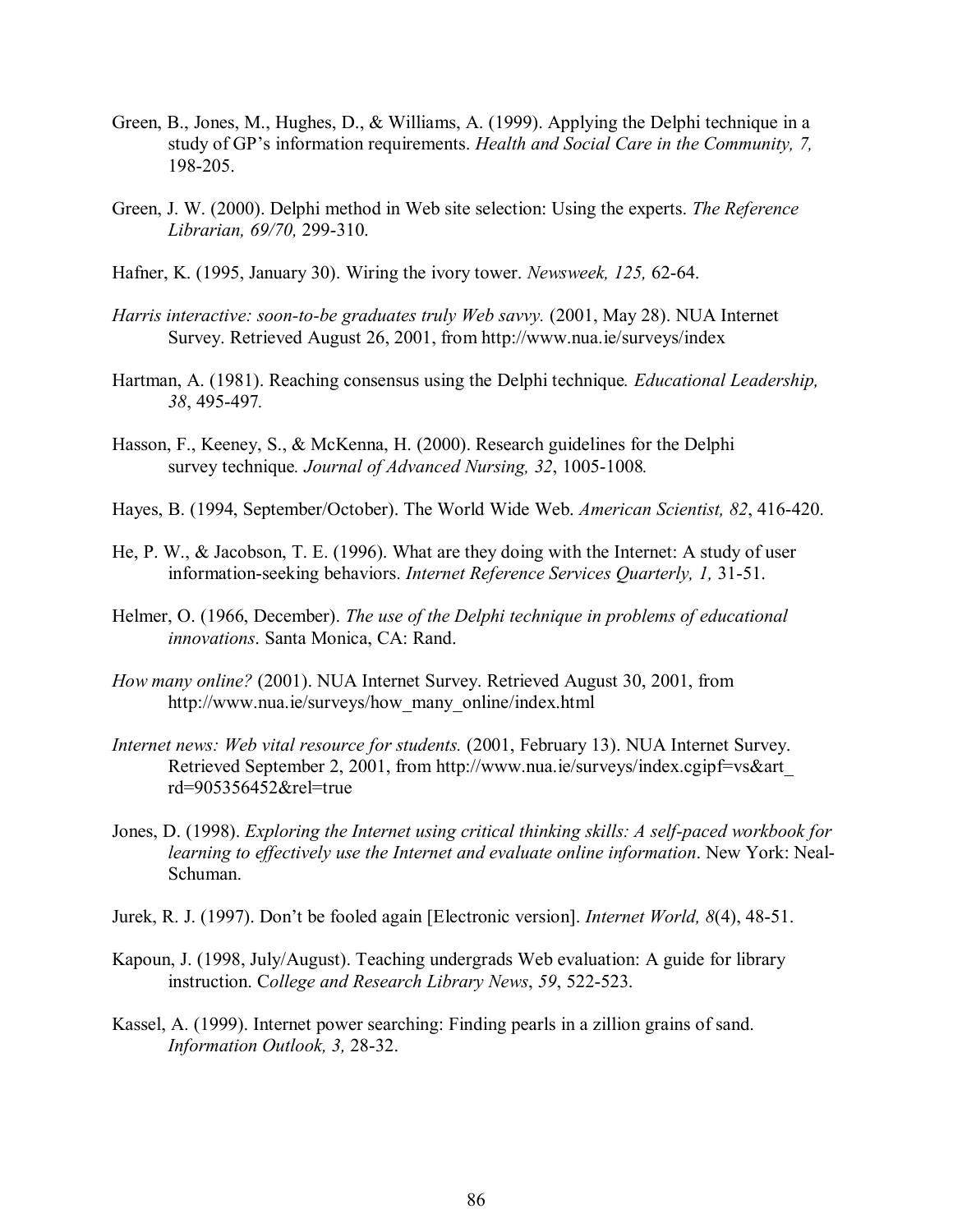- Katz, W. A. (1997*). Introduction to reference work: Vol. 1, Basic Information Sources.* New York: McGraw-Hill.
- Kehoe, L. (1994, November 25). Caught in the Web. *Applied Science*, 8. Retrieved from SIRS Online database.
- Kelley, T. (1999, March 4). Whales in the Minnesota River? Only on the Web, where skepticism is a required navigational aid. *New York Times*. Retrieved September 27, 2001, from http://www.nytimes.com/library/tech/99/03/circuits/articles/ 04trut.html
- Kent, P. (1994). *The complete idiot's guide to the Internet*. Indianapolis, IN: Alpha Books.
- Kibirige, H. M. (1999). *Wiley encyclopedia of electrical and electronics engineering.* New York: John Wiley.
- Kibirige, H. M. & Depalo, L. (2000, March). The Internet as a source of academic research information: Findings of two pilot studies. *Information Technology and Libraries, 19,* 11- 16.
- King, A. (1997). Caveat surfer: End-user research on the Web. *Journal of Interlibrary Loan, Document Delivery, and Information Supply, 8*(1), 53-60.
- Kirk, E. E. (1996). *Evaluating information found on the Internet*. Retrieved October 16, 1999, from http://milton.MSE.jhv.edu:8001/research/education/net/html
- Koenig, A. J. (2000). Ensuring high-quality instruction for students in Braille literacy. *Journal of Visual Impairment & Blindness, 94*, 677-694.
- Kovacs, D. (1999). *Building electronic library collections: The essential guide to selection criteria and core subject collections.* New York: Neal-Schuman.
- LaGuardia, C. (1998). *Recreating the academic library: Breaking virtual ground.* New York: Neal-Schuman.
- Laurence, S., & Giles, C. L. (1999, July 8). Accessibility of information on the Web. *Nature, 400*, 107-109.
- Lee, K. C., & Fleming, C. A. (1995, Autumn). Problems of introducing courses in computerassisted reporting. *Journalism and Mass Communication Educator, 50,* 23-34.
- Lindstone, H., & Turoff, M. (1975). *The Delphi method: Techniques and applications.* Reading, MA: Addison Wesley.
- Loite, B. (2000). *Internet use survey-analysis*. Retrieved September 2, 2001, from http:// ship.edu/~bhl/survey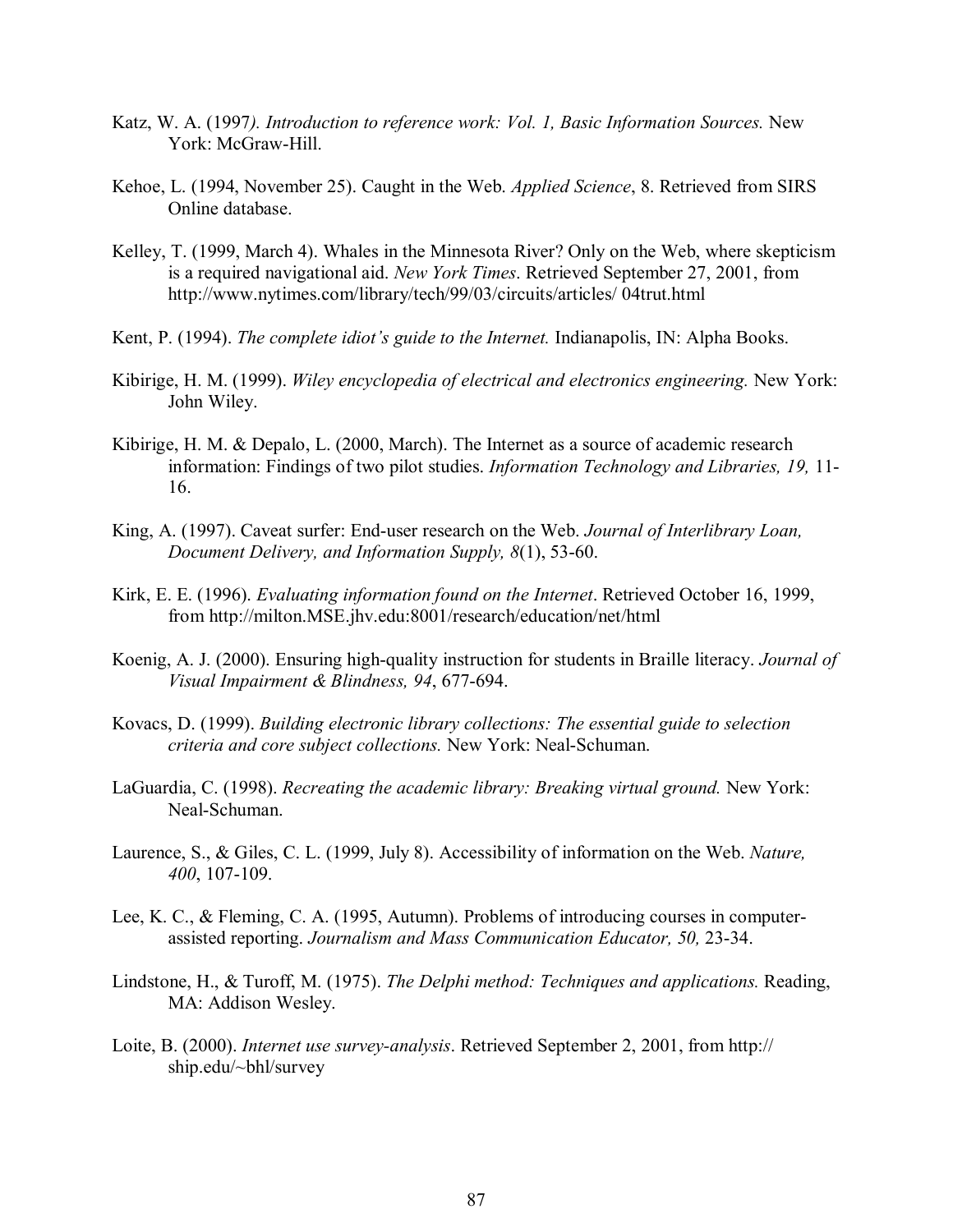- Lubans, J., Jr. (1998, April 8). *How first-year university students use and regard Internet resources.* Retrieved July 22, 2000, from http://www.lib.duke.edu/lubans/doc/ 1styear/firstyear.html
- Lubans, J., Jr. (1999, September 1). *When students hit the surf*. Retrieved July 23, 2000, from http://www.slj.com/articles/articles/19990901-6516.asp
- Lubans, J., Jr. (2000, March 9). *Internet use (February, 2000) among 3rd year students at Duke University*. Retrieved September 2, 2001, from http://www.lib.duke.edu/lubans/ study4b.html
- Lubans, J., Jr. (2000, May 22). *Study 5: Graduate student Internet use*. Retrieved July 23, 2000, from http://www.lib.duke.edu/lubans/study5.html
- Mandak, J. (2000, July 9). Internet keeping most reference librarians busier than ever before. *Knoxville News-Sentinel,* pp. D3.
- Mangan, K. (2001, September 7). Cutting the power: Business schools fed up with Internet use during classes force students to log off. *The Chronicle of Higher Education*, *XLVIII*(2), p. A43-A46.
- Marchionini, G. (1989). Information-seeking strategies of novices using full-text electronic encyclopedia. *Journal of the American Society for Information Science*, *40*, 54-66.
- Marcum, D. B. (2000, Winter). Bright future for the academic library [Special issue]. *Priorities, 13.*
- *Markle Foundation: U.S. users say Internet needs rules.* (2001, July 11). NUA Internet Survey. Retrieved September 4, 2001, from http://www.nua.ie/surveys/index.cgi?f=vs&art\_id= 905356964&rel=true
- Martino, J. (1983). *Technology forecasting for decision making.* Amsterdam: Elsevier Science.
- Maxymuk, J. (2001). Government online: One-click access to 3,400 federal and state websites. New York: Neal-Schuman.
- McMurdo, G. (1998). Evaluating Web information and design. *Journal of Information Science, 24*(3), 192-204.
- Miller, W. (1997). Troubling myths about online information. *The Chronicle of Higher Education, 43,* A44.
- Mitchell, F. (1998). Internet use and gender at Emory and Henry College: A survey of student users. *College & Undergraduate Libraries, 5*(2), 1-9.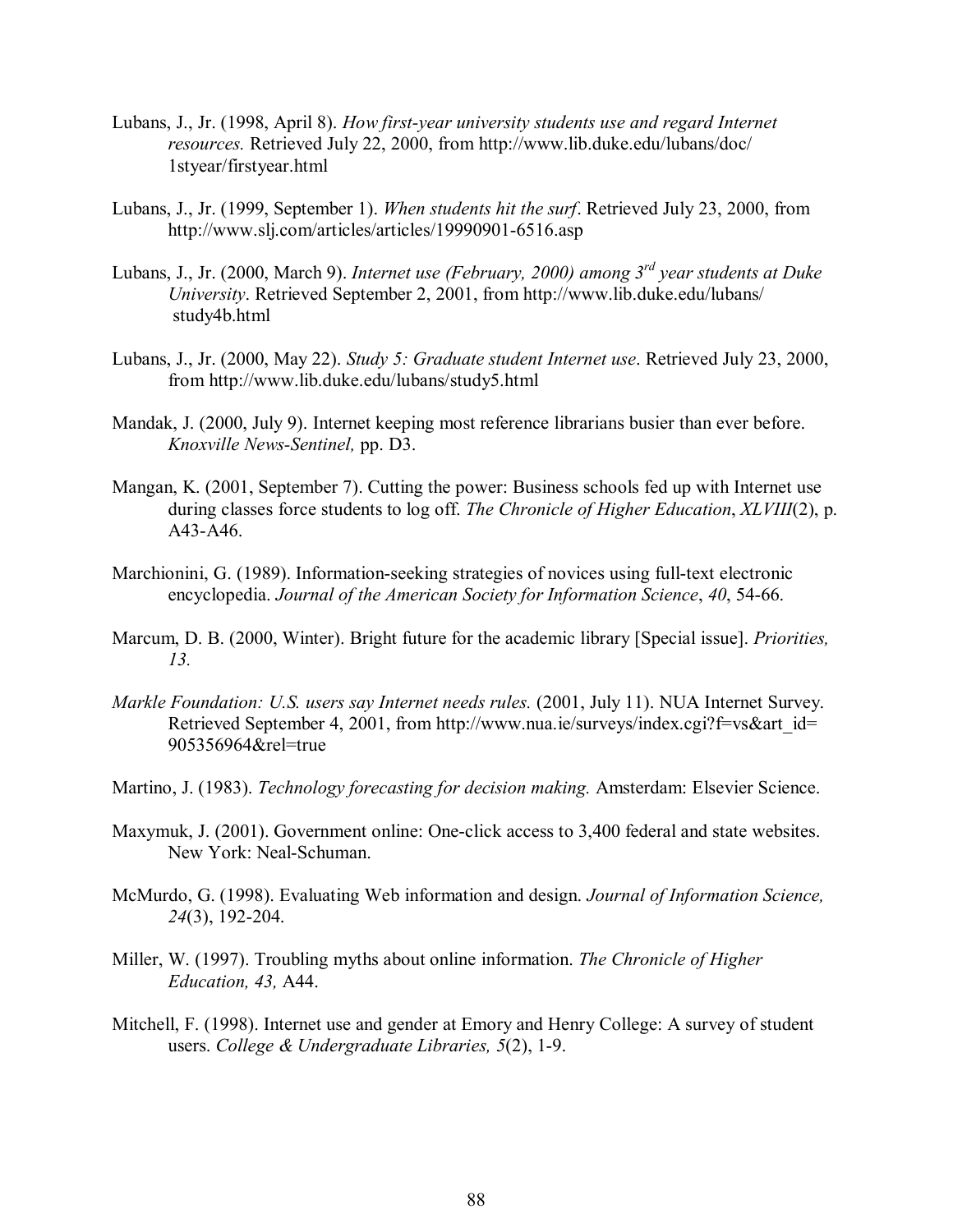- Mitchell, M. P. (1998). Nursing education planning: A Delphi study. *Journal of Nursing Education, 37,* 305-307.
- Moore, C. M. (1987). *Group techniques for idea building.* Newberry Park, CA: Sage.
- *National school boards foundation: Internet improves kidís attitude to school.* (2000, March 29). NUA Internet Survey. Retrieved September 2, 2001, from http://www.nua.ie/surveys/ index.cgi?f=us&art\_id=905355684&rel=true
- *Nielsen//NetRatings: Global net population at least 459 M.* (n.d.) NUA Internet Survey. Retrieved September 2, 2001, from http://www.nua.ie/surveys/?f=v5&art\_id= 905357148&rel=true
- Notess, G. (1998, April/May). Tips for evaluating Web databases. *Database*, *21*(2), 69-72.
- OíLeary, M. (2000). Grading the library portals. *Online, 24,* 38. Retrieved September 4, 2001, from Expanded Academic ASAP database.
- Oliver, K. M., Wilkinson, G. L., & Bennett, L. L. (1999). *Evaluating the quality of Internet information sources*. Retrieved September 4, 2001, from http://itech7.coe.uga.edu/ faculty/gwilkinson/AACE97.html
- Ono, R., & Wedemeyer, D. J. (1994). Assessing the validity of the Delphi technique. *Futures, 26*, 289-304.
- Pelzer, M. A., Wiese, W. H., & Leysen, J. M. (1998, July). Library use and information seeking behavior of veterinary medical students revisited in the electronic environment. *Bulletin of the Medical Library Association, 86,* 346-355.
- Perry, C. (1995, March/April). Travelers on the Internet. *Online, 19*, 29-36. Retrieved July 27, 2000, from http://www.onlineinc.com/onlinemag/OL1995/marOL95/ Perry.html
- *Pew Internet and American life: Internet part of daily life for teens.* (2001, June 25). NUA Internet Survey. Retrieved August 26, 2001, from http://www.nua.ie/surveys/ index.cgi?f=vs&art\_id=905356905&rel=true
- Proctor, S., & Hunt, M. (1994). Using the Delphi survey technique to develop a professional definition of nursing for analyzing nursing workload. *Journal of Advanced Nursing, 19,* 1003-1014.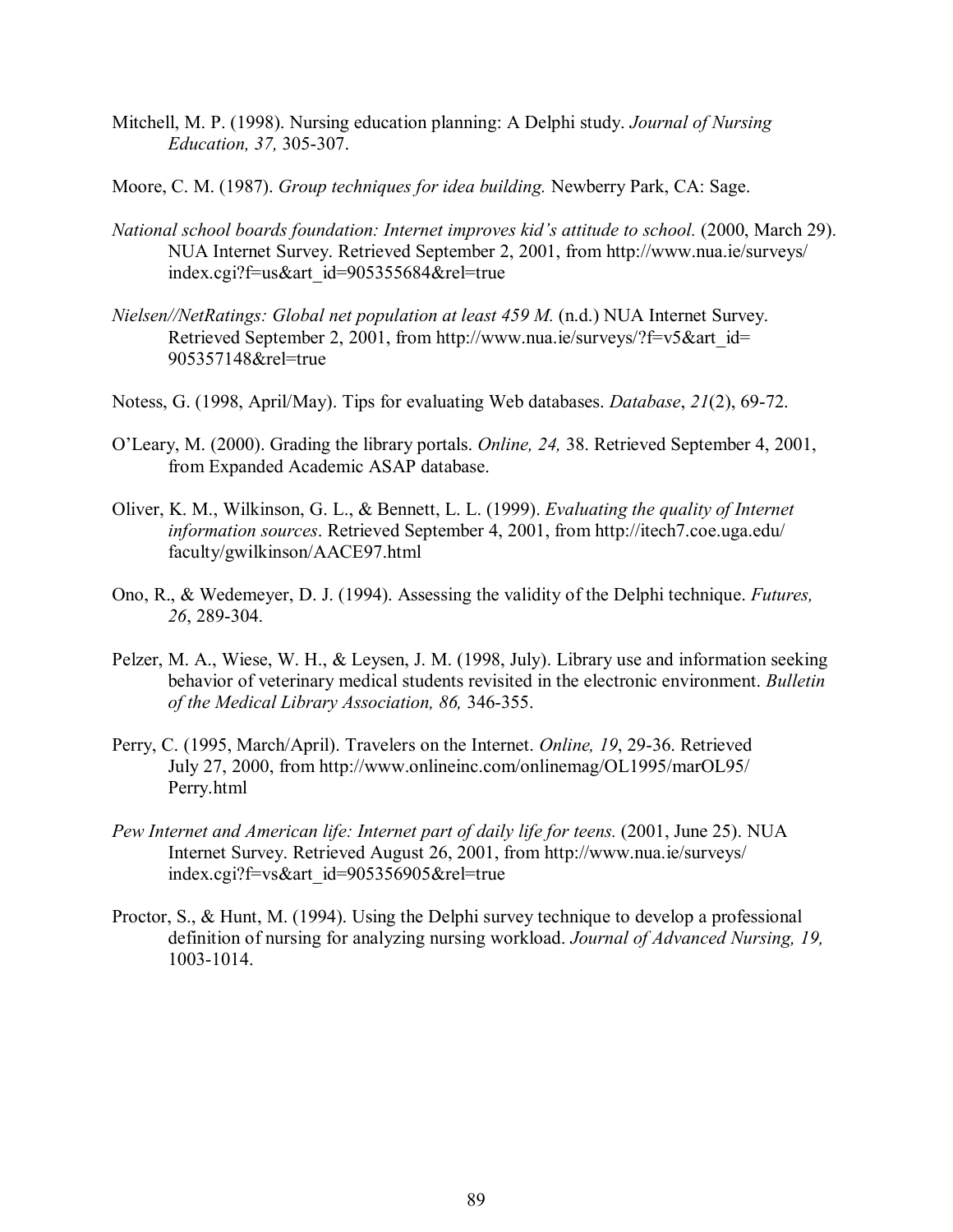- Quittner, J. (1999, March 29). Network designer: Tim Berners-Lee: From the thousands of interconnected threads of the Internet, he wove the World Wide Web and created a mass medium for the 21st century [Electronic version]. *Time, 153*, 192-193.
- Rasp, A., Jr. (1973, July). Delphi: A decision-makerís dream. *The Nationís Schools*, *92*(1), 29- 32.

Remember: It's a World Wide Web. (2001, July 15). *Internet World, 7,* 11.

- Rettig, J. (1996). Beyond 'cool': Analog models for reviewing digital resources. *Online*, 20(5), 52-64. Retrieved October 11, 2001, from http://www.onlineinc.com/onlinemag/ SeptOL/rettig9.html
- Rice, L., & Miller, M. T. (2001, Spring). Faculty involvement in planning for the use and integration of instructional and administrative technologies. *Journal of Research on Computing in Education*, *33*(3), 328-336.
- Rodrigues, D., & Rodrigues, R. J. (2000). *The research paper and the World Wide Web.* Upper Saddle River, NJ: Prentice-Hall.
- Rosenbaum, J. (1991, July). *The pedagogic Delphi: A pilot application in an introductory global studies course*. Paper presented at the East-West Center, Institute of Culture and Communication Summer Workshop for the Development of Intercultural Coursework at Colleges and Universities, Honolulu, HI. Retrieved September 25, 2001, from http://www.ithaca.edu/johnrosenbaum/ papers/ delphi.htm
- Royce, J. (1999, Autumn). Where the truth lies. *The School Librarian*, *47*(3), 125-126.
- Rutkowski, T. (2000). *Survey reaches 72.4 million Internet host level.* Retrieved July 28, 2000, from http://www.ngi.org/trends/trendsPR0002.txt
- Rutstein, J. S., DeMiller, A. L., & Fuseler, E. A. (1993). Ownership versus access: Shifting perspectives for libraries. *Advances in Librarianship, 17*, 33-60.
- Sackman, H. (1975*). Delphi critique: Expert opinion, forecasting, and group process.* Lexington, MA: D. C. Heath.
- Safford, B. P. (1996, November). The problem with the Internet, it is not the information highway. *School Library and Media Monthly, XIII*(3), 42-43.
- Sauers, M. P. (2001). *Using the Internet as a reference tool: A how-to-do-it manual for librarians.* New York: Neal-Schuman.
- Schmidt, R. C. (1997). Managing Delphi surveys using nonparametric statistical techniques. *Decision Sciences, 28,* 763-774.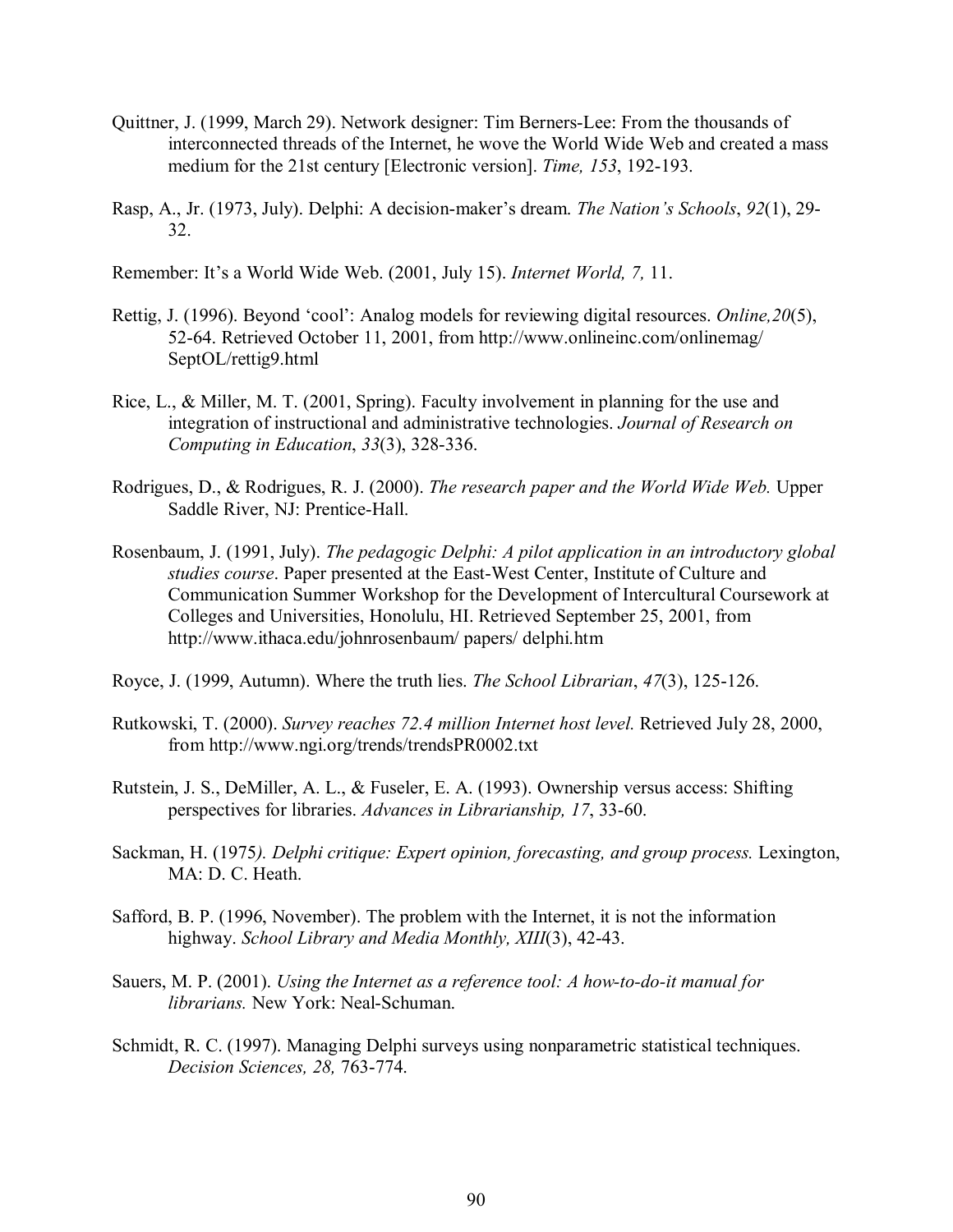- The Secretary's Commission on Achieving Necessary Skills, U.S. Department of Labor. (1992). *Skills and tasks for jobs: A SCANS Report for America 2000*. Washington, DC: Author.
- Slade, A., & Kascus, M. A. (1996). *Library services for off-campus and distance education.* Englewood, CO: Libraries Unlimited.
- Smith, A. G. (1997). Testing the surf: Criteria for evaluating Internet information resources. *The Public-Access Computer Systems Review, 8*(3). Retrieved October 11, 2001, from http://info.lib.uh.edu/pr/v8/n3/smit8n3.html
- Smith, C., & Phillips, C. (1999). Are our academic libraries ready for the Internet? *Cause/Effect, 22,* 1-6.
- Smith, R. J., & Gibbs, M. (1993). *Navigating the Internet*. Indianapolis, IN: Sams.
- Stern, L. (1997, November 24). Educators gear up for the 21<sup>st</sup> century. *Weschester County Business Journal, 36,* 29-30. Retrieved September 4, 2001, from MasterFile Premier database.
- Stoll, C. (1995, February 27). The Internet? Bah! Hypealert: Why cyberspace isn't, and will never be, nirvana. *Newsweek, 125,* 41.
- Stover, M. (2000). Reference librarians and the Internet: A qualitative study survey of reference librarians about the Internet as a reference tool. *Reference Services Review*, *28*(1), 39-46.
- *Study finds Web bigger than we think*. (2000, July 26). CNet. Retrieved July 29, 2000, from Edupage@Listserv.Educause.edu
- Study renews debate on Internet's role in attrition. (2000). *Recruitment & Retention in Higher Education, 14*(8), 4-5.
- Substance over style: Recruiting generation Y on the Web. (2000). *Recruitment & Retention in Higher Education*, *14*(8), 1-2, 5.
- Sumsion, T. (1998). The Delphi technique: An adaptive research tool. *British Journal of Occupational Therapy, 61,* 153-156.
- Tate, M., & Alexander, J. (1996). Teaching critical evaluation skills for World Wide Web resources. *Computers in Libraries*, *16*(10), 49-54.
- Ternnant, R. (1992). *Internet basics.* (Eric Document Reproduction Service No. ED 348054)
- Thomas, L. (1980). *The medusa and the snail.* New York: Bantham Books.
- Tillman, H. N. (2001). *Evaluating quality on the net*. Retrieved September 27, 2001, from http://www.hopetillman.com/findqual.html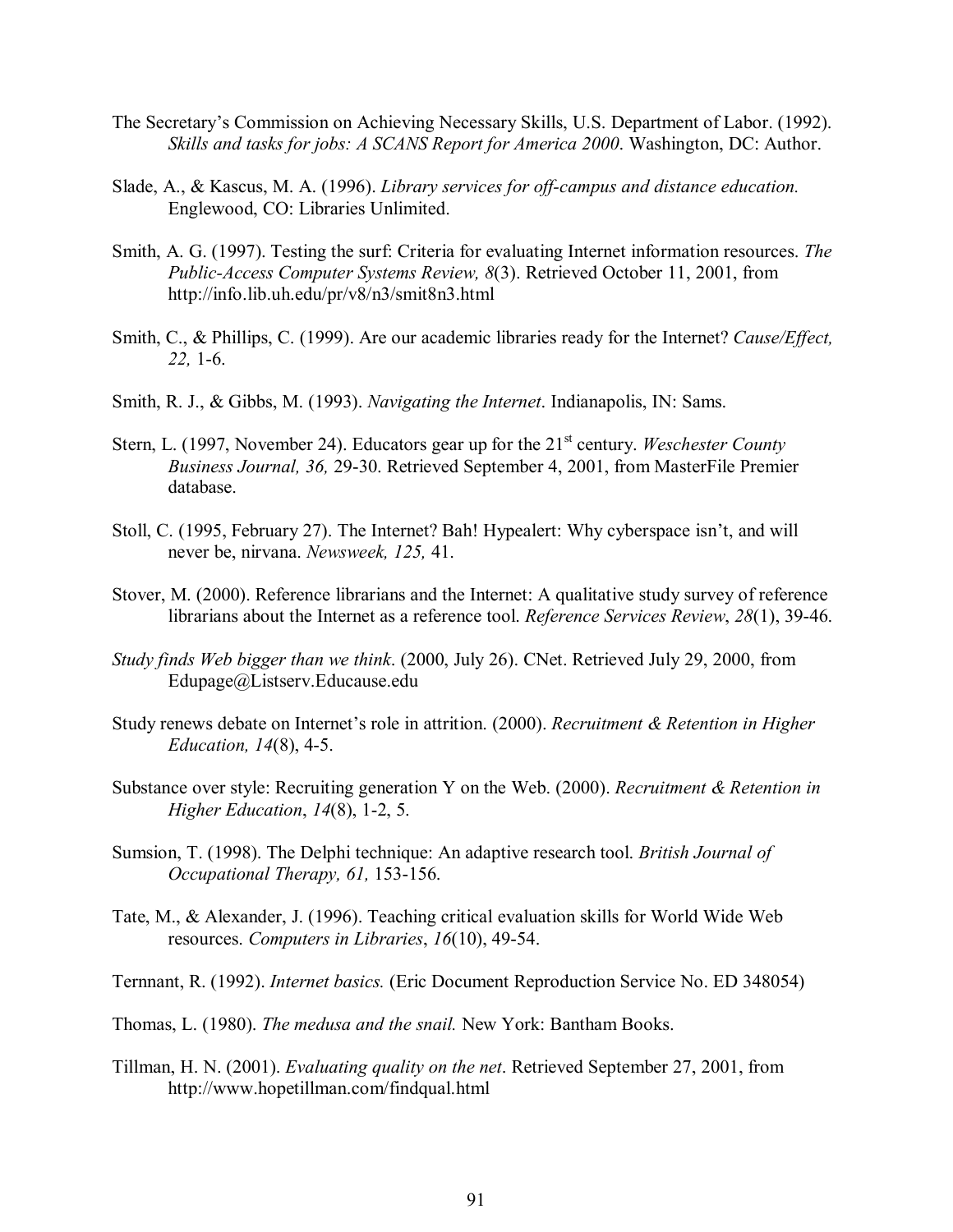- Trotter, A. (2000, April 5). Home computers used primarily for learning, families say in survey. *Education Week*, *19*(30), 6.
- The true webmaster: This guy took the Internet to the next level [Electronic version]. (1999, September 27). *Newsweek, 134,* 74. Retrieved September 4, 2001, from Expanded Academic ASAP database.
- Turoff, M., & Hiltz, S. (1996). Computer-based Delphi processes. In M. Adler & E. Ziglio (Eds.) *Gazing into the oracle: The Delphi method and its application to social policy and public health*. (pp. 56-85). London: Jessica Kingsley.
- Twiss, B. C. (1992). *Forecasting for technology and engineers: A practical guide for better decisions.* London: Peregrinus.
- Uhl, N. P. (1983). *New directions for institutional research.* San Francisco: Jossey Bass.
- Untangling the Web [Electronic version]. (1996, April 1). *PC Week, 13*, N20. Retrieved July 1, 2002 from Expanded Academic ASAP database.
- Ury, C., Ury, G., & McFarland, P. (1999). *Evaluating WWW resources*. Retrieved December 16, 1999, from http://www.nwmissouri.edu/library/search/evaluate.htm
- Vendetti, G. (1997, January). Critics choice, six sites that rate the Web. *Internet World*, *8*(1), 83- 88.
- Vincent, S., & Norman, S. K. (1999). *All that glitters: Prospecting for information in the changing library world.* Stamford, CT: Jai Press.
- Walker, J. R., & Taylor, T. (1998). *The Columbia guide to online style.* New York: Columbia University Press.
- Warp drive for the Internet. (1999, March). *World Almanac Reference Database.* Retrieved September 4, 2001, from http://www.2facts.com/wae/search/xn02220.asp
- Weatherman, R., & Swenson, K. (1974). Delphi technique. In S. B. Hendey & J. R. Yates (Eds.), *Futurism in education.* Berkley, CA: McCutchan.
- The Webís dark side. (2000, August 28). *U.S. News & World Report, 129,* 36-45.
- Wehmeyer, L. B. (1997, September). Evaluating Internet research. *Syllabus, 11,* 46-50.
- Westbrook, L. (1997). Information access issues for interdisciplinary scholars: Results of a Delphi study on women's issues. *Journal of Academic Librarianship*, 23, 211-216.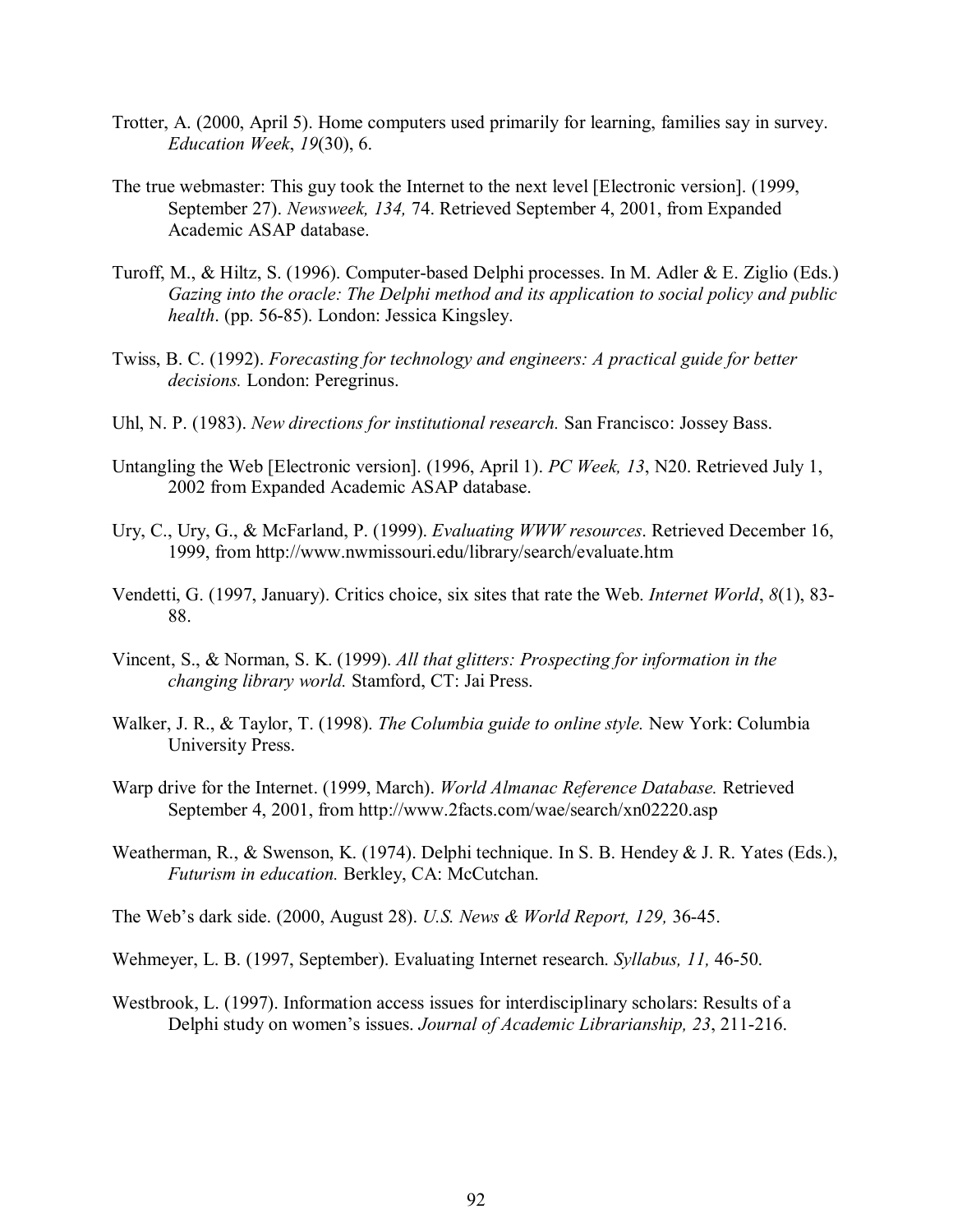- Westera, G. (1996). *Evaluating the documents that you have found on the World Wide Web*. Retrieved December 16, 1999, from http://www.curtin.edu.au/curtin/library/ staffpages/gwpersonals/senginestudy/zeval.htm
- Whitman, N. I. (1990). The Delphi technique as an alternative for committee meetings. *The Journal of Nursing Education, 29,* 377-379.
- Wilhelm, W. J. (2001, Winter). Alchemy of the oracle: The Delphi technique. *The Delta Pi Eplison Journal, xxxxiii.*
- Wolinsky, A. (1999). *Locating and evaluating information on the Internet.* Berkeley Heights, NJ: Enslow.
- Young, V. E. (1997). *Special collections in the year 2015: A Delphi study*. Unpublished doctoral dissertation, University of Alabama, Tuscaloosa.
- Young, W. H., & Hogben, D. (1978). An experimental study of the Delphi technique. *Education, Research and Perspectives, 5*, 57-62.
- Zakon, R. (2001, April 15). *Hobbes' internet timeline*, *v. 5.3*. Retrieved September 4, 2001, from http://www.zakon.org/robert/internet/timeline
- Ziglio, E. (1996). The Delphi method and its contributions to decision-making. In M. Adler  $\&$  E. Ziglio (Eds.), *Gazing into the oracle: The Delphi method and its application to social policy and public health* (pp. 3-33). London: Jessica Kingsley.
- Zumalt, J. R. & Pasicznyuk, R. W. (1999). The Internet and reference services: A real-world test of Internet utility [Electronic version]. *Reference & User Services Quarterly, 38*(2), 165- 172.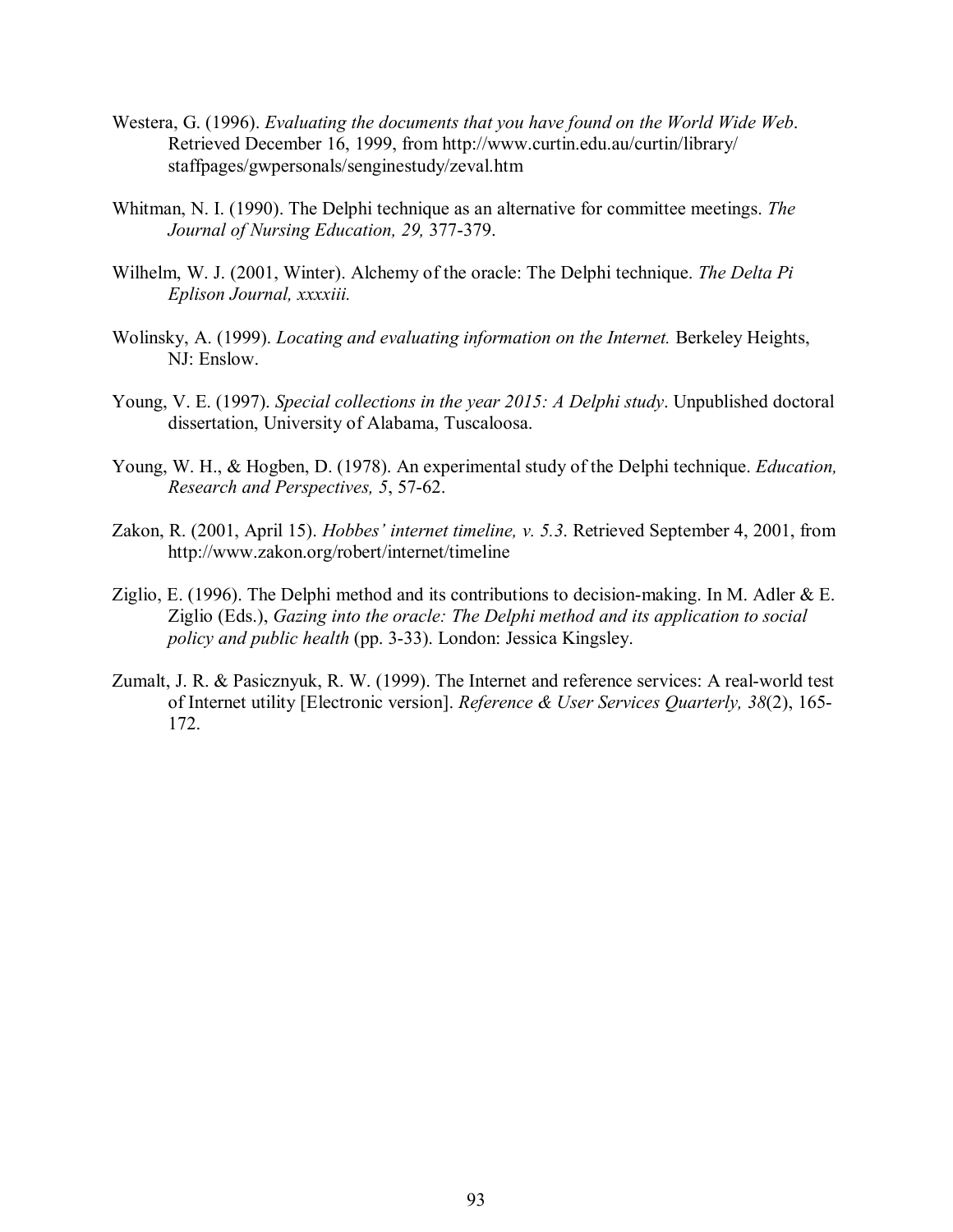# **APPENDICES** APPENDIX A NOMINATION OF PANEL MEMBERS

Mr. John Doe Dyersburg State Community College

Dear Mr. Doe,

Thank you for agreeing to serve on the nominating committee for my Delphi study. I am seeking to establish a panel of experts to reach consensus concerning determining standards for sources of free information in the Internet for inclusion in academic library holdings by 2010. The results will assist in the research for a doctoral dissertation. The nomination form below may be returned electronically by using your e-mail's 'Reply' feature. Your nomination will remain confidential. Please nominate individuals from your college or library directors from TBR community colleges. You may nominate yourself.

Please return the nomination form by April 23, 2002. If you have any further questions, you may contact me during the day at (423) 585-6901 or in the evening at (423) 581-2279.

Again, I appreciate your time and attention.

Sincerely,

Douglas D. Cross

Nomination Form

Please nominate three individuals in each of the following two categories: (1.) Library Dean/Director (2.) Reference Librarian. Only the first individual will be contacted and the other two will only be used if the first individual cannot serve on the Delphi panel. (**Simply click the 'Reply' button and then click in the field to the right of each requested item to enter data.)** 

|    | Library Dean/Director |  |    | Reference Librarian |  |
|----|-----------------------|--|----|---------------------|--|
| 1. | Name:                 |  | 1. | Name:               |  |
|    | College:              |  |    | College:            |  |
|    | Phone No:             |  |    | Phone No:           |  |
|    | E-mail:               |  |    | E-mail:             |  |
| 2. | Name:                 |  | 2. | Name:               |  |
|    | College:              |  |    | College:            |  |
|    | Phone No:             |  |    | Phone No:           |  |
|    | E-mail:               |  |    | E-mail:             |  |
| 3. | Name:                 |  | 3. | Name:               |  |
|    | College:              |  |    | College:            |  |
|    | Phone No:             |  |    | Phone No:           |  |
|    | E-mail:               |  |    | E-mail:             |  |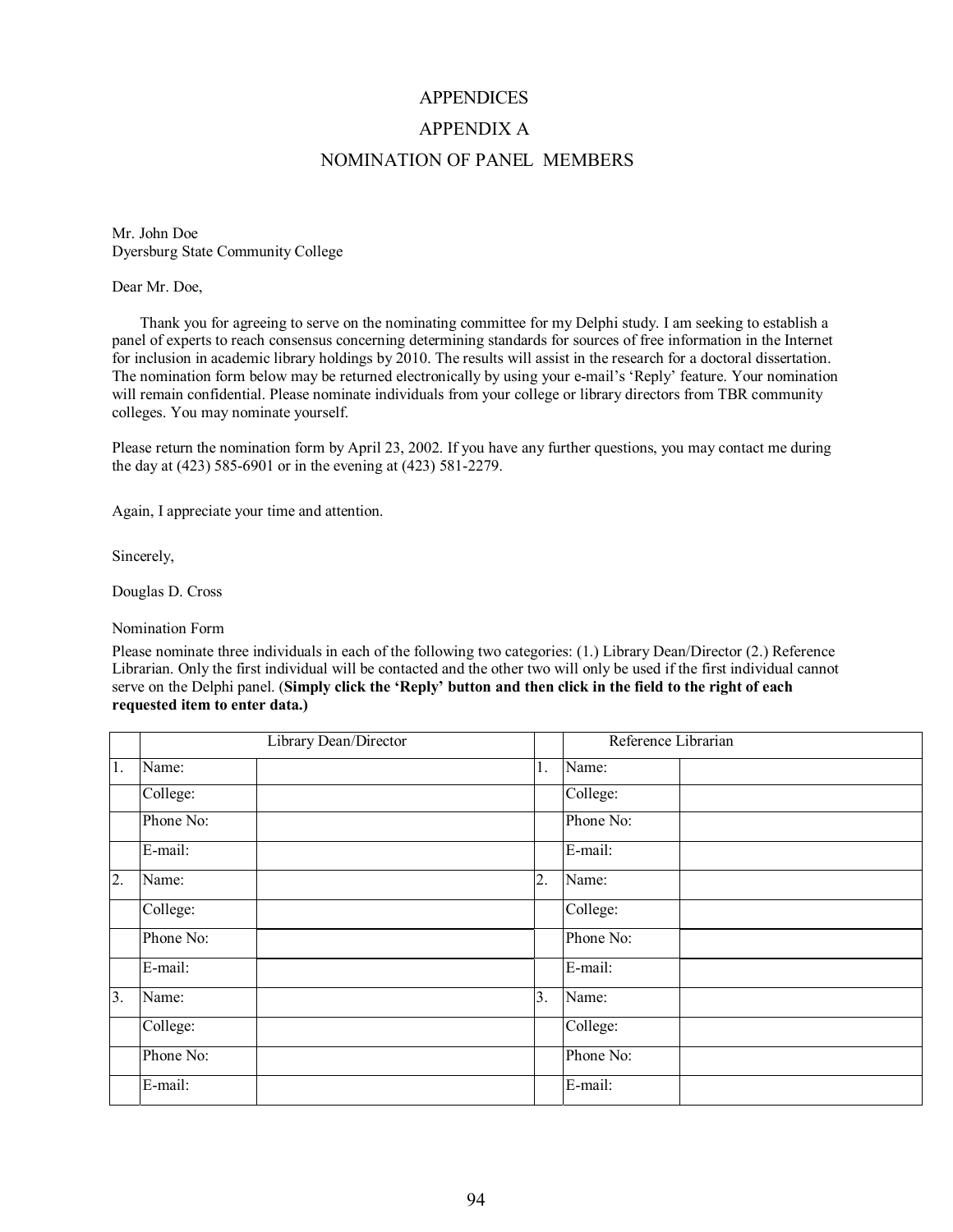Ms. Jane Doe Motlow State Community College Dear Ms. Doe,

Thank you for agreeing to serve on the nominating committee for my Delphi study. I am seeking to establish a panel of experts to reach consensus concerning determining standards for sources of free information in the Internet for inclusion in academic library holdings by 2010. The results will assist in the research for a doctoral dissertation. The nomination form below may be returned electronically by using your e-mail's 'Reply' feature. Your nomination will remain confidential. Please nominate individuals from your college or library directors from TBR community colleges. You may nominate yourself.

Please return the nomination form by April 23, 2002. If you have any further questions, you may contact me during the day at (423) 585-6901 or in the evening at (423) 581-2279.

Again, I appreciate your time and attention.

Sincerely,

Douglas D. Cross

Nomination Form

Please nominate three individuals in each of the following two categories: (1.) Reference Librarian (2.) Online Instructor. Only the first individual will be contacted and the other two will only be used if the first individual cannot serve on the Delphi panel. (Simply click the 'Reply' button and then click in the field to the right of each **requested item to enter data.)** 

|    | Reference Librarian |  |    | Online Instructor |  |
|----|---------------------|--|----|-------------------|--|
| 1. | Name:               |  | 1. | Name:             |  |
|    | College:            |  |    | College:          |  |
|    | Phone No:           |  |    | Phone No:         |  |
|    | E-mail:             |  |    | E-mail:           |  |
| 2. | Name:               |  | 2. | Name:             |  |
|    | College:            |  |    | College:          |  |
|    | Phone No:           |  |    | Phone No:         |  |
|    | E-mail:             |  |    | E-mail:           |  |
| 3. | Name:               |  | 3. | Name:             |  |
|    | College:            |  |    | College:          |  |
|    | Phone No:           |  |    | Phone No:         |  |
|    | E-mail:             |  |    | E-mail:           |  |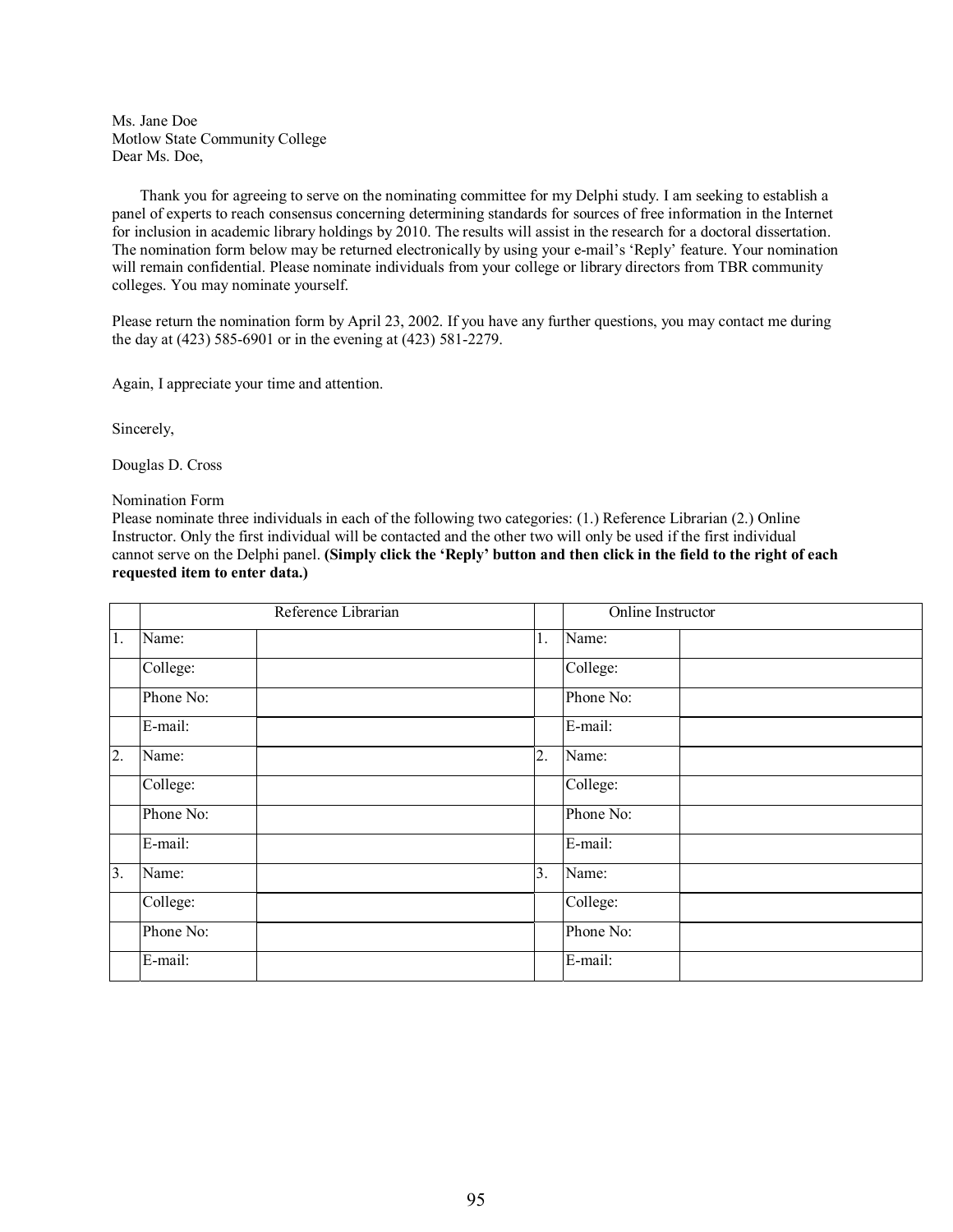#### APPENDIX B

#### ROUND 1 QUESTIONNAIRE AND CORRESPONDENCE

Ms. Jane Doe 121 East Main Morristown, TN 37814

Dear Ms. Doe:

Thank you for agreeing to serve on a panel of experts who are being invited to participate in a series of questionnaires in a Delphi study. The purpose of this study is to establish a consensus concerning questions relating to the topic of determining standards for sources of free information on the Internet for inclusion in library holdings by 2010. E-mail will be utilized to distribute a minimum of two questionnaires to the panel in order to reach consensus. The collective answers to the first questionnaire will be analyzed, grouped by consensus, and used as a basis for developing the second questionnaire. The second questionnaire will be shorter and take less time to complete. The project will be concluded by July.

As I informed you during our telephone conversation, the results of the questionnaire will assist me in writing a doctoral dissertation at East Tennessee State University. The results of these efforts will be helpful to educators, libraries, and publishers on the Internet.

I know that you appreciate being nominated to serve on the panel by an LRC/Library Director at a TBR community college. Membership of the panel is limited to a few highly selective experts in your field. Your participation in the project is crucial to its success.

Your individual responses to this voluntary survey will be kept anonymous and confidential and used exclusively for data analysis. The names of the participants will be published in the dissertation. At the conclusion of the study, participants will be sent an executive summary of the study. In addition, the Internet URL of the online dissertation will be sent to each participant.

I have sent by separate cover an Informed Consent form, which must be signed and returned in the self-addressed envelope included with the letter in order to participate in the project.

Please return the questionnaire to me by May 10, 2002. (You may do this by using your e-mail's 'Return' feature.) If you have any further questions, you may contact me during the day at (423) 585-6901 or during the evening at (423) 581-2279. If you have an address or e-mail other than the one I am using, that you would prefer to use for this study, please provide that information on your questionnaire.

Sincerely, Douglas D. Cross

(Simply click your e-mail's 'Reply' button and then click in the field to the right of each item or question to **type your response.)**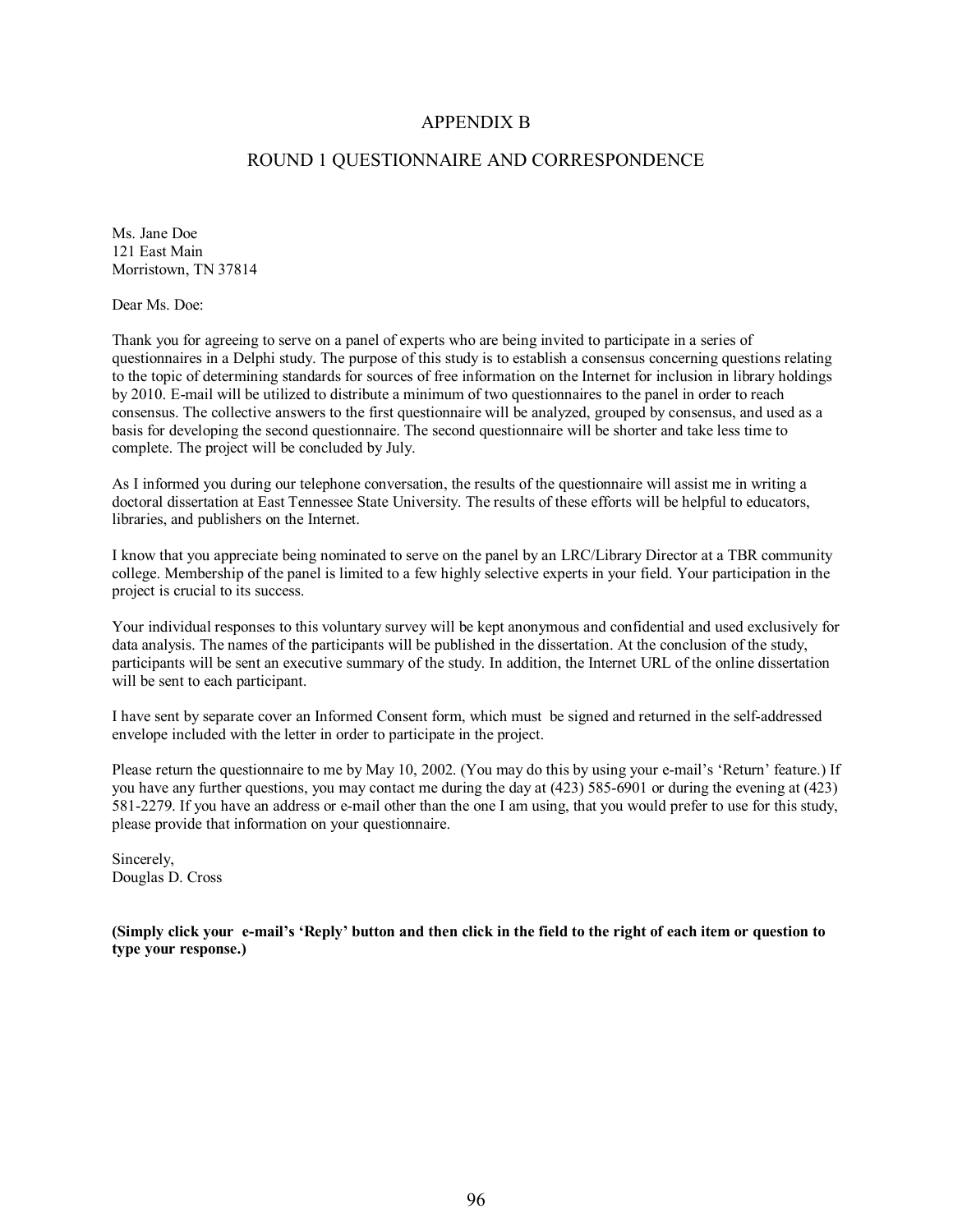# Determining Standards for Sources of Free Information On the Internet for Inclusion In Academic Library Holdings by 2010

Please complete these brief biographical questions:

| Name:                                                       |
|-------------------------------------------------------------|
| <b>Current Position:</b>                                    |
| College:                                                    |
| Profession:<br><u> 1980 - Andrea Andrew Maria (b. 1980)</u> |
| Years of<br>Professional Experience:                        |

# Round One Questionnaire

Please respond to each of the following ten questions:

- 1. In your judgment, what will be the five most important criteria that will be used to determine whether particular free sources of information on the Internet should be included in library holdings by the year 2010?
- 2. In your opinion, what are the three most important things that a library can do to ensure that free information sources on the Internet meet the same standards as print materials?
- 3. In your opinion, what are the changes that publishers of free sources of information on the Internet will need to make to ensure that their materials will be considered for inclusion in library holdings by the year 2010?
- 4. In your opinion, what are the three most important things that educators can do to prepare students to deal with the sources of free information on the Internet by the year 2010?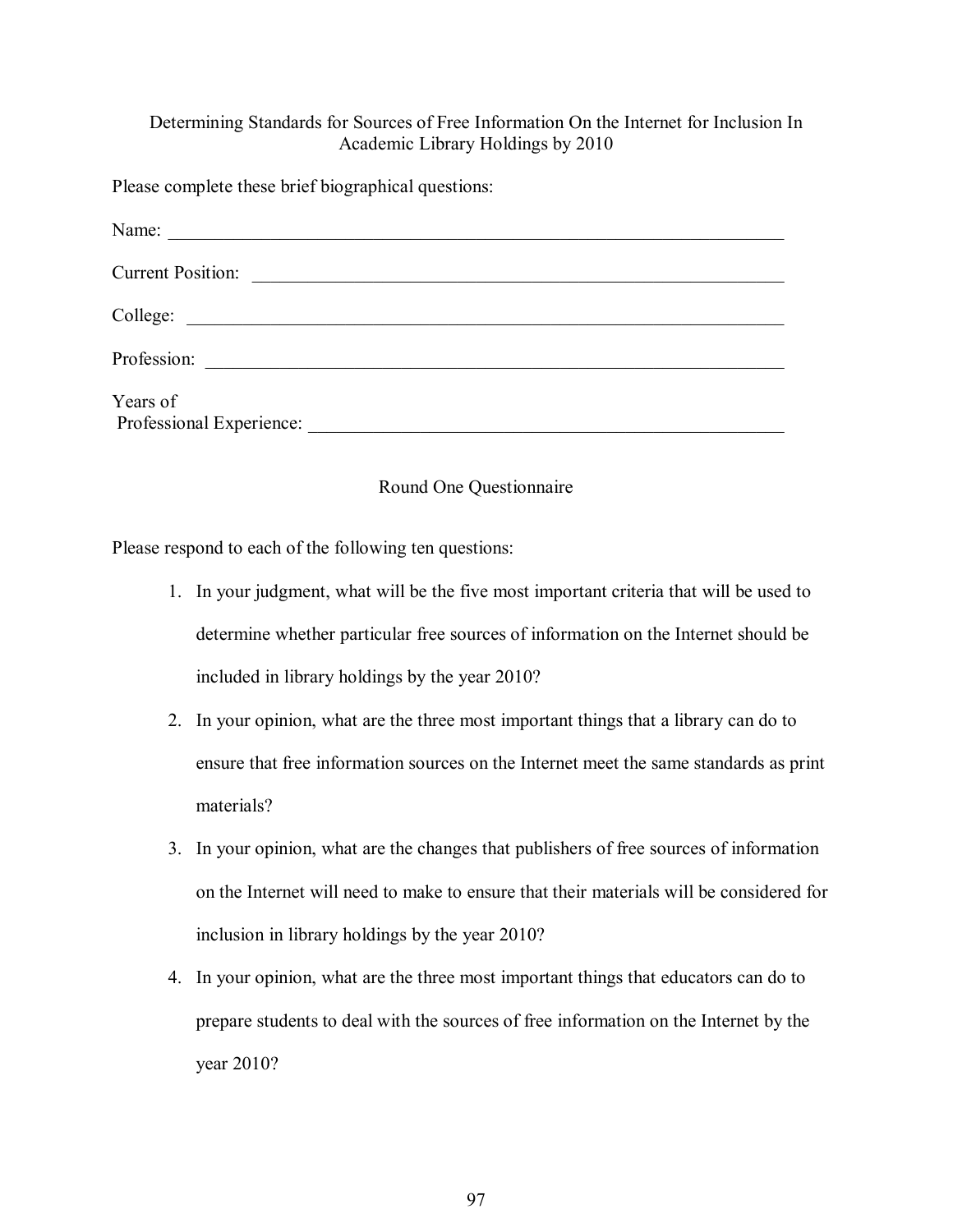- 5. In your opinion, what are the three most important current initiatives by libraries to prepare students to deal with sources of free information on the Internet?
- 6. In your opinion, what will be the three most important forms of support that libraries will receive from federal, state, and/or local government to assist students in dealing with free sources of information on the Internet by the year 2010?
- 7. In your opinion, what will be the major differences between selecting free sources of information on the Internet and traditional print resources for inclusion in library holdings by the year 2010?
- 8. In your opinion, what are the major current reasons that librarians reject free sources of information on the Internet for inclusion in library holdings?
- 9. Please describe the idealized free document on the Internet that you would choose to be included in library holdings by the year 2010.
- 10. Please feel free to comment on any other aspect of dealing with free sources of information on the Internet to be considered for inclusion in library holdings by the year 2010.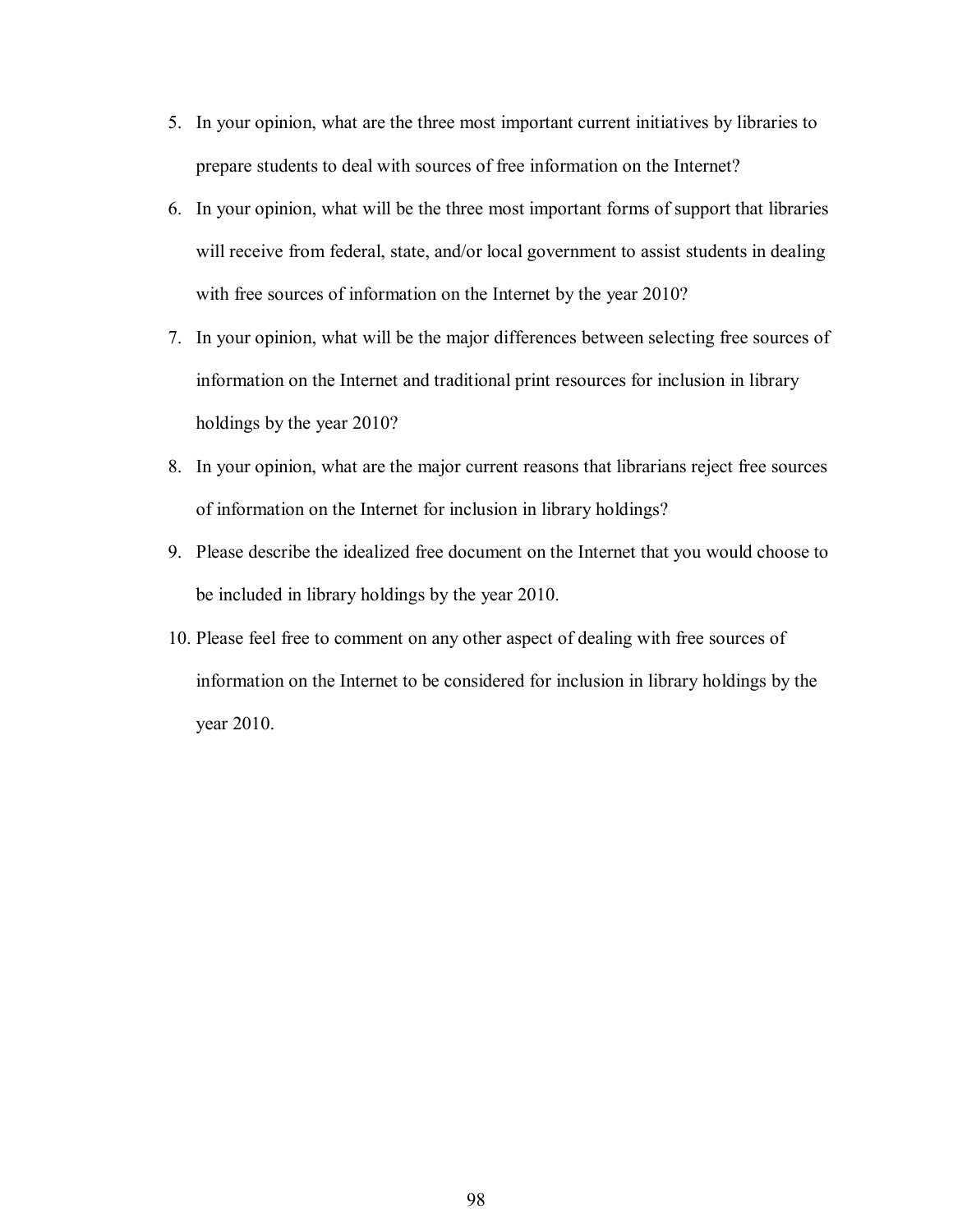## APPENDIX C

### ROUND 2 QUESTIONNAIRE AND CORRESPONDENCE

# E-MAIL

Dear John Doe:

Thank you for your excellent response to the first-round questionnaire. The quality of your responses provided an excellent narrative and met all my expectations.

As I explained in my earlier e-mail, this second questionnaire is much shorter and less time consuming to complete. The objective of this round is to further narrow the answers you as a panel generated in the first round. The statements in the attached questionnaire are the result of the content analysis of the answers of all twenty-four panelists in the first round.

Please return this questionnaire by June 27, 2002. (You may do this by using your e-mail's ëReplyí feature.) If you have any further questions, you may contact me during the day at (423) 585-6901 or during the evening at (423) 581-2279.

Again, I thank you for your cooperation and willingness to serve on this panel.

Douglas D. Cross 6832 Westgate Circle Talbott, TN 37877 Doug.Cross@ws.edu (423) 585-6901 (work) or (423) 581-2279 (home)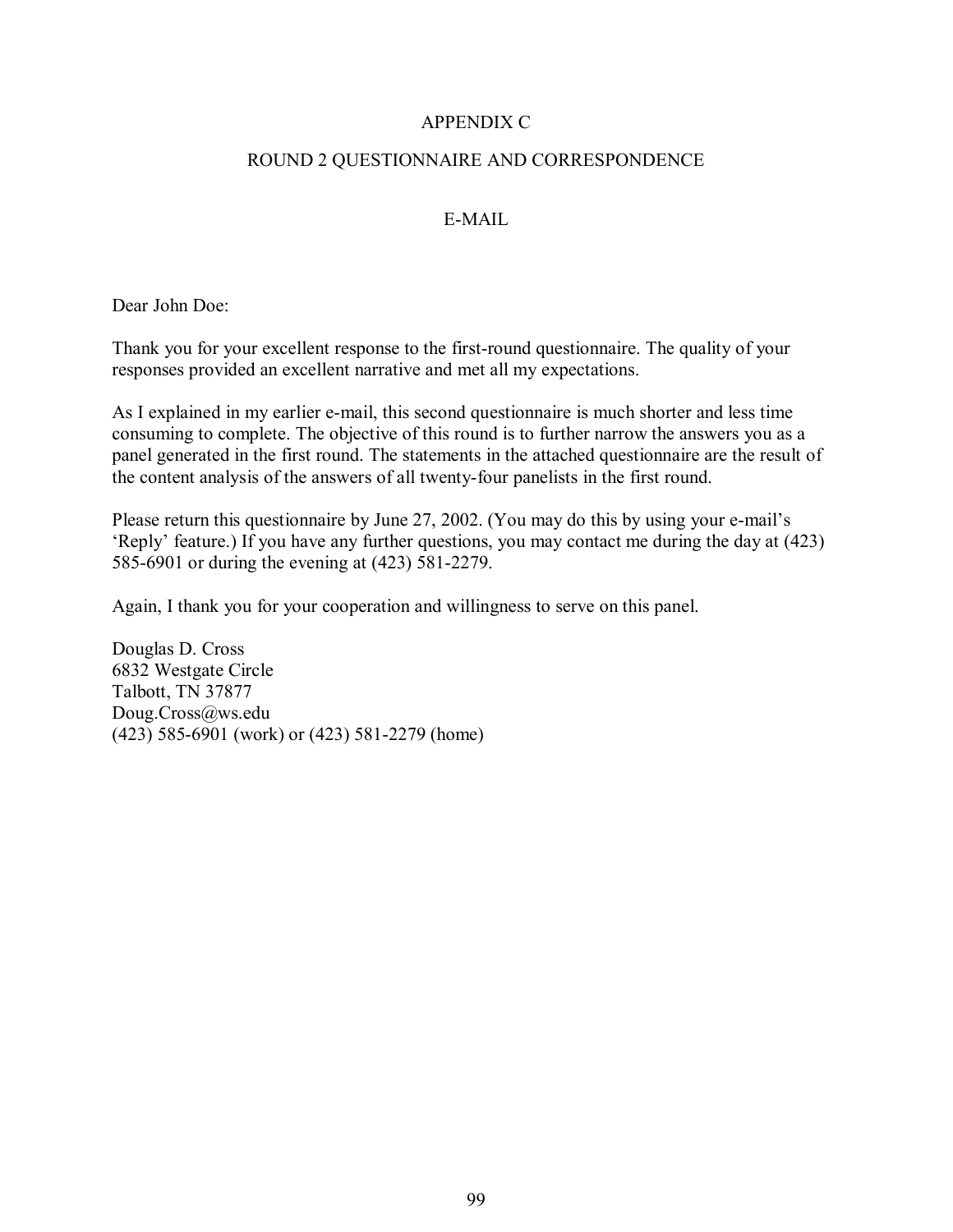Determining Standards for Sources of Free Information on the Internet for Inclusion in Academic Library Holdings by the year 2010 Directions:

Section 1<sup>-</sup>

A. Please *type the number of your choice in the space beside each statement.* Select the

number from the five possible choices listed below that best reflects the extent to which you disagree or agree with the statement.

- $1 =$  Strongly disagree
- $2$  = Disagree
- $3$  = Neutral
- $4 = \text{Agree}$
- $5$  = Strongly agree

Section 2<sup>-</sup>

 $\overline{a}$ 

B. For each of the statements below rank in priority order *in the space to the left of the statement*. P*lace a #1 in the blank of the most important statement*, a #2 in the blank of the second most important statement and likewise continue until you have ranked each item for each statement.

# **Note: Each section requires a different type of response**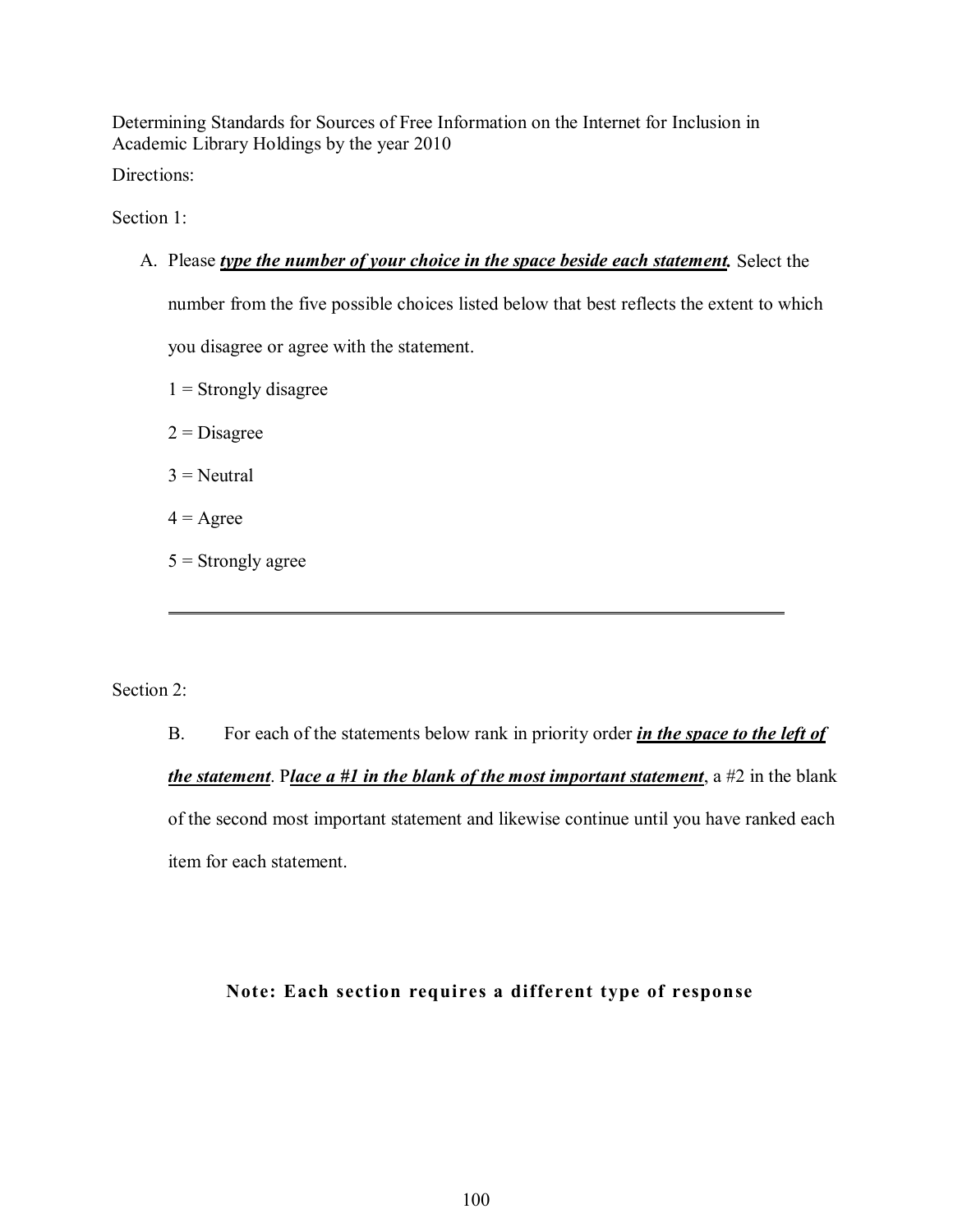## SECTION 1

## EVALUATION OF PROCEDURES AND CRITERIA

 Please type the number of your choice in the space beside each statement. Select the number from the five possible choices listed below that best reflects the extent to which you disagree or agree with the statement.

- $1$  = Strongly disagree
- $2$  = Disagree
- $3 =$ Neutral
- $4 = \text{Agree}$
- $5 =$ Strongly agree

## **1. In your judgment, the following important criteria will be used to determine whether particular free sources of information on the Internet should be included in library holdings by the year 2010:**

| Reliability of information                 |                                 |                  |                |                       |  |  |  |  |  |
|--------------------------------------------|---------------------------------|------------------|----------------|-----------------------|--|--|--|--|--|
|                                            | $\overline{2}$                  | 3                | 4              | 5                     |  |  |  |  |  |
| <b>Strongly Disagree</b>                   |                                 | Disagree Neutral | Agree          | <b>Strongly Agree</b> |  |  |  |  |  |
|                                            |                                 |                  |                |                       |  |  |  |  |  |
|                                            | Applicability to the curriculum |                  |                |                       |  |  |  |  |  |
|                                            |                                 | $\mathcal{E}$    | $\overline{4}$ | 5                     |  |  |  |  |  |
| <b>Strongly Disagree</b> Disagree          |                                 | Neutral          | Agree          | <b>Strongly Agree</b> |  |  |  |  |  |
| Currency of information                    |                                 |                  |                |                       |  |  |  |  |  |
|                                            | $\mathcal{D}$                   | $\mathcal{E}$    |                |                       |  |  |  |  |  |
|                                            |                                 |                  | 4              | 5                     |  |  |  |  |  |
| <b>Strongly Disagree</b> Disagree          |                                 | Neutral          | Agree          | <b>Strongly Agree</b> |  |  |  |  |  |
| Long-term accessibility of the information |                                 |                  |                |                       |  |  |  |  |  |
|                                            |                                 |                  | 4              | 5                     |  |  |  |  |  |
| Strongly Disagree Disagree Neutral         |                                 |                  | Agree          | <b>Strongly Agree</b> |  |  |  |  |  |
|                                            |                                 |                  |                |                       |  |  |  |  |  |
| Quality of information                     |                                 |                  |                |                       |  |  |  |  |  |
|                                            |                                 |                  | 4              | 5                     |  |  |  |  |  |
| Strongly Disagree Disagree                 |                                 | Neutral          | Agree          | <b>Strongly Agree</b> |  |  |  |  |  |
|                                            |                                 |                  |                |                       |  |  |  |  |  |
| Well-maintained Internet site              |                                 |                  |                |                       |  |  |  |  |  |
|                                            |                                 | 3                | 4              |                       |  |  |  |  |  |
| <b>Strongly Disagree</b>                   | Disagree                        | Neutral          | Agree          | <b>Strongly Agree</b> |  |  |  |  |  |

## **2. In your opinion, libraries can/should implement the following important procedures to ensure that free information sources on the Internet meet the same standards as print materials:**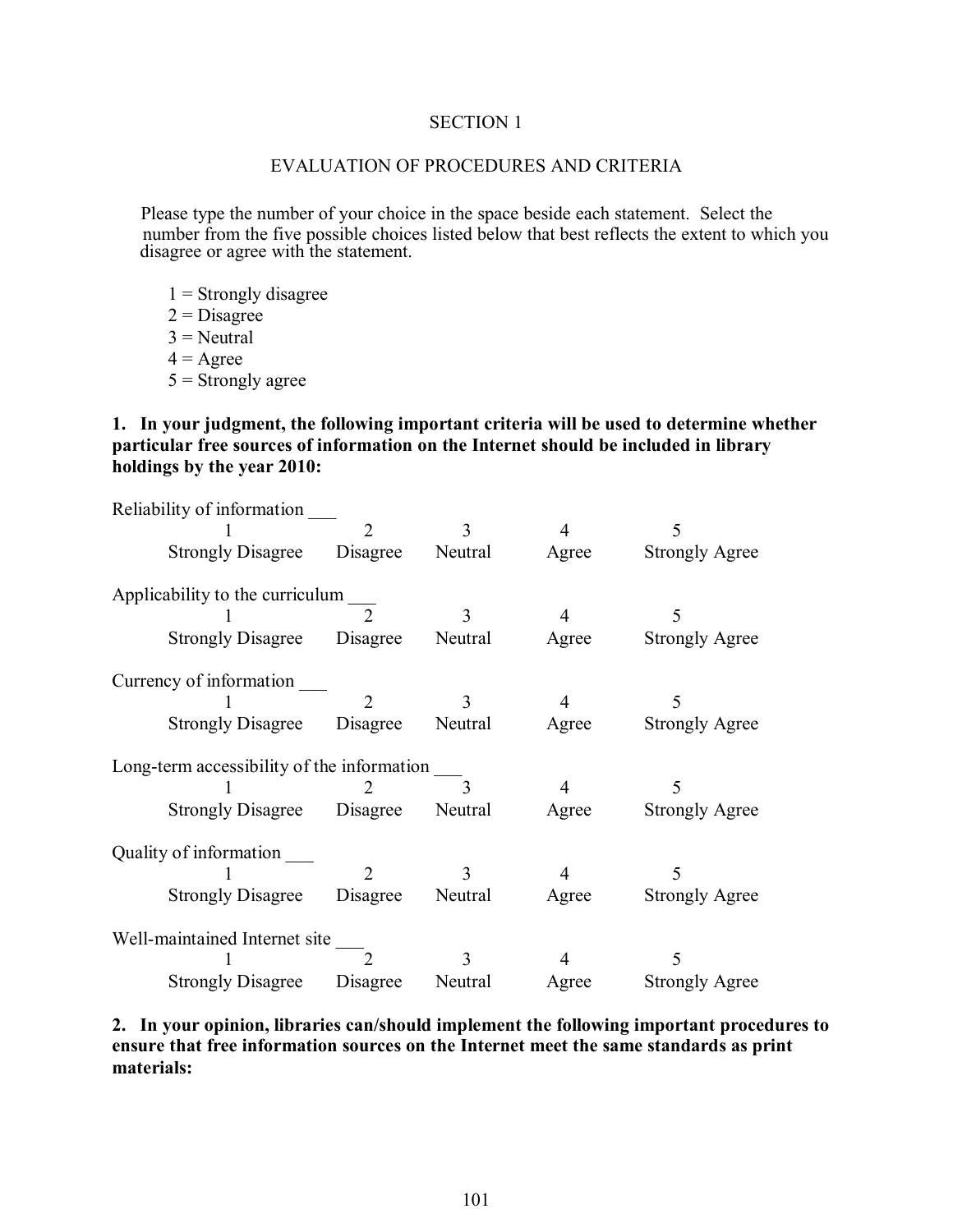| Search for review of materials                                               |                                               |   |       |                       |  |  |  |
|------------------------------------------------------------------------------|-----------------------------------------------|---|-------|-----------------------|--|--|--|
|                                                                              |                                               | 3 | 4     |                       |  |  |  |
| Strongly Disagree Disagree Neutral                                           |                                               |   | Agree | <b>Strongly Agree</b> |  |  |  |
| Collaborative efforts with other libraries to select sources on the Internet |                                               |   |       |                       |  |  |  |
|                                                                              |                                               |   | 4     |                       |  |  |  |
| Strongly Disagree Disagree Neutral Agree Strongly Agree                      |                                               |   |       |                       |  |  |  |
|                                                                              | Review of author or originator qualifications |   |       |                       |  |  |  |
|                                                                              |                                               |   | 4     |                       |  |  |  |
| Strongly Disagree Disagree Neutral                                           |                                               |   | Agree | <b>Strongly Agree</b> |  |  |  |
| Review of Internet materials in individual libraries                         |                                               |   |       |                       |  |  |  |
|                                                                              |                                               |   | 4     |                       |  |  |  |
| Strongly Disagree Disagree Neutral                                           |                                               |   | Agree | <b>Strongly Agree</b> |  |  |  |
| Development of library policies dealing with Internet materials              |                                               |   |       |                       |  |  |  |
|                                                                              |                                               |   |       |                       |  |  |  |
| Strongly Disagree Disagree Neutral Agree Strongly Agree                      |                                               |   |       |                       |  |  |  |

**3. In your opinion, publishers of free sources of information on the Internet will need to make the following changes to ensure that their materials will be considered for inclusion in library holdings by the year 2010:** 

| Provide information that has integrity       |                                            |                |       |                                       |  |  |  |
|----------------------------------------------|--------------------------------------------|----------------|-------|---------------------------------------|--|--|--|
|                                              |                                            | 3              | 4     |                                       |  |  |  |
| Strongly Disagree Disagree Neutral           |                                            |                | Agree | <b>Strongly Agree</b>                 |  |  |  |
| List author                                  |                                            |                |       |                                       |  |  |  |
|                                              |                                            | 3 <sup>1</sup> |       |                                       |  |  |  |
| <b>Strongly Disagree</b>                     |                                            |                |       | Disagree Neutral Agree Strongly Agree |  |  |  |
|                                              | Verify continued accessibility to the site |                |       |                                       |  |  |  |
|                                              |                                            |                |       |                                       |  |  |  |
| Strongly Disagree Disagree Neutral           |                                            |                | Agree | <b>Strongly Agree</b>                 |  |  |  |
| Determine user-friendliness of site          |                                            |                |       |                                       |  |  |  |
|                                              |                                            | $\mathbf{3}$   |       |                                       |  |  |  |
| Strongly Disagree Disagree Neutral           |                                            |                | Agree | <b>Strongly Agree</b>                 |  |  |  |
| Maintain currency in relation to information |                                            |                |       |                                       |  |  |  |
|                                              |                                            | $\mathcal{L}$  |       |                                       |  |  |  |
| Strongly Disagree Disagree Neutral           |                                            |                | Agree | <b>Strongly Agree</b>                 |  |  |  |

**4. In your opinion, educators can/should do the following to prepare students to deal with the sources of free information on the Internet by the year 2010:**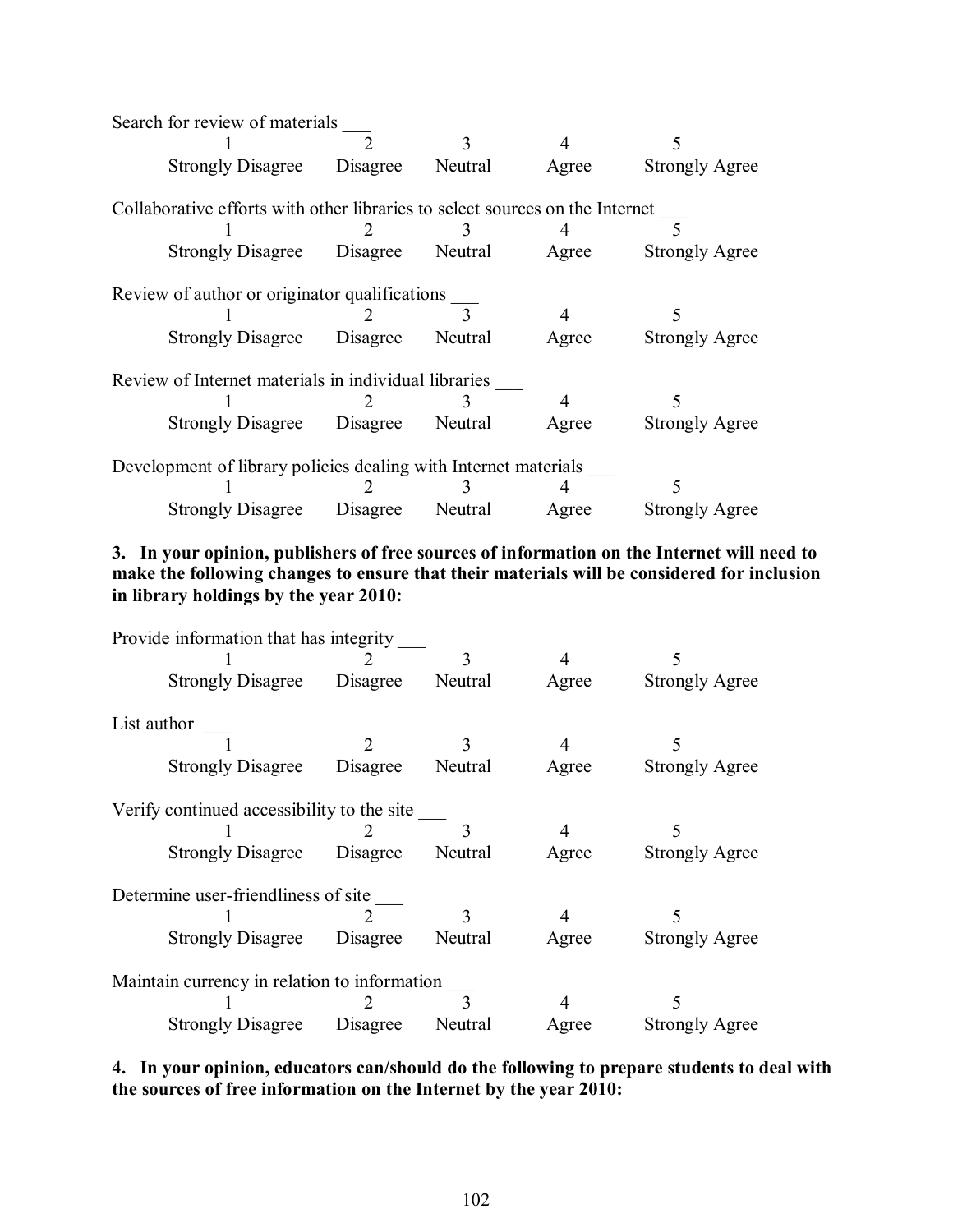|                                                                                                                                                        |  | $\mathbf{3}$  | $\overline{4}$ | 5                     |  |  |  |
|--------------------------------------------------------------------------------------------------------------------------------------------------------|--|---------------|----------------|-----------------------|--|--|--|
| Strongly Disagree Disagree Neutral                                                                                                                     |  |               | Agree          | <b>Strongly Agree</b> |  |  |  |
| Teach students how to use critical thinking skills with Internet materials ______                                                                      |  |               |                |                       |  |  |  |
|                                                                                                                                                        |  |               |                |                       |  |  |  |
| Strongly Disagree Disagree Neutral Agree Strongly Agree                                                                                                |  |               |                |                       |  |  |  |
| Demonstrate good and bad Internet sites to students                                                                                                    |  |               |                |                       |  |  |  |
|                                                                                                                                                        |  | $\mathbf{3}$  | $\overline{4}$ | 5                     |  |  |  |
| Strongly Disagree Disagree Neutral Agree                                                                                                               |  |               |                | <b>Strongly Agree</b> |  |  |  |
| prepare students to deal with sources of free information on the Internet:<br>Provide information literacy programs including Internet-based materials |  | $\mathcal{R}$ | 4              |                       |  |  |  |
| Strongly Disagree Disagree Neutral Agree Strongly Agree                                                                                                |  |               |                |                       |  |  |  |
| Use Web-based chat and e-mail to assist students                                                                                                       |  |               |                |                       |  |  |  |
|                                                                                                                                                        |  | $\mathcal{E}$ | $\overline{4}$ | 5                     |  |  |  |
| Strongly Disagree Disagree Neutral Agree                                                                                                               |  |               |                | <b>Strongly Agree</b> |  |  |  |
| Maintain library home page that provides links to information sources                                                                                  |  |               |                |                       |  |  |  |
|                                                                                                                                                        |  |               |                |                       |  |  |  |
| Strongly Disagree Disagree Neutral Agree Strongly Agree                                                                                                |  |               |                |                       |  |  |  |
|                                                                                                                                                        |  |               |                |                       |  |  |  |

| Continuously review the Internet for sources of information for students |  |  |       |                       |  |  |  |
|--------------------------------------------------------------------------|--|--|-------|-----------------------|--|--|--|
|                                                                          |  |  |       |                       |  |  |  |
| Strongly Disagree Disagree Neutral                                       |  |  | Agree | <b>Strongly Agree</b> |  |  |  |

# **6. In your opinion, the most important forms of support that libraries will receive from federal, state, and/or local government to assist students in dealing with free sources of information on the Internet by the year 2010 will be:**

| Federal funding<br><b>Strongly Disagree</b> | Disagree | Neutral | 4<br>Agree | <b>Strongly Agree</b> |
|---------------------------------------------|----------|---------|------------|-----------------------|
| State funding<br><b>Strongly Disagree</b>   | Disagree | Neutral | 4<br>Agree | <b>Strongly Agree</b> |
| Local funding<br><b>Strongly Disagree</b>   | Disagree | Neutral | 4<br>Agree | <b>Strongly Agree</b> |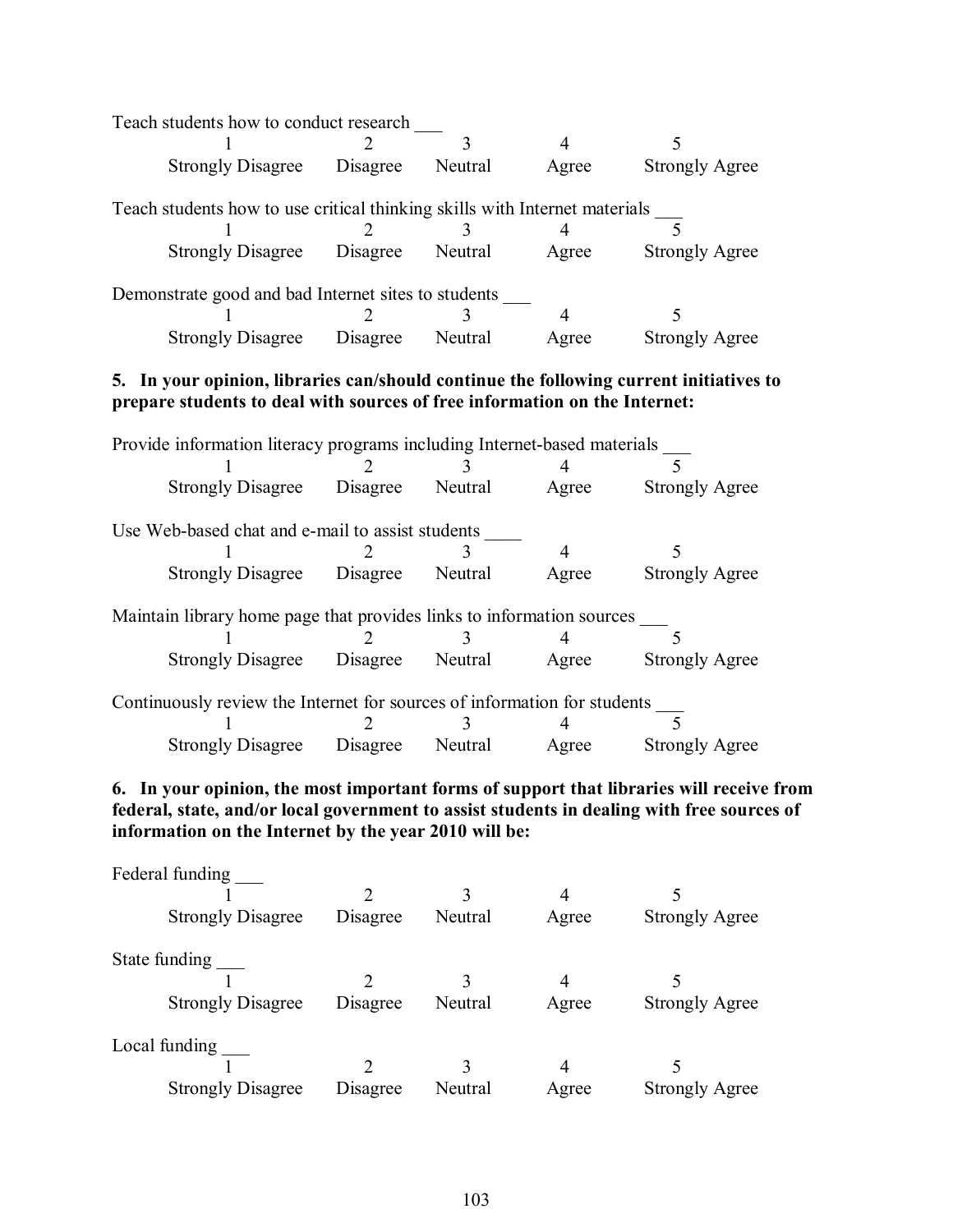| Up-to-date computer-related equipment                     |                                                                         |          |         |       |                       |  |
|-----------------------------------------------------------|-------------------------------------------------------------------------|----------|---------|-------|-----------------------|--|
|                                                           |                                                                         |          |         |       |                       |  |
|                                                           | <b>Strongly Disagree</b>                                                | Disagree | Neutral | Agree | <b>Strongly Agree</b> |  |
|                                                           | Staff development Internet projects for training librarians and faculty |          |         |       |                       |  |
|                                                           |                                                                         |          |         |       |                       |  |
|                                                           | <b>Strongly Disagree</b>                                                | Disagree | Neutral | Agree | <b>Strongly Agree</b> |  |
| Promotion of projects listing selected Internet resources |                                                                         |          |         |       |                       |  |
|                                                           |                                                                         |          |         |       |                       |  |
|                                                           | <b>Strongly Disagree</b>                                                | Disagree | Neutral | Agree | Strongly Agree        |  |

# **7. In your opinion, the major differences between selecting free sources of information from the Internet and traditional print resources for inclusion in library holdings by the year 2010 are:**

| No difference—same standards should apply                           |                            |                  |              |       |                       |  |
|---------------------------------------------------------------------|----------------------------|------------------|--------------|-------|-----------------------|--|
|                                                                     |                            |                  | $\mathbf{3}$ | 4     |                       |  |
|                                                                     | <b>Strongly Disagree</b>   | Disagree         | Neutral      | Agree | <b>Strongly Agree</b> |  |
| Additional access cost associated with the Internet                 |                            |                  |              |       |                       |  |
|                                                                     |                            |                  |              |       |                       |  |
|                                                                     | Strongly Disagree Disagree |                  | Neutral      | Agree | <b>Strongly Agree</b> |  |
| Greater ease of use of the Internet                                 |                            |                  |              |       |                       |  |
|                                                                     |                            |                  |              | 4     |                       |  |
|                                                                     | <b>Strongly Disagree</b>   | Disagree         | Neutral      | Agree | <b>Strongly Agree</b> |  |
| Freeing up of space for including paper materials in the collection |                            |                  |              |       |                       |  |
|                                                                     |                            |                  |              |       |                       |  |
|                                                                     | <b>Strongly Disagree</b>   | Disagree Neutral |              | Agree | Strongly Agree        |  |

# **8. In your opinion, the major current reasons that librarians reject free sources of information on the Internet for inclusion in library holdings are:**

|  | Lack of credibility of information on Internet sites    |          |         |       |                       |  |  |
|--|---------------------------------------------------------|----------|---------|-------|-----------------------|--|--|
|  |                                                         |          |         |       |                       |  |  |
|  | <b>Strongly Disagree</b>                                | Disagree | Neutral | Agree | <b>Strongly Agree</b> |  |  |
|  |                                                         |          |         |       |                       |  |  |
|  | Lack of permanence for Internet sites                   |          |         |       |                       |  |  |
|  |                                                         |          |         |       |                       |  |  |
|  | <b>Strongly Disagree</b>                                | Disagree | Neutral | Agree | <b>Strongly Agree</b> |  |  |
|  |                                                         |          |         |       |                       |  |  |
|  | Lack of documentation for information on Internet sites |          |         |       |                       |  |  |
|  |                                                         |          |         |       |                       |  |  |
|  | <b>Strongly Disagree</b>                                | Disagree | Neutral | Agree | <b>Strongly Agree</b> |  |  |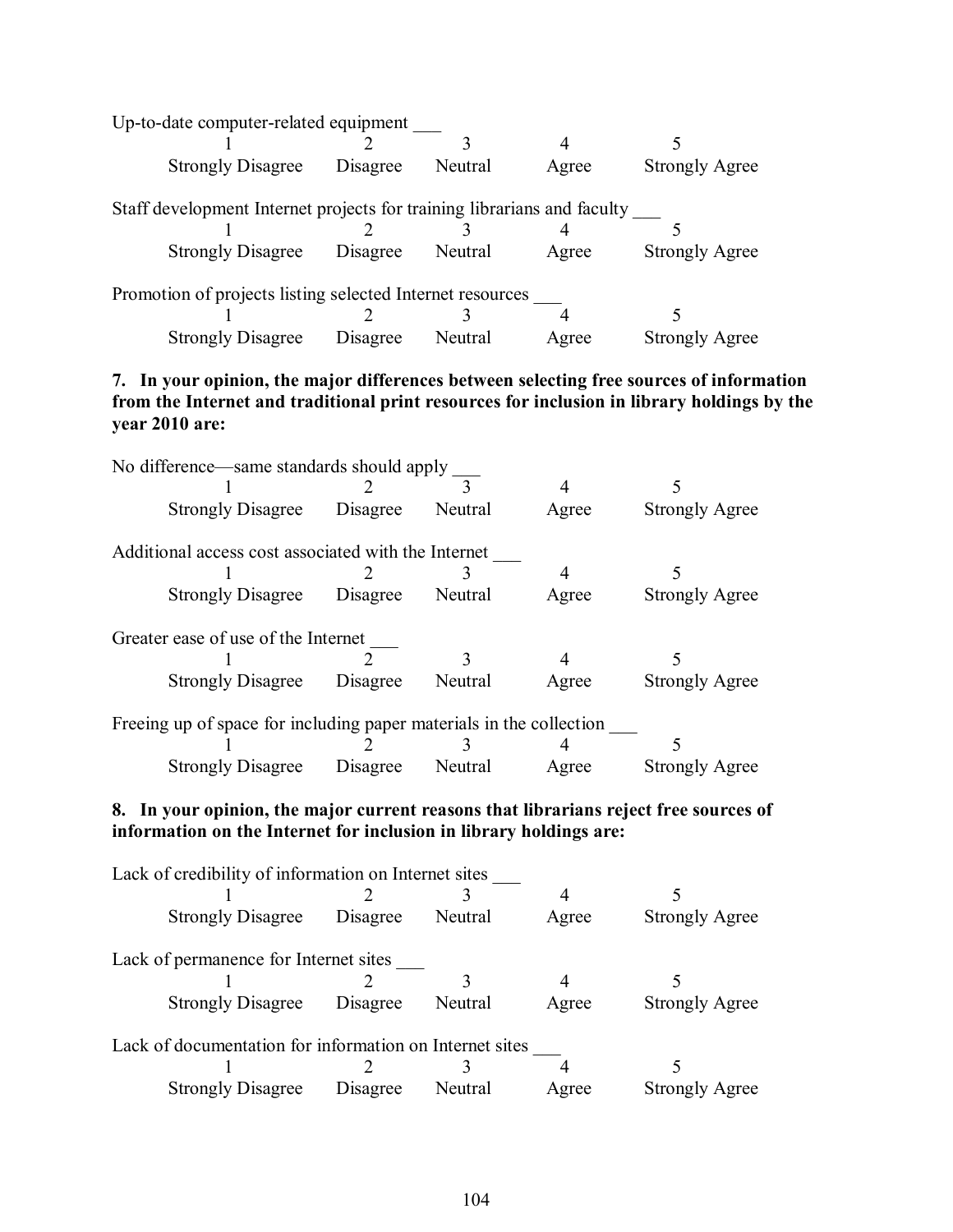## **9. The idealized free document on the Internet that you would choose to be included in library holdings by the year 2010 will contain the following characteristics:**

| Reliable information<br>Strongly Disagree Disagree Neutral Agree Strongly Agree                          | $\overline{2}$           | 3 <sup>1</sup> | $\overline{4}$ | 5                          |
|----------------------------------------------------------------------------------------------------------|--------------------------|----------------|----------------|----------------------------|
| Full-text availability<br>Strongly Disagree Disagree Neutral Agree Strongly Agree                        | 2                        | 3              | $\overline{4}$ | 5                          |
| Academic-related resources<br>Strongly Disagree Disagree Neutral Agree Strongly Agree                    | $\overline{\phantom{a}}$ | 3 <sup>1</sup> | $\overline{4}$ | 5                          |
| Stable URL<br>Strongly Disagree Disagree Neutral Agree Strongly Agree                                    | 2                        | $\overline{3}$ | $\overline{4}$ | 5                          |
| Review of information by a panel of experts _<br>Strongly Disagree Disagree Neutral Agree Strongly Agree |                          |                | $\overline{4}$ |                            |
| User-friendly site<br>Strongly Disagree Disagree Neutral Agree                                           | $2^{\circ}$              | 3 <sup>7</sup> | 4              | 5<br><b>Strongly Agree</b> |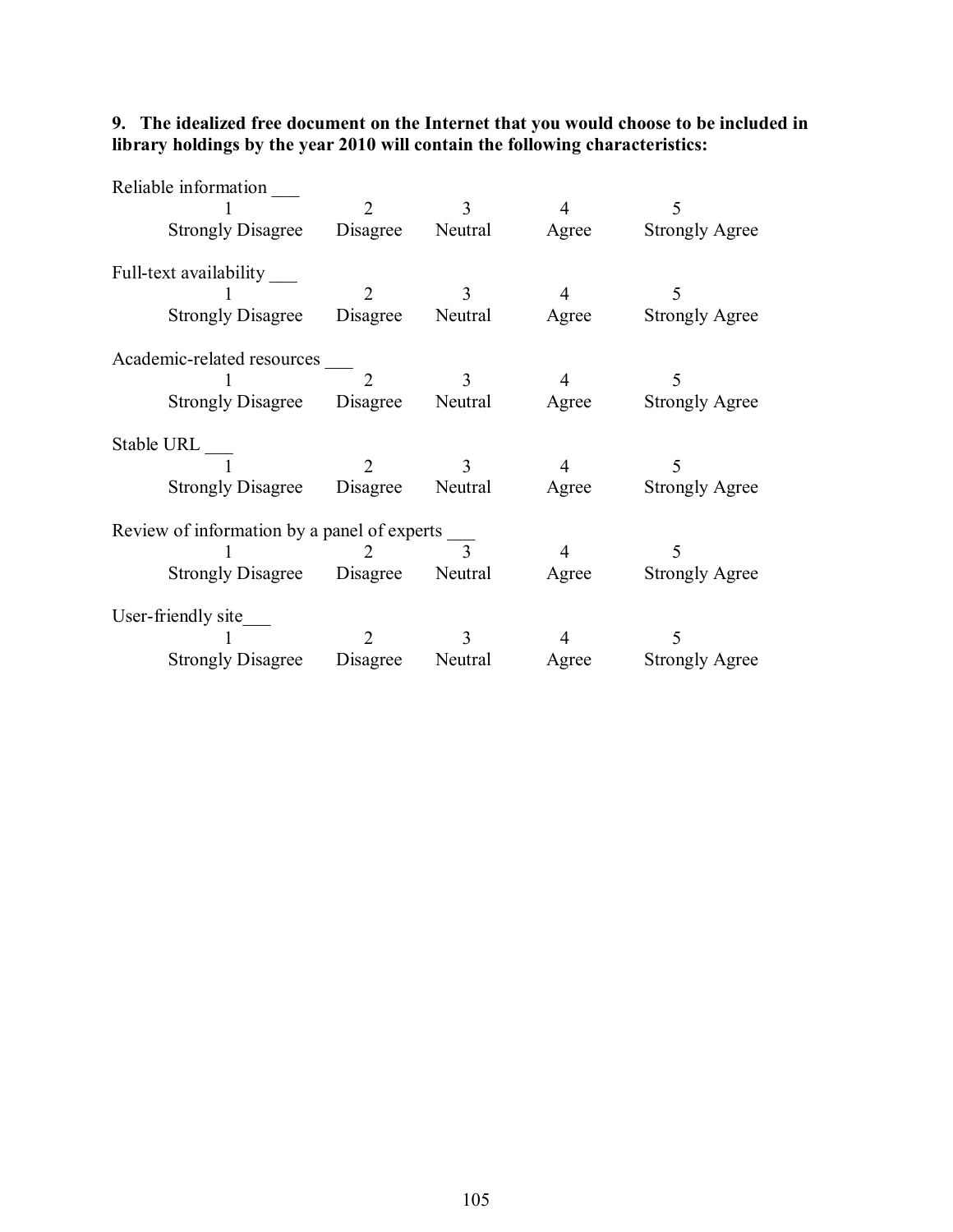# SECTION 2

# EVALUATION OF PROCEDURES AND CRITERIA

For each of the statements below rank in priority order in the space to the left of the statement. Place a  $#1$  in the blank of the most important statement, a  $#2$  in the blank of the second most important statement and likewise continue until you have ranked each item for each statement. P i

# **1. In your judgment, the following important criteria will be used to determine whether particular free sources of information on the Internet should be included in library holdings by the year 2010:**

\_\_\_\_\_Reliability of information

**Example 2** Applicability to the curriculum

\_\_\_\_\_Currency of information

\_\_\_\_\_Long-term accessibility of the information

\_\_\_\_\_Quality of information

\_\_\_\_\_Well-maintained Internet site

# **2. In your opinion, libraries can/should implement the following important procedures to ensure that free information sources on the Internet meet the same standards as print materials:**

Search for review of materials

\_\_\_\_\_Collaborative efforts with other libraries to select sources on the Internet

\_\_\_\_\_Review of author or originator qualifications

Review of Internet materials in individual libraries

\_\_\_\_\_Development of library policies dealing with Internet materials

**3. In your opinion, publishers of free sources of information on the Internet will need to make the following changes to ensure that their materials will be considered for inclusion in library holdings by the year 2010:** 

\_\_\_\_\_Provide information that has integrity

List author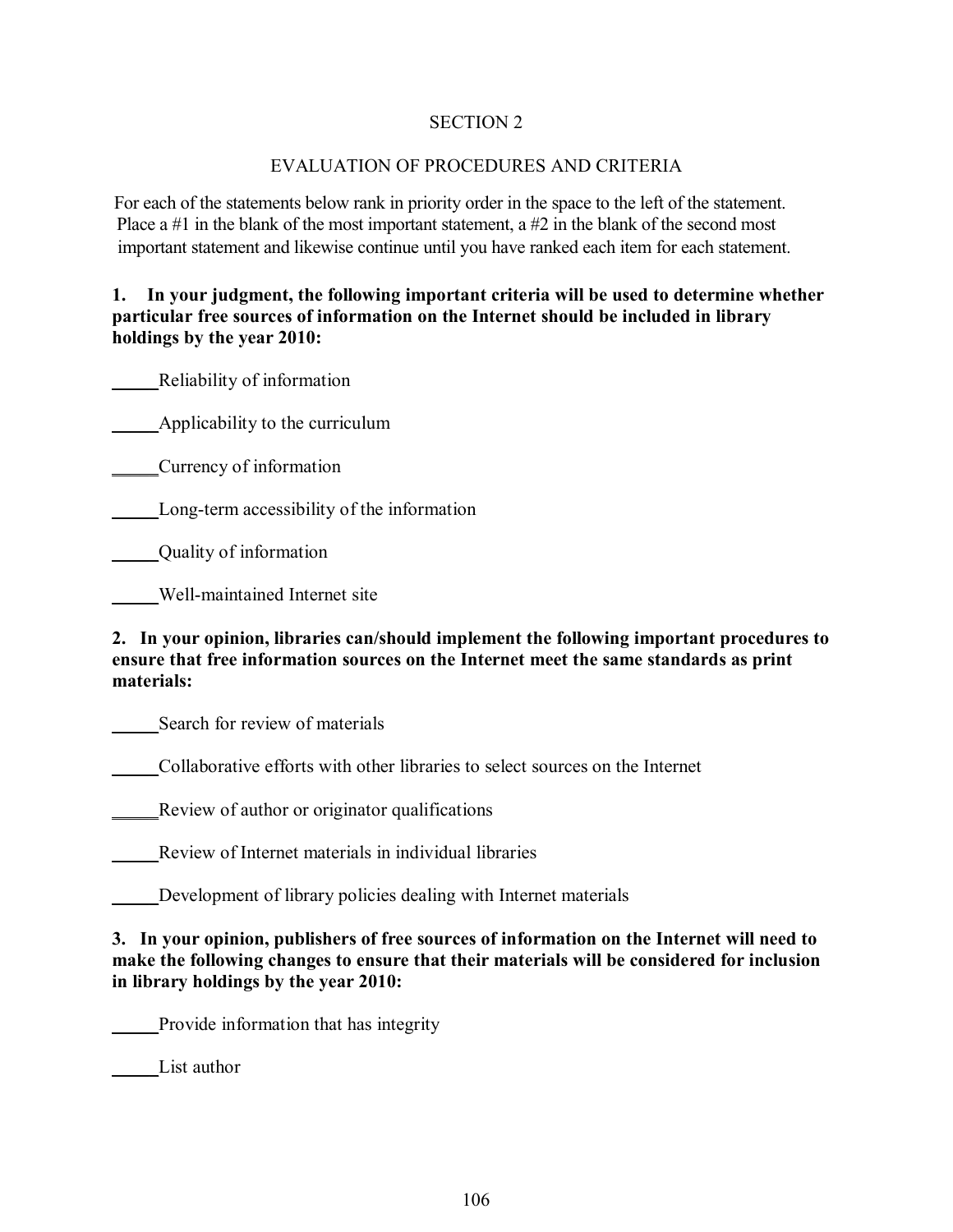\_\_\_\_\_Verify continued accessibility to the site

Determine user-friendliness of site

\_\_\_\_\_Maintain currency in relation to information

# **4. In your opinion, educators can/should do the following to prepare students to deal with the sources of free information on the Internet by the year 2010:**

Teach students how to conduct research

\_\_\_\_\_Teach students how to use critical thinking skills with Internet materials

Demonstrate good and bad Internet sites to students

# **5. In your opinion, libraries can/should continue the following current initiatives to prepare students to deal with sources of free information on the Internet:**

\_\_\_\_\_Provide information literacy programs including Internet-based materials

\_\_\_\_\_Use Web-based chat and e-mail to assist students

\_\_\_\_\_Maintain library home page that provides links to information sources

\_\_\_\_\_Continuously review the Internet for sources of information for students

# **6. In your opinion, the most important forms of support that libraries will receive from federal, state, and/or local government to assist students in dealing with free sources of information on the Internet by the year 2010 will be:**

Federal funding

\_\_\_\_\_ State funding

\_\_\_\_\_ Local funding

\_\_\_\_\_ Up-to-date computer-related equipment

\_\_\_\_\_ Staff development Internet projects for training librarians and faculty

Promotion of projects listing selected Internet resources

**7. In your opinion, the major differences between selecting free sources of information from the Internet and traditional print resources for inclusion in library holdings by the year 2010 are:**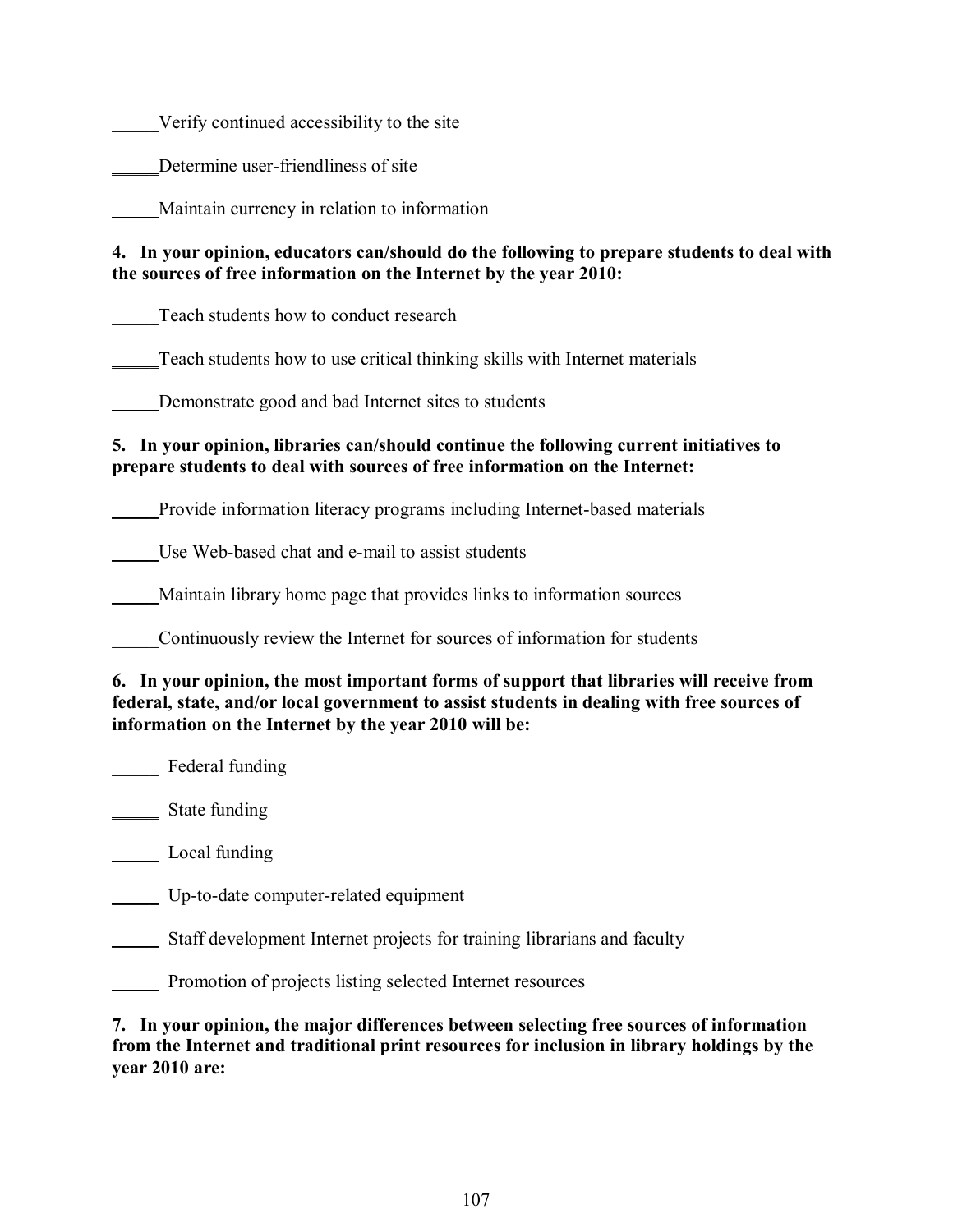No difference—same standards should apply

\_\_\_\_\_ Additional access cost associated with the Internet

\_\_\_\_\_ Greater ease of use of the Internet

\_\_\_\_\_ Freeing up of space for including paper materials in the collection

### **8. In your opinion, the major current reasons that librarians reject free sources of information on the Internet for inclusion in library holdings are:**

\_\_\_\_\_ Lack of credibility of information on Internet sites

\_\_\_\_\_ Lack of permanence for Internet sites

\_\_\_\_\_ Lack of documentation for information on Internet sites

## **9. The idealized free document on the Internet that you would choose to be included in library holdings by the year 2010 will contain the following characteristics:**

\_\_\_\_\_ Reliable information

\_\_\_\_\_\_ Full-text availability

Academic-related resources

\_\_\_\_\_ Stable URL

\_\_\_\_\_ Review of information by a panel of experts

User-friendly site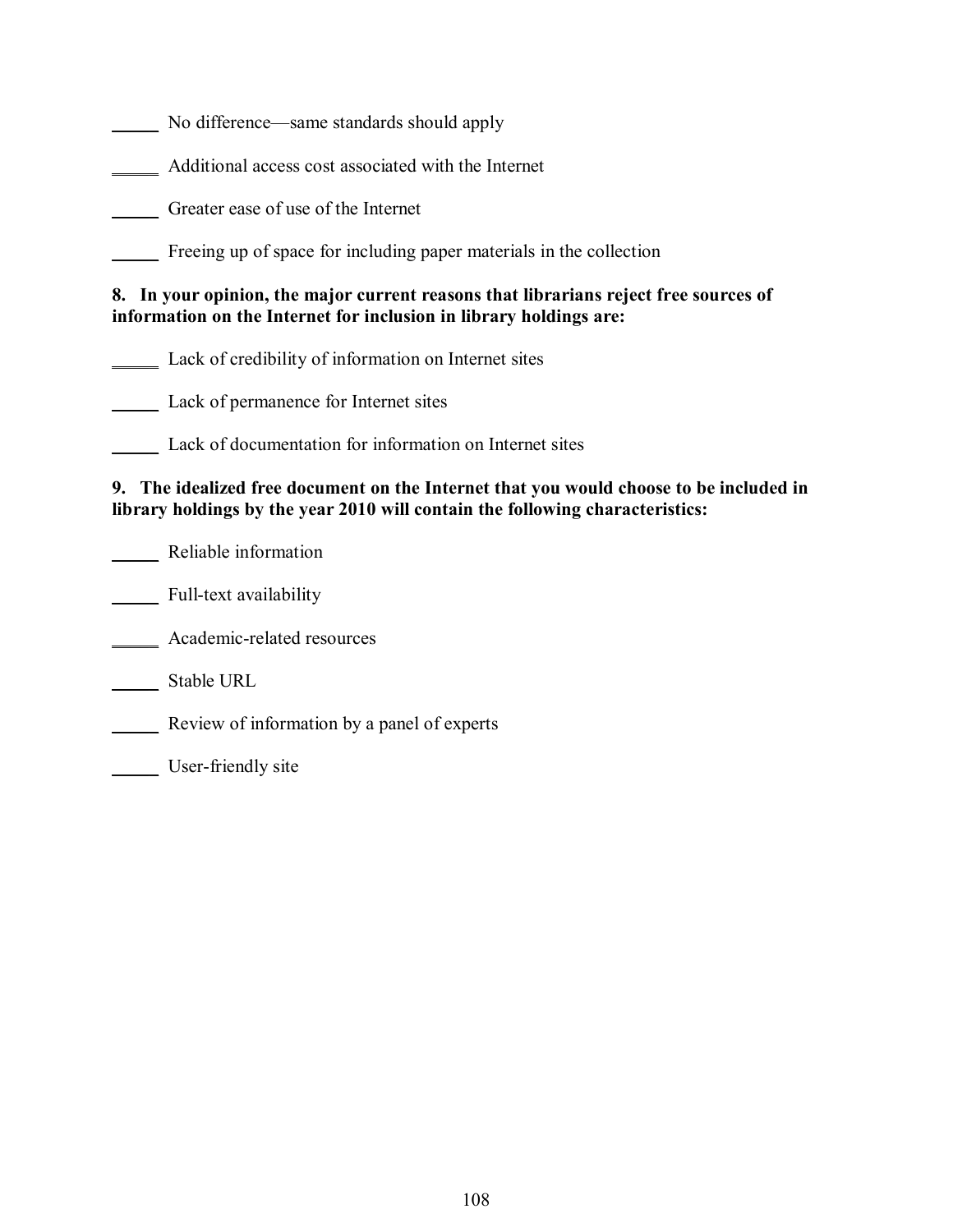| Internet should be included in library holdin                                                                                                                                             | gs by the year 2010: |                                                        |                  |                         |   |   |            |           |                                      |                                             |
|-------------------------------------------------------------------------------------------------------------------------------------------------------------------------------------------|----------------------|--------------------------------------------------------|------------------|-------------------------|---|---|------------|-----------|--------------------------------------|---------------------------------------------|
|                                                                                                                                                                                           | Ranking              |                                                        |                  | Frequency of Rank Order |   |   |            |           |                                      | Standard                                    |
|                                                                                                                                                                                           | Points               |                                                        |                  | $\mathcal{C}$           |   | 4 | 5          | $\bullet$ | Jean                                 | Deviation                                   |
| Reliability of information                                                                                                                                                                | 226                  | $\Xi$ $\frac{2}{4}$                                    |                  | ∞                       |   |   |            |           | 4.96                                 | 0.08                                        |
| Quality of information                                                                                                                                                                    |                      | $\overline{c}$                                         |                  |                         |   |   |            |           |                                      |                                             |
| Applicability to the curriculum                                                                                                                                                           | 203                  | $\overline{z}$                                         |                  |                         |   |   |            |           | $4.17$<br>$4.17$<br>$4.17$<br>$4.50$ | $\begin{array}{c} 0.28 \\ 0.63 \end{array}$ |
| Currency of information                                                                                                                                                                   | 170                  | $\overline{24}$                                        |                  |                         |   |   |            |           |                                      | 0.58                                        |
| Long-term accessibility of information                                                                                                                                                    | 163                  | 23                                                     |                  |                         |   |   |            | 4         |                                      |                                             |
| Well-maintained Internet site                                                                                                                                                             | 29                   | 22                                                     |                  |                         | ᠭ |   |            |           | 4.29                                 | 0.53                                        |
| Question 2                                                                                                                                                                                |                      |                                                        |                  |                         |   |   |            |           |                                      |                                             |
| In your opinion, libraries can/should implement the following important procedures to ensure that free information sources on the Internet meet<br>the same standards as print materials: |                      |                                                        |                  |                         |   |   |            |           |                                      |                                             |
|                                                                                                                                                                                           | Ranking              |                                                        |                  | Frequency of Rank Order |   |   |            |           |                                      | Standard                                    |
|                                                                                                                                                                                           | Points               |                                                        |                  | $\mathcal{C}$           | 3 | 4 | 5          | $\bullet$ | Mean                                 | Deviation                                   |
| Search for review of materials                                                                                                                                                            | 207                  | $\Xi$ । $\stackrel{\scriptstyle >}{\scriptstyle \sim}$ | ഗ                |                         |   | 4 | $\epsilon$ |           | 4.21                                 | 0.66                                        |
| Review of author or originator                                                                                                                                                            |                      |                                                        |                  |                         |   |   |            |           |                                      |                                             |
| Qualifications                                                                                                                                                                            | 196                  | $\overline{\mathcal{L}}$                               | 4                |                         |   |   |            |           | 4.33                                 | 0.61                                        |
| Development of library policies dealing                                                                                                                                                   |                      |                                                        |                  |                         |   |   |            |           |                                      |                                             |
| with Internet materials                                                                                                                                                                   | 187                  | $\overline{c}$                                         | ⌒                | 4                       | 5 | ς |            |           | 4.33                                 | $\overline{0.6}$                            |
| Collaborative efforts with other libraries                                                                                                                                                |                      |                                                        |                  |                         |   |   |            |           |                                      |                                             |
| to select sources on the Internet                                                                                                                                                         | 185                  | $\overline{2}$                                         | ï                | ∞                       |   | ς | ७          |           | 4.29                                 | 0.65                                        |
| Review of Internet materials in individual                                                                                                                                                |                      |                                                        |                  |                         |   |   |            |           |                                      |                                             |
| Libraries                                                                                                                                                                                 | 167                  | $\overline{24}$                                        | $\mathrel{\sim}$ |                         | 4 |   |            |           | 3.88                                 | 0.59                                        |

# **APPENDIX D** APPENDIX D

# ROUND 2 ANALYSES OF SECTION 1 AND SECTION 2 ROUND 2 ANALYSES OF SECTION 1 AND SECTION 2

Table 1 Round 2 Questionnaire – Sections 1 and 2 Table 1 Round 2 Questionnaire - Sections 1 and 2 Ranking Order for Section 2 and Means and Standard Deviation for Likert Scale for Section 1 Ranking Order for Section 2 and Means and Standard Deviation for Likert Scale for Section 1

In your judgment, the following important criteria will be used to determine whether particular free sources of information on the

In your judgment, the following important criteria will be used to determine whether particular free sources of information on the

Question 1 Question 1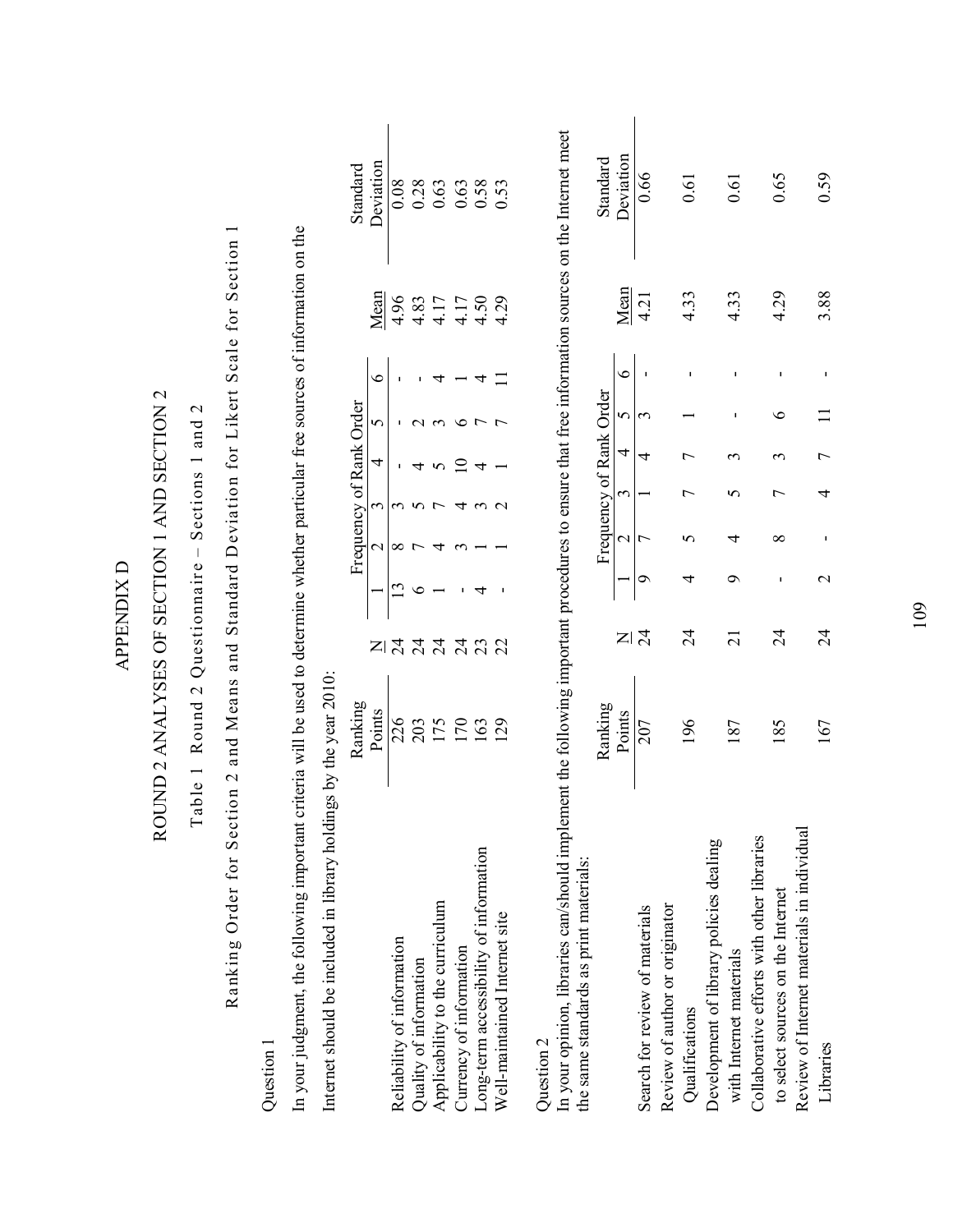| In your opinion, publishers of free sources of information on the Internet will need to make the following changes to ensure that their materials<br>will be considered for inclusion in library holdings by the year 2010:<br>Question 3 | Ranking          |                          |                 |               | Frequency of Rank Order |                 |   |   |      | Standard  |
|-------------------------------------------------------------------------------------------------------------------------------------------------------------------------------------------------------------------------------------------|------------------|--------------------------|-----------------|---------------|-------------------------|-----------------|---|---|------|-----------|
|                                                                                                                                                                                                                                           | Points           | $\mathsf{Z}$             |                 | $\mathbf 2$   | 3                       | 4               | 5 | ७ | Mean | Deviation |
| Provide information that has integrity                                                                                                                                                                                                    | 226              | $\overline{c}$           | $\overline{4}$  | ∞             |                         |                 |   |   | 4.78 | 0.36      |
| Verify continued accessibility to the site                                                                                                                                                                                                | 193              | $\overline{24}$          | $\circ$         |               | ∘                       |                 |   |   | 4.42 | 0.58      |
| List author                                                                                                                                                                                                                               | $\overline{191}$ | $\overline{24}$          | $\mathbf{\sim}$ | ⌒             | 5                       | $\mathbf{\sim}$ | ℃ |   | 4.52 | 0.54      |
| Maintain currency in relation to                                                                                                                                                                                                          |                  |                          |                 |               |                         |                 |   |   |      |           |
| information                                                                                                                                                                                                                               | 190              | $\overline{\mathcal{A}}$ |                 |               | σ                       |                 | 5 |   | 4.50 | 0.50      |
| Determine user-friendliness of site                                                                                                                                                                                                       | 162              | $\overline{24}$          |                 |               |                         | ഇ               | ᡋ |   | 4.25 | 0.69      |
| In your opinion, educators can/should do the following to prepare students to deal with the sources of free information on the Internet by the year<br>Question $4$<br>2010:                                                              |                  |                          |                 |               |                         |                 |   |   |      |           |
|                                                                                                                                                                                                                                           | Ranking          |                          |                 |               | Frequency of Rank Order |                 |   |   |      | Standard  |
|                                                                                                                                                                                                                                           | Points           | $\mathsf{z}$             |                 | $\mathcal{L}$ | 3                       | 4               | 5 | ৩ | Mean | Deviation |
| Teach students how to use critical thinking                                                                                                                                                                                               |                  |                          |                 |               |                         |                 |   |   |      |           |
| skills with Internet materials                                                                                                                                                                                                            | 230              | $\overline{24}$          | $\overline{15}$ | ∞             |                         |                 |   |   | 4.88 | 0.23      |
| Teach students how to conduct research                                                                                                                                                                                                    | 219              | $\overline{24}$          | $\infty$        |               |                         |                 |   |   | 4.63 | 0.50      |
| Demonstrate good and bad Internet sites to                                                                                                                                                                                                |                  |                          |                 |               |                         |                 |   |   |      |           |
| students                                                                                                                                                                                                                                  | 199              | $\overline{c}$           |                 |               | $\frac{8}{18}$          |                 |   |   | 4.33 | 0.61      |

Table 1 Round 2 Questionnaire - Sections 1 and 2 Table 1 Round 2 Questionnaire – Sections 1 and 2

Ranking Order for Section 2 and Means and Standard Deviation for Likert Scale for Section 1 Ranking Order for Section 2 and Means and Standard Deviation for Likert Scale for Section 1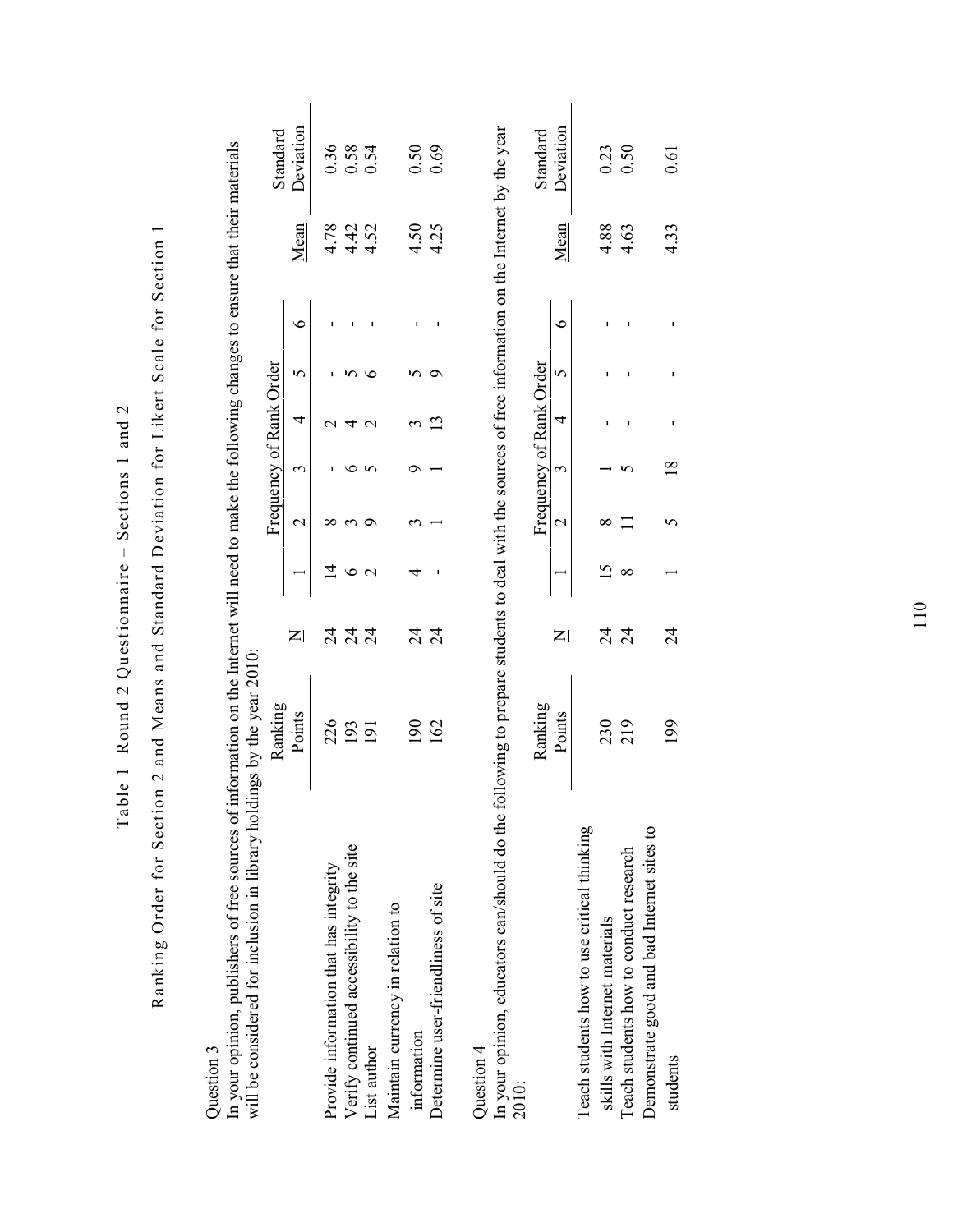| J<br>ť                                                 |
|--------------------------------------------------------|
| $\frac{1}{2}$                                          |
| j                                                      |
| $-10.7$<br>c המנוט<br>ζ<br>I                           |
| ֧֖֧֧֚֚֚֚֚֚֚֚֚֚֚֚֚֚֚֚֚֚֚֚֚֚֚֚֚֚֚֚֚֚֚֚֚֚֚֝֬֝֓֝<br>l<br>Ó |
|                                                        |
|                                                        |
| י<br>יי נו<br>$\frac{1}{2}$<br>ï<br>ľ                  |
| f,                                                     |
| $\frac{1}{2}$<br>.<br>E                                |
|                                                        |

Ranking Order for Section 2 and Means and Standard Deviation for Likert Scale for Section 1 Ranking Order for Section 2 and Means and Standard Deviation for Likert Scale for Section 1

Question 5 Question 5

In your opinion, libraries can/should continue the following current initiatives to prepare students to deal with sources of free information on the In your opinion, libraries can/should continue the following current initiatives to prepare students to deal with sources of free information on the Internet: Internet:

|                                          | Ranking |    |                      | Frequency of Rank Order |  |         |      | Standard  |
|------------------------------------------|---------|----|----------------------|-------------------------|--|---------|------|-----------|
|                                          | Points  |    | $\frac{2}{\sqrt{2}}$ |                         |  | $\circ$ | Mean | Deviation |
| Provide information literacy programs    |         |    |                      |                         |  |         |      |           |
| including Internet-based materials       | 219     | 24 |                      |                         |  |         | 4.50 | 0.63      |
| Continuously review the Internet for     |         |    |                      |                         |  |         |      |           |
| sources of information for students      | 205     | 24 |                      |                         |  |         | 4.21 | 0.66      |
| Maintain library home page that provides |         |    |                      |                         |  |         |      |           |
| links to information sources             | 203     | 23 |                      |                         |  |         | 4.50 | 0.54      |
| Use Web-based chat and e-mail to assist  |         |    |                      |                         |  |         |      |           |
| students                                 | 172     | 23 |                      |                         |  |         | 4.17 | 0.69      |
|                                          |         |    |                      |                         |  |         |      |           |
|                                          |         |    |                      |                         |  |         |      |           |

Question 6 Question 6

In your opinion, the most important forms of support that libraries will receive from federal, state, and/or local government to assist students in In your opinion, the most important forms of support that libraries will receive from federal, state, and/or local government to assist students in dealing with free sources of information on the Internet by the year 2010 will be: dealing with free sources of information on the Internet by the year 2010 will be:

|                                         |                      |    |  | uency of Rank C |  |        |                      | Standard                                                    |
|-----------------------------------------|----------------------|----|--|-----------------|--|--------|----------------------|-------------------------------------------------------------|
|                                         | Points               |    |  |                 |  | $\sim$ | <b>Jean</b>          | Jeviation                                                   |
| Staff development Internet projects for |                      |    |  |                 |  |        |                      |                                                             |
| training librarians and faculty         | 188                  |    |  |                 |  |        |                      |                                                             |
| Up-to-date computer-related equipment   | 187                  |    |  |                 |  |        |                      |                                                             |
| Federal funding                         | 183<br>180           | ೧೧ |  |                 |  |        | 4.39<br>4.54<br>3.71 | $\begin{array}{c} 0.64 \\ 0.57 \\ 0.96 \\ 1.03 \end{array}$ |
| State funding                           |                      | 23 |  |                 |  |        |                      |                                                             |
| Promotion of projects listing selected  |                      |    |  |                 |  |        |                      |                                                             |
| Internet resources                      | 157                  |    |  |                 |  |        | $4.04$<br>3.33       | 0.56<br>0.97                                                |
| Local funding                           | $\widetilde{\omega}$ |    |  |                 |  |        |                      |                                                             |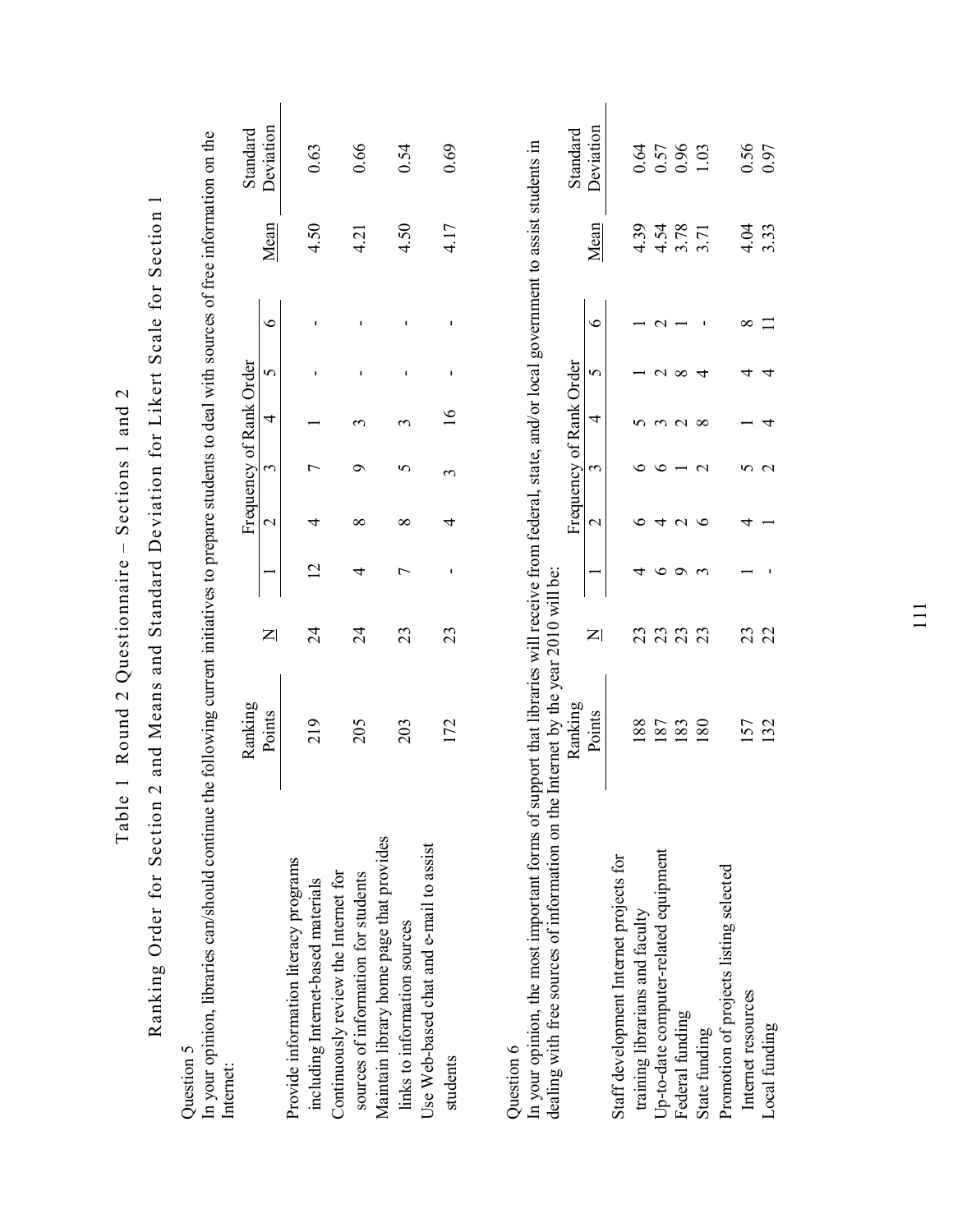Table 1 Round 2 Questionnaire - Sections 1 and 2 Table 1 Round 2 Questionnaire – Sections 1 and 2

Ranking Order for Section 2 and Means and Standard Deviation for Likert Scale for Section 1 Ranking Order for Section 2 and Means and Standard Deviation for Likert Scale for Section 1

Question 7 Question 7

Standard<br>Deviation In your opinion, the major differences between selecting free sources of information from the Internet and traditional print resources for inclusion<br>in library holdings by the year 2010 are: In your opinion, the major differences between selecting free sources of information from the Internet and traditional print resources for inclusion Frequency of Rank Order Ranking<br>Points in library holdings by the year 2010 are:

Ranking<br>
Frequency of Rank Order

Standard Deviation

|                                                                                                                                                                    | Points            |    | 2 3 4 5 |                         |  | $\ddot{\circ}$ | Mean | Deviation             |
|--------------------------------------------------------------------------------------------------------------------------------------------------------------------|-------------------|----|---------|-------------------------|--|----------------|------|-----------------------|
| Greater ease of use of the Internet                                                                                                                                | 217               | 24 |         |                         |  |                | 3.79 | 0.78                  |
| No difference - same standards should<br>apply                                                                                                                     | 215               | 24 |         |                         |  |                | 3.75 | 0.98                  |
| Additional access cost associated with the<br>Internet                                                                                                             | 194               | 24 |         |                         |  |                | 3.29 | 0.82                  |
| Freeing up of space for including paper<br>materials in the collection                                                                                             | $\overline{191}$  | 24 |         |                         |  |                | 3.46 | 0.75                  |
| In your opinion, the major current reasons that librarians reject free sources of information on the Internet for inclusion in library holdings are:<br>Question 8 |                   |    |         |                         |  |                |      |                       |
|                                                                                                                                                                    | Ranking<br>Points |    | $\sim$  | Frequency of Rank Order |  |                | Mean | Deviation<br>Standard |
| Lack of credibility of information on                                                                                                                              |                   |    |         |                         |  |                |      |                       |

|                                         |        |    |  | $\frac{1}{2}$ and $\frac{1}{2}$ and $\frac{1}{2}$ and $\frac{1}{2}$ |  |             | <b>Dunitary</b> |
|-----------------------------------------|--------|----|--|---------------------------------------------------------------------|--|-------------|-----------------|
|                                         | Points |    |  |                                                                     |  | <u>Jean</u> | Deviation       |
| ack of credibility of information on    |        |    |  |                                                                     |  |             |                 |
| Internet sites                          | 232    | 24 |  |                                                                     |  | $+38$       | 0.78            |
| ack of documentation for information on |        |    |  |                                                                     |  |             |                 |
| Internet sites                          | 209    |    |  |                                                                     |  | 4.17        | $0.63$<br>0.56  |
| ack of permanence for Internet sites    | 206    | 24 |  |                                                                     |  | 4.17        |                 |
|                                         |        |    |  |                                                                     |  |             |                 |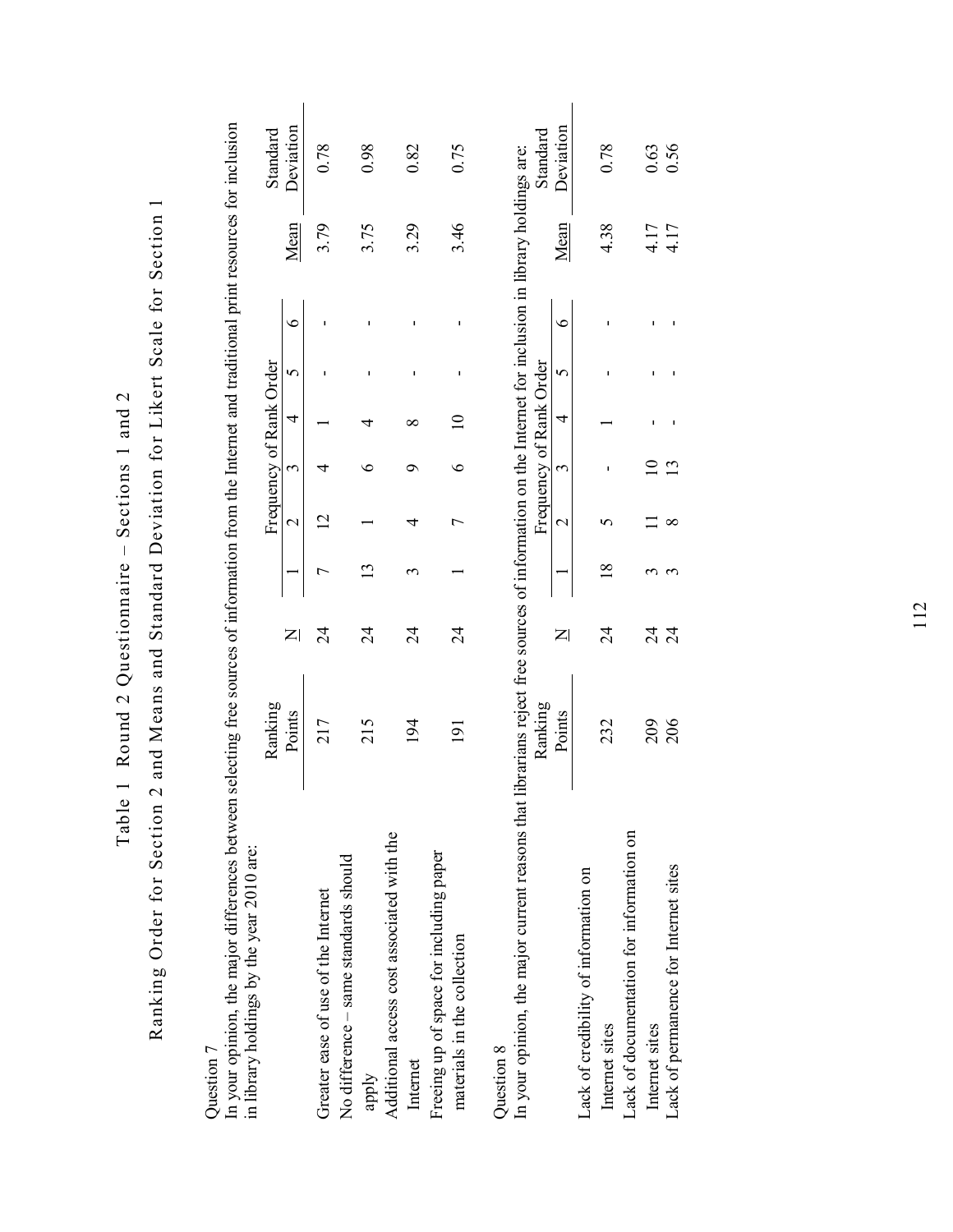Table 1 Round 2 Questionnaire – Sections 1 and 2 Table 1 Round 2 Questionnaire - Sections 1 and 2

Ranking Order for Section 2 and Means and Standard Deviation for Likert Scale for Section 1 Ranking Order for Section 2 and Means and Standard Deviation for Likert Scale for Section 1

Question 9 Question 9

The idealized free document on the Internet that you would choose to be included in library holdings by the year 2010 will contain the following The idealized free document on the Internet that you would choose to be included in library holdings by the year 2010 will contain the following characteristics: characteristics:

|                                     | Ranking<br>Points<br>Points<br>228<br>192<br>192 |                 | Frequency of Rank Order<br>17 2 5 5 5 7<br>17 2 5 5 7 7 1<br>4 2 7 3 5 3<br>4 2 7 3 5 3 |  |  |                               | Standard<br>Deviation<br>0.33<br>0.53<br>0.53<br>0.69<br>0.69<br>0.69 |
|-------------------------------------|--------------------------------------------------|-----------------|-----------------------------------------------------------------------------------------|--|--|-------------------------------|-----------------------------------------------------------------------|
| Reliable information                |                                                  | ನ ನ ನ           |                                                                                         |  |  | $\frac{4}{4}$<br>4.71<br>4.42 |                                                                       |
| Full-text availability              |                                                  |                 |                                                                                         |  |  |                               |                                                                       |
| Stable URL                          |                                                  |                 |                                                                                         |  |  |                               |                                                                       |
| Review of information by a panel of |                                                  |                 |                                                                                         |  |  |                               |                                                                       |
| experts                             | 169                                              |                 |                                                                                         |  |  |                               |                                                                       |
| Academic-related resources          |                                                  | ನ<br>ನ ನ ನ<br>2 |                                                                                         |  |  | $3.96$<br>$4.42$<br>$4.30$    |                                                                       |
| User-friendly site                  | 166<br>145                                       |                 |                                                                                         |  |  |                               |                                                                       |
|                                     |                                                  |                 |                                                                                         |  |  |                               |                                                                       |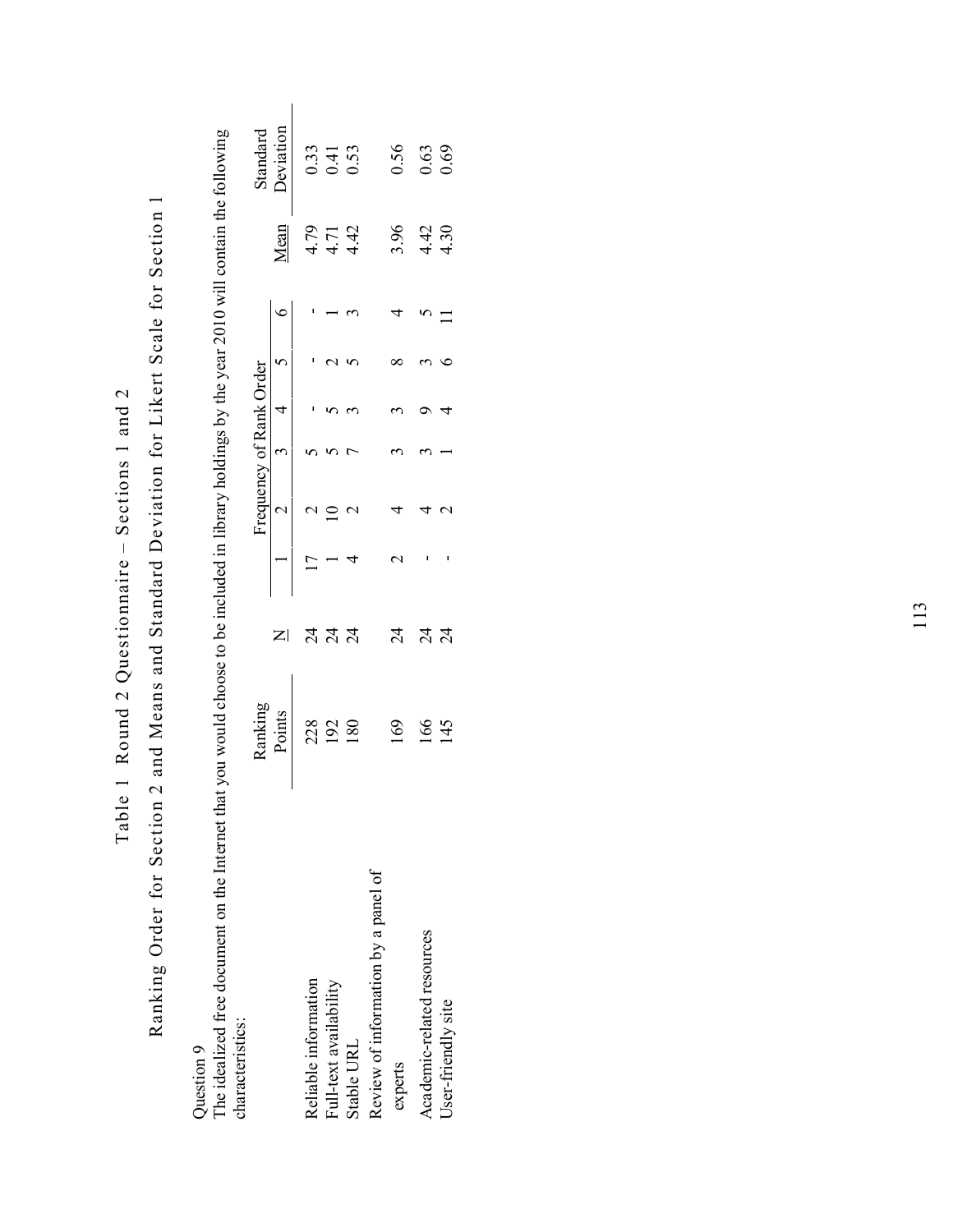| Review of<br>Originator<br>Qualifications<br>Author or<br>4<br>n<br>$\mathfrak{c}$<br>↤<br>n<br>n<br>n<br>n<br>4<br>n<br>4.33<br><b>Efforts</b><br>Collaborative<br>5<br>5<br>5<br>5<br>S<br>4<br>5<br>S<br>4.29<br>n<br>₹<br>n<br>n<br>4<br>4<br>4<br>$\mathfrak{g}$<br>₹<br>₹<br>Review of<br>Materials<br>5<br>5<br>5<br>$\sim$<br>Search for<br>4<br>n<br>n<br>4<br>$\mathfrak{g}$<br>4<br>4.21<br>Internet Site<br>5<br>S<br>4.29<br>Well-<br>Maintained<br>n<br>n<br>n<br>₹<br>4<br>n<br>4<br>₹<br>₹<br>₹<br>Quality of<br>Information<br>5<br>5<br>5<br>5<br>5<br>5<br>5<br>4<br>5<br>5<br>5<br>S<br>5<br>5<br>5<br>5<br>5<br>4<br>4.83<br>n<br>n<br>n<br>4<br>S<br>₹<br>4.50<br>Long-Term<br>of Information<br>S<br>$\sim$<br>Accessibility<br>4<br>S<br>S<br>n<br>S<br>n<br>S<br>4<br>5<br>S<br>4<br>n<br>n<br>4<br>4<br>n<br>$\sim$<br>₹<br>₹<br>n<br>4<br>$\sim$ | Question 1                                                                                      |
|-----------------------------------------------------------------------------------------------------------------------------------------------------------------------------------------------------------------------------------------------------------------------------------------------------------------------------------------------------------------------------------------------------------------------------------------------------------------------------------------------------------------------------------------------------------------------------------------------------------------------------------------------------------------------------------------------------------------------------------------------------------------------------------------------------------------------------------------------------------------------------|-------------------------------------------------------------------------------------------------|
|                                                                                                                                                                                                                                                                                                                                                                                                                                                                                                                                                                                                                                                                                                                                                                                                                                                                             | Currency of<br>Information<br>Part 3<br>Reliability of Applicability of<br>Part 2<br>Curriculum |
|                                                                                                                                                                                                                                                                                                                                                                                                                                                                                                                                                                                                                                                                                                                                                                                                                                                                             | 5<br>5                                                                                          |
|                                                                                                                                                                                                                                                                                                                                                                                                                                                                                                                                                                                                                                                                                                                                                                                                                                                                             | ₹<br>4                                                                                          |
|                                                                                                                                                                                                                                                                                                                                                                                                                                                                                                                                                                                                                                                                                                                                                                                                                                                                             | n<br>n                                                                                          |
|                                                                                                                                                                                                                                                                                                                                                                                                                                                                                                                                                                                                                                                                                                                                                                                                                                                                             | 4                                                                                               |
|                                                                                                                                                                                                                                                                                                                                                                                                                                                                                                                                                                                                                                                                                                                                                                                                                                                                             |                                                                                                 |
|                                                                                                                                                                                                                                                                                                                                                                                                                                                                                                                                                                                                                                                                                                                                                                                                                                                                             |                                                                                                 |
|                                                                                                                                                                                                                                                                                                                                                                                                                                                                                                                                                                                                                                                                                                                                                                                                                                                                             | 4                                                                                               |
|                                                                                                                                                                                                                                                                                                                                                                                                                                                                                                                                                                                                                                                                                                                                                                                                                                                                             | S                                                                                               |
|                                                                                                                                                                                                                                                                                                                                                                                                                                                                                                                                                                                                                                                                                                                                                                                                                                                                             | ∽<br>n                                                                                          |
|                                                                                                                                                                                                                                                                                                                                                                                                                                                                                                                                                                                                                                                                                                                                                                                                                                                                             | ∽<br>S                                                                                          |
|                                                                                                                                                                                                                                                                                                                                                                                                                                                                                                                                                                                                                                                                                                                                                                                                                                                                             | ↽<br>$\mathfrak{g}$                                                                             |
|                                                                                                                                                                                                                                                                                                                                                                                                                                                                                                                                                                                                                                                                                                                                                                                                                                                                             | ↽<br>4                                                                                          |
|                                                                                                                                                                                                                                                                                                                                                                                                                                                                                                                                                                                                                                                                                                                                                                                                                                                                             | ∽<br>S                                                                                          |
|                                                                                                                                                                                                                                                                                                                                                                                                                                                                                                                                                                                                                                                                                                                                                                                                                                                                             | ₹<br>4                                                                                          |
|                                                                                                                                                                                                                                                                                                                                                                                                                                                                                                                                                                                                                                                                                                                                                                                                                                                                             | n<br>4                                                                                          |
|                                                                                                                                                                                                                                                                                                                                                                                                                                                                                                                                                                                                                                                                                                                                                                                                                                                                             | ᆉ<br>4                                                                                          |
|                                                                                                                                                                                                                                                                                                                                                                                                                                                                                                                                                                                                                                                                                                                                                                                                                                                                             | $\sim$<br>n                                                                                     |
|                                                                                                                                                                                                                                                                                                                                                                                                                                                                                                                                                                                                                                                                                                                                                                                                                                                                             | $\sim$<br>4                                                                                     |
|                                                                                                                                                                                                                                                                                                                                                                                                                                                                                                                                                                                                                                                                                                                                                                                                                                                                             | 5<br>n                                                                                          |
|                                                                                                                                                                                                                                                                                                                                                                                                                                                                                                                                                                                                                                                                                                                                                                                                                                                                             | 5<br>$\epsilon$                                                                                 |
|                                                                                                                                                                                                                                                                                                                                                                                                                                                                                                                                                                                                                                                                                                                                                                                                                                                                             | ₹<br>$\sim$                                                                                     |
|                                                                                                                                                                                                                                                                                                                                                                                                                                                                                                                                                                                                                                                                                                                                                                                                                                                                             | 4<br>4                                                                                          |
|                                                                                                                                                                                                                                                                                                                                                                                                                                                                                                                                                                                                                                                                                                                                                                                                                                                                             | 5<br>4                                                                                          |
|                                                                                                                                                                                                                                                                                                                                                                                                                                                                                                                                                                                                                                                                                                                                                                                                                                                                             | $\mathbf{c}$<br>4                                                                               |
|                                                                                                                                                                                                                                                                                                                                                                                                                                                                                                                                                                                                                                                                                                                                                                                                                                                                             | 4.17<br>4.17                                                                                    |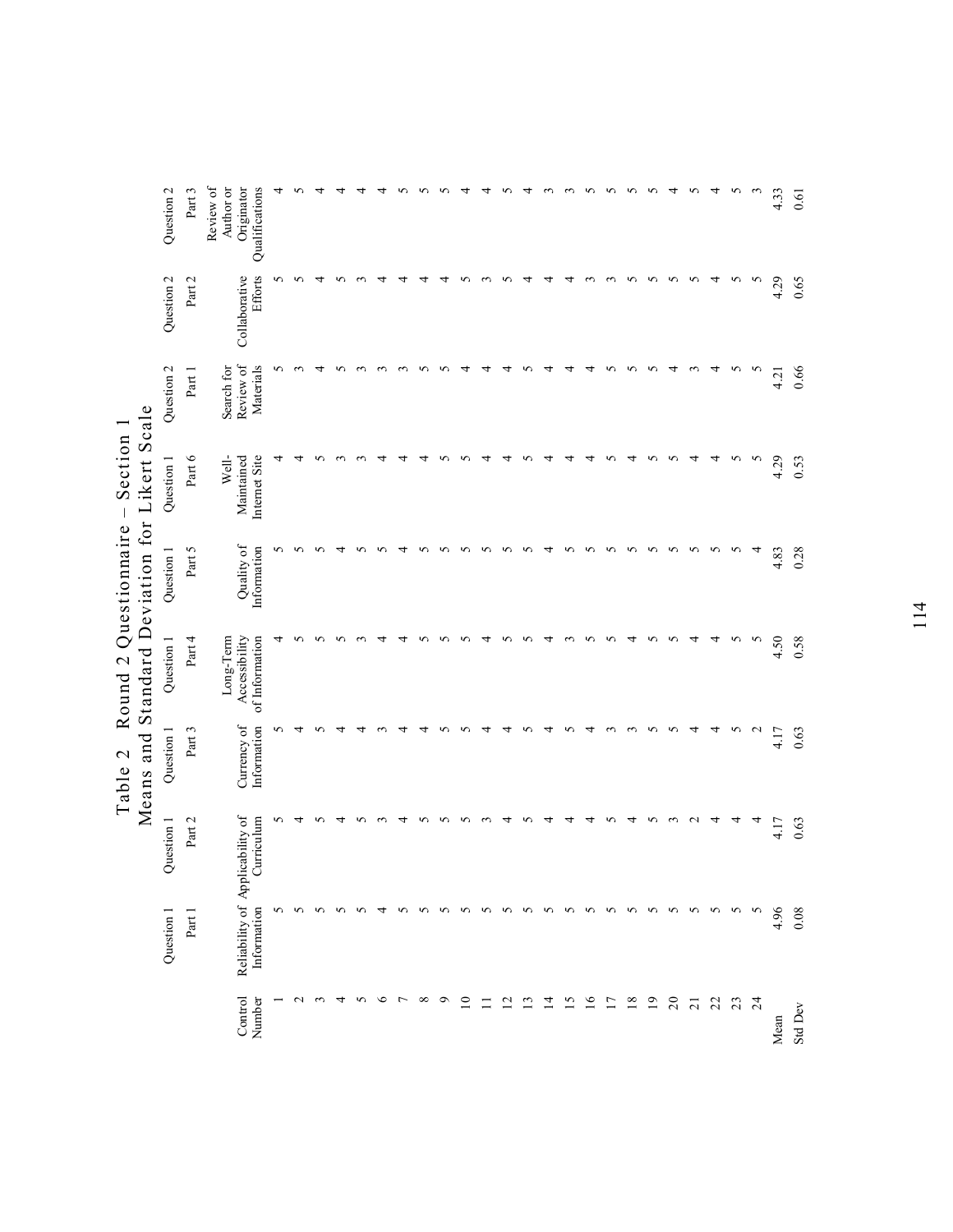|                                                     | Question 4 | Part 2 | Students to<br>Teach                  | Thinking Skills<br>Use Critical   | n |             | r      |   |        |   |   |              |         |                 |        |                 | n      |                | n      | S               | S               | n        | S               | S        | S               | S                     | S      | 4               | 4.88 | 0.23     |
|-----------------------------------------------------|------------|--------|---------------------------------------|-----------------------------------|---|-------------|--------|---|--------|---|---|--------------|---------|-----------------|--------|-----------------|--------|----------------|--------|-----------------|-----------------|----------|-----------------|----------|-----------------|-----------------------|--------|-----------------|------|----------|
|                                                     | Question 4 | Part 1 | Students<br>Teach                     | <b>Conduct Research</b><br>how to |   |             |        |   |        |   |   |              |         |                 | n      | ↴               | n      | 4              | n      | S               | S               | S        | 5               | 5        | 4               | 5                     | n      | $\mathfrak{c}$  | 4.63 | 0.50     |
|                                                     | Question 3 | Part 5 | Maintain<br>Currency                  | in relation to<br>Information     | n |             | n      |   |        |   |   |              |         |                 |        |                 |        |                |        |                 |                 | ↴        | n               |          |                 |                       | n      | 4               | 4.50 | 0.50     |
|                                                     | Question 3 | Part 4 | Determine<br>User-                    | friendliness<br>of Site           | 3 | n           |        | n |        | ∽ |   |              | n       | n               | ₹      |                 |        |                | n      | ₹               | n               | S        | S               | 4        | $\sim$          | 4                     | n      | S               | 4.25 | 0.69     |
| MEATS ATH DIATH HOL TOI TOI THE ATHEN A SHEET SAILS | Question 3 | Part 3 | Verify<br>Continued                   | of Site<br>Accessibility          | 4 |             | ₹      |   |        |   | ₹ |              |         |                 | n      | n               | 4      |                | 4      | 4               | n               | n        | n               | n        | ᅿ               | $\tilde{\phantom{0}}$ | 5      | $\sim$          | 4.42 | 0.58     |
|                                                     | Question 3 | Part 2 |                                       | List<br>Author                    | 5 | 5           | S      |   |        |   |   |              |         |                 |        |                 |        |                |        |                 | S               | S        |                 |          |                 | 4                     | 5      | S               | 4.52 | 0.54     |
|                                                     | Question 3 | Part 1 | Provide<br>Information                | that has<br>Integrity             |   | ↤           | n      | n | n      | n | n | ∽            | n       | ∽               | 4      | ∽               | n      | $\Omega$       | n      | $\Omega$        | $\Omega$        | $\Omega$ | $\Omega$        | ᆉ        | $\sim$          |                       | 5      | $\sim$          | 4.78 | 0.36     |
|                                                     | Question 2 | Part 5 | Policies<br>Development<br>of Library | Materials<br>with Internet        | 5 | S           | n      | ᆉ | $\sim$ | n | 4 | ₹            | S       | S               | S      | ᅿ               | ᆉ      | 4              | $\sim$ | $\Omega$        | 4               | 4        | n               | $\Omega$ | ₹               | 4                     | $\sim$ | 4               | 4.33 | $0.61\,$ |
|                                                     | Question 2 | Part 4 | Review of<br>Internet<br>Materials in | Libraries<br>Individual           |   |             |        | n |        | ↤ | 4 | ₹            | ᅿ       | n               | 4      | $\sim$          | $\sim$ | ₹              | ↤      | 4               | $\sim$          | 4        | n               | n        | $\sim$          | 4                     | S      | $\mathfrak{c}$  | 3.88 | 0.59     |
|                                                     |            |        |                                       | Control<br>Number                 |   | $\mathbf 2$ | $\sim$ | 4 | 5      | ७ | ↽ | ${}^{\circ}$ | $\circ$ | $\overline{10}$ | $\Box$ | $\overline{12}$ | 13     | $\overline{4}$ | 15     | $\overline{16}$ | $\overline{17}$ | 18       | $\overline{19}$ | $\Omega$ | $\overline{21}$ | $\mathfrak{Z}$        | 23     | $\overline{24}$ | Mean | Std Dev  |

Table 2 Round 2 Questionnaire – Section 1<br>Means and Standard Deviation for Likert Scale Means and Standard Deviation for Likert Scale Table 2 Round 2 Questionnaire  $-$  Section 1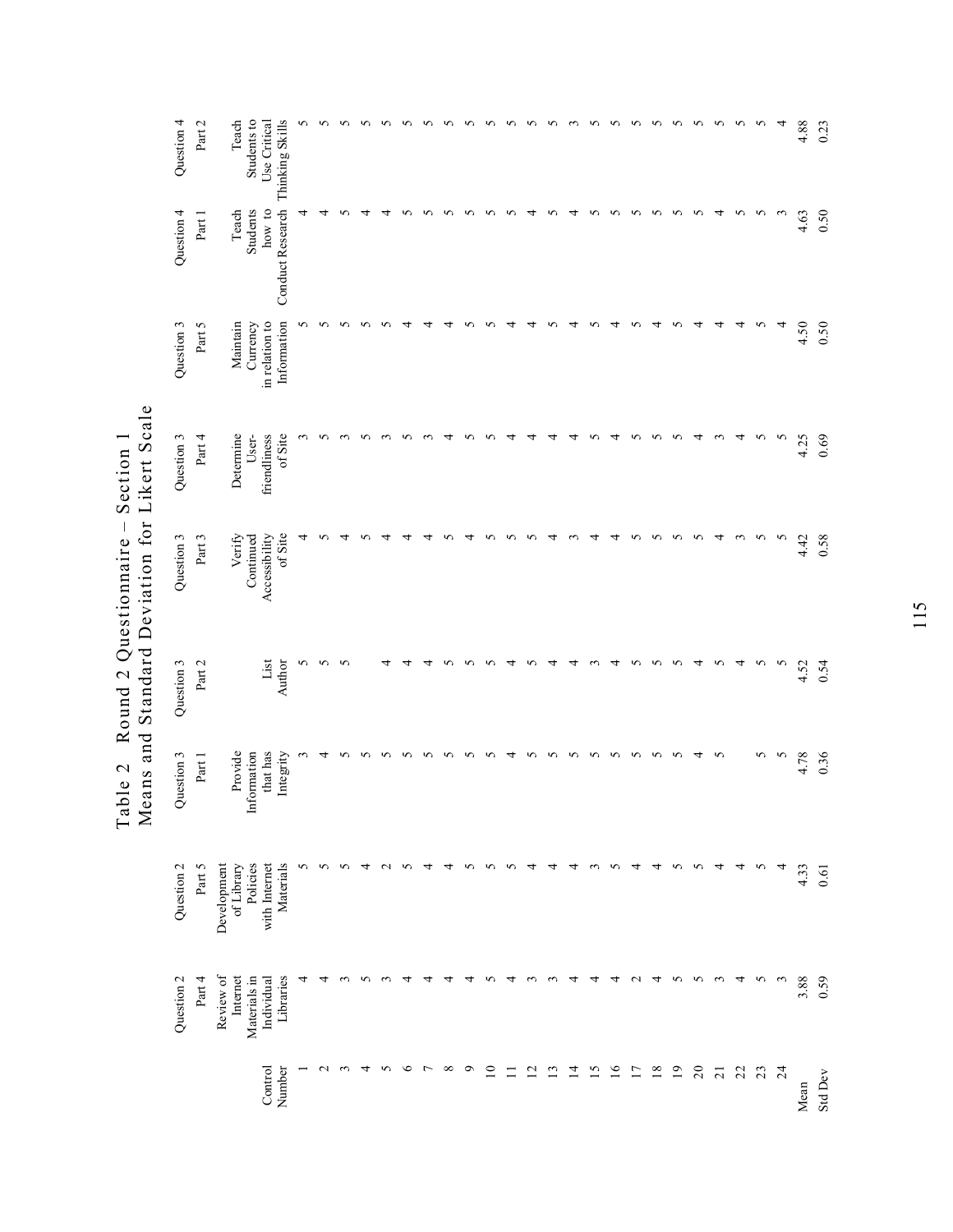|                                                            | Ouestion 6            | Part 4 | Up-to-date<br>Local Computer-related<br>Equipment                                                       | 4<br>5 | n<br>3          | ∽               | $\widetilde{\phantom{a}}$ |        |         |                |            |         |             | 4      |                 | 4  | $\mathbf{\sim}$ | $\sim$   | n<br>$\sim$     | 5<br>S   | n<br>4   | S<br>4          | S<br>S         | $\sim$<br>$\tilde{\phantom{a}}$ | 4<br>$\epsilon$ | S<br>$\sim$ | 4<br>$\sim$    | 4.54 | 0.57    |
|------------------------------------------------------------|-----------------------|--------|---------------------------------------------------------------------------------------------------------|--------|-----------------|-----------------|---------------------------|--------|---------|----------------|------------|---------|-------------|--------|-----------------|----|-----------------|----------|-----------------|----------|----------|-----------------|----------------|---------------------------------|-----------------|-------------|----------------|------|---------|
|                                                            |                       | Part 3 | Funding                                                                                                 |        |                 |                 |                           |        |         |                |            |         |             |        |                 |    |                 |          |                 |          |          |                 |                |                                 |                 |             |                | 3.33 | 0.97    |
|                                                            | Onestion 6 Onestion 6 | Part 2 | State<br>Funding                                                                                        |        |                 |                 | 5                         |        |         |                | 4          |         | 4           |        | 5               | 4  | $\sim$          | 4        | 4               | 5        | 5        | 4               | 5              | 3                               | $\sim$          | 5           | 4              | 3.71 | 1.03    |
|                                                            | Ouestion 6            | Part 1 | Federal<br>Funding                                                                                      | 3      | 3               | $\mathbf{\sim}$ | $\mathfrak{g}$            | $\sim$ | 4       | $\sim$         | 5          | 4       | 4           |        | $\mathbf{\sim}$ | 5  | 4               | 5        | 4               | 5        | 5        | 4               | 5              | 3                               | $\epsilon$      | S           | $\sim$         | 3.78 | 0.96    |
| Means and Standard Deviation for Likert Scale<br>Section 1 | Ouestion 5            | Part 4 | Continuously<br>Review<br>for Sources<br>the Internet<br>of Information                                 | n      |                 | 4               |                           | n      | n       | n              |            | 4       | 4           | $\sim$ | 4               | 4  | 4               | S        | 4               | S        | 5        | 5               | 4              | S                               | 4               | 5           | 4              | 4.21 | 0.66    |
| Round 2 Questionnaire $-$                                  | Ouestion 5            | Part 3 | Library Home<br>Provides Links<br>Page that<br>Maintain                                                 | 5      | 4               | v               | 4                         | ₹      | n       |                | ₹          | n       | v.          |        | 4               | 4  | 4               | S        | 4               | 5        | n        | n               | $\Omega$       | $\sim$                          | ↤               | S           | 4              | 4.50 | 0.54    |
|                                                            | Onestion 5            | Part 2 | Use<br>to Assist Students<br>Web-based<br>Chat and Email                                                |        |                 |                 |                           |        |         |                |            |         |             | ₹      |                 | 4  |                 |          | 4               | 5        | 5        | 5               | $\sigma$       | 5                               | $\sim$          | 5           | $\mathfrak{c}$ | 4.17 | 0.69    |
|                                                            | Ouestion 5            | Part 1 | Materials<br>Provide<br>ograms<br>duding<br>Information<br>Internet-based<br>Literacy Pro<br>$rac{}{c}$ | 5      | 5               | 4               | n                         | n      |         | ᆉ              | n          | n       | ᆉ           | ₹      | n               | n  | $\sim$          | $\Omega$ | n               | $\Omega$ | $\Omega$ | $\Omega$        | ↤              | $\Omega$                        | ↴               | $\sim$      | $\mathfrak{c}$ | 4.50 | 0.63    |
|                                                            | Ouestion 4            | Part 3 | Internet Sites<br>Demonstrate<br>to Students<br>Good and Bad                                            | S      | 4               | 4               | 4                         | 4      | S       | $\sim$         | S          | $\sim$  | S           | 4      | S               | 5  | 4               | S        | 4               | S        | S        | 4               | 4              | 4                               | $\sim$          | S           | $\mathfrak{c}$ | 4.33 | 0.61    |
|                                                            |                       |        | Control<br>Number                                                                                       |        | $\mathbf{\sim}$ | 3               | 4                         | 5      | $\circ$ | $\overline{ }$ | $^{\circ}$ | $\circ$ | $\supseteq$ | Ξ      | $\overline{12}$ | 13 | $\overline{1}$  | 15       | $\overline{16}$ | 17       | 18       | $\overline{19}$ | $\overline{c}$ | $\overline{21}$                 | 22              | 23          | $\overline{z}$ | Mean | Std Dev |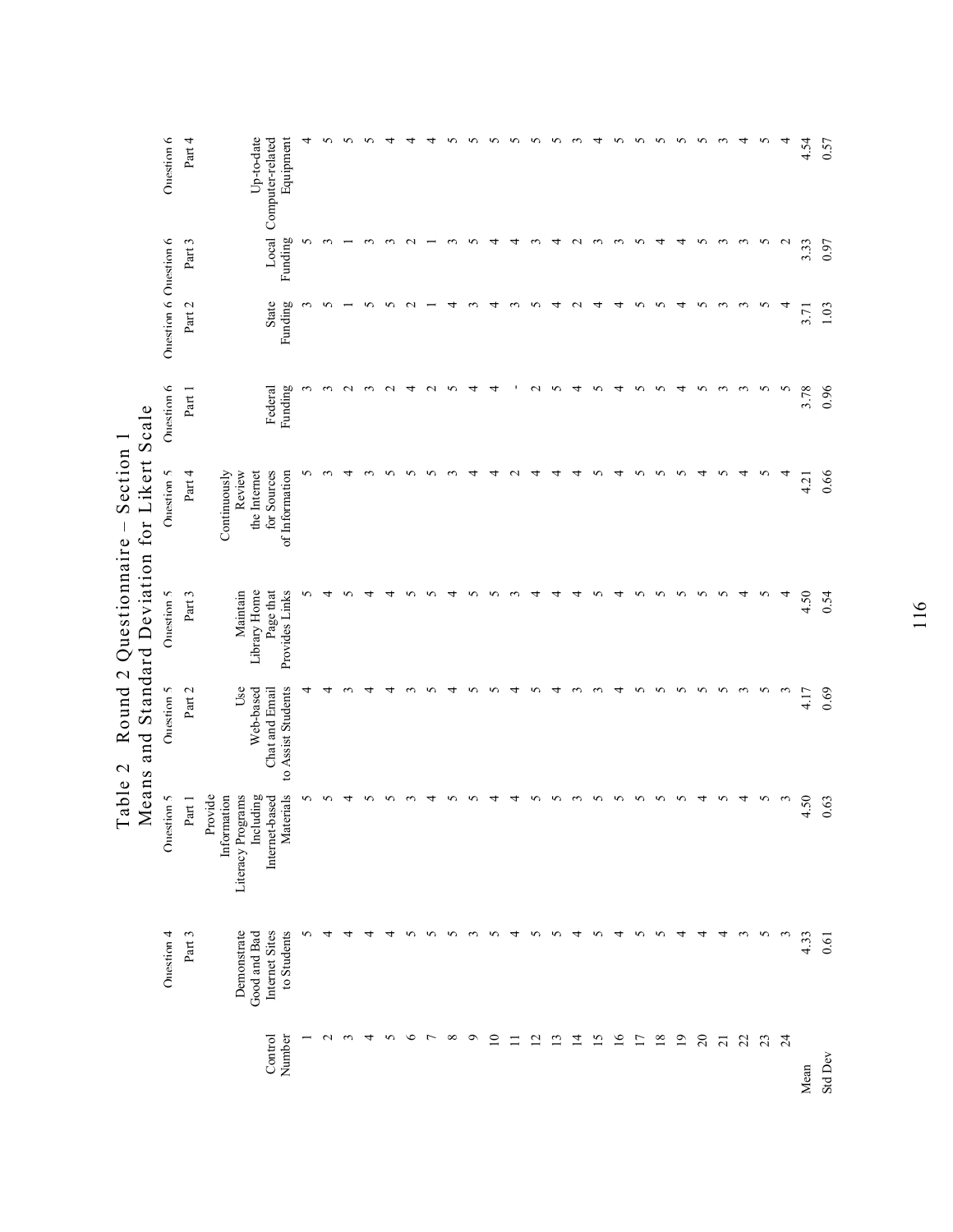|                 |                                                                  | Table 2                                      |                   | Means and Standard Deviation for Likert Scale<br>Round $2$ Questionnaire $-$ | Section 1       |                              |                     |                           |
|-----------------|------------------------------------------------------------------|----------------------------------------------|-------------------|------------------------------------------------------------------------------|-----------------|------------------------------|---------------------|---------------------------|
|                 | Question 6                                                       | Question 6                                   | Question 7        | Question 7                                                                   | Question 7      | Question 7                   | Question 8          | Question 8                |
|                 | Part 5                                                           | Part $6$                                     | Part 1            | Part 2                                                                       | Part 3          | Part 4                       | Part 1              | Part 2                    |
| Control         | Staff Development<br>Training<br>Librarians<br>Internet Projects | of Projects<br>Promotion<br>Listing Internet | Same<br>Standards | Access Costs<br>Additional                                                   | Ease<br>Greater | Freeing Up<br>Space for      | Lack of<br>Credible | Lack of<br>Permanence for |
| Number          | and Faculty                                                      | Resources                                    | Apply             | with Internet                                                                | of Use          | Including<br>Paper Materials | Information         | Internet Sites            |
|                 | 5                                                                | 4                                            | n                 |                                                                              |                 |                              | n                   | n                         |
| $\mathbf{\sim}$ | 5                                                                |                                              | 4                 |                                                                              |                 |                              |                     |                           |
| ç               | 5                                                                |                                              | 4                 |                                                                              |                 |                              | ₹                   |                           |
| 4               | 5                                                                |                                              |                   |                                                                              |                 |                              |                     |                           |
| S               | ᆉ                                                                |                                              |                   |                                                                              |                 |                              |                     |                           |
| $\circ$         | 4                                                                |                                              |                   |                                                                              |                 |                              |                     |                           |
| $\overline{ }$  | 3                                                                |                                              |                   |                                                                              |                 |                              |                     |                           |
| $^{\circ}$      | 5                                                                |                                              | 4                 |                                                                              |                 |                              |                     |                           |
| ç               | S                                                                |                                              | ∽                 |                                                                              |                 |                              |                     |                           |
| $\overline{10}$ | 4                                                                |                                              |                   |                                                                              |                 |                              |                     |                           |
| $\equiv$        | 4                                                                |                                              |                   |                                                                              |                 |                              |                     |                           |
| 12              | 5                                                                |                                              | n                 |                                                                              |                 |                              |                     |                           |
| $\overline{13}$ | 4                                                                |                                              | n                 |                                                                              |                 |                              | 4                   |                           |
| $\overline{4}$  | 3                                                                |                                              |                   |                                                                              |                 |                              | n                   |                           |
| 15              | 5                                                                |                                              | ᆉ                 |                                                                              |                 |                              | S                   |                           |
| 16              | 4                                                                |                                              | 4                 |                                                                              |                 |                              | $\sim$              |                           |
| $\overline{17}$ | 5                                                                | n                                            | S                 |                                                                              |                 | S                            | 5                   |                           |
| 18              | 5                                                                |                                              | ç                 |                                                                              |                 |                              | 5                   | n                         |
| $\overline{19}$ | 5                                                                |                                              |                   |                                                                              |                 |                              | 5                   | 4                         |
| $\overline{c}$  | 4                                                                | 4                                            |                   |                                                                              |                 | 4                            | $\sim$              | 5                         |
| $\overline{21}$ |                                                                  | $\sim$                                       | n                 |                                                                              |                 |                              | 5                   | 4                         |
| 22              | 3                                                                |                                              | $\sim$            |                                                                              |                 |                              | S                   | $\mathfrak{g}$            |
| 23              | S                                                                | 5                                            | S                 |                                                                              |                 | 4                            | S                   | $\sim$                    |
| 24              | 4                                                                | S                                            | 4                 |                                                                              |                 | $\sim$                       | S                   | S                         |
| Mean            | 4.39                                                             | 4.04                                         | 3.75              | 3.29                                                                         | 3.79            | 3.46                         | 4.38                | 4.17                      |
| Std Dev         | 0.64                                                             | 0.56                                         | 0.98              | 0.82                                                                         | 0.78            | 0.75                         | 0.78                | 0.56                      |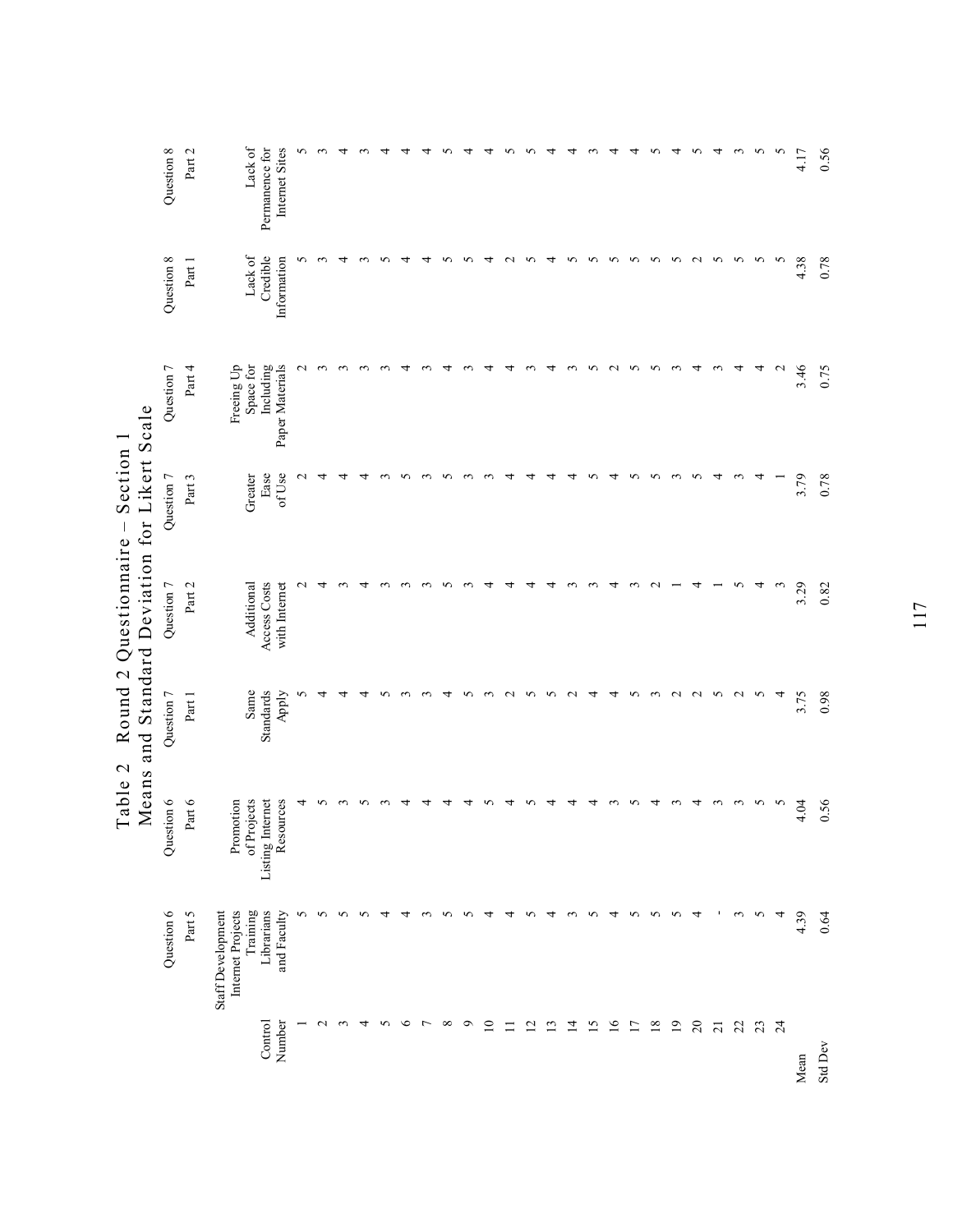|                                                            | Onestion 9<br>Ouestion 9 | Part 6<br>Part 5 | Site<br>$User-friendly$<br>Review of<br>Information by<br>Panel of Experts |   | 4               | 4 |   |   |         |                |                |         | n               | n      | n              | ∽            |                | ∽  | ↽        | ∽<br>S          | n<br>n   | ᆉ<br>S          | 4<br>4         | $\sim$<br>3     | 4<br>4 | S<br>S    | S<br>5 | 4.25<br>3.96 | 0.69<br>0.56 |
|------------------------------------------------------------|--------------------------|------------------|----------------------------------------------------------------------------|---|-----------------|---|---|---|---------|----------------|----------------|---------|-----------------|--------|----------------|--------------|----------------|----|----------|-----------------|----------|-----------------|----------------|-----------------|--------|-----------|--------|--------------|--------------|
| Means and Standard Deviation for Likert Scale<br>Section 1 | Ouestion 9               | Part 4           | Stable<br><b>IRL</b>                                                       | 5 | n               |   |   |   |         |                |                |         |                 |        |                |              |                |    |          | n               | n        | $\sim$          | n              | n               | 4      | n         | 4      | 4.42         | 0.53         |
| Round 2 Questionnaire -                                    | Ouestion 9               | Part 3           | Academic-<br>Resources<br>Related                                          | 4 | n               | ₹ |   |   |         |                | 5              |         | n               | 4      | n              | 4            | ç              | S  | 4        | 5               | S        | $\mathfrak{g}$  | 5              | 5               | 4      | S         | 5      | 4.42         | 0.63         |
| Table 2                                                    | Ouestion 9               | Part 2           | Full-text<br>Availability                                                  | n | 4               |   |   |   |         |                |                |         | S               | S      |                | 4            |                | S  | S        | 5               | 5        | 5               | 5              | 5               | 4      | S         | S      | 4.71         | 0.41         |
|                                                            | Ouestion 9               | Part 1           | Reliable<br>Information                                                    | 5 | 4               | ᅿ |   |   |         |                | $\overline{2}$ | n       | $\sqrt{2}$      | S      | S              | n            | ₹              | S  | $\Omega$ | n               | $\Omega$ | $\Omega$        | n              | n               | S      | S         | S      | 4.79         | 0.33         |
|                                                            | Ouestion 8               | Part 3           | Lack of<br>Documentation<br>for Internet Sites                             | 5 | ç               | ᆉ |   | ₹ |         | 4              | n              |         |                 | 4      | 5              | ₹            |                | 4  | S        | 5               | 4        | $\sigma$        | $\sim$         | 5               | 4      | $\sim$    | 5      | 4.17         | 0.63         |
|                                                            |                          |                  | Control<br>Number                                                          |   | $\mathbf{\sim}$ |   | ↴ | S | $\circ$ | $\overline{ }$ | $\infty$       | $\circ$ | $\overline{10}$ | $\Box$ | $\overline{c}$ | $\mathbf{r}$ | $\overline{4}$ | 15 | 16       | $\overline{17}$ | 18       | $\overline{19}$ | $\overline{c}$ | $\overline{21}$ | 22     | $23$ $73$ |        | Mean         | Std Dev      |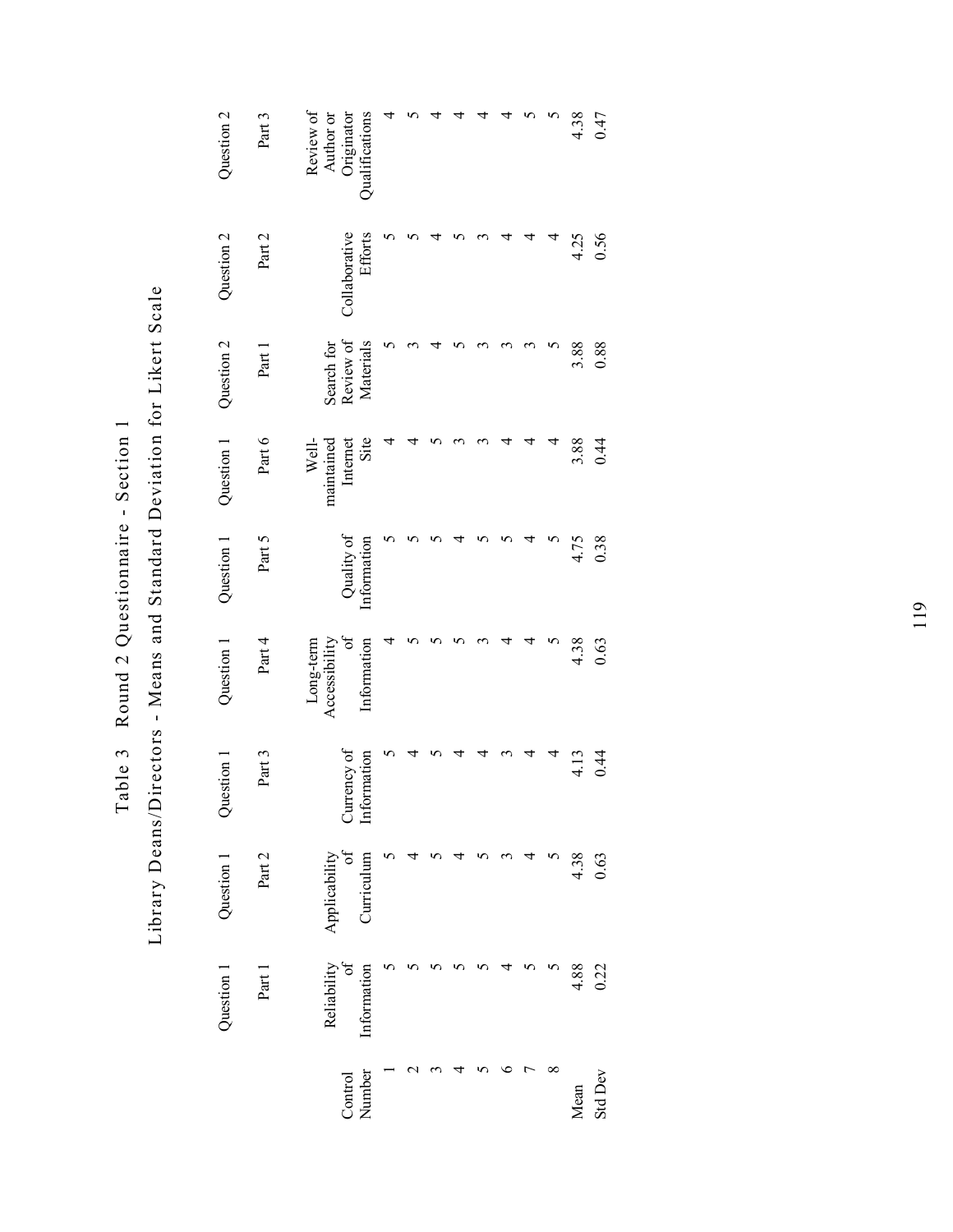Table 3 Round 2 Questionnaire - Section 1 Table 3 Round 2 Questionnaire - Section 1

Library Deans/Directors - Means and Standard Deviation for Likert Scale Library Deans/Directors - Means and Standard Deviation for Likert Scale

| Question 4 | Part 2 | Students<br>to Use<br>Critical<br>Teach<br>Thinking    | <b>Skills</b>            |  |  |  |   | 5.00 | 0.00           |
|------------|--------|--------------------------------------------------------|--------------------------|--|--|--|---|------|----------------|
| Question 4 | Part 1 | Teach<br>Students<br>How to<br>Conduct                 | Research                 |  |  |  |   | 4.50 | 0.50           |
| Question 3 | Part 5 | relation to<br>Maintain<br>Currency in                 | Information              |  |  |  | ₹ | 4.63 | 0.47           |
| Question 3 | Part 4 | Determine<br>friendliness<br>User-                     | of Site                  |  |  |  |   | 3.88 | 0.88           |
| Question 3 | Part 3 | Verify<br>Continued                                    | Accessibility<br>of Site |  |  |  |   | 4.38 | 0.47           |
| Question 3 | Part 2 |                                                        | List Author              |  |  |  |   | 4.57 | 64.0           |
| Question 3 | Part   | Provide<br>Information<br>that has                     | Integrity                |  |  |  |   | 4.63 | 0.56           |
| Question 2 | Part 5 | Internet<br>Development<br>of Library<br>Policies with | Materials                |  |  |  |   | 4.25 | 0.75           |
| Question 2 | Part 4 | Review of<br>Internet<br>Materials in<br>Individual    | Libraries                |  |  |  |   | 3.88 | 0.44           |
|            |        |                                                        | Control<br>Number        |  |  |  | ∞ | Mean | <b>Std Dev</b> |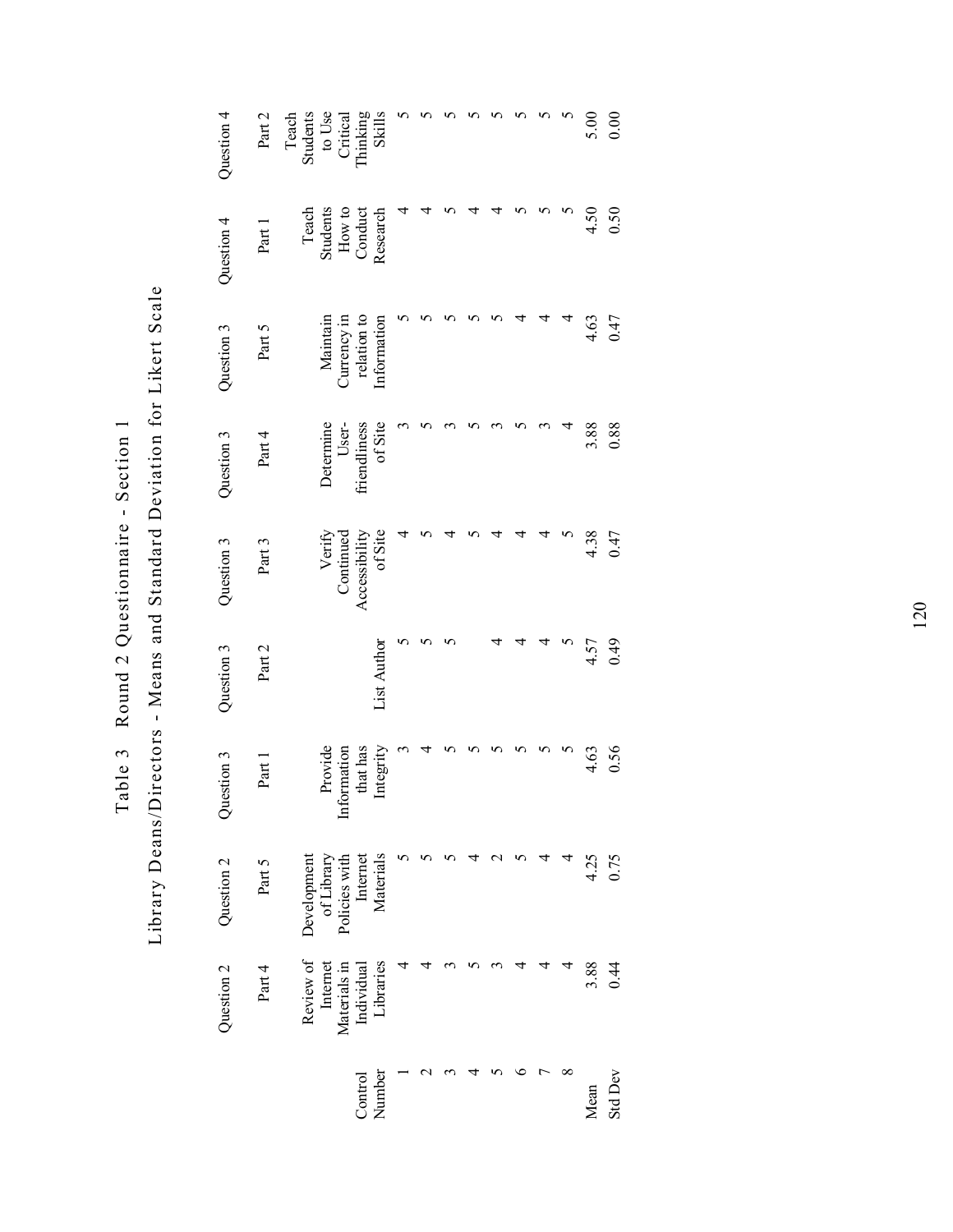| Question 6 | Part 3 |                                                                            |                                            | Funding<br>Local                     |             |  |  |   | 3 | 2.63 | 0.97            |
|------------|--------|----------------------------------------------------------------------------|--------------------------------------------|--------------------------------------|-------------|--|--|---|---|------|-----------------|
| Question 6 | Part 2 |                                                                            |                                            | State<br>Funding                     |             |  |  |   |   | 3.25 | $\overline{50}$ |
| Question 6 | Part 1 |                                                                            |                                            | funding<br>Federal                   |             |  |  | C |   | 3.00 | 0.75            |
| Question 5 | Part 4 | Review the<br>Continuously                                                 | Internet for                               | Sources of<br>Information            |             |  |  |   |   | 4.13 | 0.88            |
| Question 5 | Part 3 | Maintain<br>Library<br>Home Page<br>Home Page<br>that<br>Provides<br>Links |                                            |                                      |             |  |  |   |   | 4.50 | 0.50            |
| Question 5 | Part 2 | based Chat<br>Use Web-                                                     | and Email<br>to Assist                     | Students                             |             |  |  |   |   | 3.88 | 0.44            |
| Question 5 | Part 1 | Provide<br>Information                                                     | Literacy<br>Programs<br>Including Internet | based Materials                      | $\varsigma$ |  |  |   | S | 4.50 | 0.63            |
| Question 4 | Part 3 | Demonstrate                                                                | Good and Bad                               | Internet Sites to<br><b>Students</b> |             |  |  |   |   | 4.50 | 0.50            |
|            |        |                                                                            |                                            | Number<br>Control                    |             |  |  |   | ∞ | Mean | <b>Std Dev</b>  |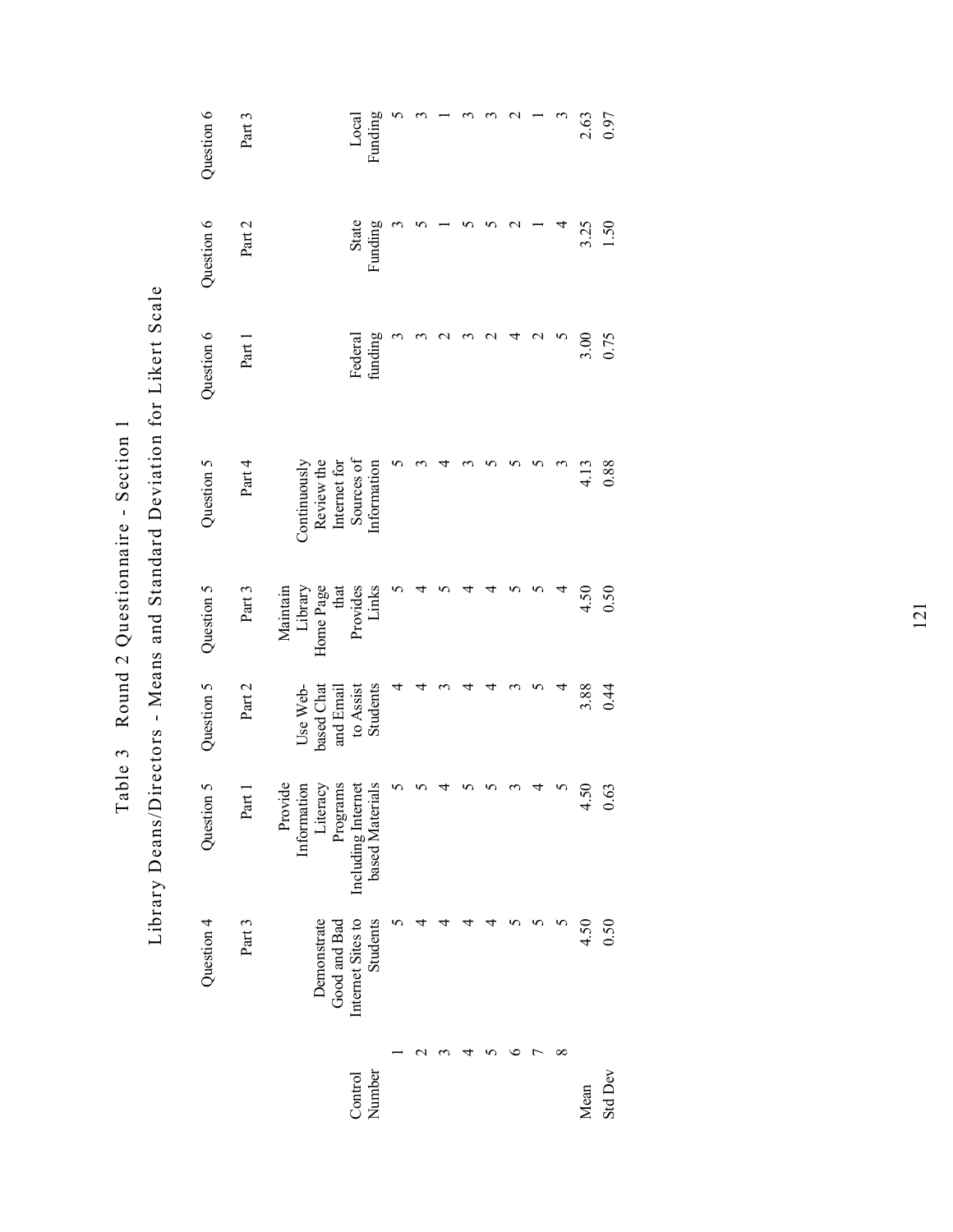| Question 8 | Part 2 | Internet Sites<br>Lack of<br>Permanence for                                           |   |   |   |   | 4      |                    | 4.00 | 0.50    |
|------------|--------|---------------------------------------------------------------------------------------|---|---|---|---|--------|--------------------|------|---------|
| Question 8 | Part 1 | Lack of<br>Credible<br>Information                                                    |   |   |   | ч | 4      |                    | 4.13 | 0.66    |
| Question 7 | Part 4 | Including<br>Materials<br>Freeing Up<br>Space for<br>Paper                            |   |   |   | ₹ | $\sim$ |                    | 3.13 | 0.44    |
| Question 7 | Part 3 | Use<br>Ease of<br>Greater                                                             |   |   |   |   | M      | n                  | 3.75 | 0.81    |
| Question 7 | Part 2 | Additional<br>Access<br>Costs with<br>Internet                                        |   |   |   |   |        |                    | 3.38 | 0.72    |
| Question 7 | Part 1 | Same<br>Standards<br>Apply                                                            |   | 4 | ₹ |   | 3      |                    | 4.00 | 0.50    |
| Question 6 | Part 6 | Listing<br>Promotion<br>of Projects<br>Resources<br>Internet                          |   |   |   |   | 4      | 4                  | 4.00 | 0.50    |
| Question 6 | Part 5 | Projects<br>Training<br>Faculty<br>Staff<br>Development<br>Internet<br>Librarians and | n |   |   |   | M      | $\mathbf{\hat{z}}$ | 4.50 | 0.63    |
| Question 6 | Part 4 | Up-to-date<br>related<br>Equipment<br>Computer-                                       |   |   |   |   |        |                    | 4.50 | 0.50    |
|            |        | Number<br>Control                                                                     |   |   |   | ≏ |        | ${}^{\circ}$       | Mean | Std Dev |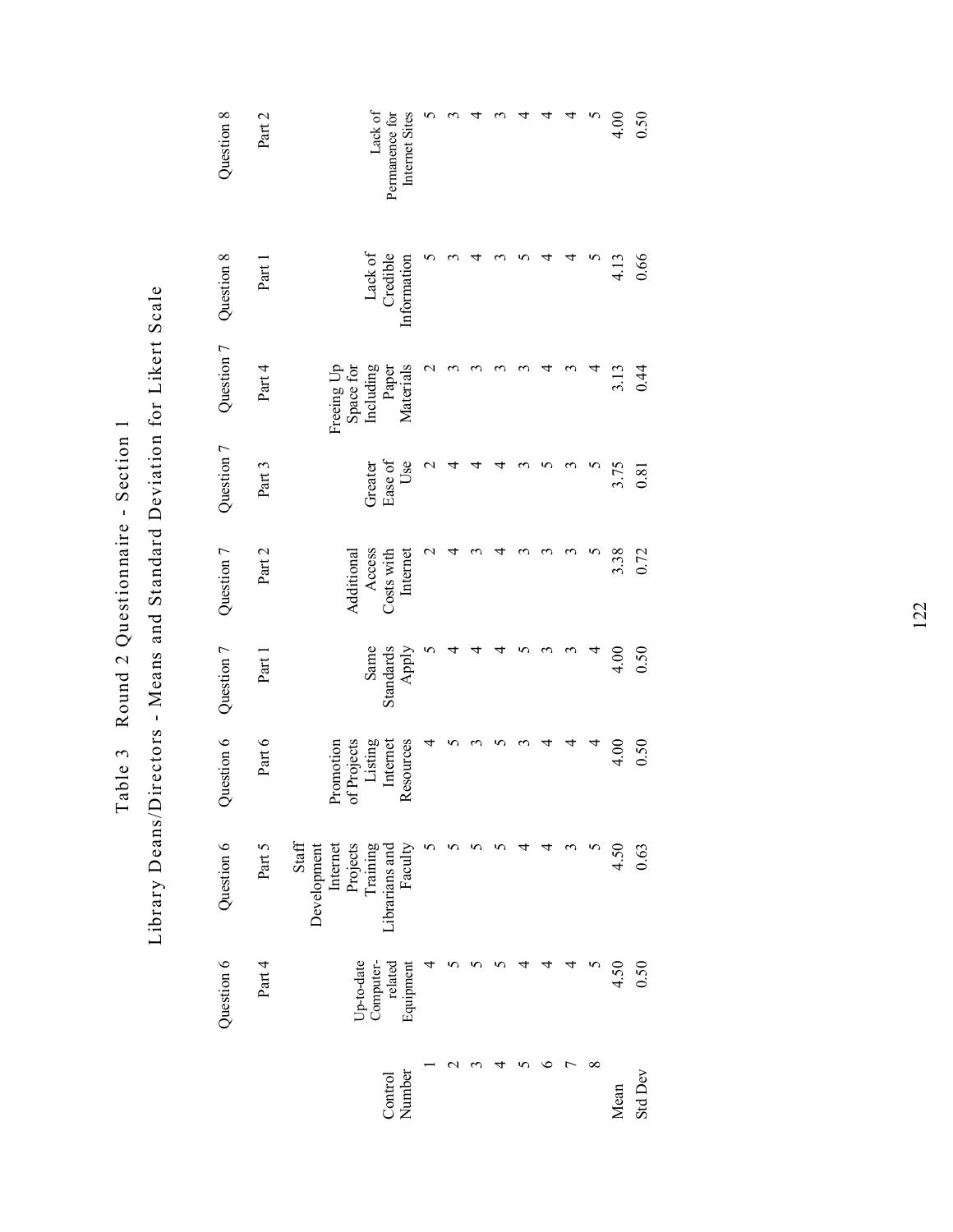| 3.63<br>0.63          | 0.47<br>3.63                                    | 0.47<br>4.38 | 0.50<br>4.50                      | 0.50<br>4.50              | 50<br>$\overline{50}$<br>4 | 3.88<br>0.66                                   |  |
|-----------------------|-------------------------------------------------|--------------|-----------------------------------|---------------------------|----------------------------|------------------------------------------------|--|
|                       |                                                 |              |                                   |                           |                            |                                                |  |
|                       |                                                 |              |                                   |                           |                            |                                                |  |
|                       |                                                 |              |                                   |                           |                            |                                                |  |
|                       |                                                 |              |                                   |                           |                            |                                                |  |
|                       |                                                 |              |                                   |                           |                            |                                                |  |
|                       |                                                 |              |                                   |                           |                            |                                                |  |
|                       |                                                 |              |                                   |                           |                            |                                                |  |
|                       |                                                 |              |                                   |                           |                            |                                                |  |
| Site<br>User-friendly | Review of<br>Information by<br>Panel of Experts | Stable URI   | Resources<br>Academic-<br>Related | Full-text<br>Availability | Reliable<br>Information    | Lack of<br>Documentation<br>for Internet Sites |  |
| Part 6                | Part 5                                          | Part 4       | Part 3                            | Part 2                    | Part 1                     | Part 3                                         |  |
| Question 9            | Question 9                                      | Question 9   | Question 9                        | Question 9                | Question 9                 | Question 8                                     |  |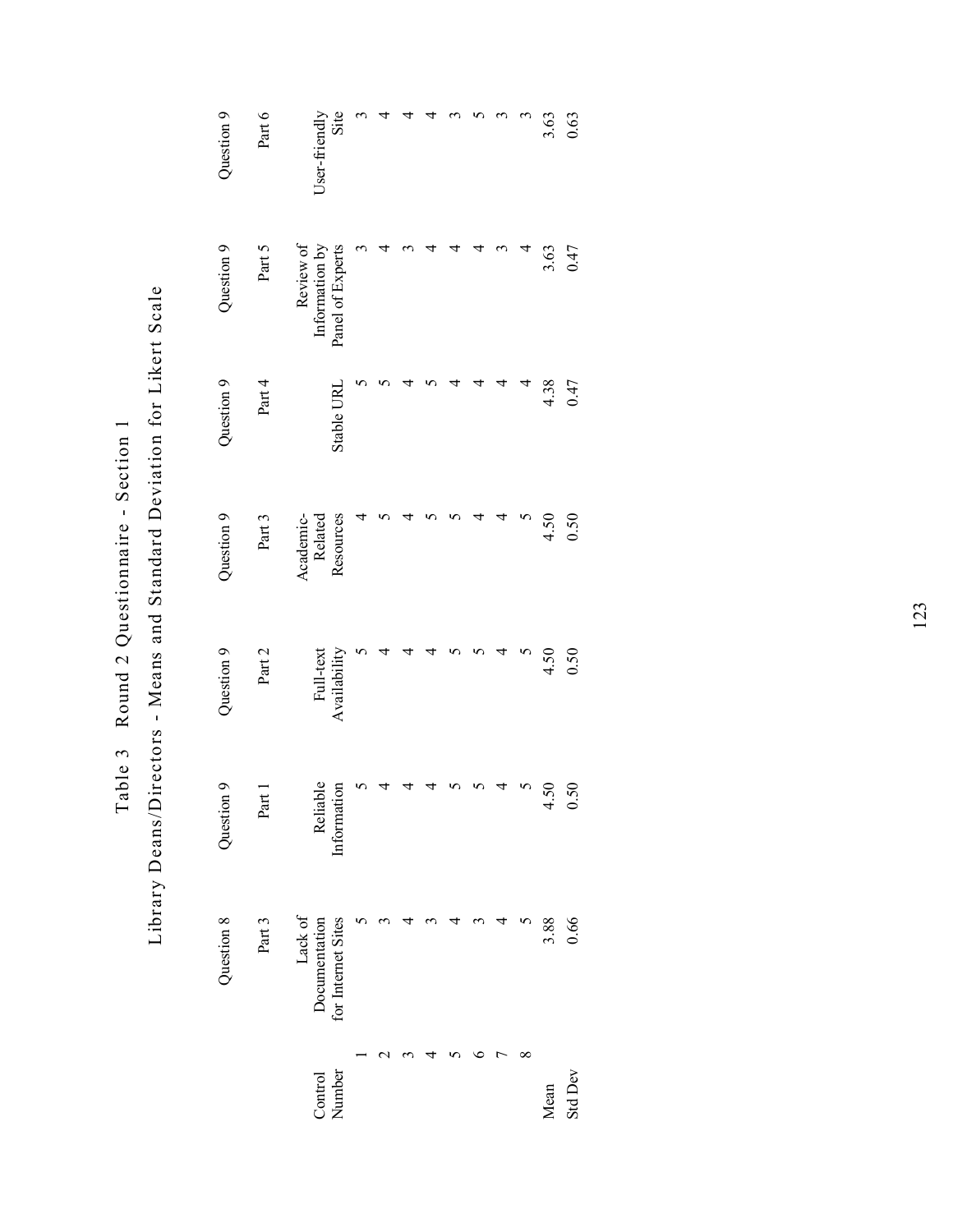Reference Librarians - Means and Standard Deviation for Likert Scale Reference Librarians - Means and Standard Deviation for Likert Scale Table 4 Round 2 Questionnaire  $-$  Section 1 Table 4 Round 2 Questionnaire - Section 1

Originator<br>Qualifications Review of<br>Author or Question  $2$ Question 1 and 1 and 1 and 1 and 1 and 1 and 1 and 1 and 1 and 1 and 1 and 1 and 1 and 1 and 1 and 1 and 1 and 1 and 1 and 1 and 1 and 1 and 1 and 1 and 1 and 1 and 1 and 1 and 1 and 1 and 1 and 1 and 1 and 1 and 1 and 1 a Part 3 Part 1 Part 2 Part 3 Part 4 Part 5 Part 6 Part 1 Part 2 Part 3 Review of Author or Qualifications  $\sigma$ 9 5 5 5 5 5 5 5 4 5  $\overline{a}$ 10 5 5 5 5 5 5 4 5 4 4 11 5 3 4 4 5 4 4 3 4  $\sim$ 12 5 4 4 5 5 4 4 5 5 4 13 5 5 5 5 5 5 5 4 4  $\sim$ 14 5 4 4 4 4 4 4 4 3 15 5 4 5 3 5 4 4 4 3 16 5 4 4 5 5 4 4 3 5 4.13 Mean 5.00 5.00 4.25 4.38 4.88 4.88 4.88 4.38 4.38 4.39 4.13 0.66 Std Dev 0.00 0.56 0.50 0.63 0.22 0.47 0.38 0.50 0.66  $\epsilon$  $\overline{5}$ Efforts Question 2 Part 2 Collaborative Collaborative 4  $\sigma$  $\sim$  $\sim$ 4 4.00  $0.50$ Search for<br>Review of Part 1 Search for Review of Materials 4.25 0.38 Question 2 Materials 4 4  $\overline{6}$ Question 1 Part  $6$ Internet Site Wellmaintained 4.38  $0.47$ maintained  $\sim$  $\Omega$ 4 4  $\sigma$ 4 Question 1 Part 5 Quality of<br>Information Information  $\sigma$  $\sigma$  $\sigma$  $\sim$  $\sim$ 4.88 0.22  $\sigma$  $\mathbf{r}$ 4 Long-term<br>Accessibility Part 4 of Question 1 Long-term Accessibility Information 4.50 0.63 Information  $\mathbf{\hat{5}}$  $\mathbf{\hat{z}}$ 4  $\sim$  $\mathbf{\hat{z}}$ 4 Part 3 Currency of Currency of Information 4.50  $0.50$ Question 1 Information  $\mathbf{\hat{5}}$  $\sigma$ 4 4 5 4  $\mathbf{\hat{5}}$ 4  $\frac{\partial f}{\partial x}$ Part 2 4.25 0.56 Question 1 Applicability Applicability Curriculum  $\mathbf{\hat{z}}$  $\tilde{\phantom{a}}$ 4 5 5.00  $0.00$ Question 1 Part 1 Reliability of Information  $\sigma$  $\sigma$  $\sigma$  $\mathbf{\hat{c}}$  $\sim$  $\Omega$  $\Omega$  $\mathcal{L}$ Information  $\frac{12}{13}$  $\circ$  $\overline{10}$  $\Box$  $\overline{4}$  $15$ <br> $16$ Control Number Std Dev Mean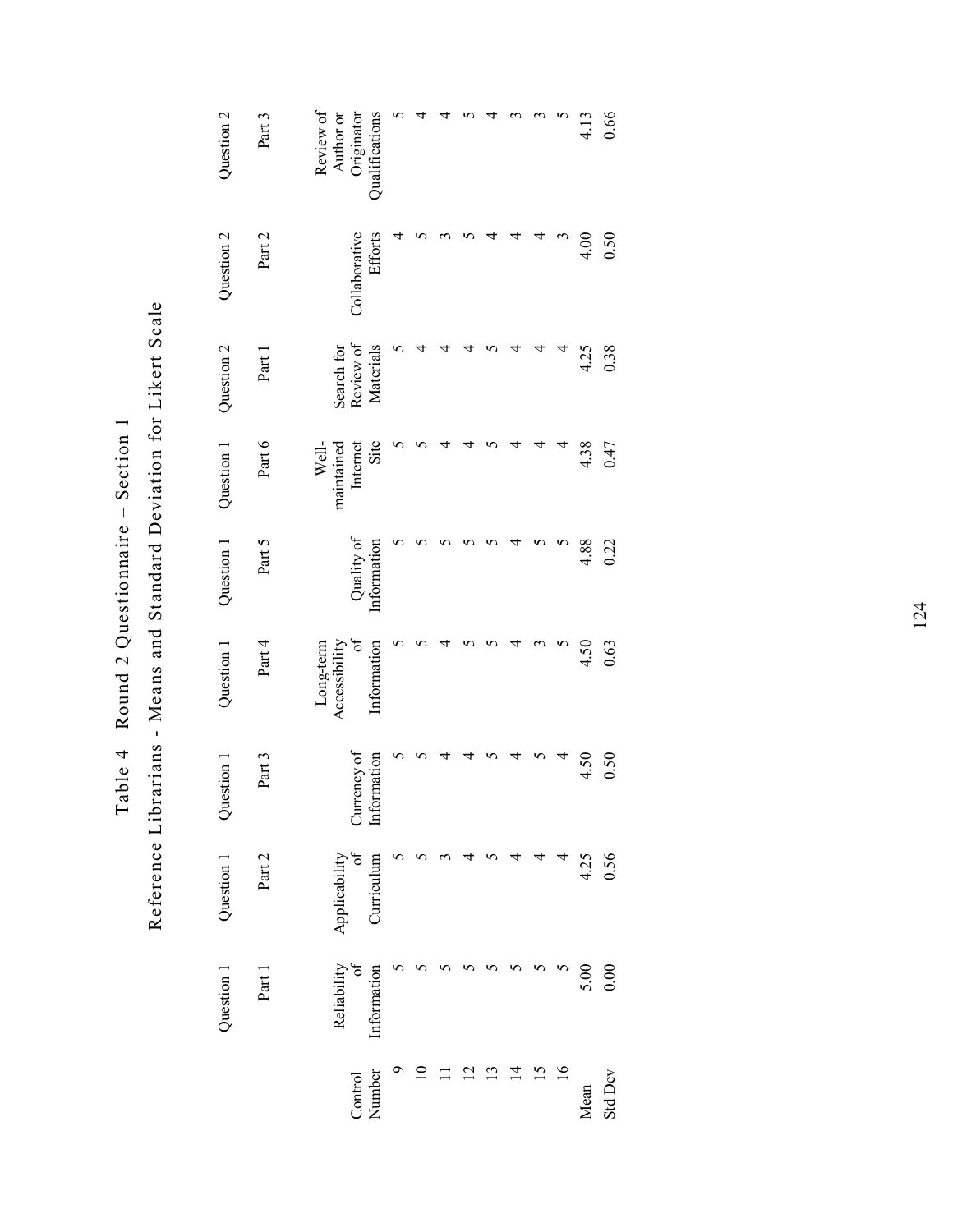| Question 4 | Part 2 | Teach<br>Students to                        | Thinking Skills<br>Use Critical                 |  |                          |   |   | n  |              | 4.75 | 0.44    |
|------------|--------|---------------------------------------------|-------------------------------------------------|--|--------------------------|---|---|----|--------------|------|---------|
| Question 4 | Part 1 | Teach<br>Students<br>How to                 | Conduct<br>Research                             |  |                          |   |   |    |              | 4.75 | 0.38    |
| Question 3 | Part 5 | Maintain<br>Currency in                     | relation to<br>nformation                       |  |                          |   |   |    |              | 4.50 | 0.50    |
| Question 3 | Part 4 | Determine<br>User-                          | of Site<br>friendliness                         |  |                          |   |   |    | Ч            | 4.38 | 0.47    |
| Question 3 | Part 3 | Verify<br>Continued                         | of Site<br>Accessibility                        |  |                          |   |   | 4  | 4            | 4.25 | 0.56    |
| Question 3 | Part 2 |                                             | List Author                                     |  |                          |   |   |    | 4            | 4.25 | 0.56    |
| Question 3 | Part 1 |                                             | Provide<br>Information<br>that has<br>Integrity |  |                          |   |   |    |              | 4.88 | 0.22    |
| Question 2 | Part 5 | of Library<br>Policies with<br>Development  | Materials<br>Internet                           |  |                          |   |   | ∾  |              | 4.38 | 0.63    |
| Question 2 | Part 4 | Review of<br>Materials<br>Internet<br>$\Xi$ | Libraries<br>Individual                         |  |                          |   |   |    |              | 3.88 | 0.44    |
|            |        |                                             | Number<br>Control                               |  | $\overline{\phantom{0}}$ | ن | 4 | 15 | $\tilde{16}$ | Mean | Std Dev |

Mean<br>Std Dev

Reference Librarians - Means and Standard Deviation for Likert Scale Reference Librarians - Means and Standard Deviation for Likert Scale Table 4 Round 2 Questionnaire  $-$  Section 1 Table 4 Round 2 Questionnaire - Section 1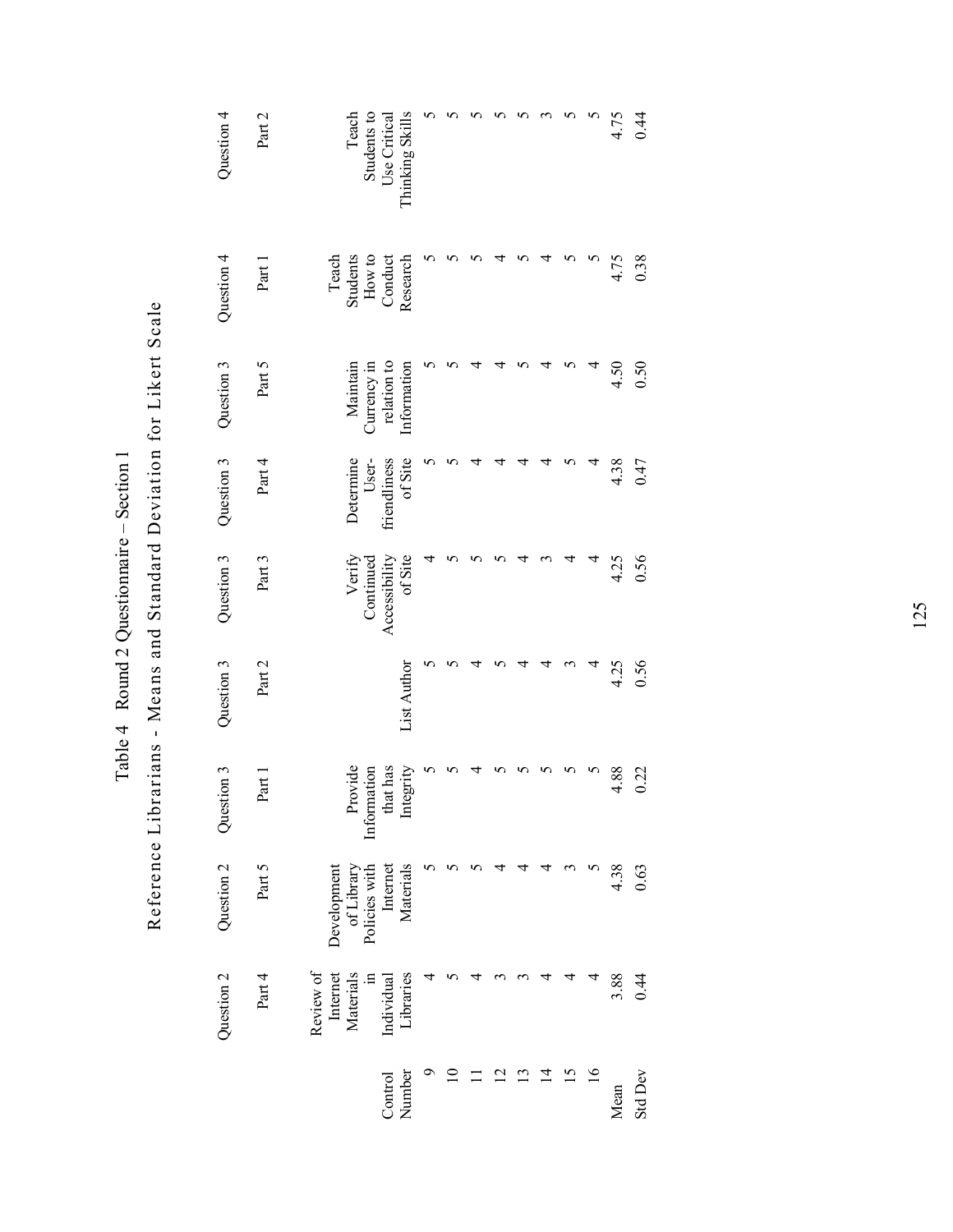| Round 2 Question<br>Table 4 | Reference Librarians - Means and Standard Deviation for Likert Scale |
|-----------------------------|----------------------------------------------------------------------|
|                             |                                                                      |

| Question 6 | Part 4            |                         | Up-to-date                                 | Equipment<br>Computer-related                    |   |   |  |   |                 |                | 4.63 | 0.56           |
|------------|-------------------|-------------------------|--------------------------------------------|--------------------------------------------------|---|---|--|---|-----------------|----------------|------|----------------|
| Question 6 | Part 3            |                         |                                            | Funding<br>Local                                 |   |   |  |   |                 |                | 3.50 | 0.75           |
| Question 6 | Part 2            |                         |                                            | State<br>Funding                                 |   |   |  |   |                 |                | 3.63 | 0.72           |
| Question 6 | Part 1            |                         |                                            | Federal<br>funding                               | 4 | 4 |  |   |                 |                | 4.00 | 0.57           |
| Question 5 | Part 4            | Continuously            | Review the<br>Internet for                 | Sources of<br>Information                        |   |   |  |   |                 |                | 3.88 | 0.47           |
| Question 5 | Part 3            | Maintain                | Library                                    | Links<br>Home Page<br>that Provides              |   |   |  |   |                 |                | 4.25 | 0.56           |
| Question 5 | Part 2            | Use Web-                |                                            | based Chat<br>and Email<br>to Assist<br>Students |   |   |  |   |                 |                | 4.13 | 0.66           |
| Question 5 | Provide<br>Part 1 | Literacy<br>Information | Programs<br>Including<br>Internet<br>based | Materials                                        |   |   |  |   |                 |                | 4.50 | 0.63           |
| Question 4 | Part 3            | Demonstrate             | Good and                                   | Bad Internet<br>Sites to<br>Students             |   |   |  |   |                 |                | 4.38 | 0.63           |
|            |                   |                         |                                            | Control<br>Number                                |   |   |  | ᅺ | $\overline{15}$ | $\overline{9}$ | Mean | <b>Std Dev</b> |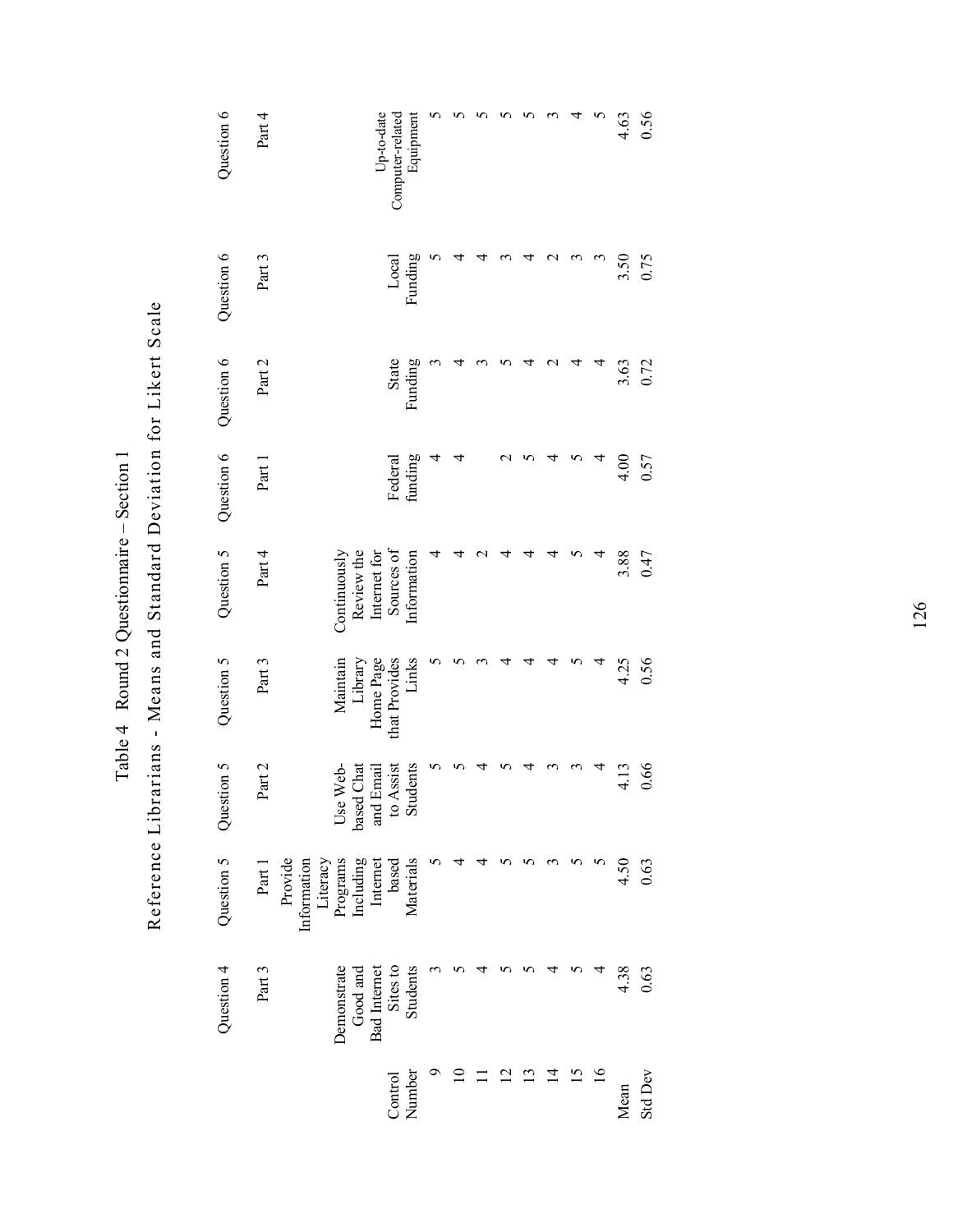| Question 8 | Part 2   | Lack of<br>Internet Sites<br>Permanence for                                                         |  |                   |   |                  |    |                 | 4.13 | 0.44           |
|------------|----------|-----------------------------------------------------------------------------------------------------|--|-------------------|---|------------------|----|-----------------|------|----------------|
| Question 8 | Part 1   | Lack of<br>Credible<br>Information                                                                  |  |                   |   |                  | 5  | 5               | 4.38 | 0.78           |
| Question 7 | Part 4   | Freeing Up<br>Space for<br>Including<br>Paper<br>Paper<br>Materials                                 |  |                   |   |                  | 5  | $\mathbf{\sim}$ | 3.50 | 0.75           |
| Question 7 | Part 3   | Greater Ease of<br>Use                                                                              |  |                   |   |                  |    |                 | 3.88 | 0.44           |
| Question 7 | Part 2   | Access Costs<br>with Internet<br>Additional                                                         |  |                   |   |                  |    |                 | 3.63 | 0.47           |
| Question 7 | Part 1   | Same<br>Standards<br>Apply                                                                          |  |                   |   | $\mathrel{\sim}$ | 4  | 4               | 3.75 | 1.06           |
| Question 6 | Part $6$ | Promotion<br>of Projects<br>Listing Internet<br>Resources                                           |  |                   |   |                  |    |                 | 4.13 | 0.44           |
| Question 6 | Part 5   | Internet Projects<br>Training<br>$\operatorname{Staff}$<br>Librarians and<br>Faculty<br>Development |  |                   |   |                  |    |                 | 4.25 | 0.56           |
|            |          | Number<br>Control                                                                                   |  | $\mathcal{C}_{1}$ | ن | $\overline{4}$   | 51 | $\overline{16}$ | Mean | <b>Std Dev</b> |

Reference Librarians - Means and Standard Deviation for Likert Scale Reference Librarians - Means and Standard Deviation for Likert Scale Table 4 Round 2 Questionnaire - Section 1 Table 4 Round 2 Questionnaire  $-$  Section 1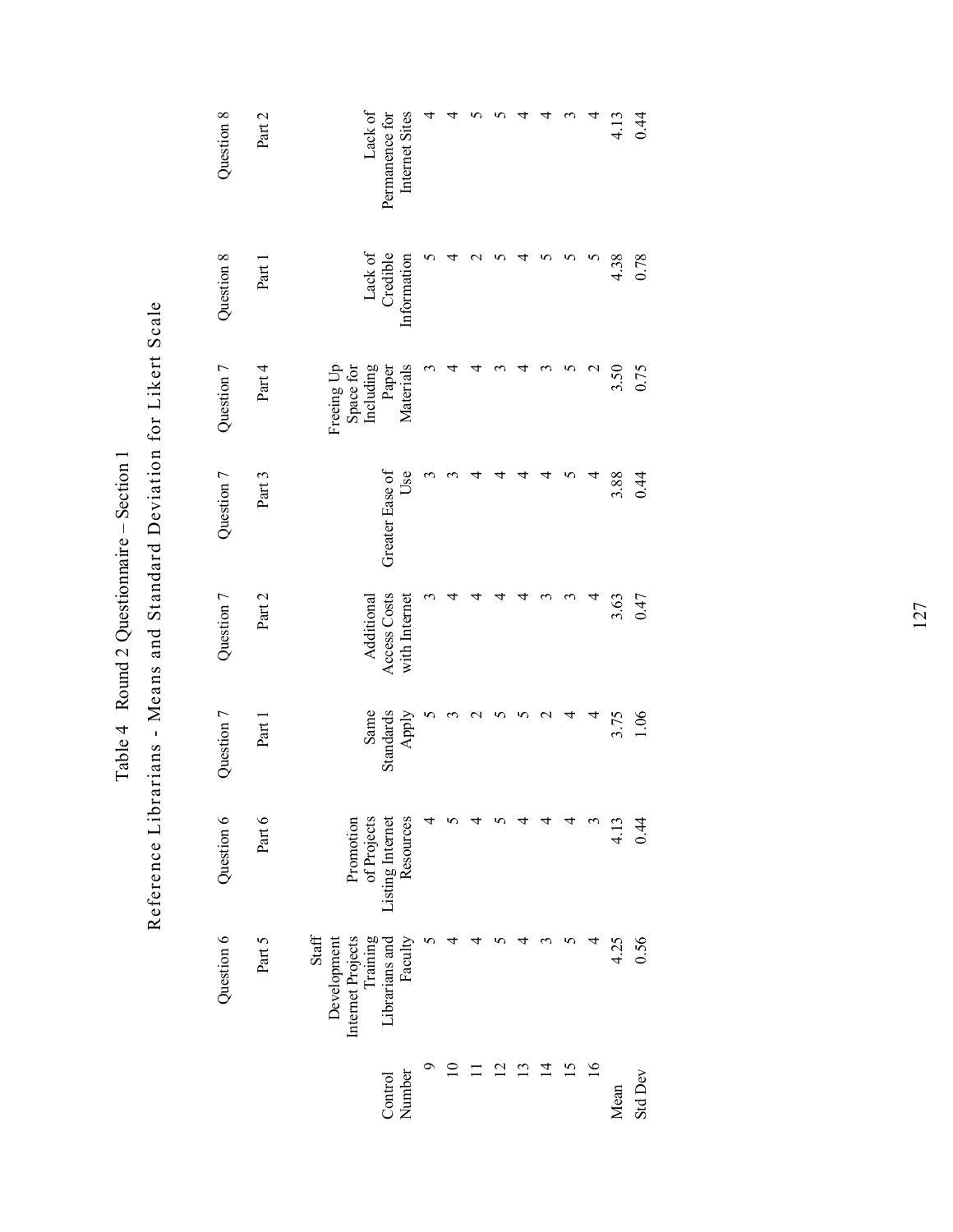| $\frac{1}{2}$ Round 2 Questionnaire – Section<br>$\ddot{\phantom{a}}$ | Reference Librarians - Means and Standard Deviation for Likert Scale |
|-----------------------------------------------------------------------|----------------------------------------------------------------------|
| Table $4 \quad$ Round 2 Q                                             |                                                                      |
|                                                                       |                                                                      |
|                                                                       |                                                                      |

| 0.38<br>4.75          | 3.75<br>0.56                                    | 4.38<br>0.47  | 0.66<br>4.13                      | 4.75<br>0.38              | 88.<br>0.22<br>4        | 4.25<br>0.38                                   | <b>Std Dev</b><br>Mean |
|-----------------------|-------------------------------------------------|---------------|-----------------------------------|---------------------------|-------------------------|------------------------------------------------|------------------------|
| 4                     | ₹                                               |               |                                   |                           |                         |                                                |                        |
|                       |                                                 |               |                                   |                           |                         |                                                |                        |
|                       |                                                 |               |                                   |                           |                         |                                                |                        |
|                       |                                                 |               |                                   |                           |                         |                                                |                        |
|                       |                                                 |               |                                   |                           |                         |                                                |                        |
|                       |                                                 |               |                                   |                           |                         |                                                |                        |
|                       |                                                 |               |                                   |                           |                         |                                                |                        |
|                       |                                                 |               |                                   |                           |                         |                                                |                        |
| User-friendly<br>Site | Review of<br>Information by<br>Panel of Experts | Stable<br>URL | Resources<br>Academic-<br>Related | Full-text<br>Availability | Reliable<br>Information | Lack of<br>Documentation<br>for Internet Sites |                        |
| Part 6                | Part 5                                          | Part 4        | Part 3                            | Part 2                    | Part 1                  | Part 3                                         |                        |
| Question 9            | Question 9                                      | Question 9    | Question 9                        | Question 9                | Question 9              | Question 8                                     |                        |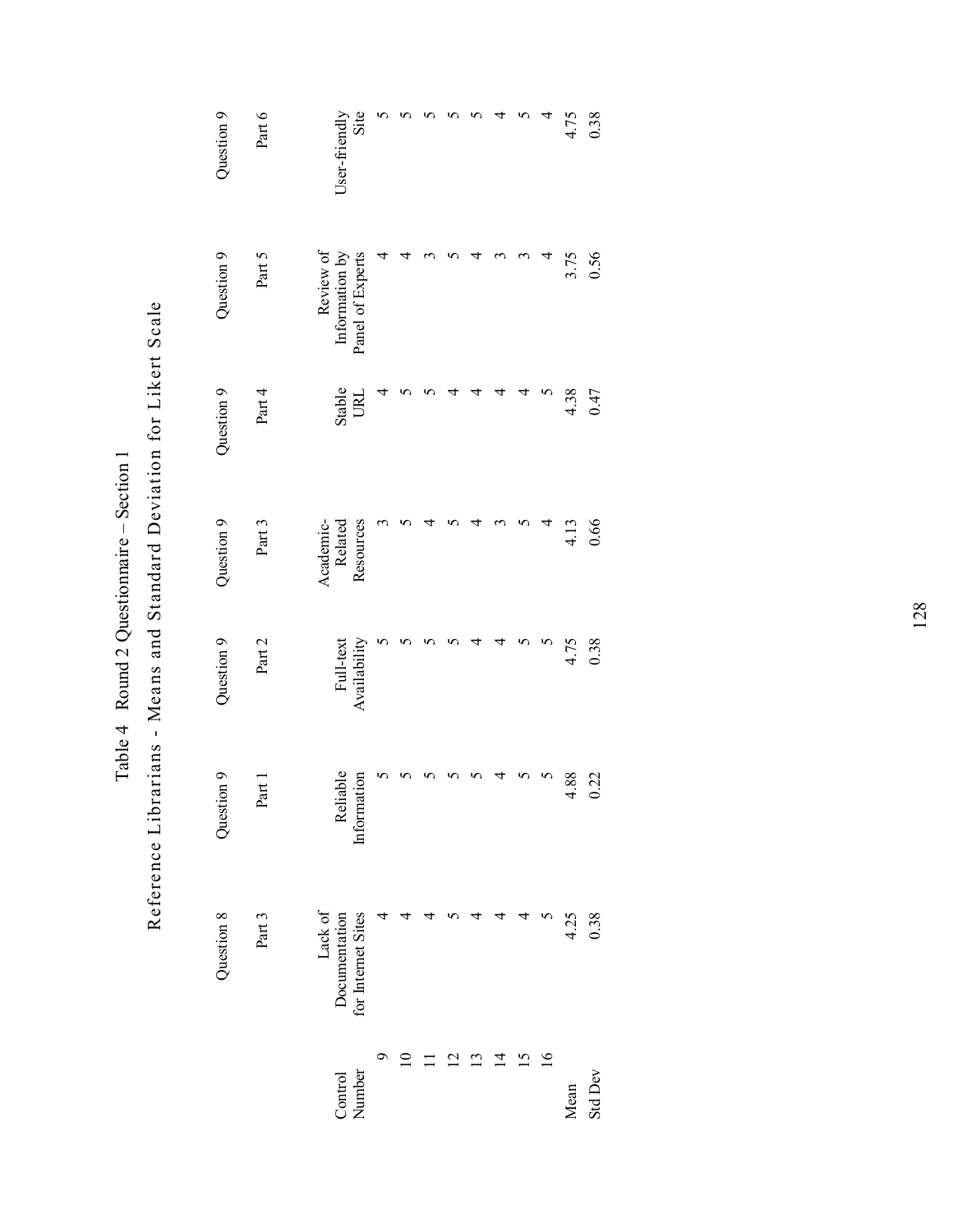| 0.63                                                | 0.56                            | 0.63                                 | 0.47                                    | 0.22                     | 0.47                                           | 0.91                       | 0.69                                    | 0.00                                   | Std Dev           |
|-----------------------------------------------------|---------------------------------|--------------------------------------|-----------------------------------------|--------------------------|------------------------------------------------|----------------------------|-----------------------------------------|----------------------------------------|-------------------|
| 4.50                                                | 4.63                            | 4.50                                 | 4.63                                    | 4.88                     | 4.63                                           | 3.88                       | 3.88                                    | 5.00                                   | Mean              |
|                                                     |                                 |                                      |                                         | ₹                        |                                                |                            |                                         |                                        | 24                |
|                                                     |                                 |                                      |                                         |                          |                                                |                            |                                         |                                        | 23                |
|                                                     |                                 |                                      |                                         |                          |                                                |                            |                                         |                                        | 22                |
|                                                     |                                 |                                      |                                         |                          |                                                |                            |                                         |                                        | $\overline{21}$   |
|                                                     |                                 |                                      |                                         |                          |                                                |                            |                                         |                                        | $\overline{c}$    |
|                                                     |                                 |                                      |                                         |                          |                                                |                            |                                         |                                        |                   |
|                                                     |                                 |                                      |                                         |                          |                                                |                            |                                         |                                        | $\frac{8}{18}$    |
|                                                     |                                 |                                      |                                         |                          |                                                |                            |                                         |                                        | 17                |
| Qualifications<br>Review of Author<br>or Originator | <b>Efforts</b><br>Collaborative | Review of<br>Materials<br>Search for | Well-<br>Site<br>maintained<br>Internet | Quality of<br>nformation | ð<br>Information<br>Accessibility<br>Long-term | Currency of<br>Information | $\sigma$<br>Curriculum<br>Applicability | Reliability<br>$\sigma$<br>Information | Control<br>Number |
| Part 3                                              | Part 2                          | Part 1                               | Part 6                                  | Part 5                   | Part 4                                         | Part 3                     | Part 2                                  | Part 1                                 |                   |
| Question 2                                          | Question 2                      | Question 2                           | Question 1                              | Question 1               | Question 1                                     | Question 1                 | Question 1                              | Question 1                             |                   |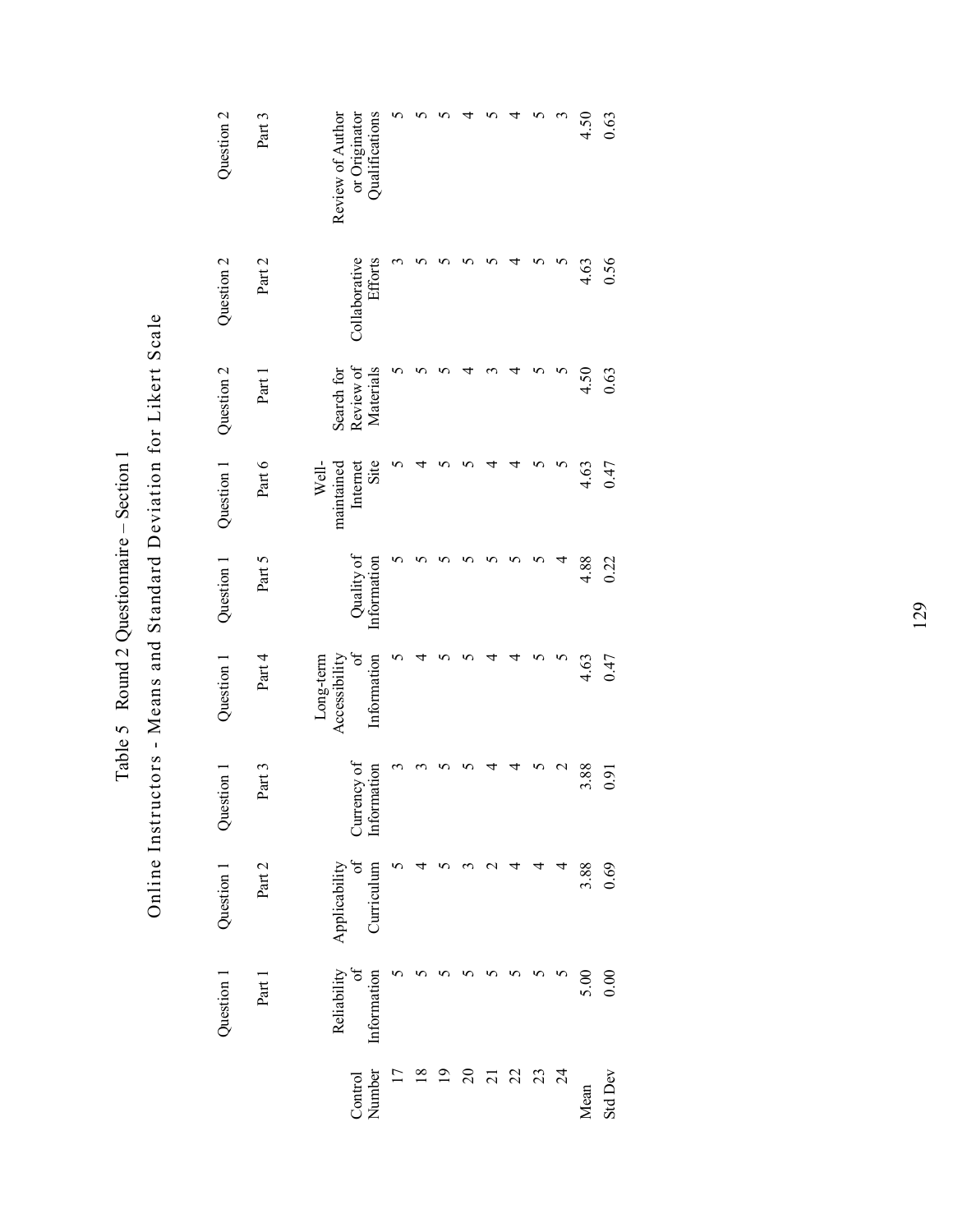| $\sim$<br>י<br>ו<br>1<br>nnaire –<br>mmonnan J Announ<br><b>Doug 7 Ougetion</b><br>ع مالماه<br>ر رالد | Online Instructors - Means and Standard Deviation for Likert Scale |
|-------------------------------------------------------------------------------------------------------|--------------------------------------------------------------------|
|-------------------------------------------------------------------------------------------------------|--------------------------------------------------------------------|

| 4.88<br>0.22                                         | 0.56<br>4.63                                       | 4.38<br>0.47                                          | 4.50<br>0.63                                 | 0.56<br>4.63                                   | 0.38<br>4.75       | 4.86<br>0.24                                    | 4.38<br>0.47                                                        | 3.88<br>0.91 |                                                                        |
|------------------------------------------------------|----------------------------------------------------|-------------------------------------------------------|----------------------------------------------|------------------------------------------------|--------------------|-------------------------------------------------|---------------------------------------------------------------------|--------------|------------------------------------------------------------------------|
|                                                      |                                                    |                                                       |                                              |                                                |                    |                                                 |                                                                     |              |                                                                        |
|                                                      |                                                    |                                                       |                                              |                                                |                    |                                                 |                                                                     |              |                                                                        |
|                                                      |                                                    |                                                       |                                              |                                                |                    |                                                 |                                                                     |              |                                                                        |
|                                                      |                                                    |                                                       |                                              |                                                |                    |                                                 |                                                                     |              |                                                                        |
|                                                      |                                                    |                                                       |                                              |                                                |                    |                                                 |                                                                     |              |                                                                        |
|                                                      |                                                    |                                                       |                                              |                                                |                    |                                                 |                                                                     |              |                                                                        |
|                                                      |                                                    |                                                       |                                              |                                                |                    |                                                 |                                                                     |              |                                                                        |
| Thinking Skills<br>Teach Students to<br>Use Critical | How to<br>Research<br>Teach<br>Students<br>Conduct | relation to<br>Currency in<br>Information<br>Maintain | Determine<br>of Site<br>User-<br>inendliness | Verify<br>Accessibility<br>ofSite<br>Continued | <b>List Author</b> | Integrity<br>Provide<br>Information<br>that has | Materials<br>Development<br>of Library<br>Policies with<br>Internet |              | Review of<br>Internet<br>Materials<br>Individual<br>Libraries<br>$\Xi$ |
| Part 2                                               | Part 1                                             | Part 5                                                | Part 4                                       | Part 3                                         | Part 2             | Part 1                                          | Part 5                                                              |              | Part 4                                                                 |
| Question 4                                           | Question 4                                         | Question 3                                            | Question 3                                   | Question 3                                     | Question 3         | Question 3                                      | Question 2                                                          |              | Question 2                                                             |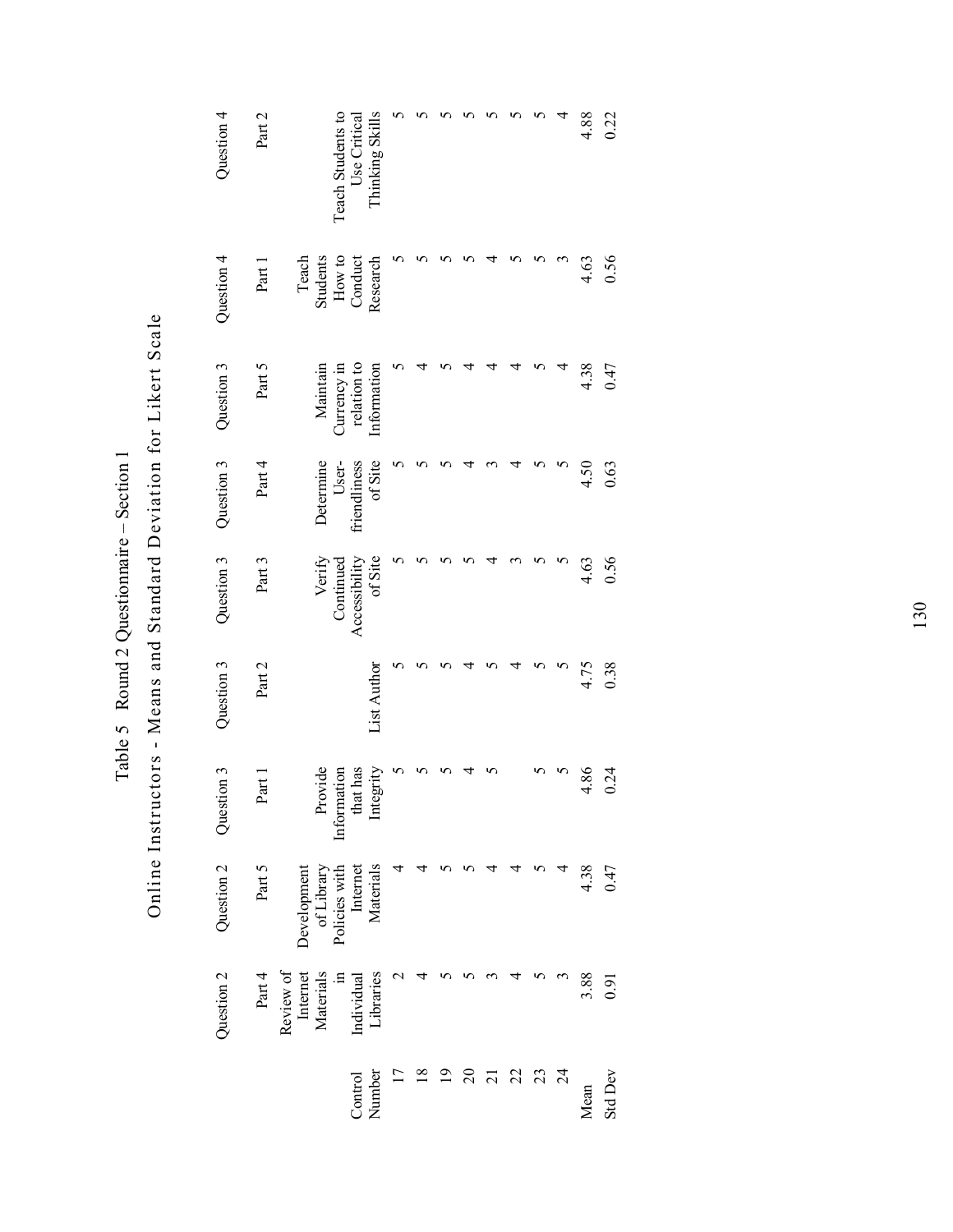| Table 5 Round 2 Questionnaire $-$ S | Online Instructors - Means and Standard Deviation for Likert Scale |
|-------------------------------------|--------------------------------------------------------------------|
|                                     |                                                                    |

| Question 6 | Part 4 |                                    |              |                                                  | Up-to-date<br>Computer-related | Equipment   |                 |                |                |          |                 |    |    |                 | 4.50 | 0.63           |
|------------|--------|------------------------------------|--------------|--------------------------------------------------|--------------------------------|-------------|-----------------|----------------|----------------|----------|-----------------|----|----|-----------------|------|----------------|
| Question 6 | Part 3 |                                    |              |                                                  | Local                          | Funding     |                 |                |                |          |                 |    |    | $\mathbf{\sim}$ | 3.88 | 0.91           |
| Question 6 | Part 2 |                                    |              |                                                  | State                          | Funding     |                 |                |                |          |                 |    |    |                 | 4.25 | 0.75           |
| Question 6 | Part 1 |                                    |              |                                                  | Federal<br>funding             |             |                 |                |                |          |                 |    |    |                 | 4.38 | 0.78           |
| Question 5 | Part 4 |                                    | Continuously | Review the<br>Internet for                       | Sources of                     | Information |                 |                |                |          |                 |    |    |                 | 4.63 | 0.47           |
| Question 5 | Part 3 |                                    | Maintain     | Home Page<br>Library                             | that Provides                  | Links       |                 |                |                |          |                 |    |    |                 | 4.75 | 0.38           |
| Question 5 | Part 2 |                                    | Use Web-     | based Chat<br>and Email<br>to Assist<br>Students |                                |             |                 |                |                |          |                 |    |    |                 | 4.50 | 0.75           |
| Question 5 | Part 1 | Provide<br>Information<br>Literacy | Programs     | Including<br>Internet                            | based                          | Materials   |                 |                |                |          |                 |    |    |                 | 4.50 | 0.63           |
| Question 4 | Part 3 |                                    | Demonstrate  | Good and<br><b>Bad</b> Internet                  | Sites to<br>Students           |             |                 |                |                |          |                 |    |    |                 | 4.13 | 0.66           |
|            |        |                                    |              |                                                  | Control                        | Number      | $\overline{17}$ | $\frac{8}{18}$ | $\overline{0}$ | $\Omega$ | $\overline{21}$ | 22 | 23 | $\overline{24}$ | Mean | <b>Std Dev</b> |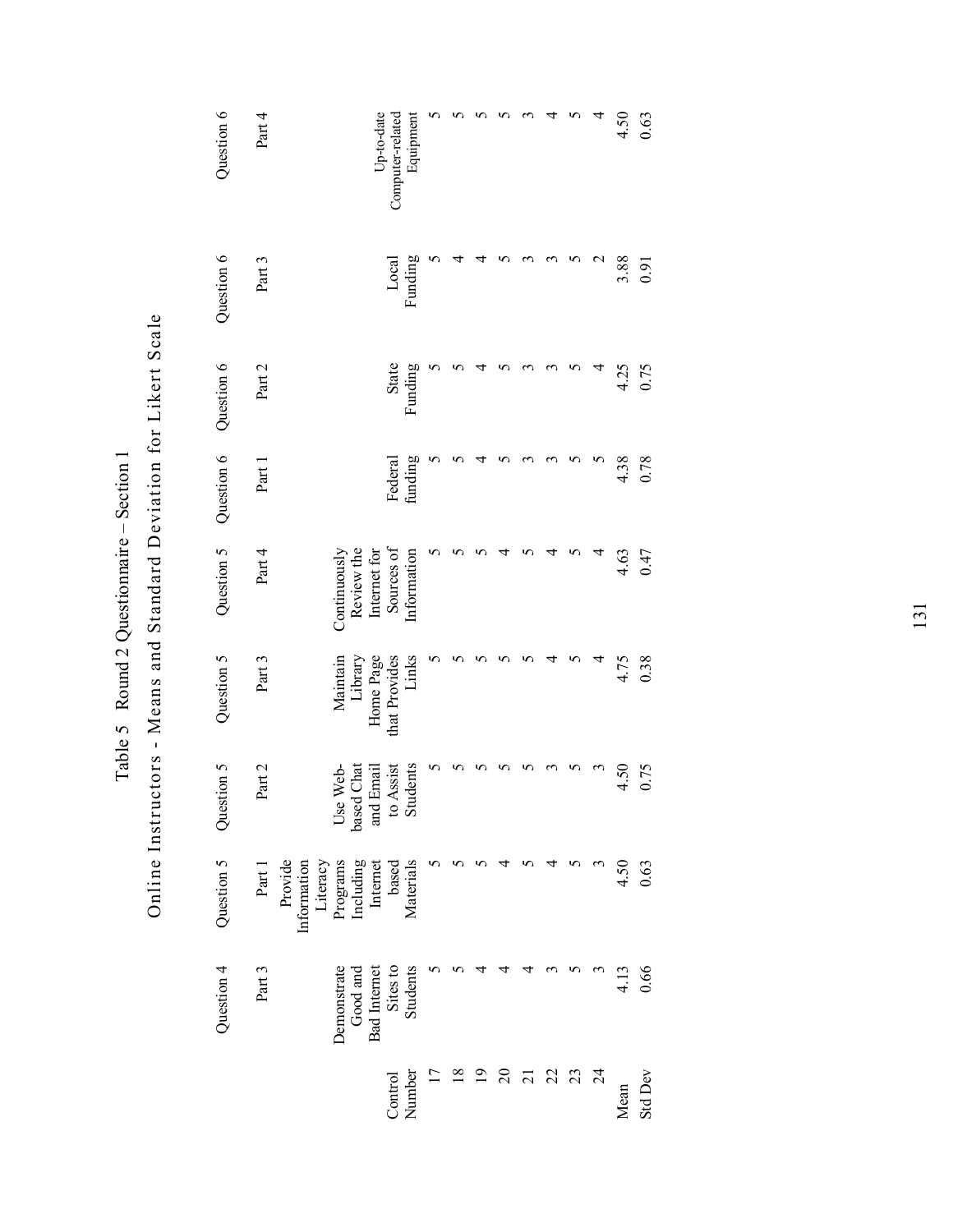| Question 8 | Part 2 | Lack of<br>Internet Sites<br>Permanence for                                           | 4 |  |          |                 |    |    |                 | 4.38 | 0.63           |
|------------|--------|---------------------------------------------------------------------------------------|---|--|----------|-----------------|----|----|-----------------|------|----------------|
| Question 8 | Part 1 | Lack of<br>Credible<br>Information                                                    |   |  |          |                 |    |    |                 | 4.63 | 0.66           |
| Question 7 | Part 4 | Including<br>Materials<br>Freeing Up<br>Space for<br>Paper                            |   |  |          |                 |    | 4  | ٢               | 3.75 | 0.81           |
| Question 7 | Part 3 | Greater Ease<br>of Use                                                                |   |  |          |                 |    |    |                 | 3.75 | 1.06           |
| Question 7 | Part 2 | Access Costs<br>with Internet<br>Additional                                           |   |  |          |                 |    | ₹  |                 | 2.88 | 1.16           |
| Question 7 | Part 1 | Same<br>Standards<br>Apply                                                            |   |  |          |                 |    |    |                 | 3.50 | 1.25           |
| Question 6 | Part 6 | of Projects<br>Resources<br>Listing Internet<br>Promotion                             |   |  |          |                 |    |    |                 | 4.00 | 0.75           |
| Question 6 | Part 5 | Librarians and<br>Faculty<br>Projects<br>Training<br>Staff<br>Internet<br>Development |   |  |          |                 |    |    |                 | 4.43 | 0.65           |
|            |        | Control<br>Number                                                                     |   |  | $\Omega$ | $\overline{21}$ | 22 | 23 | $\overline{24}$ | Mean | <b>Std Dev</b> |

Online Instructors - Means and Standard Deviation for Likert Scale Online Instructors - Means and Standard Deviation for Likert Scale Table 5 Round 2 Questionnaire - Section 1 Table 5 Round 2 Question aire  $-$  Section 1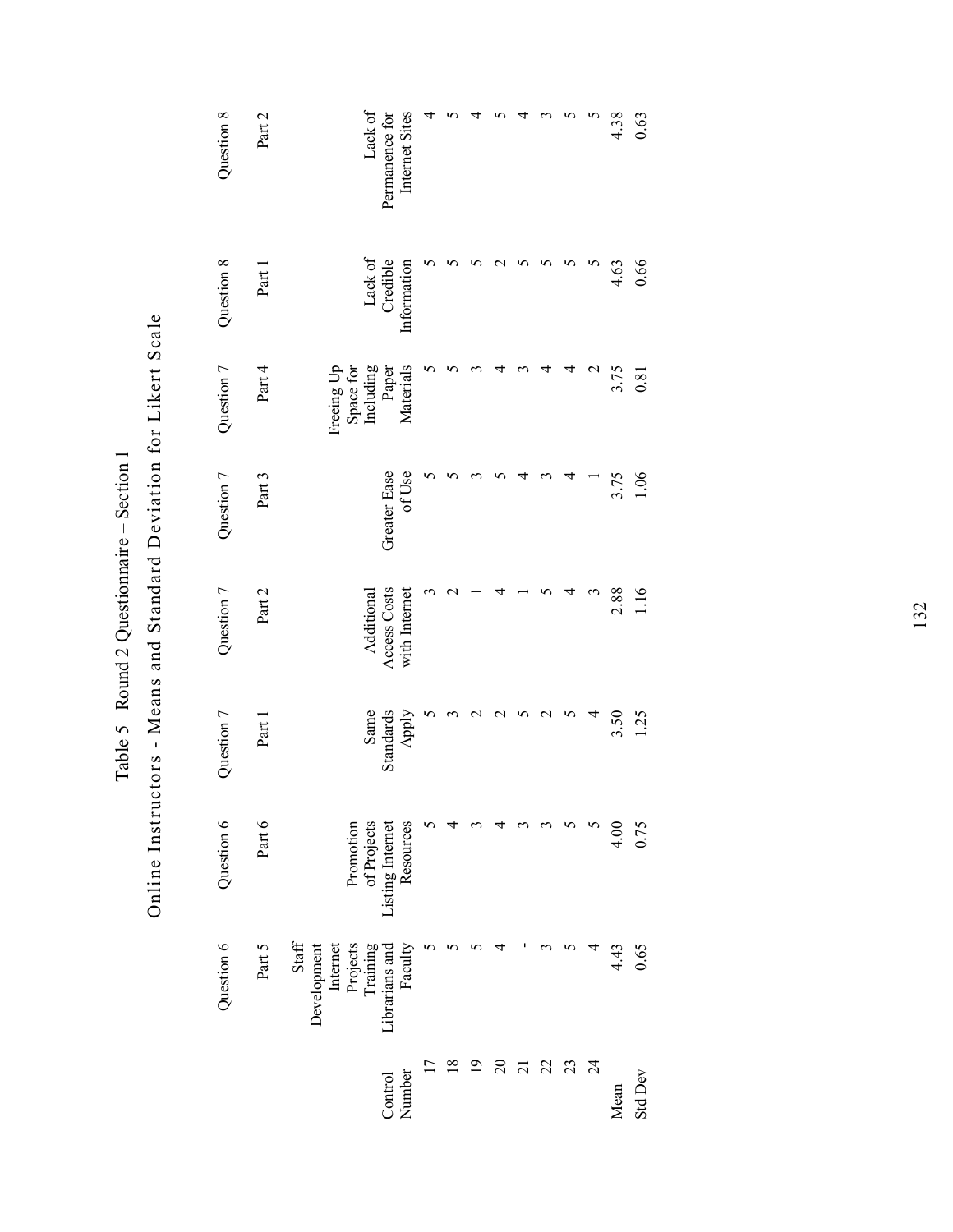Online Instructors - Means and Standard Deviation for Likert Scale Online Instructors - Means and Standard Deviation for Likert Scale Table 5 Round 2 Questionnaire - Section 1 Table 5 Round 2 Question aire  $-$  Section 1

| 4.38<br>0.63          | 4.50<br>0.63                                    | 4.50<br>0.63  | 0.56<br>4.63                      | 4.88<br>0.22              | 0.00<br>5.00            | 4.38<br>0.78                                   |  |
|-----------------------|-------------------------------------------------|---------------|-----------------------------------|---------------------------|-------------------------|------------------------------------------------|--|
|                       |                                                 |               |                                   |                           |                         |                                                |  |
|                       |                                                 |               |                                   |                           |                         |                                                |  |
|                       |                                                 |               |                                   |                           |                         |                                                |  |
|                       |                                                 |               |                                   |                           |                         |                                                |  |
|                       |                                                 |               |                                   |                           |                         |                                                |  |
|                       |                                                 |               |                                   |                           |                         |                                                |  |
|                       |                                                 |               |                                   |                           |                         |                                                |  |
|                       |                                                 |               |                                   |                           |                         |                                                |  |
| User-friendly<br>Site | Review of<br>Information by<br>Panel of Experts | Stable<br>URL | Resources<br>Academic-<br>Related | Availability<br>Full-text | Reliable<br>Information | Lack of<br>Documentation<br>for Internet Sites |  |
| Part 6                | Part 5                                          | Part 4        | Part 3                            | Part 2                    | Part 1                  | Part 3                                         |  |
| Question 9            | Question 9                                      | Question 9    | Question 9                        | Question 9                | Question 9              | Question 8                                     |  |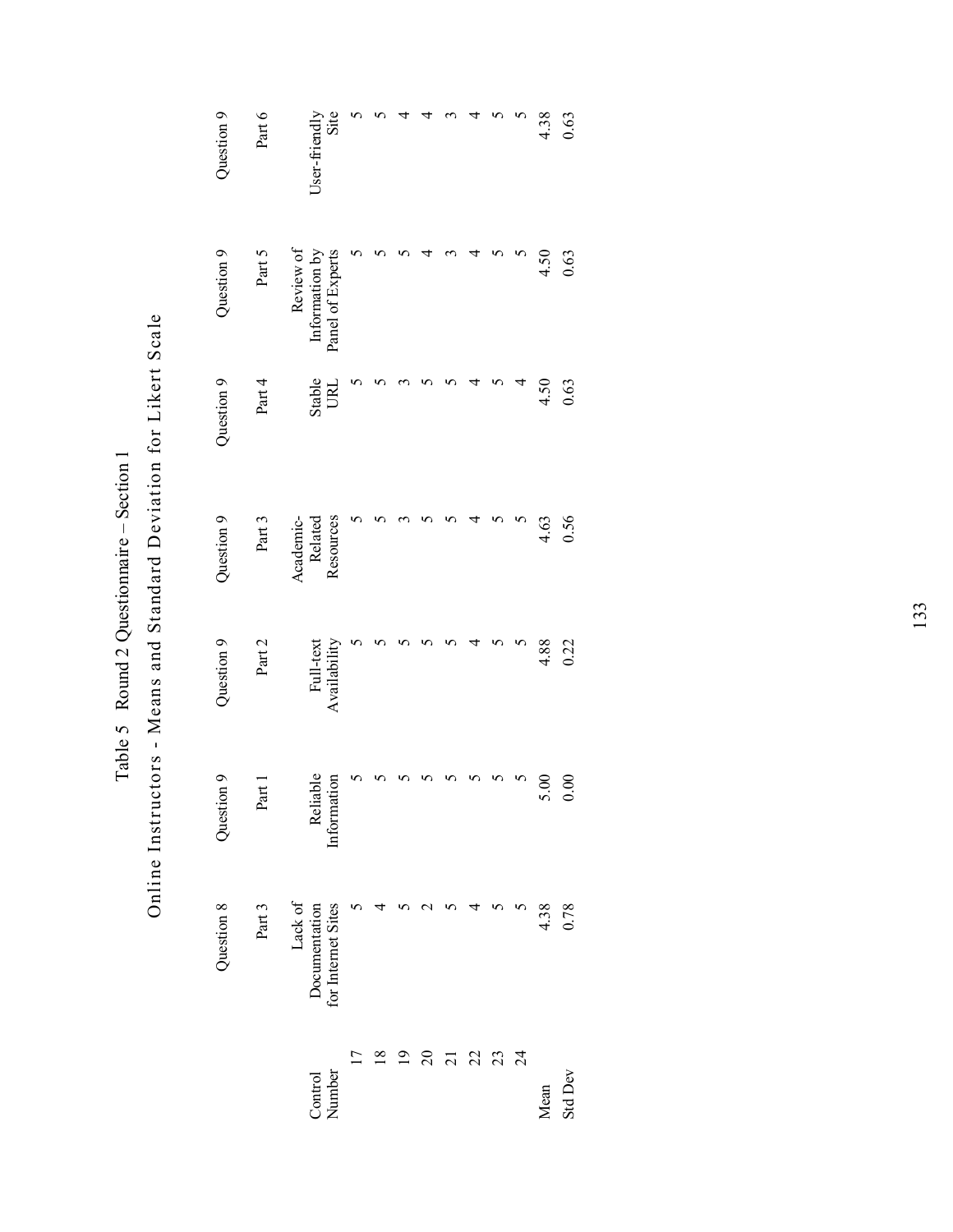#### APPENDIX E

#### THE DELPHI PANEL

#### Library Deans/Directors

Mr. Scott Cohen Jackson State Community College 2046 North Parkway Jackson, Tennessee 3830l

Mr. Duncan Parsons Northeast State Technical Community College 2425 Highway 75 Blountville, Tennessee 37617-0246

Ms. Rosa Burnett Southwest Tennessee Community College 5983 Macon Cove Memphis, Tennessee 38134

Mr. Peter Nerzak Pellissippi State Technical Community College 10915 Hardin Valley Road Knoxville, Tennessee 37933-0990

> Ms. Sue Crites Szostak Motlow State Community College 6015 Ledford Mill Rd. Tullahoma, Tennessee 37388

Ms. Vicky Leather Chattanooga State Technical Community College 4501 Amnicola Highway Chattanooga, Tennessee 37406-1097

> Ms. Becky Brunton Roane State Community College 276 Patton Lane Harriman, Tennessee 37748

Ms. Kathy Breeden Columbia State Community College Finney Memorial Library 1665 Hampshire Pike Columbia, Tennessee 38402-1315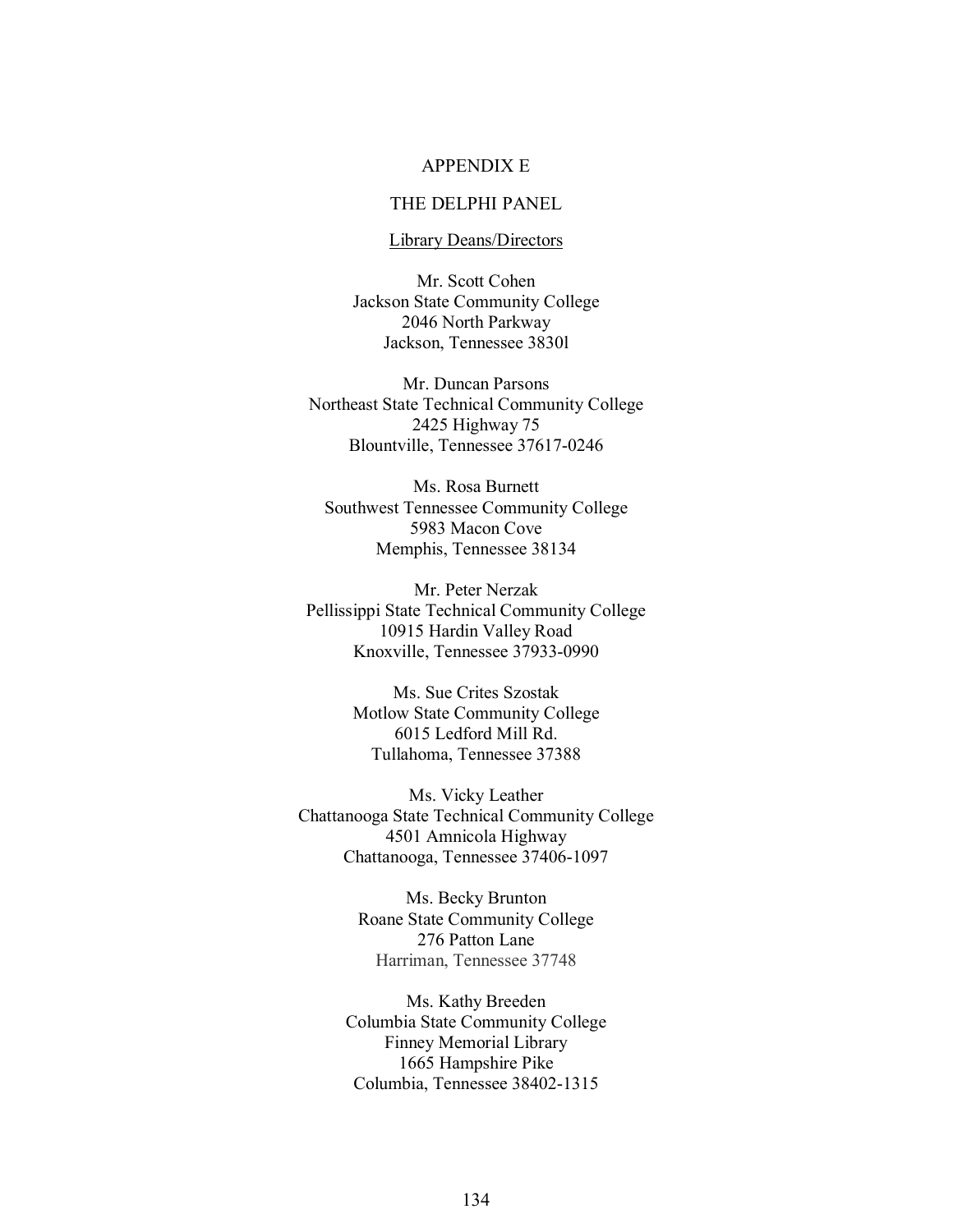#### Reference Librarians

Ms. Sherry Legge Volunteer State Community College 1480 Nashville Pike Gallatin, Tennessee 37066-3188

Ms. Paula Standridge Motlow State Community College Fayetteville Center Library 1802 Winchester Hwy. P.O. Box 616 Fayetteville, Tennessee 37334

Mr. John Grubb Northeast State Technical Community College 2425 Highway 75 P.O. Box 246 Blountville, Tennessee 37617-0246

> Mr. Jim Damewood Walters State Community College 500 S. Davy Crockett Pkwy. Morristown, Tennessee 37813-6899

Ms. Gloria Hester Jackson State Community College 2046 North Parkway Jackson, Tennessee 3830l

Mr. Rick Bower Pellissippi State Technical Community College 10915 Hardin Valley Road Knoxville, Tennessee 37933-0990

Ms. Vivian Stewart Southwest Tennessee Community College Parrish Library (Union) 170 Myrtle Memphis, Tennessee 38103

Ms. Marilyn Hosker Pellissippi State Technical Community College 10915 Hardin Valley Road Knoxville, Tennessee 37933-0990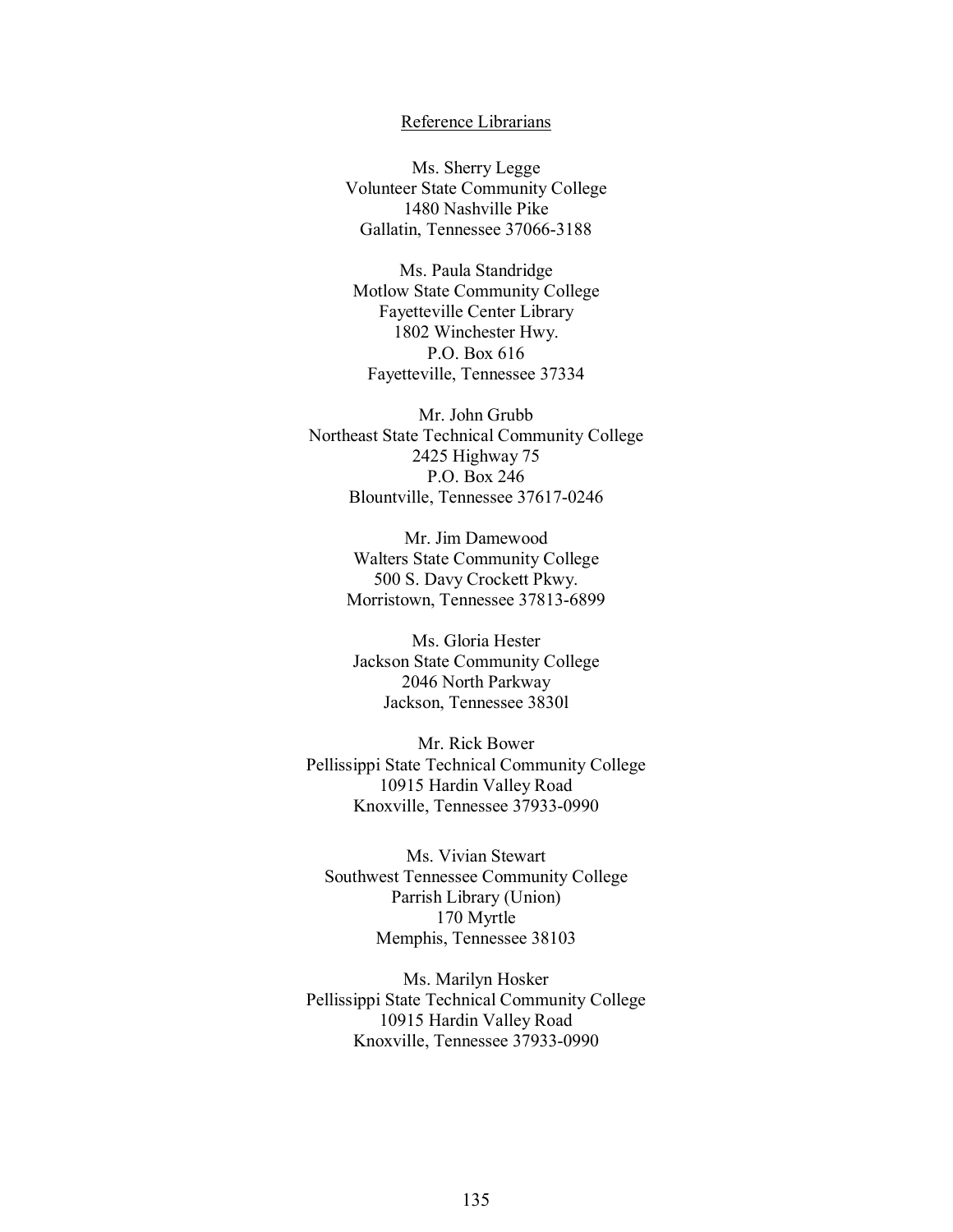#### Online Instructors

Dr. David White Walters State Community College 500 S. Davy Crockett Pkwy. Morristown, Tennessee 37813-6899

Dr. Andrea Sanders Walters State Community College 500 S. Davy Crockett Pkwy. Morristown, Tennessee 37813-6899

Ms. Shelley Ganter Columbia State Community College P.O. Box 1315 Columbia, Tennessee 38402-1315

Mr. Chris Demas Northeast State Technical Community College 2425 Highway 75 P.O. Box 246 Blountville, Tennessee 37617-0246

> Ms. Carol Norman Jackson State Community College 2046 North Parkway Jackson, Tennessee 38301

Mr. Bill Stifler Chattanooga State Technical Community College 4501 Anmicola Highway Chattanooga, Tennessee 37406-1097

> Mr. Harry Dean Cleveland State Community College 3535 Adkisson Drive Cleveland, Tennessee 37320

Mr. Douglas J. Branch Southwest Tennessee Community College P.O. Box 780 Memphis, TN 38101-0780